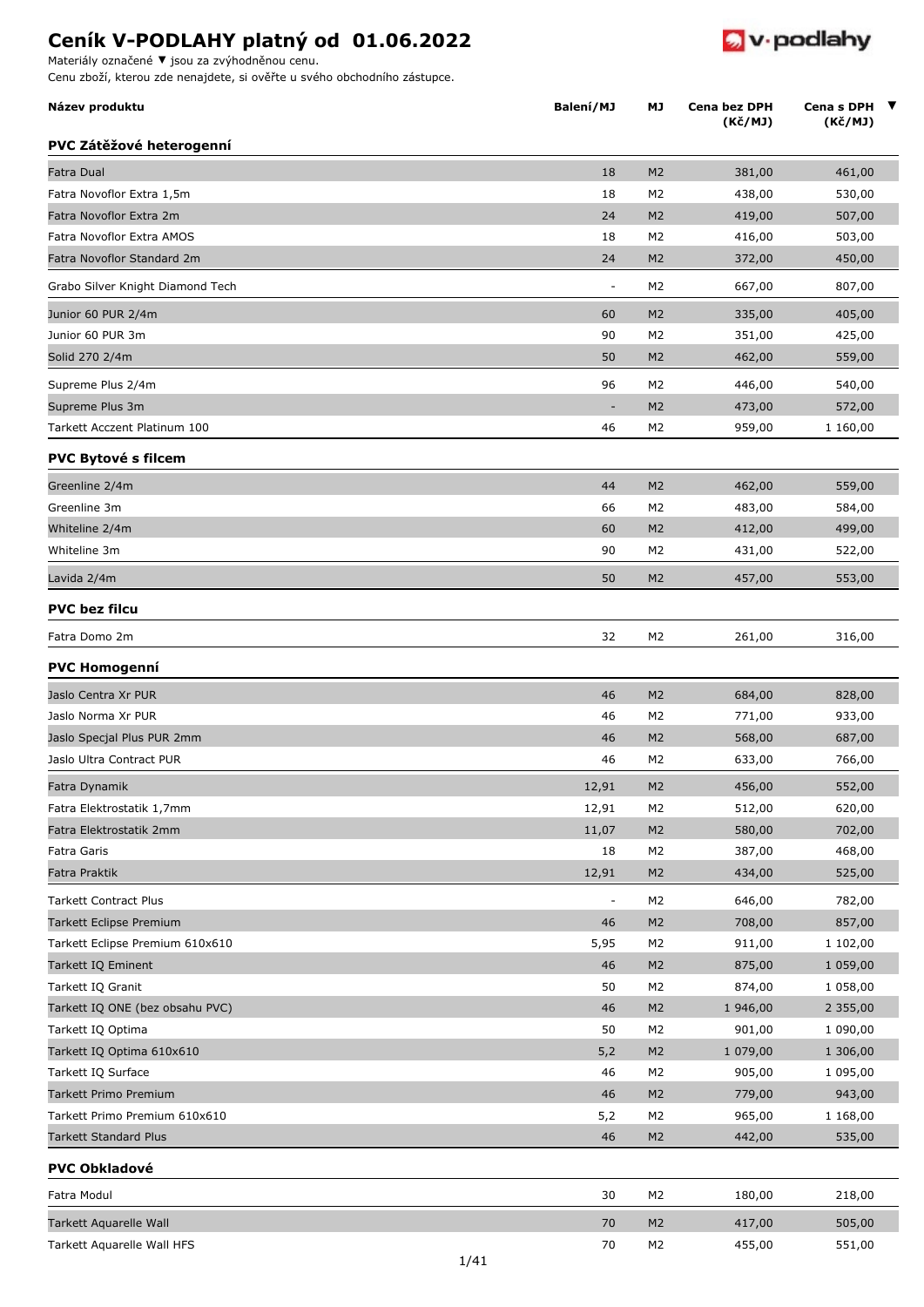Materiály označené ▼ jsou za zvýhodněnou

| materialy označene v jsou za zvyhodnenou čenu.<br>Cenu zboží, kterou zde nenajdete, si ověřte u svého obchodního zástupce. |                          |                |                         |                            |
|----------------------------------------------------------------------------------------------------------------------------|--------------------------|----------------|-------------------------|----------------------------|
| Název produktu                                                                                                             | Balení/MJ                | <b>MJ</b>      | Cena bez DPH<br>(Kč/MJ) | Cena s DPH<br>▼<br>(Kč/MJ) |
| <b>Tarkett Wallgard</b>                                                                                                    | 60                       | M <sub>2</sub> | 668,00                  | 808,00                     |
| <b>PVC Protiskluzné</b>                                                                                                    |                          |                |                         |                            |
| Jaslo Ultra Safetred Spectrum                                                                                              | 40                       | M <sub>2</sub> | 730,00                  | 883,00                     |
| Grabo Ecosafe                                                                                                              | $\overline{\phantom{a}}$ | M <sub>2</sub> | 593,00                  | 718,00                     |
| Grabo Safety 20 JSK                                                                                                        | $\blacksquare$           | M2             | 637,00                  | 771,00                     |
| Itec Isafe 70                                                                                                              | 40                       | M <sub>2</sub> | 578,00                  | 699,00                     |
| Tarkett Granit Multisafe                                                                                                   | 50                       | M <sub>2</sub> | 1 061,00                | 1 284,00                   |
| Tarkett IQ Granit Safe.T                                                                                                   | $\overline{\phantom{a}}$ | M <sub>2</sub> | 1 134,00                | 1 372,00                   |
| Tarkett Multisafe Aqua                                                                                                     | $\overline{\phantom{a}}$ | M <sub>2</sub> | 722,00                  | 874,00                     |
| Tarkett Optima Multisafe                                                                                                   | $\overline{\phantom{a}}$ | M <sub>2</sub> | 1 049,00                | 1 269,00                   |
| Tarkett Primo Safe.T                                                                                                       | 46                       | M <sub>2</sub> | 1 070,00                | 1 295,00                   |
| <b>Tarkett Safetred Universal</b>                                                                                          | 40                       | M <sub>2</sub> | 818,00                  | 990,00                     |
| Tarkett Safetred Universal PLUS                                                                                            | 40                       | M <sub>2</sub> | 928,00                  | 1 123,00                   |
| <b>PVC Akustické</b>                                                                                                       |                          |                |                         |                            |
| Grabo Acoustic 43 Uni                                                                                                      | ٠                        | M <sub>2</sub> | 706,00                  | 854,00                     |
| Itec Optimise 70                                                                                                           | ÷                        | M <sub>2</sub> | 589,00                  | 713,00                     |
| Itec Silento 50                                                                                                            | 100                      | M <sub>2</sub> | 429,00                  | 519,00                     |
| Tarkett Eclipse Acoustic                                                                                                   | $\overline{\phantom{a}}$ | M <sub>2</sub> | 1 258,00                | 1 522,00                   |
| Tarkett IQ Granit Acoustic                                                                                                 | 46                       | M <sub>2</sub> | 1 297,00                | 1 569,00                   |
| Tarkett Tapiflex Essential 50                                                                                              | $\overline{\phantom{a}}$ | M <sub>2</sub> | 833,00                  | 1 008,00                   |
| Tarkett Tapiflex Excellence 80                                                                                             | 46                       | M <sub>2</sub> | 983,00                  | 1 189,00                   |
| Tarkett Tapiflex Platinium 100                                                                                             | 46                       | M <sub>2</sub> | 1 127,00                | 1 364,00                   |
| <b>Tarkett Tapiflex Stairs</b>                                                                                             | $\overline{\phantom{a}}$ | M <sub>2</sub> | 1 173,00                | 1 419,00                   |
| <b>PVC Vodivé</b>                                                                                                          |                          |                |                         |                            |
| Jaslo Elektra Xr PUR                                                                                                       | 46                       | M <sub>2</sub> | 1 383,00                | 1 673,00                   |
| Tarkett IQ Toro SC                                                                                                         | 46                       | M <sub>2</sub> | 1 380,00                | 1 670,00                   |
| Tarkett IQ Toro SC 610x610                                                                                                 | 5,2                      | M <sub>2</sub> | 1850,00                 | 2 239,00                   |
| <b>PVC Antistaické</b>                                                                                                     |                          |                |                         |                            |
| Jaslo Ultra Primo SD                                                                                                       | 46                       | M <sub>2</sub> | 903,00                  | 1 093,00                   |
| Tarkett IQ Granit SD                                                                                                       | $\overline{\phantom{a}}$ | M <sub>2</sub> | 1 293,00                | 1 565,00                   |
| Tarkett IQ Granit SD 610x610                                                                                               | 5,2                      | M <sub>2</sub> | 1 623,00                | 1 964,00                   |
| Tarkett Primo SD                                                                                                           | 46                       | M <sub>2</sub> | 1 073,00                | 1 298,00                   |
| <b>PVC Sportovní</b>                                                                                                       |                          |                |                         |                            |
| Grabo Gymfit 50                                                                                                            | $\sim$                   | M <sub>2</sub> | 670,00                  | 811,00                     |
| Grabo Gymfit 65 Wood                                                                                                       | $\overline{\phantom{a}}$ | M <sub>2</sub> | 862,00                  | 1 043,00                   |
| Grabo Start                                                                                                                | $\overline{\phantom{a}}$ | M <sub>2</sub> | 577,00                  | 698,00                     |
| Grabo Start Wood                                                                                                           | $\blacksquare$           | M <sub>2</sub> | 593,00                  | 718,00                     |
| <b>Rigid vinyl SPC</b>                                                                                                     |                          |                |                         |                            |
| <b>WELL-click</b>                                                                                                          | 1,988                    | M <sub>2</sub> | 919,00                  | 1 112,00                   |
| Experto Click SPC 50                                                                                                       | 2,2082                   | M <sub>2</sub> | 848,00                  | 1 026,00                   |
| Rigid Sierra Acoustic                                                                                                      | 2,49                     | M <sub>2</sub> | 989,00                  | 1 197,00                   |
| Tarkett ID Click Ultimate 55                                                                                               | 1,2                      | M <sub>2</sub> | 1 271,00                | 1 538,00                   |

**D** v podlahy

Tarkett ID Click Ultimate 55 PLUS 1,281 M2 1 452,00 1 757,00 Tarkett ID Click Ultimate 70 1 695,00 1 695,00 1 695,00 1 695,00 1 695,00 1 695,00 Tarkett ID Click Ultimate 70 PLUS 1,281 M2 1 630,00 1 972,00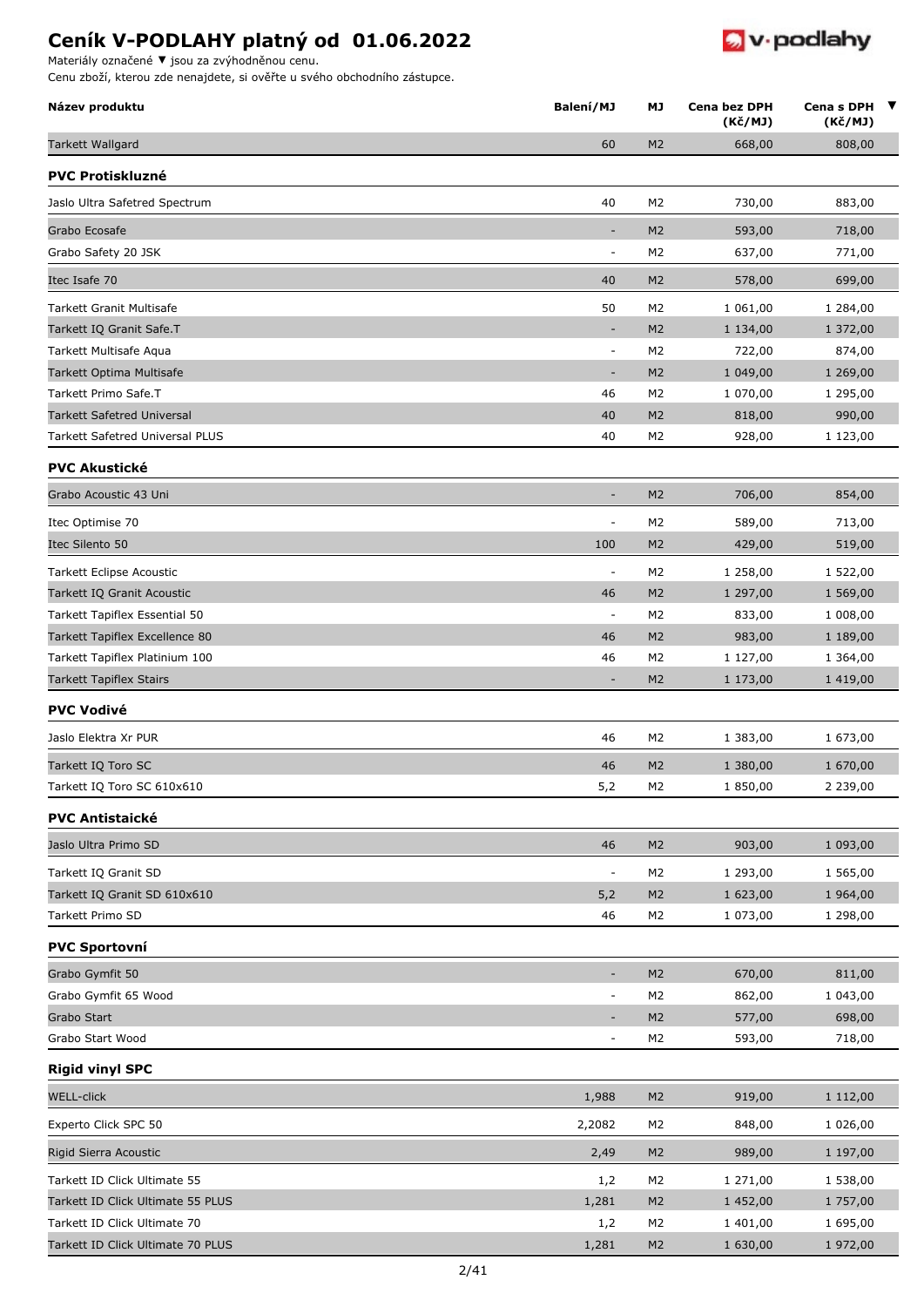Materiály označené **▼** jsou za zvýhodněnou cenu.

Cenu zboží, kterou zde nenajdete, si ověřte u svého obchodního zástupce.

| Název produktu                                                                  | Balení/MJ                | МJ             | Cena bez DPH<br>(Kč/MJ) | Cena s DPH ▼<br>(Kč/MJ) |
|---------------------------------------------------------------------------------|--------------------------|----------------|-------------------------|-------------------------|
| Vinylové dílce lepené                                                           |                          |                |                         |                         |
| Fatra Imperio 1,5mm                                                             | 4,32                     | M2             | 412,00                  | 499,00                  |
| Fatra Imperio 2,2mm                                                             | 4,05                     | M <sub>2</sub> | 587,00                  | 710,00                  |
| Fatra Thermofix 2,5mm                                                           | 3,46                     | M <sub>2</sub> | 751,00                  | 909,00                  |
| Fatra Thermofix 2mm                                                             | 4,32                     | M <sub>2</sub> | 600,00                  | 726,00                  |
| Fatra Thermofix Art                                                             | 3,95                     | M2             | 743,00                  | 899,00                  |
| <b>VEPO</b>                                                                     | 4,32                     | M <sub>2</sub> | 587,00                  | 710,00                  |
| AVVIO                                                                           | 4,66                     | M2             | 526,00                  | 636,00                  |
| Experto Ultimo                                                                  | 3,47                     | M <sub>2</sub> | 674,00                  | 816,00                  |
| Tarkett iD Inspiration 30 dlažba                                                | 4,5                      | M <sub>2</sub> | 653,00                  | 790,00                  |
| Tarkett iD Inspiration 30 dřevo                                                 | 4,56                     | M <sub>2</sub> | 622,00                  | 753,00                  |
| Tarkett iD Inspiration 55 dlažba                                                | 3,75                     | M2             | 849,00                  | 1 027,00                |
| Tarkett iD Inspiration 55 dřevo                                                 | 3,6                      | M <sub>2</sub> | 808,00                  | 978,00                  |
| Tarkett iD Inspiration 70 dlažba                                                | 3,55                     | M2             | 1 075,00                | 1 301,00                |
| Tarkett iD Inspiration 70 dřevo                                                 | 3,6                      | M <sub>2</sub> | 1 026,00                | 1 241,00                |
| Vinylové dílce plovoucí                                                         |                          |                |                         |                         |
| FatraClick                                                                      | 1,704                    | M2             | 919,00                  | 1 112,00                |
| Tarkett iD Inspiration Click 30                                                 | 1,61                     | M <sub>2</sub> | 979,00                  | 1 185,00                |
| Tarkett iD Inspiration Click 55                                                 | 1,61                     | M <sub>2</sub> | 1 076,00                | 1 302,00                |
| Loose lay                                                                       |                          |                |                         |                         |
| Forbo Allura Flex                                                               | 3,12                     | M <sub>2</sub> | 928,00                  | 1 123,00                |
| Fortemix Průmyslové podlahy                                                     |                          |                |                         |                         |
| Fortelock 2010 Industry diamant black, graphite                                 | 2,5                      | M <sub>2</sub> | 1 274,00                | 1 542,00                |
| Fortelock 2010 Industry diamant ECOblack                                        | 2,5                      | M <sub>2</sub> | 876,00                  | 1 060,00                |
| Fortelock 2010 Industry diamant ECOgrey                                         | $\overline{\phantom{a}}$ | M2             | 1 011,00                | 1 223,00                |
| Fortelock 2010 Industry diamant green, yellow, blue, rosso red                  | $\blacksquare$           | M <sub>2</sub> | 1 715,00                | 2 075,00                |
| Fortelock 2010 Industry diamant grey                                            | $\overline{\phantom{a}}$ | M <sub>2</sub> | 1 361,00                | 1 647,00                |
| Fortelock 2020 Industry kůže black, graphite                                    |                          | M <sub>2</sub> | 1 274,00                | 1 542,00                |
| Fortelock 2020 Industry kůže ECOblack                                           | ÷                        | M <sub>2</sub> | 876,00                  | 1 060,00                |
| Fortelock 2020 Industry kůže ECOgrey                                            | $\overline{\phantom{a}}$ | M <sub>2</sub> | 1 011,00                | 1 223,00                |
| Fortelock 2020 Industry kůže green, yellow, blue, rosso red                     | $\blacksquare$           | M <sub>2</sub> | 1 715,00                | 2 075,00                |
| Fortelock 2020 Industry kůže grey                                               | ÷,                       | M <sub>2</sub> | 1 361,00                | 1 647,00                |
| Fortelock 2020 Industry kůže orange, red, electric blue, light green, purple    | $\blacksquare$           | M2             | 1891,00                 | 2 2 8 8 , 0 0           |
| Fortelock 2025 kůže color                                                       | ÷                        | <b>KS</b>      | 219,00                  | 265,00                  |
| Fortelock 2030 Invisible hadí kůže black, graphite                              | $\overline{\phantom{a}}$ | M2             | 1 264,00                | 1 529,00                |
| Fortelock 2030 Invisible hadí kůže ECOblack                                     | ÷,                       | M <sub>2</sub> | 879,00                  | 1 064,00                |
| Fortelock 2030 Invisible hadí kůže ECOgrey                                      | $\blacksquare$           | M2             | 1 043,00                | 1 262,00                |
| Fortelock 2030 Invisible hadí kůže green, yellow,blue, rosso red                | ÷,                       | M <sub>2</sub> | 1 593,00                | 1 928,00                |
| Fortelock 2030 Invisible hadí kůže grey                                         | ÷                        | M2             | 1 372,00                | 1 660,00                |
| Fortelock 2040 Industry penízky black, graphite                                 | $\overline{\phantom{a}}$ | M <sub>2</sub> | 1 274,00                | 1 542,00                |
| Fortelock 2040 Industry penízky ECOblack                                        | $\overline{\phantom{a}}$ | M2             | 876,00                  | 1 060,00                |
| Fortelock 2040 Industry penízky ECOgrey                                         | ÷                        | M <sub>2</sub> | 1 011,00                | 1 223,00                |
| Fortelock 2040 Industry penízky green, yellow, blue, rosso red                  |                          |                |                         |                         |
|                                                                                 | $\equiv$                 | M2             | 1 715,00                | 2 075,00                |
| Fortelock 2040 Industry penízky orange, red, electric blue, light green, purple | $\blacksquare$           | M <sub>2</sub> | 1 891,00                | 2 2 8 8 , 0 0           |
| Fortelock 2050 Light diamant black, graphite                                    | $\overline{\phantom{a}}$ | M2             | 1 098,00                | 1 329,00                |
| Fortelock 2050 Light diamant green, yellow, blue, rosso red                     | $\blacksquare$           | M <sub>2</sub> | 1 451,00                | 1756,00                 |
| Fortelock 2050 Light diamant grey                                               | 0,1                      | M <sub>2</sub> | 1 184,00                | 1 433,00                |
| Fortelock 2060 Light kůže black, graphite                                       | L.                       | M <sub>2</sub> | 1 098,00                | 1 329,00                |
| Fortelock 2060 Light kůže green, yellow, blue, rosso red                        | ÷,                       | M2             | 1 451,00                | 1756,00                 |

 $\bullet$  v podlahy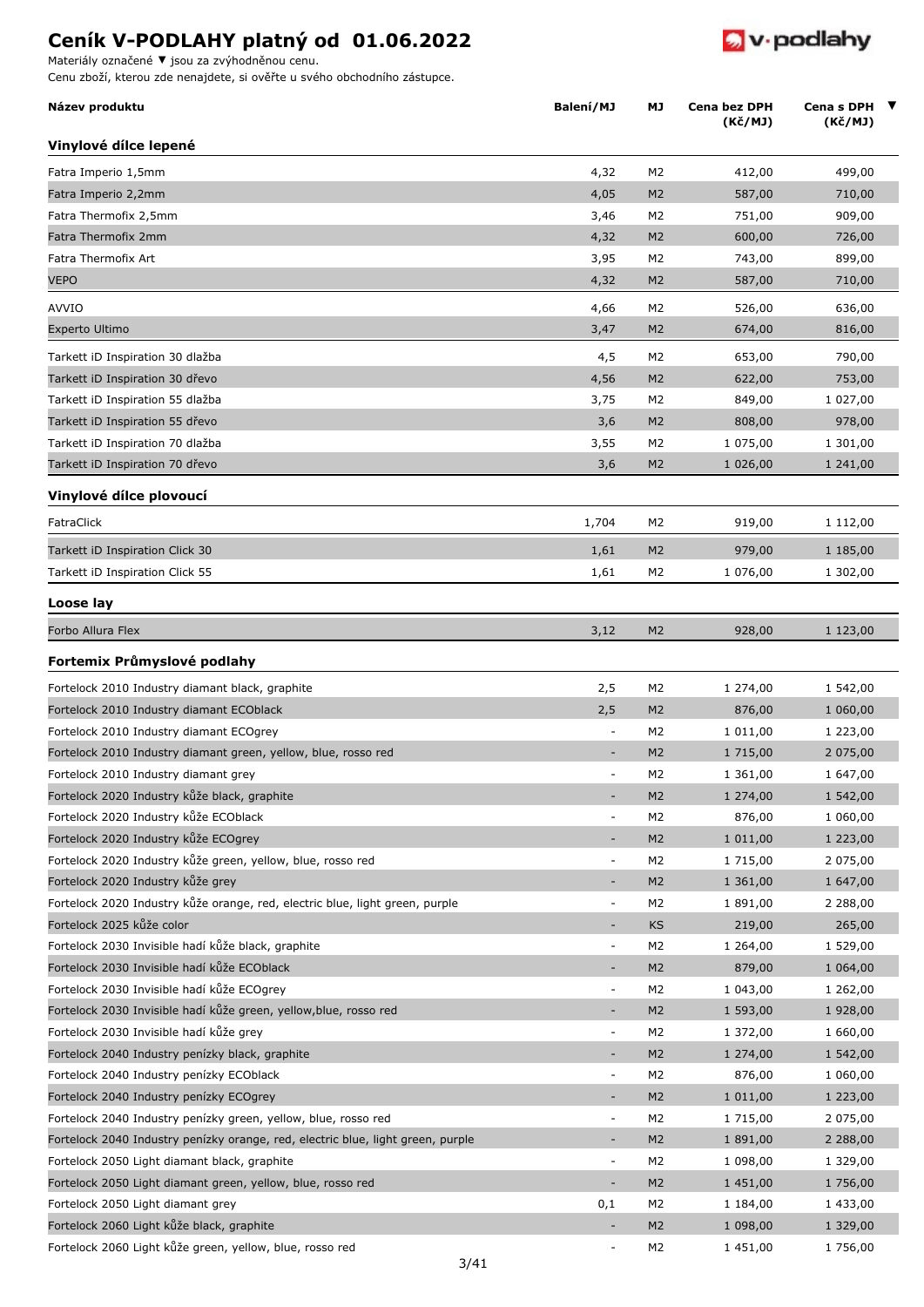Materiály označené **▼** jsou za zvýhodněnou cenu.

Cenu zboží, kterou zde nenajdete, si ověřte u svého obchodního zástupce.



| Název produktu                                               | Balení/MJ                | МJ             | Cena bez DPH<br>(Kč/MJ) | Cena s DPH $\blacktriangledown$<br>(Kč/MJ) |
|--------------------------------------------------------------|--------------------------|----------------|-------------------------|--------------------------------------------|
| Fortelock 2060 Light kůže grey                               | ٠                        | M <sub>2</sub> | 1 184,00                | 1 433,00                                   |
| Fortelock 2080 Light penízky black, graphite                 | $\overline{\phantom{a}}$ | M <sub>2</sub> | 1 098,00                | 1 329,00                                   |
| Fortelock 2080 Light penízky green, yellow, modrá, rosso red | ٠                        | M <sub>2</sub> | 1 451,00                | 1 756,00                                   |
| Fortelock 2080 Light penízky grey                            | $\overline{\phantom{a}}$ | M <sub>2</sub> | 1 184,00                | 1 433,00                                   |
| Fortelock 2230 XL hadí kůže ECOgrey                          | ٠                        | M <sub>2</sub> | 822,00                  | 995,00                                     |
| Fortelock 2230 XL hadí kůže green, yellow, blue, rosso red   | $\overline{\phantom{a}}$ | M <sub>2</sub> | 1 126,00                | 1 362,00                                   |
| Fortelock Nájezd 2015 diamant color                          | ٠                        | <b>KS</b>      | 219,00                  | 265,00                                     |
| Fortelock Nájezd 2015 diamant grey, black, graphite          | $\overline{\phantom{a}}$ | KS             | 186,00                  | 225,00                                     |
| Fortelock Nájezd 2025 kůže black, grey, graphite             | ٠                        | <b>KS</b>      | 186,00                  | 225,00                                     |
| Fortelock Nájezd 2032 invisible typ D black, grey, graphite  | $\overline{\phantom{a}}$ | KS             | 186,00                  | 225,00                                     |
| Fortelock Nájezd 2032 invisible typ D color                  | ÷,                       | <b>KS</b>      | 219,00                  | 265,00                                     |
| Fortelock Nájezd 2033 invisible typ C black, grey, graphite  | $\overline{\phantom{a}}$ | KS             | 186,00                  | 225,00                                     |
| Fortelock Nájezd 2033 invisible typ C color                  | $\overline{\phantom{m}}$ | <b>KS</b>      | 219,00                  | 265,00                                     |
| Fortelock Nájezd 2034 invisible typ B black, grey, graphite  | ÷                        | KS             | 186,00                  | 225,00                                     |
| Fortelock Nájezd 2035 invisible typ A black, grey, graphite  | $\overline{\phantom{a}}$ | KS             | 186,00                  | 225,00                                     |
| Fortelock Nájezd 2035 invisible typ A color                  | $\bar{\phantom{a}}$      | KS             | 219,00                  | 265,00                                     |
| Fortelock Nájezd 2045 penízky black, grey, graphite          | $\overline{a}$           | <b>KS</b>      | 186,00                  | 225,00                                     |
| Fortelock Nájezd 2045 penízky color                          | $\overline{\phantom{a}}$ | KS             | 219,00                  | 265,00                                     |
| Fortelock Roh 2016 diamant black, grey, graphite             | ÷,                       | <b>KS</b>      | 186,00                  | 225,00                                     |
| Fortelock Roh 2016 diamant color                             | ÷,                       | KS             | 219,00                  | 265,00                                     |
| Fortelock Roh 2026 kůže black, grey, graphite                | ÷                        | <b>KS</b>      | 186,00                  | 225,00                                     |
| Fortelock Roh 2026 kůže color                                | $\overline{\phantom{a}}$ | KS             | 219,00                  | 265,00                                     |
| Fortelock Roh 2037 invisible typ B black, grey, graphite     | $\overline{\phantom{a}}$ | <b>KS</b>      | 186,00                  | 225,00                                     |
| Fortelock Roh 2038 invisible typ C black, grey, graphite     | $\overline{\phantom{a}}$ | KS             | 186,00                  | 225,00                                     |
| Fortelock Roh 2039 invisible typ D black, grey, graphite     | ٠                        | <b>KS</b>      | 186,00                  | 225,00                                     |
| Fortelock Roh 2046 penízky black, grey, graphite             | ÷,                       | KS             | 186,00                  | 225,00                                     |
| Fortelock Roh 2046 penízky color                             |                          | KS             | 219,00                  | 265,00                                     |
| Stapox Pryže                                                 |                          |                |                         |                                            |
| Rohož černá malá                                             | $\overline{\phantom{a}}$ | KS             | 299,00                  | 362,00                                     |
| Rohož černá střední                                          |                          | KS             | 660,00                  | 799,00                                     |
| Rohož černá velká - standart                                 | $\overline{\phantom{a}}$ | ΚS             | 1 424,00                | 1 723,00                                   |
| S1 - Dielektrický koberec černý rýhovaný                     | ٠                        | M <sub>2</sub> | 644,00                  | 779,00                                     |
| S1 - Pryž černá hrubě rýhovaná                               | $\overline{\phantom{a}}$ | M2             | 496,00                  | 600,00                                     |
| S2 - Pryž černá jemně rýhovaná                               | $\overline{\phantom{a}}$ | M <sub>2</sub> | 468,00                  | 566,00                                     |
| S2 - Pryž šedá jemně rýhovaná                                | $\overline{\phantom{a}}$ | M2             | 595,00                  | 720,00                                     |
| S4 - Pryž černá hrubě rýhovaná                               |                          | M <sub>2</sub> | 762,00                  | 922,00                                     |
| S5 - Pryž černá jemně rýhovaná                               | $\overline{\phantom{a}}$ | M <sub>2</sub> | 468,00                  | 566,00                                     |
| S6 - Pryž černá hrubě rýhovaná                               | ÷,                       | M <sub>2</sub> | 468,00                  | 566,00                                     |
| S7 - Pryž černá jemně rýhovaná                               | $\overline{\phantom{a}}$ | M2             | 396,00                  | 479,00                                     |
| S8 - Pryž černá penízková                                    | $\overline{\phantom{m}}$ | M <sub>2</sub> | 672,00                  | 813,00                                     |
| S8 - Pryž šedá penízková                                     | ÷                        | M2             | 810,00                  | 980,00                                     |
| Spojka na rohož                                              | ٠                        | <b>KS</b>      | 67,00                   | 81,00                                      |
| <b>Forbo Marmoleum</b>                                       |                          |                |                         |                                            |
| Forbo Bulletin Board 6mm                                     | $\overline{a}$           | M <sub>2</sub> | 1 240,00                | 1 500,00                                   |
| Forbo Desk Top 2mm                                           | $\overline{\phantom{a}}$ | M <sub>2</sub> | 775,00                  | 938,00 $\blacktriangledown$                |
| Forbo Marmoleum Acoustic 4mm                                 | $\overline{\phantom{a}}$ | M <sub>2</sub> | 955,00                  | 1 1 56,00 $\blacktriangledown$             |
| Forbo Marmoleum Decibel 3,5mm                                | ٠                        | M <sub>2</sub> | 955,00                  | 1 1 56,00 $\blacktriangledown$             |

Forbo Marmoleum Linear (Striato) 2,5mm - M2 780,00 944,00 ▼ Forbo Marmoleum Marbled 3,2mm - Mathematic Market Communication of Mathematic Mathematic Market Structure Mathematic Mathematic Mathematic Mathematic Mathematic Mathematic Mathematic Mathematic Mathematic Mathematic Mathem Forbo Marmoleum Marbled Real, Fresco 2mm - M2 575,00 696,00 ▼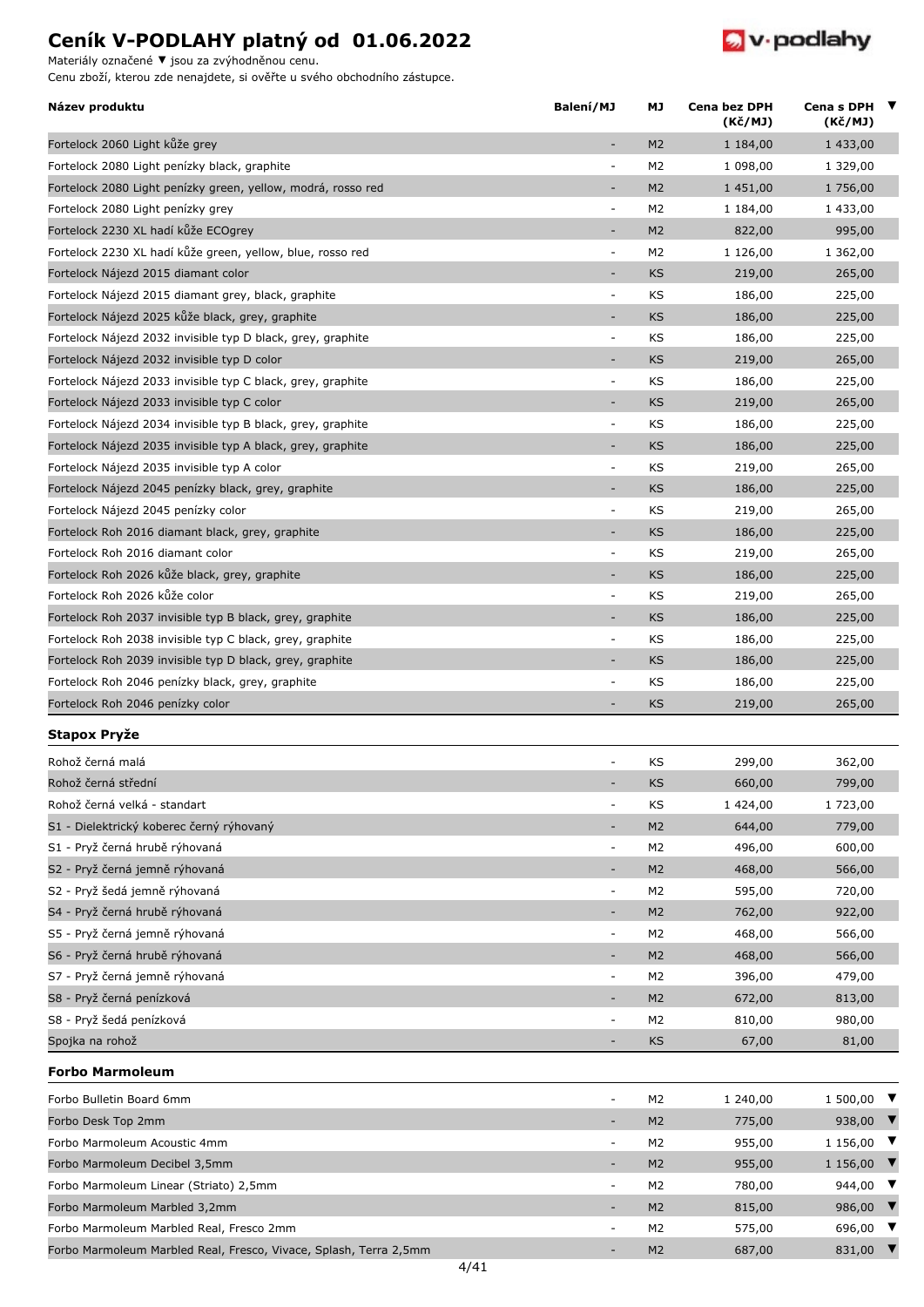Materiály označené **▼** jsou za zvýhodněnou cenu.



| Název produktu                                                    | Balení/MJ                | МJ             | <b>Cena bez DPH</b> | Cena s DPH | ▼ |
|-------------------------------------------------------------------|--------------------------|----------------|---------------------|------------|---|
|                                                                   |                          |                | (Kč/MJ)             | (Kč/MJ)    |   |
| Forbo Marmoleum Modular 50x50                                     | $\sim$                   | M <sub>2</sub> | 855,00              | 1 035,00   | ▼ |
| Forbo Marmoleum Ohmex 2,5mm                                       | $\overline{\phantom{a}}$ | M <sub>2</sub> | 715,00              | 865,00     | V |
| Forbo Marmoleum Solid Walton, Concrete, Piano, Cocoa, Slate 2,5mm | $\overline{\phantom{a}}$ | M <sub>2</sub> | 780,00              | 944,00     | ▼ |
| Forbo Marmoleum Sport 3,2mm                                       | ٠                        | M <sub>2</sub> | 805,00              | 974,00     |   |
| <b>Tarkett Veneto</b>                                             |                          |                |                     |            |   |
| Tarkett Etrusco 2,5mm                                             | $\overline{\phantom{a}}$ | M <sub>2</sub> | 1 063,00            | 1 286,00   |   |
| Tarkett Linoleum Conductive 2,5mm                                 | ٠                        | M <sub>2</sub> | 1 627,00            | 1 969,00   |   |
| Tarkett Linoleum SD 2,5mm                                         | $\blacksquare$           | M <sub>2</sub> | 1 394,00            | 1 687,00   |   |
| Tarkett Style Elle 2,5mm                                          | $\overline{\phantom{a}}$ | M <sub>2</sub> | 820,00              | 992,00     |   |
| Tarkett Style Emme 2,5mm                                          | $\overline{\phantom{a}}$ | M <sub>2</sub> | 831,00              | 1 006,00   |   |
| Tarkett Trentino 2,5mm                                            | 64                       | M <sub>2</sub> | 878,00              | 1 062,00   |   |
| Tarkett Veneto 2,5mm                                              | $\overline{\phantom{a}}$ | M <sub>2</sub> | 695,00              | 841,00     |   |
| Tarkett Veneto 2mm                                                | $\overline{\phantom{a}}$ | M <sub>2</sub> | 613,00              | 742,00     |   |
| Tarkett Veneto 3,2mm                                              | $\blacksquare$           | M <sub>2</sub> | 1 021,00            | 1 235,00   |   |
| Tarkett Veneto Essenza 2,5mm                                      | ٠                        | M <sub>2</sub> | 724,00              | 876,00     |   |
| Tarkett Veneto Sicuro R10 2,5mm                                   | ÷                        | M <sub>2</sub> | 810,00              | 980,00     |   |
| <b>Koberce Beltia PROFI</b>                                       |                          |                |                     |            |   |
| Vega New                                                          | ٠                        | M <sub>2</sub> | 222,00              | 269,00     |   |
| Cross                                                             | $\overline{\phantom{a}}$ | M <sub>2</sub> | 648,00              | 784,00     |   |
| Stockholm                                                         | ۰                        | M <sub>2</sub> | 424,00              | 513,00     |   |
| Office 50x50                                                      | 5                        | M <sub>2</sub> | 538,00              | 651,00     |   |
| Alba 50                                                           | ٠                        | M <sub>2</sub> | 1 345,00            | 1 627,00   |   |
| Capri WB                                                          | $\overline{\phantom{a}}$ | M <sub>2</sub> | 684,00              | 828,00     |   |
| Prime Nop VG                                                      | $\overline{\phantom{a}}$ | M <sub>2</sub> | 681,00              | 824,00     |   |
| Koberce Beltia PROJECT                                            |                          |                |                     |            |   |
| Valle                                                             | L,                       | M <sub>2</sub> | 935,00              | 1 131,00   |   |
| Colored                                                           |                          | M <sub>2</sub> | 1 046,00            | 1 266,00   |   |
| Glamour                                                           | $\overline{\phantom{a}}$ | M <sub>2</sub> | 2 014,00            | 2 437,00   |   |
| Paloma                                                            | $\overline{\phantom{a}}$ | M <sub>2</sub> | 1 585,00            | 1918,00    |   |
| Reef                                                              | $\blacksquare$           | M <sub>2</sub> | 895,00              | 1 083,00   |   |
| Swing                                                             | $\overline{\phantom{a}}$ | M <sub>2</sub> | 1813,00             | 2 194,00   |   |
| Helix                                                             | $\overline{\phantom{a}}$ | M <sub>2</sub> | 1 122,00            | 1 358,00   |   |
| Icon                                                              | ٠                        | M <sub>2</sub> | 596,00              | 721,00     |   |
| Premium                                                           | $\blacksquare$           | M <sub>2</sub> | 557,00              | 674,00     |   |
| Tribeca                                                           | ÷                        | M <sub>2</sub> | 673,00              | 814,00     |   |
| Uni                                                               | $\overline{\phantom{a}}$ | M <sub>2</sub> | 906,00              | 1 096,00   |   |
| Helix 50x50                                                       | $\overline{4}$           | M <sub>2</sub> | 1 197,00            | 1 448,00   |   |
| Malmo 50x50                                                       | 5                        | M <sub>2</sub> | 570,00              | 690,00     |   |
| Road 50x50                                                        | 5                        | M <sub>2</sub> | 925,00              | 1 119,00   |   |
| Sky 50x50                                                         | 5                        | M <sub>2</sub> | 860,00              | 1 041,00   |   |
| <b>Koberce Beltia HOME</b>                                        |                          |                |                     |            |   |
| Bellagio                                                          | ٠                        | M <sub>2</sub> | 757,00              | 916,00     |   |
| Bellini                                                           | $\overline{\phantom{a}}$ | M <sub>2</sub> | 239,00              | 289,00     |   |
| Bergamo                                                           | ٠                        | M <sub>2</sub> | 425,00              | 514,00     |   |
| Elite                                                             | $\overline{\phantom{a}}$ | M <sub>2</sub> | 1 0 1 9 , 0 0       | 1 233,00   |   |
| Gala                                                              | $\overline{\phantom{a}}$ | M <sub>2</sub> | 231,00              | 280,00     |   |
| Hilton                                                            | $\overline{\phantom{a}}$ | M <sub>2</sub> | 1 317,00            | 1 594,00   |   |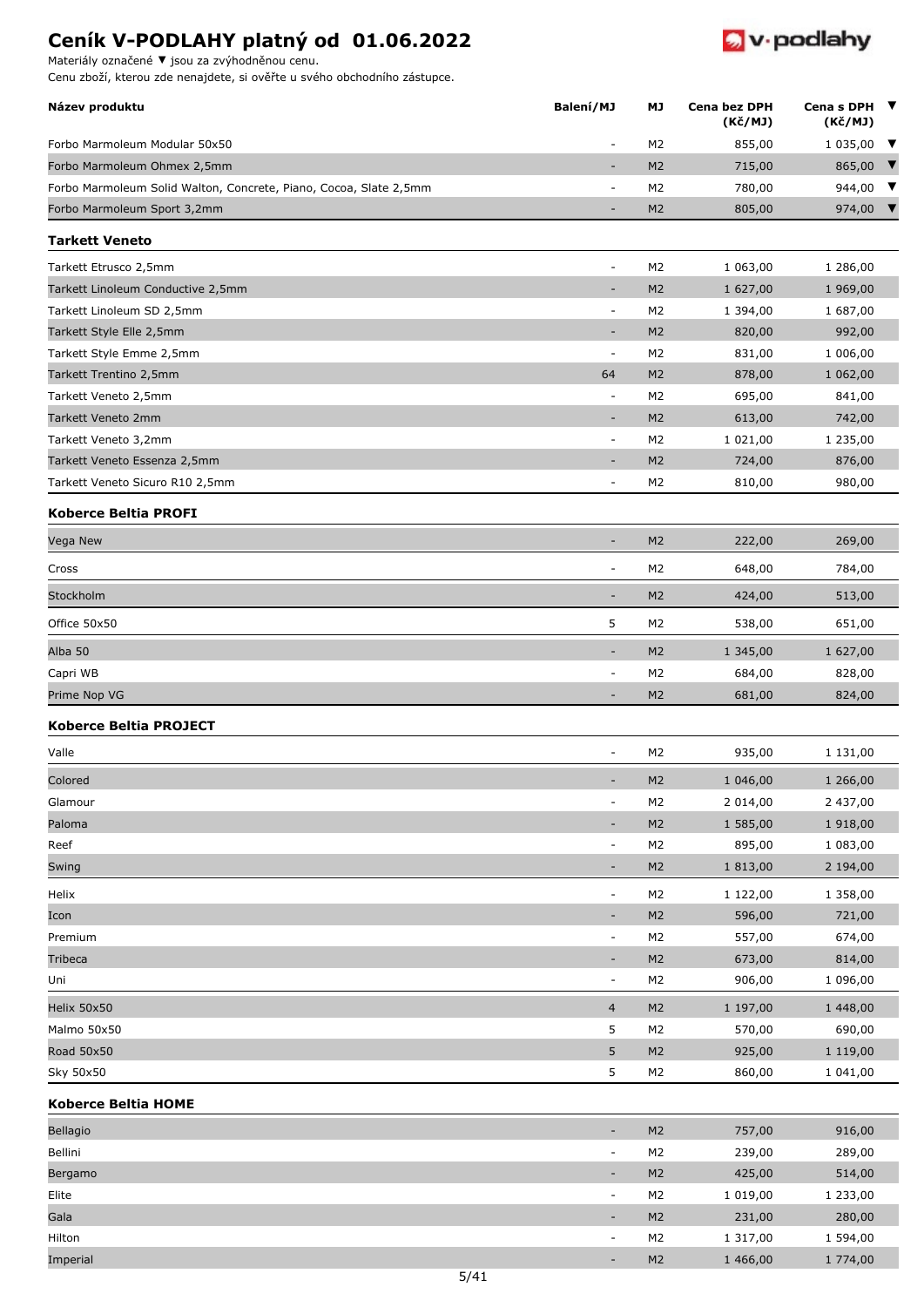

Materiály označené **▼** jsou za zvýhodněnou cenu.

| Název produktu                              | Balení/MJ                | МJ                               | Cena bez DPH<br>(K <sub>C</sub> /MJ) | Cena s DPH ▼<br>(Kč/MJ)         |  |
|---------------------------------------------|--------------------------|----------------------------------|--------------------------------------|---------------------------------|--|
| Lugano                                      |                          | M <sub>2</sub>                   | 698,00                               | 845,00                          |  |
| Savoy                                       | $\overline{a}$           | M <sub>2</sub>                   | 1 025,00                             | 1 240,00                        |  |
| Čistící zóny                                |                          |                                  |                                      |                                 |  |
| Capri 2011                                  | $\overline{a}$           | M <sub>2</sub>                   | 482,00                               | 583,00                          |  |
| Kobercové čtverce                           |                          |                                  |                                      |                                 |  |
| Marseille 50x50                             | 5                        | M <sub>2</sub>                   | 715,00                               | 865,00                          |  |
| Academic View 50x50                         | $\overline{a}$           | M <sub>2</sub>                   | 940,00                               | 1 137,00                        |  |
| Blurred Edge 50x50                          | 5                        | M <sub>2</sub>                   | 798,00                               | 966,00 $\blacktriangledown$     |  |
| Creative Spark 50x50                        | 5                        | M <sub>2</sub>                   | 656,00                               | 794,00 ▼                        |  |
| Disruptive Path 50x50                       | 5                        | M <sub>2</sub>                   | 940,00                               | 1 1 3 7,00 $\blacktriangledown$ |  |
| Expansion Point 50x50                       | 5                        | M <sub>2</sub>                   | 675,00                               | 817,00 $\blacktriangledown$     |  |
| Metallic Path 50x50                         | $\overline{\phantom{a}}$ | M <sub>2</sub>                   | 940,00                               | 1 1 3 7,00 $\blacktriangledown$ |  |
| Shared Path 50x50                           | 5                        | M <sub>2</sub>                   | 940,00                               | 1 137,00 $\blacktriangledown$   |  |
| <b>Teak 50x50</b>                           | $\overline{\phantom{a}}$ | M <sub>2</sub>                   | 965,00                               | 1 168,00 $\blacktriangledown$   |  |
| Trusted Guide 50x50                         | $\overline{\phantom{a}}$ | M <sub>2</sub>                   | 940,00                               | 1 137,00 $\blacktriangledown$   |  |
| Alpha 50x50                                 | 5                        | M <sub>2</sub>                   | 562,00                               | 680,00                          |  |
| Alternative100 50x50                        | 5                        | M <sub>2</sub>                   | 1 280,00                             | 1 549,00                        |  |
| Cambridge 50x50                             | 5                        | M <sub>2</sub>                   | 1 860,00                             | 2 2 5 1 , 0 0                   |  |
| DSGN Tweed 50x50                            | 5                        | M <sub>2</sub>                   | 959,00                               | 1 160,00                        |  |
| First Decode 50x50                          | 5                        | M <sub>2</sub>                   | 867,00                               | 1 049,00                        |  |
| First Define 50x50                          | 5                        | M <sub>2</sub>                   | 867,00                               | 1 049,00                        |  |
| First Straightline 50x50                    | 5                        | M <sub>2</sub>                   | 570,00                               | 690,00                          |  |
| First Streamline 50x50                      | 5                        | M <sub>2</sub>                   | 602,00                               | 728,00                          |  |
| Haze LP 50x50                               | 5                        | M <sub>2</sub>                   | 1 2 1 4 , 0 0                        | 1 469,00                        |  |
| In - groove 50x50                           | 5                        | M <sub>2</sub>                   | 1 264,00                             | 1 529,00                        |  |
| Millennium Nxtgen 50x50                     | 5                        | M <sub>2</sub>                   | 893,00                               | 1 081,00                        |  |
| Patchwork 50x50                             | 5                        | M <sub>2</sub>                   | 1 158,00                             | 1 401,00                        |  |
| Pixel 50x50                                 | 5                        | M <sub>2</sub>                   | 1 158,00                             | 1 401,00                        |  |
| Atlanta 50x50                               |                          | M <sub>2</sub>                   | 857,00                               | 1 037,00                        |  |
| Berlin 50x50cm                              |                          | M <sub>2</sub>                   | 674,00                               | 816,00                          |  |
| Copenhagen 50x50                            | $\overline{a}$           | M <sub>2</sub>                   | 1 126,00                             | 1 362,00                        |  |
| Memphis 50x50                               |                          | M <sub>2</sub>                   | 857,00                               | 1 037,00                        |  |
| <b>ARC Edition Collection</b>               |                          |                                  |                                      |                                 |  |
| Altona                                      | $\overline{\phantom{a}}$ | M <sub>2</sub>                   | 655,00                               | 793,00                          |  |
| E-Check                                     | $\overline{\phantom{a}}$ | M <sub>2</sub>                   | 646,00                               | 782,00                          |  |
| E-Strike                                    | $\overline{\phantom{a}}$ | M <sub>2</sub>                   | 490,00                               | 593,00                          |  |
| E-Touch                                     | $\overline{\phantom{a}}$ | M <sub>2</sub>                   | 1 289,00                             | 1 560,00                        |  |
| E-Weave                                     | $\overline{\phantom{a}}$ | M <sub>2</sub>                   | 959,00                               | 1 160,00                        |  |
| Fortesse SDE New                            | $\overline{\phantom{a}}$ | M <sub>2</sub>                   | 969,00                               | 1 172,00                        |  |
| Master                                      | $\blacksquare$           | M <sub>2</sub>                   | 631,00                               | 764,00                          |  |
| Pro Nature                                  | $\overline{a}$           | M <sub>2</sub>                   | 983,00                               | 1 189,00                        |  |
| Quartz New                                  | $\overline{\phantom{a}}$ | M <sub>2</sub>                   | 578,00                               | 699,00                          |  |
| Suite symphony collection                   |                          | M <sub>2</sub>                   | 1 073,00                             | 1 298,00                        |  |
| Gleam                                       | 5                        | M <sub>2</sub>                   | 2 039,00                             | 2 467,00                        |  |
| <b>Lamináty Egger Basic</b>                 |                          |                                  |                                      |                                 |  |
|                                             |                          |                                  |                                      |                                 |  |
| Basic 7/31 CLIC It                          | 2,4936                   | M <sub>2</sub>                   | 440,00                               | 532,00                          |  |
| Basic 7/31 V4 CLIC It<br>Basic 8/31 CLIC It | 2,4936<br>1,9948         | M <sub>2</sub><br>M <sub>2</sub> | 456,00<br>484,00                     | 552,00<br>586,00                |  |
| Basic 8/31 V4 CLIC it                       | 1,9948                   | M <sub>2</sub>                   | 501,00                               | 606,00                          |  |
|                                             |                          |                                  |                                      |                                 |  |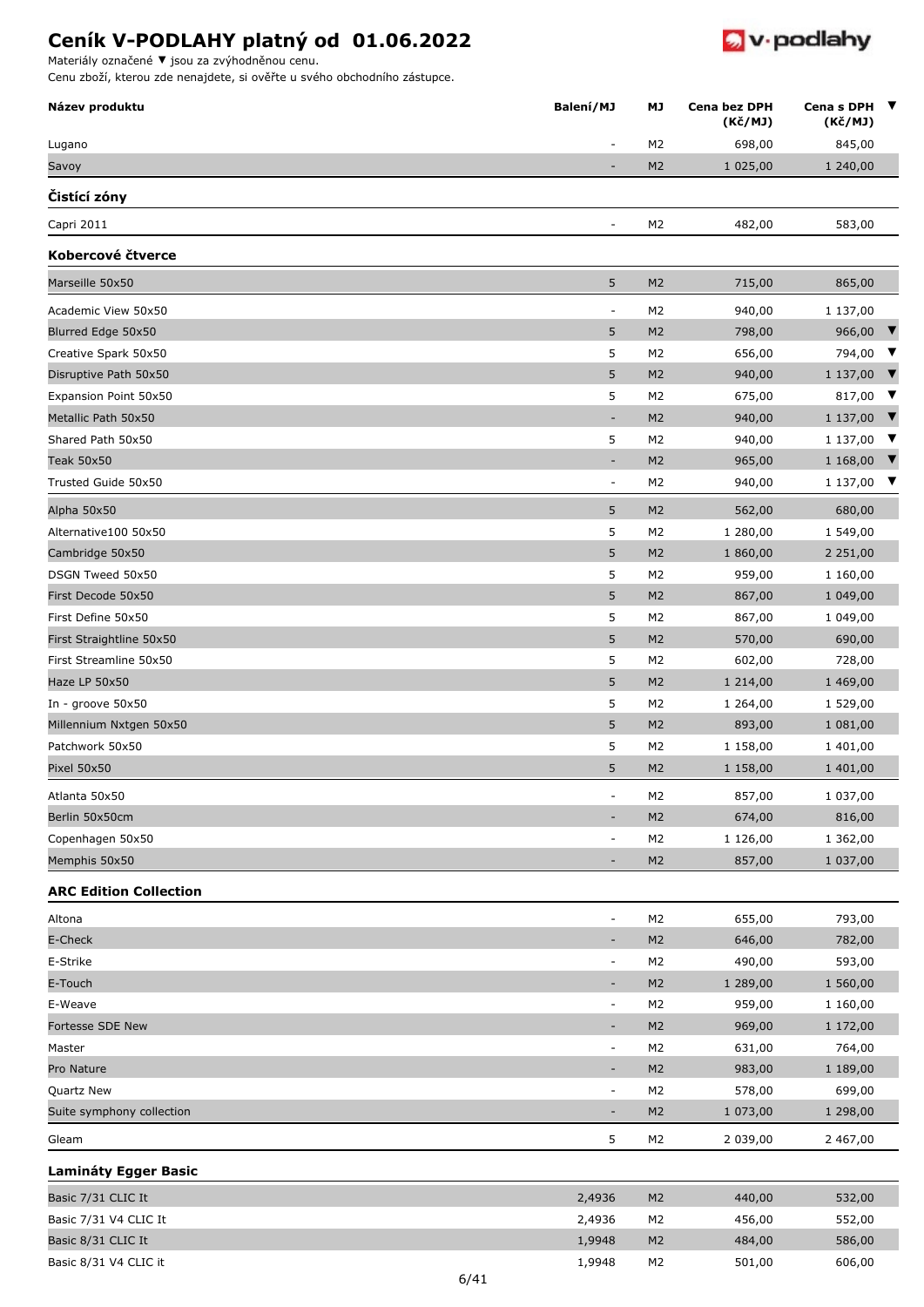Materiály označené **▼** jsou za zvýhodněnou cenu.

Cenu zboží, kterou zde nenajdete, si ověřte u svého obchodního zástupce.

| Název produktu                                          | Balení/MJ      | МJ             | Cena bez DPH<br>(Kč/MJ) | Cena s DPH<br>(Kč/MJ) | ▼ |
|---------------------------------------------------------|----------------|----------------|-------------------------|-----------------------|---|
| <b>Lamináty E-Motion</b>                                |                |                |                         |                       |   |
| E-Motion 8/31 Classic CLIC it                           | 1,9948         | M <sub>2</sub> | 486,00                  | 588,00                |   |
| E-Motion 8/32 Classic CLIC it                           | 1,9948         | M2             | 513,00                  | 621,00                |   |
| E-Motion 8/32 Kingsize CLIC it                          | 2,5349         | M <sub>2</sub> | 595,00                  | 720,00                |   |
| E-Motion 8/32 V2, V4 Kingsize CLIC it                   | 2,5349         | M <sub>2</sub> | 595,00                  | 720,00                |   |
| E-Motion 8/32 V4 Classic CLIC it                        | 1,9948         | M <sub>2</sub> | 535,00                  | 647,00                |   |
| E-Motion 8/32 V4 Large CLIC it                          | 2,5427         | M2             | 565,00                  | 684,00                |   |
| <b>Boen Parkety vícevrstvé</b>                          |                |                |                         |                       |   |
| Boen Dub Alamo, olej EAG8VKFD                           | 3,04           | M <sub>2</sub> | 1 855,00                | 2 2 4 5 , 0 0         |   |
| Boen Dub Alamo, olej EAH8VKFD                           | 3,04           | M <sub>2</sub> | 1 931,00                | 2 337,00              |   |
| Boen Dub Blues (Boulevard)ě, matný lak EIHLT5TD         | 2,84           | M <sub>2</sub> | 1 316,00                | 1 592,00              |   |
| Boen Dub Blues olej EIHLTKTD                            | 2,84           | M <sub>2</sub> | 1 295,00                | 1 567,00              |   |
| Boen Dub Blues, kartáčovaný, bílý olej EBHLTMTD         | 2,84           | M <sub>2</sub> | 1 295,00                | 1 567,00              |   |
| Boen Dub Calofornia (City) EWHLD5TD                     | 2,84           | M2             | 1 295,00                | 1 567,00              |   |
| Boen Dub Natur, olej EIP23K6D                           | 2,63           | M <sub>2</sub> | 1 397,00                | 1 690,00              |   |
| Boen Dub Pearl, olej ORG84MFD                           | $\pm$          | M <sub>2</sub> | 1 855,00                | 2 245,00              |   |
| Boen Dub Pop, nečesaný olej EIH84KFD                    | 3,04           | M <sub>2</sub> | 2 028,00                | 2 454,00              |   |
| Boen Dub Rock (Avenue), kartáčovaný, bílý olej EBH8VMFD | 3,04           | M <sub>2</sub> | 1 820,00                | 2 202,00              |   |
| Boen Dub Town (Pop), lak matný EIH845FD                 | 3,04           | M <sub>2</sub> | 2 089,00                | 2 528,00              |   |
| Boen Dub Village (Rock) drásaný olej EBH8VKFD           | 3,04           | M <sub>2</sub> | 1 820,00                | 2 202,00              |   |
| Boen Dub, matný EIHL953D                                | 2,84           | M <sub>2</sub> | 1 2 2 4 , 0 0           | 1 481,00              |   |
| Boen Jasan Marcato bílý matný ASG882PD                  | 3,04           | M2             | 1 804,00                | 2 183,00              |   |
| Boen Jasan, bílý matný ASGL82TD                         | 2,84           | M <sub>2</sub> | 1 371,00                | 1 659,00              |   |
| Boen Jasan, matný ASGL85TD                              | 2,84           | M <sub>2</sub> | 1 371,00                | 1 659,00              |   |
| Boen Ořech, matný NUGL35TD                              | 2,84           | M <sub>2</sub> | 3 406,00                | 4 121,00              |   |
| Boen Parkety dvouvrstvé                                 |                |                |                         |                       |   |
| Boen Dub Basic, matný EIP2T56D                          | 2,63           | M <sub>2</sub> | 1 295,00                | 1 567,00              |   |
| Boen Dub Nature, matný lak EIP2356D                     | 2,63           | M <sub>2</sub> | 1 397,00                | 1 690,00              |   |
| V-Wood Parkety vícevrstvé                               |                |                |                         |                       |   |
| V-WOOD Dub Country 1WG000285 14x180x2200                | 2,77           | M <sub>2</sub> | 1 471,00                | 1 780,00              |   |
| V-WOOD Dub Country 1WG000609 14x130x2200                | $\overline{2}$ | M <sub>2</sub> | 1 340,00                | 1 621,00              |   |
| V-WOOD Dub Country 1WG000621 14x180x2200                | 2,77           | M <sub>2</sub> | 1 475,00                | 1 785,00              |   |
| V-WOOD Dub Family 1WG000890 14x180x2200                 | 2,77           | M <sub>2</sub> | 1 636,00                | 1 980,00              |   |
| V-WOOD Dub Family 3WG000640 14x207x2200                 | 3,18           | M2             | 1 111,00                | 1 344,00              |   |
| <b>Mosaic Vlysy</b>                                     |                |                |                         |                       |   |
| Dub Extra 400x70x21                                     | 0,896          | M <sub>2</sub> | 1 500,00                | 1 815,00              |   |
| Dub Industri 300x70x21                                  | 0,84           | M <sub>2</sub> | 542,00                  | 656,00                |   |
| Dub Industri 350x70x21                                  | 0,98           | M <sub>2</sub> | 578,00                  | 699,00                |   |
| Dub Industri 400x50x21                                  | 0,8            | M2             | 542,00                  | 656,00                |   |
| Dub Industri 400x70x21                                  | 0,896          | M <sub>2</sub> | 578,00                  | 699,00                |   |
| Dub Industri 500x55x21                                  | 0,88           | M <sub>2</sub> | 542,00                  | 656,00                |   |
| Dub Industri 500x70x21                                  | 1,12           | M <sub>2</sub> | 578,00                  | 699,00                |   |
| Dub Mix 400x40x21                                       | 0,96           | M <sub>2</sub> | 850,00                  | 1 029,00              |   |
| Dub Natur 300x70x21                                     | 0,84           | M <sub>2</sub> | 1 264,00                | 1 529,00              |   |
| Dub Natur 350x70x21                                     | 0,98           | M2             | 1428,00                 | 1 728,00              |   |
| Dub Natur 400x70x16                                     | 0,896          | M <sub>2</sub> | 1 600,00                | 1 936,00              |   |
| Dub Natur 400x70x21                                     | 0,896          | M <sub>2</sub> | 1 428,00                | 1 728,00              |   |
| Dub Natur 500x70x21                                     | 1,12           | M <sub>2</sub> | 1 428,00                | 1 728,00              |   |
| Dub Rustikal 300x70x21                                  | 0,84           | M <sub>2</sub> | 903,00                  | 1 093,00              |   |

 $\bullet$  v podlahy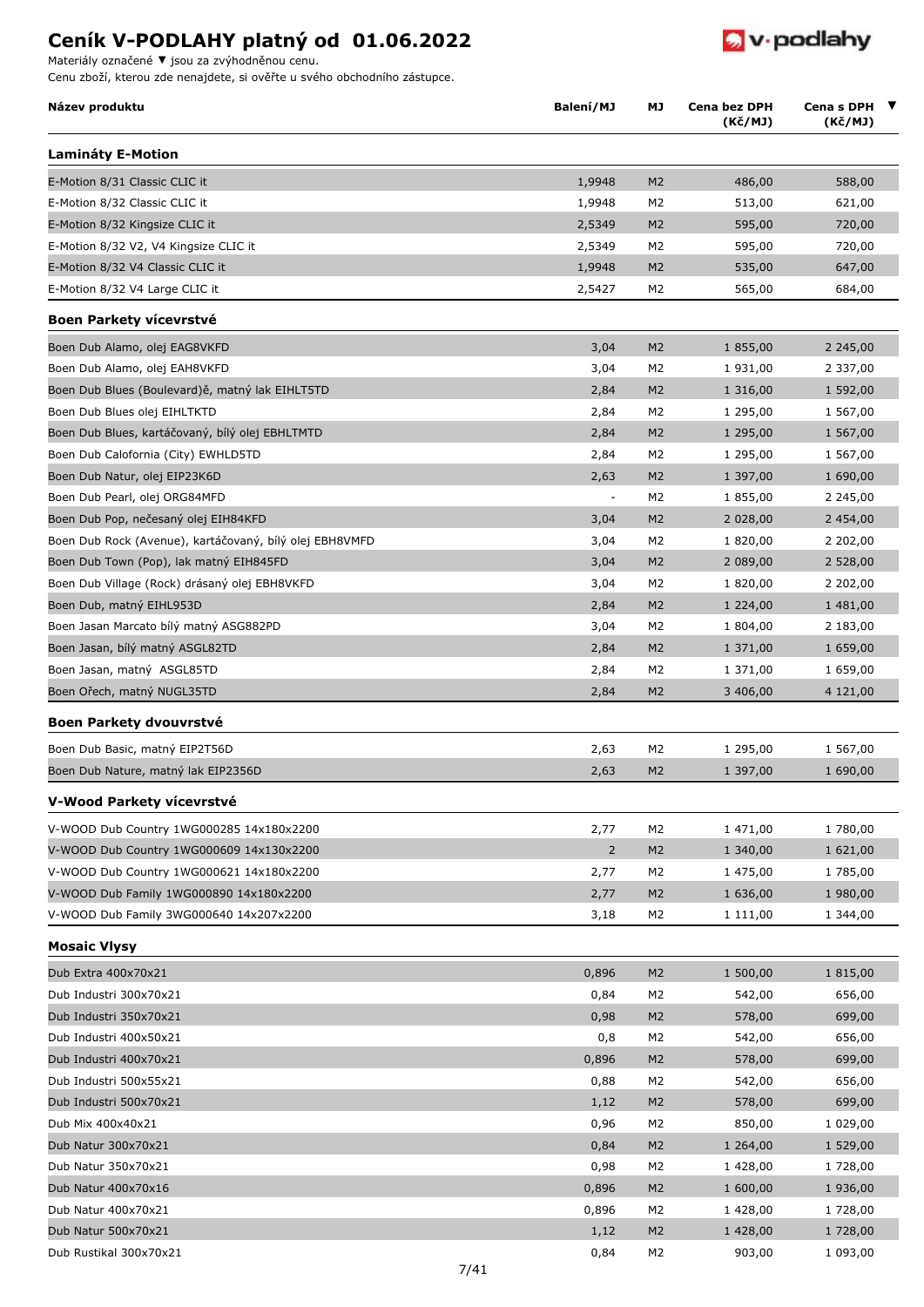Cenu zboží, kterou zde nenajdete, si ověřte u svého obchodního zástupce. Materiály označené **▼** jsou za zvýhodněnou cenu.

**D** v podlahy

| Název produktu                              | Balení/MJ                | МJ             | Cena bez DPH<br>(Kč/MJ) | Cena s DPH $\blacktriangledown$<br>(Kč/MJ) |
|---------------------------------------------|--------------------------|----------------|-------------------------|--------------------------------------------|
| Dub Rustikal 350x70x21                      | 0,98                     | M <sub>2</sub> | 1 011,00                | 1 223,00                                   |
| Dub Rustikal 400x50x21                      | 0,8                      | M <sub>2</sub> | 939,00                  | 1 136,00                                   |
| Dub Rustikal 400x70x21                      | 0,896                    | M <sub>2</sub> | 1 047,00                | 1 267,00                                   |
| Dub Rustikal 500x70x21                      | 1,12                     | M <sub>2</sub> | 1 047,00                | 1 267,00                                   |
| Dub růžový Natur 400x70x21                  | 0,896                    | M <sub>2</sub> | 1 355,00                | 1 640,00                                   |
| Dub růžový Natur 500x70x21                  | 1,12                     | M <sub>2</sub> | 1 355,00                | 1 640,00                                   |
| Dub Standard 300x70x21                      | 0,84                     | M <sub>2</sub> | 1 192,00                | 1 442,00                                   |
| Dub Standard 350x70x21                      | 0,98                     | M <sub>2</sub> | 1 355,00                | 1 640,00                                   |
| Dub Standard 400x70x16                      | 0,896                    | M <sub>2</sub> | 1 527,00                | 1 848,00                                   |
| Dub Standard 400x70x21                      | 0,896                    | M <sub>2</sub> | 1 355,00                | 1 640,00                                   |
| Dub Standard 500x55x21                      | 0,88                     | M <sub>2</sub> | 1 192,00                | 1 442,00                                   |
| Dub Standard 500x70x21                      | 1,12                     | M <sub>2</sub> | 1 355,00                | 1 640,00                                   |
| Mosaic Mozaikové parkety & kantovka         |                          |                |                         |                                            |
| Dub MIX kantovka rošáda 10x8x160mm          | 1,024                    | M <sub>2</sub> | 1 221,00                | 1 477,00                                   |
| Dub MIX kantovka rošáda 23x8x160mm          | 0,512                    | M <sub>2</sub> | 1 445,00                | 1 748,00                                   |
| Dub MIX kantovka rovná 10x8x160mm           | 1,024                    | M <sub>2</sub> | 740,00                  | 895,00                                     |
| Dub MIX kantovka rovná 23x8x160mm           | 1,024                    | M <sub>2</sub> | 963,00                  | 1 165,00                                   |
| Dub Natur Anglický vzor 8x23x160mm          | 4,3                      | M <sub>2</sub> | 740,00                  | 895,00                                     |
| Dub Natur Tabulový vzor 8x23x160mm          | 4,1                      | M <sub>2</sub> | 688,00                  | 832,00                                     |
| Mosaic Podlahová prkna                      |                          |                |                         |                                            |
| Dub A 1100-1500x125x21mm                    | $\overline{\phantom{a}}$ | M <sub>2</sub> | 2 202,00                | 2 664,00                                   |
| Dub B 1100-1500x125x21mm                    |                          | M2             | 1 625,00                | 1 966,00                                   |
| Dub MIX 1100-1500x125x21mm                  | 0,938                    | M <sub>2</sub> | 1 849,00                | 2 237,00                                   |
| Mosaic Zámecké parkety                      |                          |                |                         |                                            |
| Dub vzor č.1A,8,9 480x480x8                 | 2,304                    | M <sub>2</sub> | 2 494,00                | 3 018,00                                   |
| Dub vzor č.1B,2,4 410x410x21                | 0,5949                   | M <sub>2</sub> | 4 902,00                | 5 931,00                                   |
| Dub vzor č.1B,2,4 410x410x8                 | 1,681                    | M <sub>2</sub> | 2 494,00                | 3 018,00                                   |
| WPC Dřevoplastové terasové profily          |                          |                |                         |                                            |
| Bit PZ2 prodloužený speciál                 |                          | KS             | 75,00                   | 91,00 $\blacktriangledown$                 |
| Dorovnávací podkladní guma GP-03-10         | $\mathbf{1}$             | <b>BAL</b>     | 915,00                  | 1 107,00<br>$\blacksquare$                 |
| Dorovnávací podkladní guma GP-06-5          | $\mathbf{1}$             | <b>BAL</b>     | 895,00                  | 1 083,00 $\blacktriangledown$              |
| Dorovnávací podkladní guma GP-08-5          | $\mathbf{1}$             | <b>BAL</b>     | 889,00                  | $1076,00$ $\blacktriangledown$             |
| Nosný profil PNP40x30K                      | $\overline{\phantom{a}}$ | MB             | 93,00                   | 113,00 $\blacktriangledown$                |
| Podlahový profil PP140x20NT                 | $\overline{\phantom{a}}$ | МB             | 227,00                  | 275,00 ▼                                   |
| Spojovací klipy SK-nerez včetně nerez vrutů |                          | <b>KS</b>      | 8,00                    | 10,00 $\blacktriangledown$                 |
| Vrut nerez A4 3,5x25                        | $\overline{\phantom{a}}$ | KS             | 1,60                    | 2,00 ▼                                     |
| Vrut nerez A4 3,5x30                        | $\overline{\phantom{a}}$ | KS             | 1,90                    | 2,00 $\blacktriangledown$                  |
| Vrut nerez A4 3,5x35                        | $\overline{\phantom{a}}$ | KS             | 2,10                    | 3,00<br>$\blacksquare$                     |
| Vrut nerez A4 5x40                          | $\overline{a}$           | KS             | 2,40                    | 3,00 $\blacktriangledown$                  |
| Vrut nerez A4 5x50                          | $\overline{\phantom{a}}$ | KS             | 2,00                    | $2,00$ ▼                                   |
| Zakončovací lišta ZL55X55K                  |                          | MB             | 98,00                   | 119,00 $\blacktriangledown$                |
| Zakončovací lišta ZPP150X12NT               | $\overline{\phantom{a}}$ | МB             | 174,00                  | 211,00 $\blacktriangledown$                |
| Zakončovací lišta ZPP73X8K                  | $\overline{\phantom{a}}$ | <b>MB</b>      | 65,00                   | 79,00 $\blacktriangledown$                 |
| Ceresit Základní nátěry / penetrace         |                          |                |                         |                                            |
| Ceresit CT 19 SUPERGRIP 10kg                | $\overline{\phantom{a}}$ | KS             | 1 839,00                | 2 2 2 5 , 0 0                              |
| Ceresit CT 19 SUPERGRIP 5kg                 |                          | KS             | 977,00                  | 1 182,00                                   |
| Ceresit R 740 12kg                          | $\overline{\phantom{a}}$ | KS             | 7 000,00                | 8 470,00                                   |
| Ceresit R 755 21kg                          |                          | <b>KS</b>      | 13 694,00               | 16 570,00                                  |
| Ceresit R 755 7kg                           |                          | KS             | 4 876,00                | 5 900,00                                   |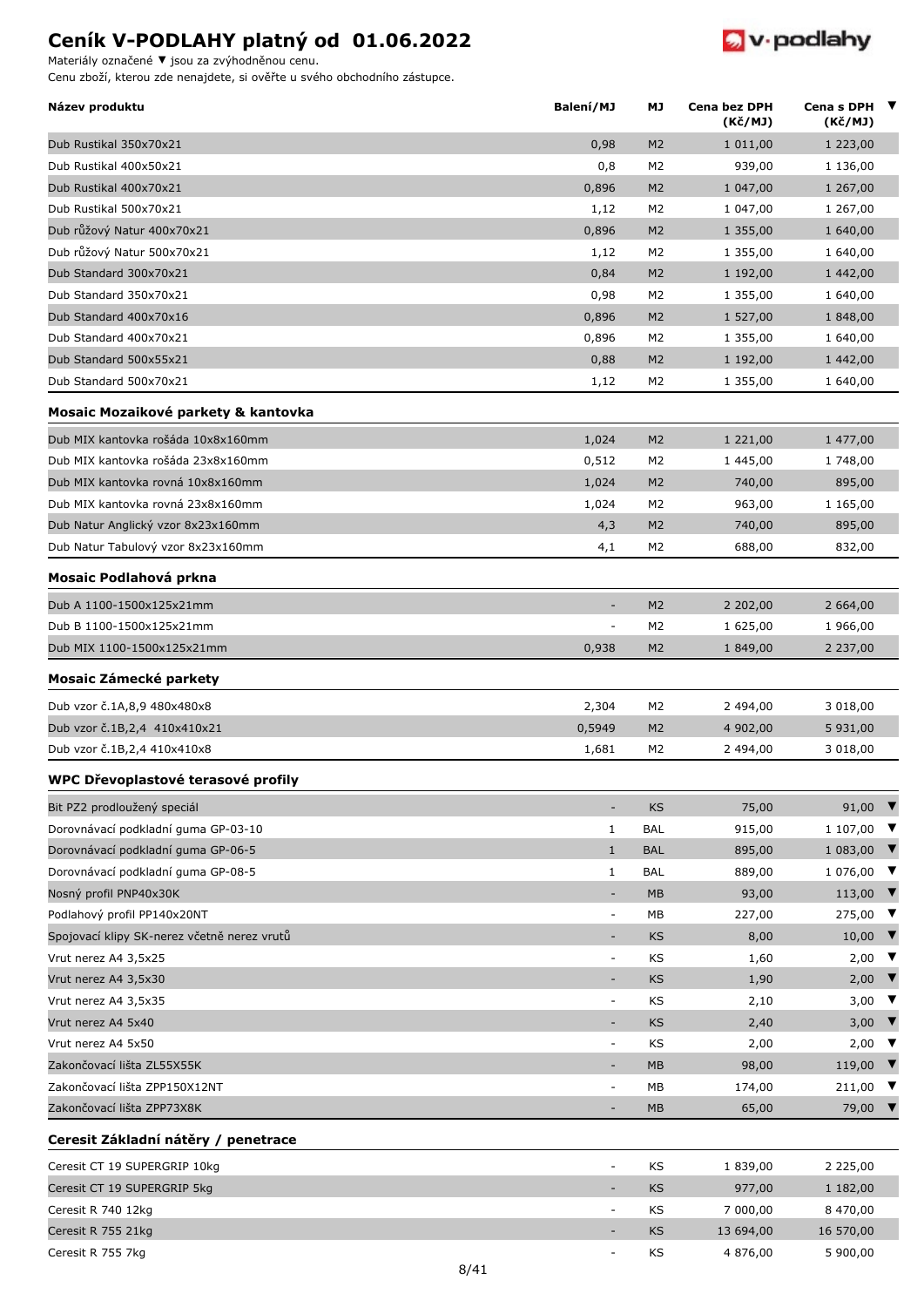Materiály označené **▼** jsou za zvýhodněnou cenu.

Cenu zboží, kterou zde nenajdete, si ověřte u svého obchodního zástupce.

| Název produktu                                      | Balení/MJ                | МJ | Cena bez DPH<br>(K <sub>C</sub> /MJ) | Cena s DPH ▼<br>(Kč/MJ) |  |
|-----------------------------------------------------|--------------------------|----|--------------------------------------|-------------------------|--|
| Ceresit R 766 10kg                                  | ٠                        | KS | 3 455,00                             | 4 181,00                |  |
| Ceresit R 766 5kg                                   | $\overline{\phantom{a}}$ | KS | 1 898,00                             | 2 297,00                |  |
| Ceresit R 777 10kg                                  |                          | KS | 2 108,00                             | 2 551,00                |  |
| Ceresit R 777 5kg                                   | $\overline{\phantom{a}}$ | KS | 1 122,00                             | 1 358,00                |  |
| Ceresit R 790 14 kg                                 | ٠                        | KS | 2 366,00                             | 2 863,00                |  |
| Ceresit Samonivelační, stěrkové a vyrovnávací hmoty |                          |    |                                      |                         |  |
| Ceresit AS1 Rapid 25kg                              | ÷,                       | KS | 830,00                               | 1 004,00                |  |
| Ceresit CN 87 25kg                                  | $\overline{\phantom{a}}$ | KS | 417,00                               | 505,00                  |  |
| Ceresit CX 5 5kg                                    | $\overline{\phantom{a}}$ | KS | 245,00                               | 296,00                  |  |
| Ceresit DA 25kg                                     | $\sim$                   | KS | 485,00                               | 587,00                  |  |
| Ceresit DC 25kg                                     | $\overline{\phantom{a}}$ | KS | 655,00                               | 793,00                  |  |
| Ceresit DG 25kg                                     |                          | KS | 519,00                               | 628,00                  |  |
| Ceresit DH MAXI 25kg                                | $\overline{\phantom{a}}$ | ΚS | 669,00                               | 810,00                  |  |
| Ceresit DL 25kg                                     | ٠                        | KS | 461,00                               | 558,00                  |  |
| Ceresit DX 25kg                                     | $\overline{\phantom{a}}$ | KS | 651,00                               | 788,00                  |  |
| Ceresit RS 88 25kg                                  | ٠                        | KS | 1 345,00                             | 1 627,00                |  |
| Ceresit XXL XPRESS 25kg                             | $\equiv$                 | KS | 1412,00                              | 1 709,00                |  |
| Ceresit Univerzální lepidla                         |                          |    |                                      |                         |  |
| Ceresit Chemoprén PROFI Na podlahy 0,51             | $\overline{\phantom{a}}$ | KS | 229,00                               | 277,00                  |  |
| Ceresit Chemoprén PROFI Na podlahy 10l              | $\sim$                   | KS | 2 675,00                             | 3 237,00                |  |
| Ceresit Chemoprén PROFI Na podlahy 1l               | $\overline{\phantom{a}}$ | KS | 414,00                               | 501,00                  |  |
| Ceresit Chemoprén PROFI Na podlahy 4,51             | $\overline{\phantom{a}}$ | KS | 1 479,00                             | 1 790,00                |  |
| Ceresit K 168 14kg                                  | ٠                        | KS | 1 599,00                             | 1 935,00                |  |
| Ceresit UK 200 14kg                                 | $\sim$                   | KS | 1 408,00                             | 1 704,00                |  |
| Ceresit UK 400 14kg                                 | $\overline{\phantom{a}}$ | KS | 1 371,00                             | 1 659,00                |  |
| Ceresit Lepidla na PVC/CV                           |                          |    |                                      |                         |  |
| Ceresit K 188 14kg                                  | $\overline{\phantom{a}}$ | KS | 2 203,00                             | 2 666,00                |  |
| Ceresit K 188 S 14kg                                |                          | KS | 2 858,00                             | 3 458,00                |  |
| Ceresit K 188E 13kg                                 |                          | KS | 2 660,00                             | 3 219,00                |  |
| Ceresit K 188E 5kg                                  | $\overline{\phantom{a}}$ | KS | 1 291,00                             | 1 562,00                |  |
| Ceresit Lepidla na textil                           |                          |    |                                      |                         |  |
| Ceresit T 440 14kg                                  |                          | KS | 2 040,00                             | 2 468,00                |  |
| Ceresit Lepidla na linoleum a korek                 |                          |    |                                      |                         |  |
| Ceresit L 240 D 15kg                                | ٠                        | KS | 2 482,00                             | 3 003,00                |  |
| Ceresit Lepidla na gumy                             |                          |    |                                      |                         |  |
| Ceresit R 710 10kg                                  | $\overline{\phantom{a}}$ | KS | 3 670,00                             | 4 441,00                |  |
| Ceresit Fixační prostředky                          |                          |    |                                      |                         |  |
| Ceresit T 425 10kg                                  | ٠                        | KS | 4 532,00                             | 5 484,00                |  |
| Ceresit Elektricky vodivé systémy                   |                          |    |                                      |                         |  |
| Ceresit K 112 12kg                                  | $\sim$                   | KS | 3726,00                              | 4 508,00                |  |
| Ceresit Lepidla na lamináty a parkety               |                          |    |                                      |                         |  |
| Ceresit P 600 17kg                                  | $\overline{\phantom{a}}$ | KS | 2 986,00                             | 3 613,00                |  |
| Ceresit P 625 12kg                                  | $\overline{\phantom{a}}$ | KS | 2 643,00                             | 3 198,00                |  |
| Ceresit P 675 Elast 18kg                            |                          | KS | 3 074,00                             | 3720,00                 |  |
| Ceresit P 685 Elast Universal 16kg                  | $\overline{\phantom{a}}$ | KS | 3700,00                              | 4 477,00                |  |
| Pattex Parket & Laminate 750g                       |                          | KS | 213,00                               | 258,00                  |  |

 $\bullet$  v podlahy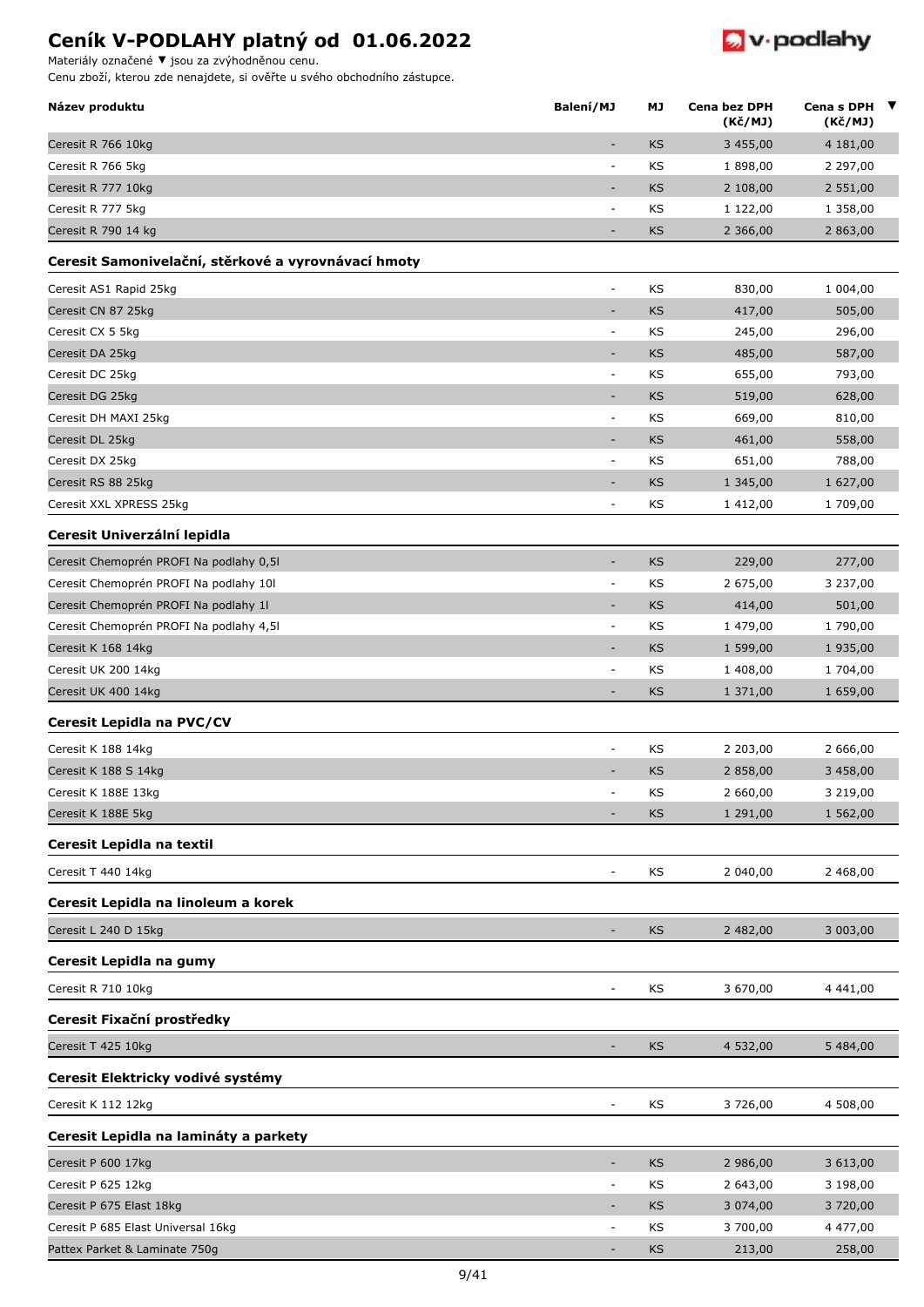Materiály označené **▼** jsou za zvýhodněnou cenu.

Cenu zboží, kterou zde nenajdete, si ověřte u svého obchodního zástupce.

| Název produktu                                         | Balení/MJ                | МJ                                                                | <b>Cena bez DPH</b><br>(Kč/MJ) | Cena s DPH $\blacktriangledown$<br>(Kč/MJ) |
|--------------------------------------------------------|--------------------------|-------------------------------------------------------------------|--------------------------------|--------------------------------------------|
| Ceresit Parketové tmely                                |                          |                                                                   |                                |                                            |
| Ceresit PP 12 Quick Fill 12l                           | $\overline{\phantom{a}}$ | KS                                                                | 4 594,00                       | 5 559,00                                   |
| Ceresit PP 12 Quick Fill 5I                            |                          | KS                                                                | 2 435,00                       | 2 946,00                                   |
| Ceresit Vrchní laky                                    |                          |                                                                   |                                |                                            |
| Ceresit PP 70 Uni Protect 10l plm                      | ٠                        | KS                                                                | 6 279,00                       | 7 598,00                                   |
| Ceresit PP 70 Uni Protect 5I plm                       |                          | KS                                                                | 3 273,00                       | 3 960,00                                   |
| Ceresit Doplňkové produkty                             |                          |                                                                   |                                |                                            |
| Ceresit Armovací vlákna 0,25kg                         | $\mathbf{1}$             | <b>BAL</b>                                                        | 305,36                         | 369,00                                     |
| Ceresit CF 43 15kg                                     | ٠                        | KS                                                                | 7 968,00                       | 9 641,00                                   |
| Ceresit CS 11 Acryl 300ml                              | $\overline{\phantom{a}}$ | KS                                                                | 76,00                          | 92,00                                      |
| Ceresit CS 25 Sanitary 280ml bílá, transparentní, šedá |                          | KS                                                                | 192,00                         | 232,00                                     |
| Ceresit CS 7 Acryl 280ml                               | 12                       | KS                                                                | 68,00                          | 82,00                                      |
| Ceresit Chemoprén ředidlo a čistič Profi 11            |                          | KS                                                                | 186,50                         | 226,00                                     |
| Ceresit TE 161 plastový kbelík na míchání              | ٠                        | KS                                                                | 263,00                         | 318,00                                     |
| Pattex Parketový tmel 300ml                            |                          | KS                                                                | 116,50                         | 141,00                                     |
| Pattex Parketový tmel 310ml                            | $\overline{\phantom{a}}$ | KS                                                                | 116,50                         | 141,00                                     |
| Uzin Příprava podkladů před stěrkováním                |                          |                                                                   |                                |                                            |
| Uzin PE 260 Cube 10kg                                  | $\overline{\phantom{a}}$ | KS                                                                | 2 465,00                       | 2 983,00                                   |
| Uzin PE 260 Cube 5kg                                   |                          | KS                                                                | 1 305,00                       | 1 579,00                                   |
| Uzin PE 280 12kg                                       | $\overline{\phantom{a}}$ | KS                                                                | 3 150,00                       | 3 812,00                                   |
| Uzin PE 280 5kg                                        | ٠                        | KS                                                                | 1 378,00                       | 1 667,00                                   |
| Uzin PE 317 9kg                                        | $\overline{\phantom{a}}$ | KS                                                                | 4 968,00                       | 6 011,00                                   |
| Uzin PE 360 Plus 10kg                                  | $\overline{\phantom{a}}$ | KS                                                                | 1 720,00                       | 2 081,00                                   |
| Uzin PE 360 Plus Cube 5kg                              | ٠                        | KS                                                                | 1 013,00                       | 1 226,00                                   |
| Uzin PE 400 12kg                                       | ٠                        | KS                                                                | 4 728,00                       | 5 721,00                                   |
| Uzin PE 414 BiTurbo 12kg                               |                          | KS                                                                | 7 554,00                       | 9 140,00                                   |
| Uzin PE 414 BiTurbo 6kg                                |                          | KS                                                                | 3 945,00                       | 4 773,00                                   |
| Uzin PE 460 10kg                                       |                          | KS                                                                | 7 225,00                       | 8 742,00                                   |
| Uzin PE 460 5kg                                        | $\overline{\phantom{a}}$ | KS                                                                | 3 825,00                       | 4 628,00                                   |
| Uzin PE 480 10kg                                       | $\overline{\phantom{a}}$ | KS                                                                | 7 280,00                       | 8 809,00                                   |
| Uzin PE 480 5kg                                        | $\overline{\phantom{a}}$ | KS                                                                | 3 845,00                       | 4 652,00                                   |
| Uzin PE 630 16kg                                       |                          | $\mathsf{KS}% _{\mathsf{K}}^{\mathsf{K}}\left( \mathsf{K}\right)$ | 3 960,00                       | 4 792,00                                   |
| Uzin PE 650 16kg                                       | $\blacksquare$           | KS                                                                | 2 936,00                       | 3 553,00                                   |
| <b>Uzin Hydro block</b>                                |                          |                                                                   |                                |                                            |
| Uzin Hydro Level Star 20kg                             | $\overline{\phantom{a}}$ | KS                                                                | 820,00                         | 992,00                                     |
| Uzin Hydro Primer 1 5kg                                | $\overline{\phantom{a}}$ | KS                                                                | 2 715,00                       | 3 285,00                                   |
| Uzin Hydro Primer 2 5kg                                | ÷                        | KS                                                                | 2 808,00                       | 3 3 9 8 , 0 0                              |
| Uzin Stěrkování podkladů                               |                          |                                                                   |                                |                                            |
| Uzin NC 103 25kg                                       | $\overline{\phantom{a}}$ | KS                                                                | 549,00                         | 664,00                                     |
| Uzin NC 105 25kg                                       | ÷                        | KS                                                                | 713,00                         | 863,00                                     |
| Uzin NC 110 25kg                                       | $\overline{\phantom{0}}$ | KS                                                                | 838,00                         | 1 014,00                                   |
| Uzin NC 112 New 25kg                                   | $\blacksquare$           | KS                                                                | 1 013,00                       | 1 226,00                                   |
| Uzin NC 115 25kg                                       | $\blacksquare$           | KS                                                                | 1 125,00                       | 1 361,00                                   |
| Uzin NC 118 20kg                                       | $\overline{\phantom{a}}$ | KS                                                                | 990,00                         | 1 198,00                                   |
| Uzin NC 146 25kg                                       | $\blacksquare$           | KS                                                                | 663,00                         | 802,00                                     |
| Uzin NC 150 25kg                                       | $\blacksquare$           | KS                                                                | 725,00                         | 877,00                                     |
| Uzin NC 152 25kg                                       | $\overline{\phantom{a}}$ | KS                                                                | 863,00                         | 1 044,00                                   |
| Uzin NC 160 25kg                                       | -                        | KS                                                                | 888,00                         | 1 074,00                                   |
| Uzin NC 170 Level Star 25kg                            | $\overline{\phantom{a}}$ | KS                                                                | 1 025,00                       | 1 240,00                                   |

 $\bullet$  v podlahy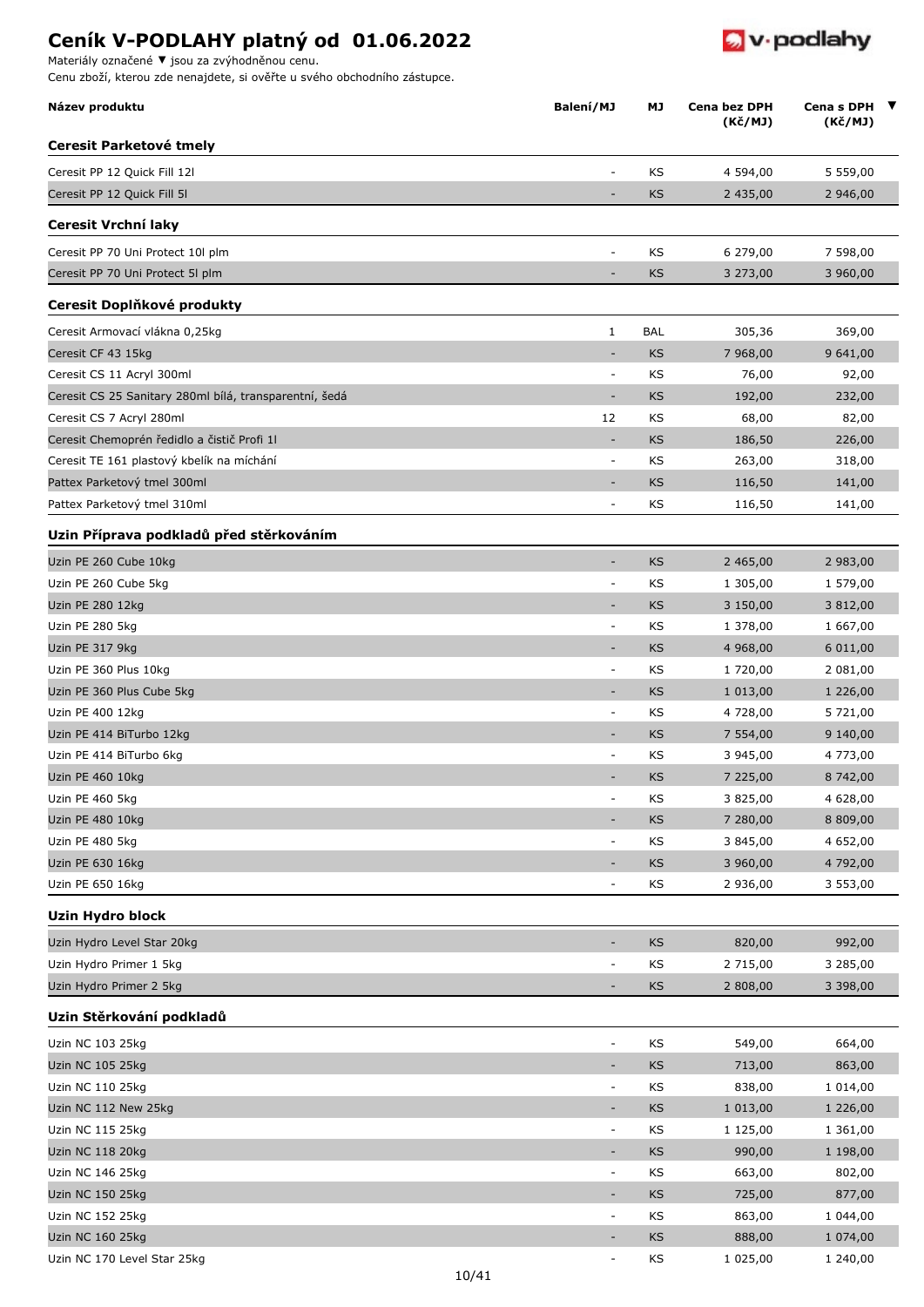

Materiály označené **▼** jsou za zvýhodněnou cenu.

| Název produktu                      | Balení/MJ                | МJ         | Cena bez DPH<br>(Kč/MJ) | Cena s DPH ▼<br>(Kč/MJ) |  |
|-------------------------------------|--------------------------|------------|-------------------------|-------------------------|--|
| Uzin NC 172 Bi-turbo 25kg           | ÷,                       | KS         | 1 613,00                | 1 952,00                |  |
| Uzin NC 175 New 25kg                | $\overline{\phantom{a}}$ | KS         | 1 650,00                | 1 997,00                |  |
| Uzin NC 182 12,5 kg                 | ٠                        | <b>KS</b>  | 625,00                  | 756,00                  |  |
| Uzin NC 182 20 kg                   | $\overline{\phantom{a}}$ | KS         | 990,00                  | 1 198,00                |  |
| Uzin NC 196 New 25kg                | $\overline{\phantom{a}}$ | KS         | 738,00                  | 893,00                  |  |
| Uzin NC 888 4,5kg                   | $\overline{\phantom{a}}$ | KS         | 810,00                  | 980,00                  |  |
| <b>Uzin SC 997 25kg</b>             | $\overline{\phantom{a}}$ | <b>KS</b>  | 613,00                  | 742,00                  |  |
| Uzin Finální užitné podklady        |                          |            |                         |                         |  |
| Uzin NC 750 25kg                    |                          | KS         | 575,00                  | 696,00                  |  |
| Uzin NC 770 25kg                    |                          | KS         | 738,00                  | 893,00                  |  |
| Uzin Oprava podkladů                |                          |            |                         |                         |  |
| Uzin KR 416 0,75kg                  | $\overline{\phantom{a}}$ | KS         | 750,00                  | 908,00                  |  |
| Uzin KR 516 600ml                   |                          | KS         | 582,00                  | 704,00                  |  |
| Uzin Lepidla univerzální            |                          |            |                         |                         |  |
| Uzin KE 14 14kg                     | $\overline{\phantom{a}}$ | KS         | 1 582,00                | 1 914,00                |  |
| Uzin KE 14 6kg                      | $\overline{\phantom{a}}$ | KS         | 810,00                  | 980,00                  |  |
| Uzin KE 16 14kg                     | $\overline{\phantom{a}}$ | KS         | 1 806,00                | 2 185,00                |  |
| Uzin KE 2000 S 14kg                 | $\overline{\phantom{a}}$ | KS         | 2 940,00                | 3 557,00                |  |
| Uzin KE 2000 S 5kg                  | $\overline{\phantom{a}}$ | KS         | 1 288,00                | 1 558,00                |  |
| Uzin KE 418 14kg                    | $\overline{\phantom{a}}$ | <b>KS</b>  | 1 582,00                | 1 914,00                |  |
| Uzin KE 418 18kg                    | $\overline{a}$           | KS         | 2 034,00                | 2 461,00                |  |
| Uzin KE 418 6kg                     | $\overline{\phantom{a}}$ | <b>KS</b>  | 858,00                  | 1 038,00                |  |
| Uzin KE 62 14kg                     | $\overline{\phantom{a}}$ | KS         | 2 940,00                | 3 557,00                |  |
| Uzin KE 62 6kg                      | $\overline{\phantom{a}}$ | KS         | 1 500,00                | 1 815,00                |  |
| Uzin KE 66 14kg                     | $\overline{\phantom{a}}$ | KS         | 3 500,00                | 4 235,00                |  |
| Uzin KE 66 6kg                      | $\overline{\phantom{a}}$ | <b>KS</b>  | 1 668,00                | 2 018,00                |  |
| Uzin KE 68 8,5kg                    | $\overline{a}$           | KS         | 3 549,00                | 4 294,00                |  |
| Uzin Lepidla na textil              |                          |            |                         |                         |  |
| Uzin UZ 57 14kg                     |                          | <b>KS</b>  | 1890,00                 | 2 287,00                |  |
| Uzin Lepidla na PVC, pryže, profily |                          |            |                         |                         |  |
| Uzin GN 222 5kg                     | $\overline{\phantom{a}}$ | KS         | 2 880,00                | 3 485,00                |  |
| Uzin KR 430 12kg                    | $\overline{\phantom{a}}$ | KS         | 3720,00                 | 4 501,00                |  |
| Uzin KR 430 3kg                     | ÷,                       | KS         | 1 364,00                | 1 650,00                |  |
| Uzin WK 222 6kg                     | $\overline{\phantom{a}}$ | KS         | 2 628,00                | 3 180,00                |  |
| Uzin Lepidla na linoleum            |                          |            |                         |                         |  |
| Uzin LE 42 17kg                     | $\overline{a}$           | KS         | 2 431,00                | 2 942,00                |  |
| Uzin LE 44 14kg                     |                          | KS         | 2 737,00                | 3 3 1 2 , 0 0           |  |
| Uzin Lepidla montážní               |                          |            |                         |                         |  |
| Uzin Fondur HighTack 310ml          | $\overline{\phantom{a}}$ | KS         | 227,00                  | 275,00                  |  |
| Uzin Lepidla na parkety             |                          |            |                         |                         |  |
| Uzin MK 160 16 kg                   | $\overline{\phantom{a}}$ | KS         | 2 736,00                | 3 3 1 1 , 0 0           |  |
| Uzin MK 200 New 16kg                | $\blacksquare$           | KS         | 3 488,00                | 4 220,00                |  |
| Uzin MK 200T 2x8kg salám            | $\mathbf{1}$             | <b>BAL</b> | 3 648,00                | 4 4 1 4 , 0 0           |  |
| Uzin MK 250 16kg                    | 1                        | <b>BAL</b> | 4 880,00                | 5 905,00                |  |
| Uzin MK 73 17kg                     | $\overline{\phantom{a}}$ | KS         | 3 060,00                | 3 703,00                |  |
| Uzin MK 73 25kg                     | $\overline{\phantom{a}}$ | KS         | 4 275,00                | 5 173,00                |  |
| Uzin MK 92 S 10kg                   |                          | KS         | 2 070,00                | 2 505,00                |  |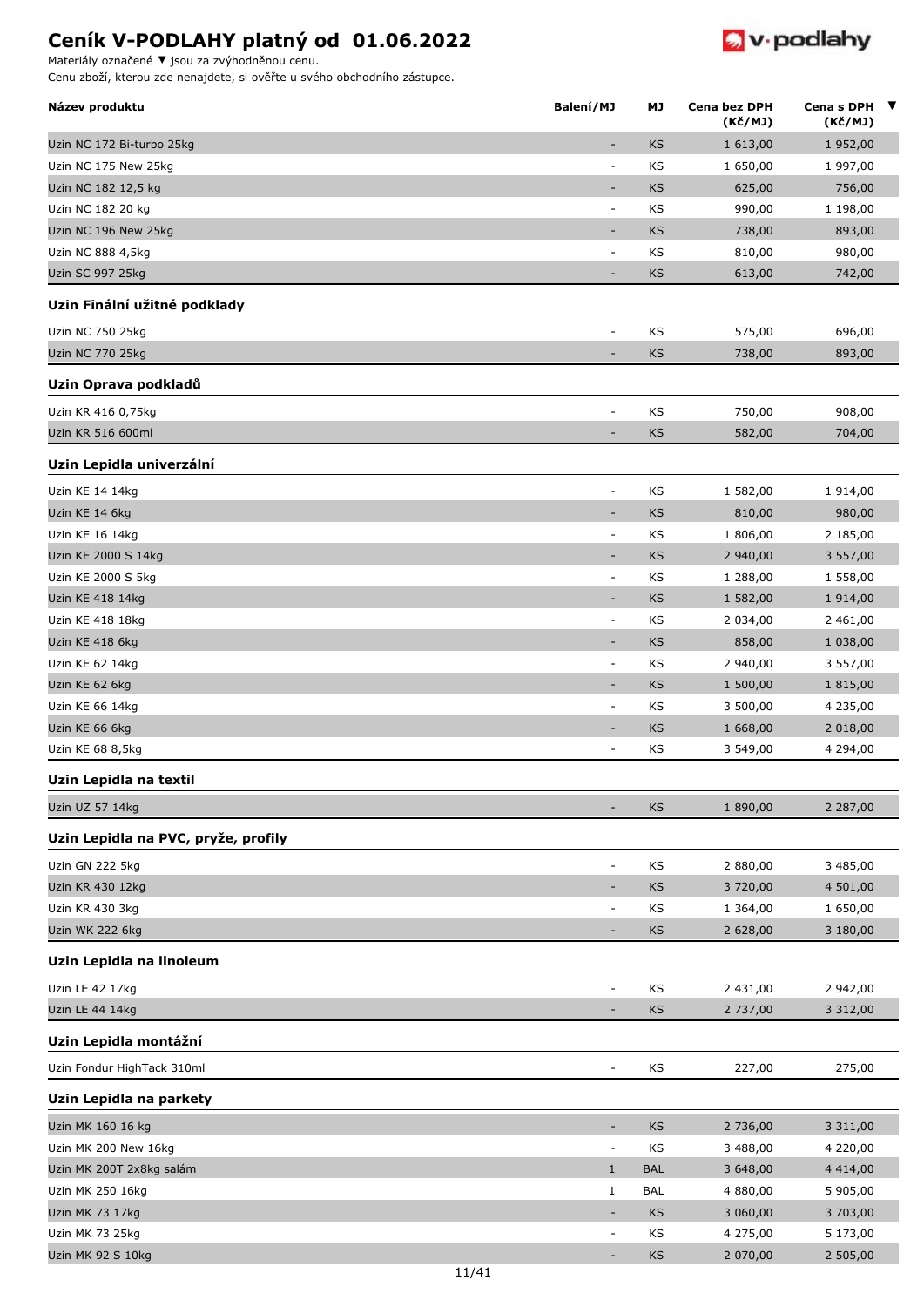Materiály označené **▼** jsou za zvýhodněnou cenu.



| Název produktu                                    | Balení/MJ                                            | МJ             | Cena bez DPH<br>(Kč/MJ) | Cena s DPH $\blacktriangledown$<br>(Kč/MJ) |
|---------------------------------------------------|------------------------------------------------------|----------------|-------------------------|--------------------------------------------|
| Uzin MK 92 S 2,5kg                                | $\overline{\phantom{a}}$                             | KS             | 969,00                  | 1 172,00                                   |
| Uzin MK 92 S 6kg                                  |                                                      | <b>KS</b>      | 1 434,00                | 1 735,00                                   |
| Uzin MK 95 16kg                                   | $\overline{\phantom{a}}$                             | KS             | 4 000,00                | 4 840,00                                   |
| Uzin Elektricky vodivé systémy                    |                                                      |                |                         |                                            |
| Uzin CU-páska                                     | $\overline{2}$                                       | <b>KS</b>      | 906,00                  | 1 096,00                                   |
| Uzin KE 2000 SL 14kg                              | $\overline{\phantom{a}}$                             | KS             | 4 4 38,00               | 5 370,00                                   |
| Uzin KR 421 L 6kg                                 | $\overline{\phantom{a}}$                             | KS             | 4 227,00                | 5 115,00                                   |
| Uzin Snímatelné kladení                           |                                                      |                |                         |                                            |
| Uzin U 1000 10kg                                  | $\overline{\phantom{a}}$                             | KS             | 3 285,00                | 3 975,00                                   |
| Uzin Universalfixierung 12kg                      | ٠                                                    | KS             | 2 736,00                | 3 3 1 1,00                                 |
| Uzin Universalfixierung 3kg                       | $\overline{a}$                                       | KS             | 836,00                  | 1 012,00                                   |
| Uzin Podložky                                     |                                                      |                |                         |                                            |
| Uzin Multimoll Vlies 50x1m                        | $\overline{\phantom{a}}$                             | M <sub>2</sub> | 195,00                  | 236,00                                     |
| Uzin RR 188 30x1m                                 | 30                                                   | M <sub>2</sub> | 462,00                  | 559,00                                     |
| Uzin RR 201 60x1m                                 | 60                                                   | M <sub>2</sub> | 269,00                  | 326,00                                     |
| Uzin RR 203 30x0,8m                               | $\overline{\phantom{a}}$                             | M2             | 353,00                  | 427,00                                     |
|                                                   |                                                      |                |                         |                                            |
| Uzin Celoplošné lepení                            | $\overline{\phantom{a}}$                             |                |                         |                                            |
| <b>Uzin Pluratex</b>                              |                                                      | <b>KS</b>      | 4 489,00                | 5 432,00                                   |
| Uzin U-TACK 25mm                                  | $\overline{\phantom{a}}$                             | KS             | 406,00                  | 491,00                                     |
| Uzin U-TACK 40mm                                  |                                                      | <b>KS</b>      | 608,00                  | 736,00                                     |
| Uzin Čistící a ošetřovací prostředky CARE         |                                                      |                |                         |                                            |
| Uzin Basic Cleaner                                | $\overline{\phantom{a}}$                             | KS             | 945,00                  | 1 143,00                                   |
| Uzin Refresher Set                                | $\overline{\phantom{a}}$                             | <b>KS</b>      | 2 107,00                | 2 549,00                                   |
| Uzin Resilient Care 51                            | $\overline{\phantom{a}}$                             | KS             | 960,00                  | 1 162,00                                   |
| Uzin Resilient Sealer 51                          |                                                      | <b>KS</b>      | 2 531,00                | 3 063,00                                   |
| Uzin Turbo Protect Plus Matt 51                   | $\overline{a}$                                       | ΚS             | 6 927,00                | 8 382,00                                   |
| Pallmann Laky na vodní bázi                       |                                                      |                |                         |                                            |
| Uzin Pall-X 320 5I                                | $\overline{\phantom{a}}$                             | <b>KS</b>      | 2 550,00                | 3 086,00                                   |
| Uzin Pall-X 325 5I                                | $\overline{\phantom{a}}$                             | KS             | 2 765,00                | 3 346,00                                   |
| Uzin Pall-X 333 1l bezbarvý                       | $\overline{\phantom{a}}$                             | KS             | 1 857,00                | 2 247,00                                   |
| Uzin Pall-X 333 1l bílý                           | $\overline{\phantom{a}}$                             | KS             | 3 039,00                | 3 677,00                                   |
| Uzin Pall-X 333 Color Concentrate 0,21            | $\overline{\phantom{a}}$                             | KS             | 1 924,00                | 2 3 2 8 , 0 0                              |
| Uzin Pall-X 350 1l                                | $\overline{\phantom{a}}$                             | KS             | 2 862,00                | 3 463,00                                   |
| Uzin Pall-X 94 10l plm                            | $\overline{\phantom{a}}$                             | KS             | 5 600,00                | 6 776,00                                   |
| Uzin Pall-X 94 5l plm                             | $\overline{\phantom{a}}$                             | KS             | 2 940,00                | 3 557,00                                   |
| Uzin Pall-X 96 10l plm                            | $\overline{\phantom{a}}$                             | KS             | 7 450,00                | 9 015,00                                   |
| Uzin Pall-X 96 5I mat                             | $\blacksquare$                                       | KS             | 4 010,00                | 4 852,00                                   |
| Uzin Pall-X 96 5l plm                             | ٠                                                    | KS             | 3 865,00                | 4 677,00                                   |
| Uzin Pall-X 98 GOLD 4,95l lesk                    | $\overline{\phantom{a}}$                             | KS             | 5 673,00                | 6 864,00                                   |
| Uzin Pall-X 98 GOLD 4,95I mat                     |                                                      | KS             | 5 544,00                | 6 708,00                                   |
| Uzin Pall-X 98 GOLD 4,95l plm                     | $\overline{\phantom{a}}$                             | KS             | 5 435,00                | 6 576,00                                   |
| Uzin Pall-X Extreme 5I mat                        | $\overline{\phantom{a}}$                             | KS             | 4 360,00                | 5 276,00                                   |
| Uzin Pall-X Extreme 5l plm                        | $\overline{\phantom{a}}$                             | KS             | 4 220,00                | 5 106,00                                   |
| Uzin Pall-X Extreme tvrdidlo 0,5l                 | $\overline{\phantom{a}}$                             | <b>KS</b>      | 1 230,00                | 1 488,00                                   |
| Uzin Pall-X Filler 5I                             | $\overline{\phantom{a}}$                             | KS             | 2 320,00                | 2 807,00                                   |
| Uzin Pall-X Future 10l plm<br>Uzin Pall-X Kitt 5I | $\overline{\phantom{a}}$<br>$\overline{\phantom{a}}$ | KS<br>KS       | 5 070,00<br>2 085,00    | 6 135,00<br>2 523,00                       |
| Uzin Pall-X Pure 4,95I speciální mat              |                                                      | KS             | 5 727,00                | 6 930,00                                   |
|                                                   |                                                      |                |                         |                                            |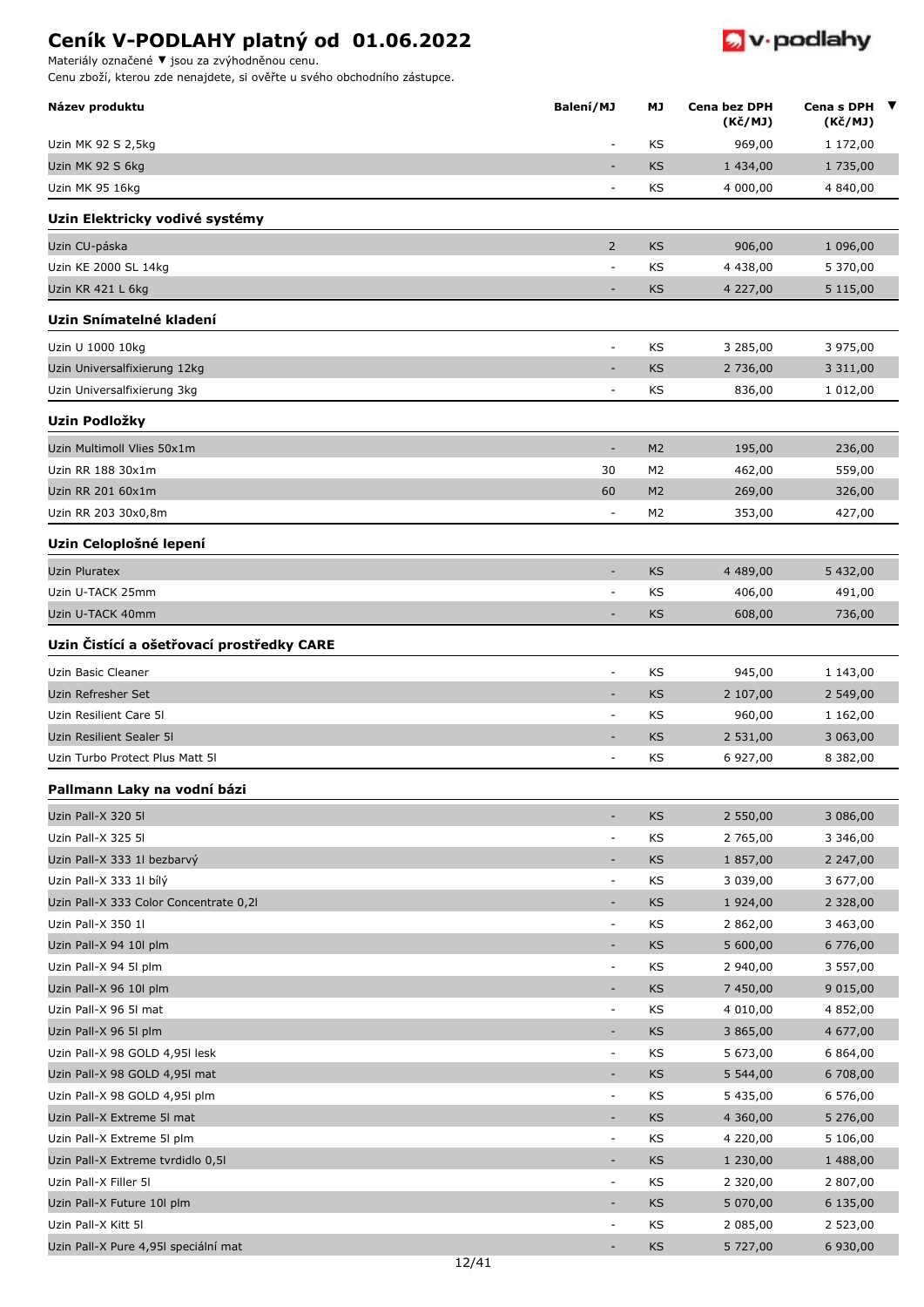Materiály označené **▼** jsou za zvýhodněnou cenu.

|  |  | <b>W</b> v podlahy |
|--|--|--------------------|
|--|--|--------------------|

| Název produktu                                 | Balení/MJ                | МJ        | Cena bez DPH<br>(Kč/MJ) | Cena s DPH<br>(Kč/MJ) | $\overline{\mathbf{v}}$ |
|------------------------------------------------|--------------------------|-----------|-------------------------|-----------------------|-------------------------|
| Uzin Pall-X Trend 4,95l plm                    |                          | KS        | 4 044,00                | 4 893,00              |                         |
| Uzin Sport Color 2K 1,1l                       | $\overline{\phantom{a}}$ | <b>KS</b> | 2 174,00                | 2 631,00              |                         |
| Pallmann Laky na bázi rozpouštědel             |                          |           |                         |                       |                         |
| Uzin Allbase 51                                |                          | KS        | 3 675,00                | 4 447,00              |                         |
| Uzin Allkitt 51                                | $\overline{\phantom{a}}$ | KS        | 2 0 2 5 , 0 0           | 2 450,00              |                         |
| Uzin IS 90 5l plm, lesk                        | $\overline{\phantom{a}}$ | KS        | 3 015,00                | 3 648,00              |                         |
| Uzin SH 81 4,5l plm                            |                          | KS        | 2 453,00                | 2 968,00              |                         |
| Uzin SH 81 Tvrdidlo 0,45l                      | $\overline{\phantom{a}}$ | ΚS        | 241,00                  | 292,00                |                         |
| Uzin Unibase 5I                                |                          | KS        | 2 590,00                | 3 134,00              |                         |
| Uzin Uni-Kitt 5I                               | $\overline{\phantom{a}}$ | KS        | 1 795,00                | 2 172,00              |                         |
| Pallmann Olejování parket                      |                          |           |                         |                       |                         |
| Uzin Hardwaxoil 3I mat                         | ٠                        | <b>KS</b> | 3 765,00                | 4 556,00              |                         |
| Uzin Hardwaxoil 3l plm                         | $\overline{a}$           | KS        | 3 369,00                | 4 076,00              |                         |
| Uzin Magic Oil 1K Easy 1l                      | ٠                        | KS        | 1 294,00                | 1 566,00              |                         |
| Uzin Magic Oil 1K Easy 3I                      | $\overline{\phantom{a}}$ | KS        | 3 3 3 3 , 0 0           | 4 033,00              |                         |
| Uzin Magic Oil 2K Ergo 2,75l                   | ٠                        | KS        | 6 0 34,00               | 7 301,00              |                         |
| Uzin Magic Oil 2K Original 2,75l               | $\overline{\phantom{a}}$ | KS        | 5 753,00                | 6 961,00              |                         |
| Uzin Magic Oil Original 1l                     |                          | KS        | 2 451,00                | 2 966,00              |                         |
| Uzin Outdoor Oil 3I douglassie, teak, bankirai | $\overline{\phantom{a}}$ | ΚS        | 2 643,00                | 3 198,00              |                         |
| Uzin Outdoor Oil 3I natur                      |                          | KS        | 2 658,00                | 3 216,00              |                         |
| Pallmann Ošetřovací a čistící prostředky       |                          |           |                         |                       |                         |
| Uzin Clean Strong 0,75l                        | $\overline{\phantom{a}}$ | KS        | 433,00                  | 524,00                |                         |
| Uzin Clean WL 0,75l plm                        | ٠                        | <b>KS</b> | 268,00                  | 324,00                |                         |
| Uzin Eco Oil Care 0,75l                        | $\overline{\phantom{a}}$ | KS        | 699,00                  | 846,00                |                         |
| Uzin Finish Care 0,75l plm                     | $\overline{\phantom{a}}$ | KS        | 440,00                  | 532,00                |                         |
| Uzin Finish Care Stop 0,75l plm                |                          | ΚS        | 453,00                  | 548,00                |                         |
| Uzin Magic Oil Care 0,75l                      |                          | KS        | 871,00                  | 1 054,00              |                         |
| Uzin Magic Oil Care 0,751 bílý                 | $\overline{\phantom{a}}$ | KS        | 1 266,00                | 1 532,00              |                         |
| Uzin Polish 1l plm                             |                          | KS        | 543,00                  | 657,00                |                         |
| Pallmann Příslušenství                         |                          |           |                         |                       |                         |
| Uzin Lakovací nádoba černá 191                 | $\overline{\phantom{a}}$ | KS        | 208,00                  | 252,00                |                         |
| Uzin Plastikové pouzdro na válečky             | $\overline{\phantom{a}}$ | KS        | 374,00                  | 453,00                |                         |
| Uzin Špachtle/Wolff 270mm, kulatý roh          | $\overline{\phantom{a}}$ | KS        | 773,00                  | 935,00                |                         |
| Uzin Váleček Tagesrolle                        | $\overline{\phantom{a}}$ | KS        | 390,00                  | 472,00                |                         |
| Uzin Váleček WL Univerzál                      | $\blacksquare$           | KS        | 494,00                  | 598,00                |                         |
| <b>Uzin Brusivo</b>                            |                          |           |                         |                       |                         |
| Uzin Brusný pás 200x750 K100 zirkon            | 10                       | KS        | 158,00                  | 191,00                |                         |
| Uzin Brusný pás 200x750 K24 zirkon             | $\blacksquare$           | KS        | 256,00                  | 310,00                |                         |
| Uzin Brusný pás 200x750 K36 zirkon             | 10                       | KS        | 223,00                  | 270,00                |                         |
| Uzin Brusný pás 200x750 K40 zirkon             | $\blacksquare$           | KS        | 210,00                  | 254,00                |                         |
| Uzin Brusný pás 200x750 K60 zirkon             | 10                       | KS        | 185,00                  | 224,00                |                         |
| Uzin Brusný pás 200x750 K80 zirkon             | 10                       | KS        | 173,00                  | 209,00                |                         |
| Uzin Brusný pás Korund 200x750 K100            | 10                       | KS        | 128,00                  | 155,00                |                         |
| Uzin Brusný pás Korund 200x750 K16             | 10                       | KS        | 203,00                  | 246,00                |                         |
| Uzin Brusný pás Korund 200x750 K24             | 10                       | KS        | 183,00                  | 221,00                |                         |
| Uzin Brusný pás Korund 200x750 K36             | $\overline{\phantom{a}}$ | KS        | 166,00                  | 201,00                |                         |
| Uzin Brusný pás Korund 200x750 K40             | 10                       | KS        | 153,00                  | 185,00                |                         |
| Uzin Brusný pás Korund 200x750 K60             | 10                       | KS        | 143,00                  | 173,00                |                         |
| Uzin Brusný pás Korund 200x750 K80             |                          | KS        | 135,00                  | 163,00                |                         |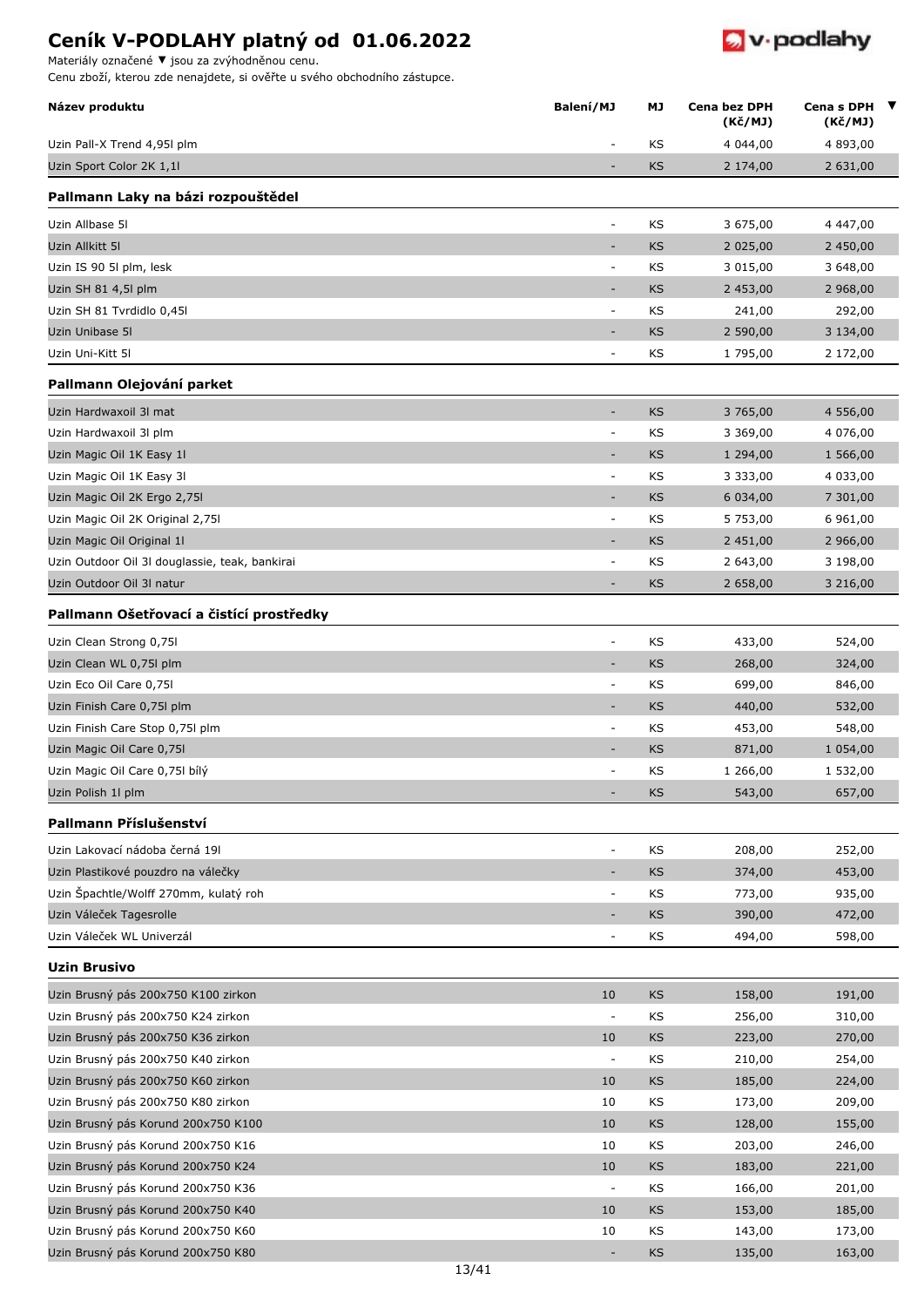

Materiály označené **▼** jsou za zvýhodněnou cenu.

| Název produktu                            | Balení/MJ                    | МJ        | Cena bez DPH<br>(Kč/MJ) | Cena s DPH<br>(Kč/MJ) |
|-------------------------------------------|------------------------------|-----------|-------------------------|-----------------------|
| Uzin Děrovaný pad 410mm K 100             | $\overline{\phantom{a}}$     | KS        | 328,00                  | 397,00                |
| Uzin Děrovaný pad 410mm K 120             |                              | <b>KS</b> | 328,00                  | 397,00                |
| Lägler Parketové brusky                   |                              |           |                         |                       |
| Uzin Flip, okrajová bruska, dlouhé rameno | $\overline{\phantom{a}}$     | KS        | 43 900,00               | 53 119,00             |
| Uzin Hummel s LED světlem, pásová bruska  | ÷,                           | KS        | 164 900,00              | 199 529,00            |
| Uzin Hummel, pásová bruska                | $\overline{\phantom{a}}$     | KS        | 161 900,00              | 195 899,00            |
| Uzin Unico 230, okrajová bruska           | ÷,                           | <b>KS</b> | 53 900,00               | 65 219,00             |
| <b>Bona Vrchní laky</b>                   |                              |           |                         |                       |
| Bona Mega lesk 5l                         | $\overline{\phantom{a}}$     | KS        | 5 334,00                | 6 454,00              |
| Bona Mega Natural 51                      | $\qquad \qquad \blacksquare$ | KS        | 5 413,00                | 6 550,00              |
| Bona Mega ONE plm, mat 1l                 | $\overline{\phantom{a}}$     | KS        | 993,00                  | 1 202,00              |
| Bona Mega ONE plm, mat, extra mat 5I      | ٠                            | KS        | 4 786,00                | 5 791,00              |
| Bona Novia plm, mat 1l                    | $\overline{\phantom{a}}$     | ΚS        | 877,00                  | 1 061,00              |
| Bona Novia plm, mat 5I                    | ۰                            | KS        | 3 918,00                | 4 741,00              |
| Bona Retarder 0,21                        | $\overline{\phantom{a}}$     | KS        | 517,00                  | 626,00                |
| Bona Traffic HD Anti Slip 4,951           |                              | KS        | 6 760,00                | 8 180,00              |
| Bona Traffic HD extra mat 4,951           | $\overline{\phantom{a}}$     | KS        | 6 848,00                | 8 286,00              |
| Bona Traffic HD plm, mat 4,95l            | ÷,                           | <b>KS</b> | 6 760,00                | 8 180,00              |
| Bona Základní laky                        |                              |           |                         |                       |
| Bona Amber 51                             | $\overline{\phantom{a}}$     | KS        | 3 867,00                | 4 679,00              |
| Bona Classic 11                           | $\overline{\phantom{a}}$     | KS        | 694,00                  | 840,00                |
| Bona Classic 5I                           | $\overline{\phantom{a}}$     | ΚS        | 2 947,00                | 3 566,00              |
| Bona Intense 51                           |                              | <b>KS</b> | 3 714,00                | 4 4 9 4 , 0 0         |
| Bona Quick 51 (špachtlovací)              | $\overline{\phantom{a}}$     | KS        | 4 758,00                | 5 757,00              |
| Bona White 5I                             |                              | KS        | 3 979,00                | 4 815,00              |
| <b>Bona SuperSport system</b>             |                              |           |                         |                       |
| Bona SuperSport Cleaner 51                | $\overline{a}$               | KS        | 1 578,00                | 1 909,00              |
| Bona SuperSport Deep Cleaner 5I           |                              | KS        | 1 724,00                | 2 086,00              |
| Bona SuperSport HD mat 51                 | $\overline{\phantom{a}}$     | KS        | 5 816,00                | 7 037,00              |
| Bona SuperSport Line Paint 11             | $\qquad \qquad \blacksquare$ | <b>KS</b> | 1 495,00                | 1809,00               |
| Bona SuperSport Pure HD mat 5I            | ÷,                           | KS        | 5 882,00                | 7 117,00 ▼            |
| <b>Bona Oleje</b>                         |                              |           |                         |                       |
| Bona Craft Oil 2K 1,25l                   | $\overline{\phantom{a}}$     | <b>KS</b> | 2 089,00                | 2 528,00              |
| Bona Craft Oil 50ml                       | $\overline{\phantom{a}}$     | KS        | 181,00                  | 219,00                |
| Bona Decking Oil neutrální 10l            |                              | KS        | 8 975,00                | 10 860,00             |
| Bona Decking Oil neutrální 2,51           | $\overline{\phantom{a}}$     | KS        | 2 408,00                | 2 914,00              |
| Bona Decking Oil teak, mahagon, šedý 2,5I | ۰                            | KS        | 2 463,00                | 2 980,00              |
| Bona Rich Tone 5I                         | $\overline{\phantom{a}}$     | KS        | 1 971,00                | 2 385,00              |
| Bona Tvrdý voskový olej plm, mat 10l      | $\overline{\phantom{a}}$     | KS        | 14 312,00               | 17 318,00             |
| Bona Tvrdý voskový olej plm, mat 1l       | $\overline{\phantom{a}}$     | KS        | 1 630,00                | 1 972,00              |
| Bona Tvrdý voskový olej plm, mat 2,51     | ٠                            | <b>KS</b> | 3 652,00                | 4 4 1 9 , 0 0         |
| <b>Bona Tmely</b>                         |                              |           |                         |                       |
| Bona Gap Master 310ml                     | $\overline{\phantom{a}}$     | KS        | 300,00                  | 363,00                |
| Bona Mix&Fill 5I                          | $\qquad \qquad \blacksquare$ | KS        | 2 576,00                | 3 117,00              |
| Bona Mix&Fill Plus 5l                     | $\overline{\phantom{a}}$     | ΚS        | 2 604,00                | 3 151,00              |
| Bona Tekutý korek 0,51                    | ÷                            | KS        | 655,00                  | 793,00                |
| <b>Bona Penetrace</b>                     |                              |           |                         |                       |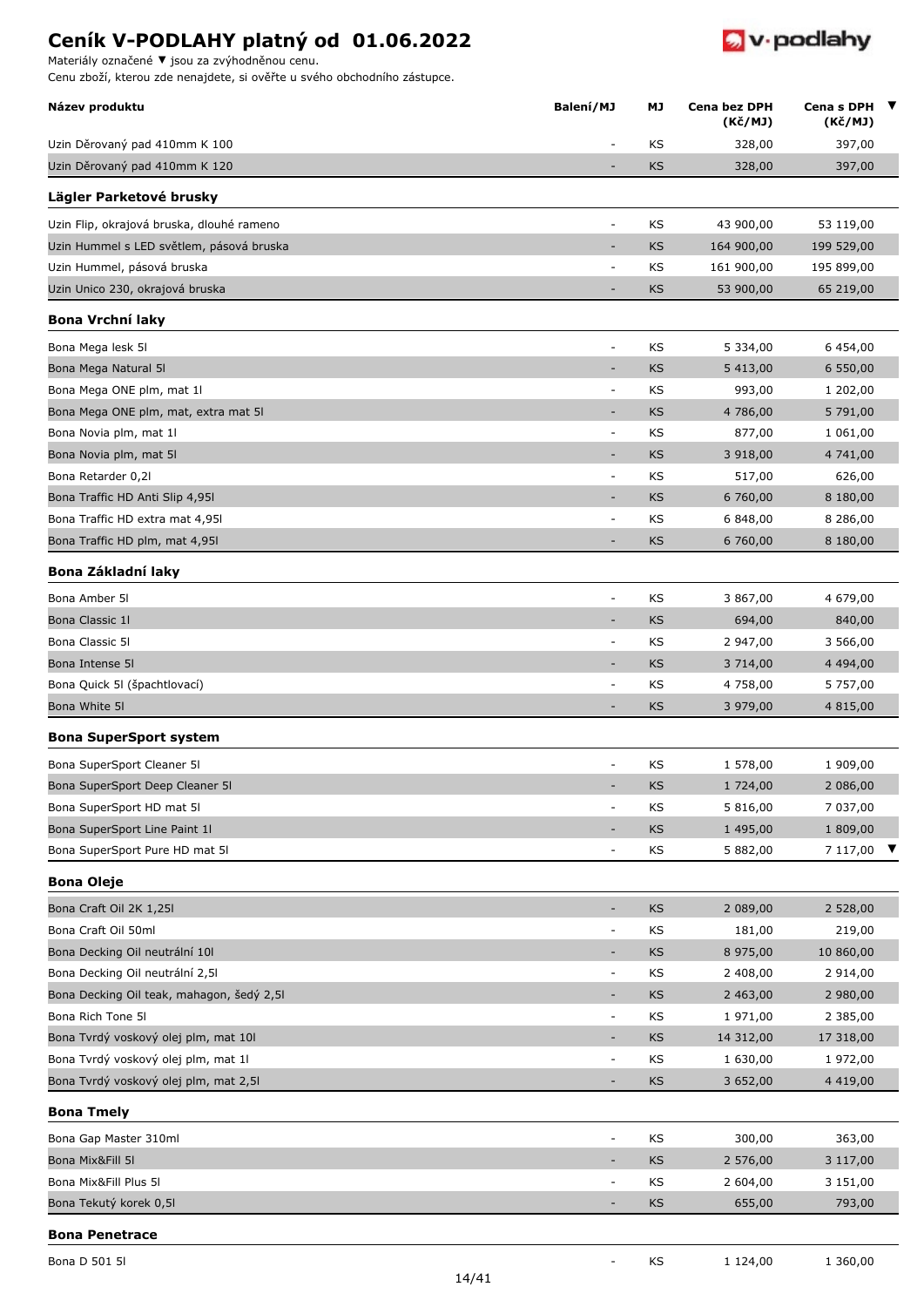Materiály označené **▼** jsou za zvýhodněnou cenu.

**Bona Brusivo**

|  |  |  | <b>W</b> podlahy |
|--|--|--|------------------|
|--|--|--|------------------|

| Název produktu                                    | Balení/MJ                    | МJ        | Cena bez DPH<br>(Kč/MJ) | Cena s DPH<br>(Kč/MJ) | ▼ |
|---------------------------------------------------|------------------------------|-----------|-------------------------|-----------------------|---|
| <b>Bona Lepidla</b>                               |                              |           |                         |                       |   |
| Bona Quantum 15kg                                 | ٠                            | <b>KS</b> | 4 005,00                | 4 846,00              |   |
| Bona Quantum T 1kg (salám)                        |                              | KS        | 258,00                  | 312,00                |   |
| Bona Quantum T 9kg (salám)                        |                              | KS        | 2 192,00                | 2 652,00              |   |
| Bona R 848 1 kg (salám)                           | $\overline{\phantom{a}}$     | KS        | 253,00                  | 306,00                |   |
| Bona R 848 15kg                                   | ٠                            | <b>KS</b> | 3 4 18,00               | 4 136,00              |   |
| Bona R 848 9kg (salám)                            | $\overline{\phantom{a}}$     | KS        | 1 982,00                | 2 398,00              |   |
| Bona R 848T 15kg                                  |                              | <b>KS</b> | 3 4 18,00               | 4 136,00              |   |
| Bona Titan 9kg (salám)                            | $\qquad \qquad \blacksquare$ | KS        | 3 036,00                | 3 674,00              |   |
| Bona Přípravky na údržbu                          |                              |           |                         |                       |   |
| Bona Clean R50 1l                                 | $\overline{\phantom{a}}$     | <b>KS</b> | 298,00                  | 361,00                |   |
| Bona Clean R50 51                                 | $\qquad \qquad \blacksquare$ | KS        | 1 123,00                | 1 359,00              |   |
| Bona Clean R60 1l                                 | ٠                            | <b>KS</b> | 309,00                  | 374,00                |   |
| Bona Clean R60 51                                 | $\overline{\phantom{a}}$     | KS        | 1 163,00                | 1 407,00              |   |
| Bona Cleaner á 11                                 |                              | Г         | 360,00                  | 436,00                |   |
| Bona Cleaner á 51                                 | $\overline{\phantom{a}}$     | L         | 299,00                  | 362,00                |   |
| Bona Čistič na dřevěné podlahy 1l                 | ٠                            | <b>KS</b> | 281,00                  | 340,00                |   |
| Bona Čistič na dřevěné podlahy 41                 | $\qquad \qquad \blacksquare$ | KS        | 979,00                  | 1 185,00              |   |
| Bona Čistič na laminátové podlahy a dlažbu 11     | $\qquad \qquad \blacksquare$ | <b>KS</b> | 281,00                  | 340,00                |   |
| Bona Čistič na laminátové podlahy a dlažbu 41     | ä,                           | KS        | 979,00                  | 1 185,00              |   |
| Bona Čistič na olejované podlahy 1l               | ٠                            | <b>KS</b> | 316,00                  | 382,00                |   |
| Bona Čistič na olejované podlahy 2,51             | $\blacksquare$               | KS        | 649,00                  | 785,00                |   |
| Bona čistič na venkovní dřevěné terasy 41         |                              | KS        | 1 036,00                | 1 254,00              |   |
| Bona Deep Clean Solution 51                       | $\overline{\phantom{a}}$     | KS        | 1 582,00                | 1 914,00              |   |
| Bona Freshen Up 11                                | ٠                            | <b>KS</b> | 500,00                  | 605,00                |   |
| Bona Freshen Up 51                                | $\qquad \qquad \blacksquare$ | KS        | 2 2 1 9 , 0 0           | 2 685,00              |   |
| Bona Leštěnka na laminátové podlahy a dlaždice 11 |                              | <b>KS</b> | 596,00                  | 721,00                |   |
| Bona Leštěnka na parkety mat, lesk 1l             | $\overline{\phantom{a}}$     | KS        | 596,00                  | 721,00                |   |
| Bona Oil Care W 11                                |                              | KS        | 1 517,00                | 1836,00               |   |
| Bona Oil Care W 5I                                | $\overline{\phantom{a}}$     | KS        | 6 372,00                | 7 710,00              |   |
| Bona Oil Soap 11                                  |                              | <b>KS</b> | 671,00                  | 812,00                |   |
| Bona Oil Soap 5I                                  | $\overline{\phantom{a}}$     | KS        | 2 885,00                | 3 491,00              |   |
| Bona Osvěžovač olejovaných podlah 1l              | ٠                            | <b>KS</b> | 839,00                  | 1 015,00              |   |
| Bona Polish mat, lesk 1l                          | $\qquad \qquad \blacksquare$ | KS        | 529,00                  | 640,00                |   |
| Bona Polish mat, lesk 5l                          | $\qquad \qquad \blacksquare$ | KS        | 2 505,00                | 3 031,00              |   |
| Bona Power Remove R 5I                            | ÷                            | KS        | 2 067,00                | 2 501,00              |   |
| Bona Remove R 5I                                  | $\overline{\phantom{a}}$     | <b>KS</b> | 1 289,00                | 1 560,00              |   |
| Bona Remover 1l                                   | $\overline{\phantom{a}}$     | KS        | 371,00                  | 449,00                |   |
| Bona Shield R mat, lesk 1l                        |                              | <b>KS</b> | 450,00                  | 545,00                |   |
| Bona Shield R mat, lesk 5l                        | $\qquad \qquad \blacksquare$ | KS        | 2 062,00                | 2 495,00              |   |
| Bona Wax Oil W 1l                                 |                              | KS        | 1 364,00                | 1 650,00              |   |
| Bona Příslušenství                                |                              |           |                         |                       |   |
| Bona Applicator pad, utěrka žlutá                 | $\overline{\phantom{a}}$     | KS        | 258,00                  | 312,00                |   |
| Bona Cleaning pad, utěrka modrá                   | -                            | <b>KS</b> | 258,00                  | 312,00                |   |
| Bona Commercial Cleaning pad 61cm                 | $\overline{\phantom{a}}$     | KS        | 296,00                  | 358,00                |   |
| Bona Commercial Dusting pad 61cm                  | $\qquad \qquad \blacksquare$ | <b>KS</b> | 345,00                  | 417,00                |   |
| Bona Commercial mop 61cm                          | $\qquad \qquad \blacksquare$ | KS        | 4 4 4 8 , 0 0           | 5 382,00              |   |
| Bona Dusting pad, utěrka bílo-modrá               |                              | KS        | 258,00                  | 312,00                |   |
| Bona Premium Microfiber mop                       | $\qquad \qquad \blacksquare$ | KS        | 712,00                  | 862,00                |   |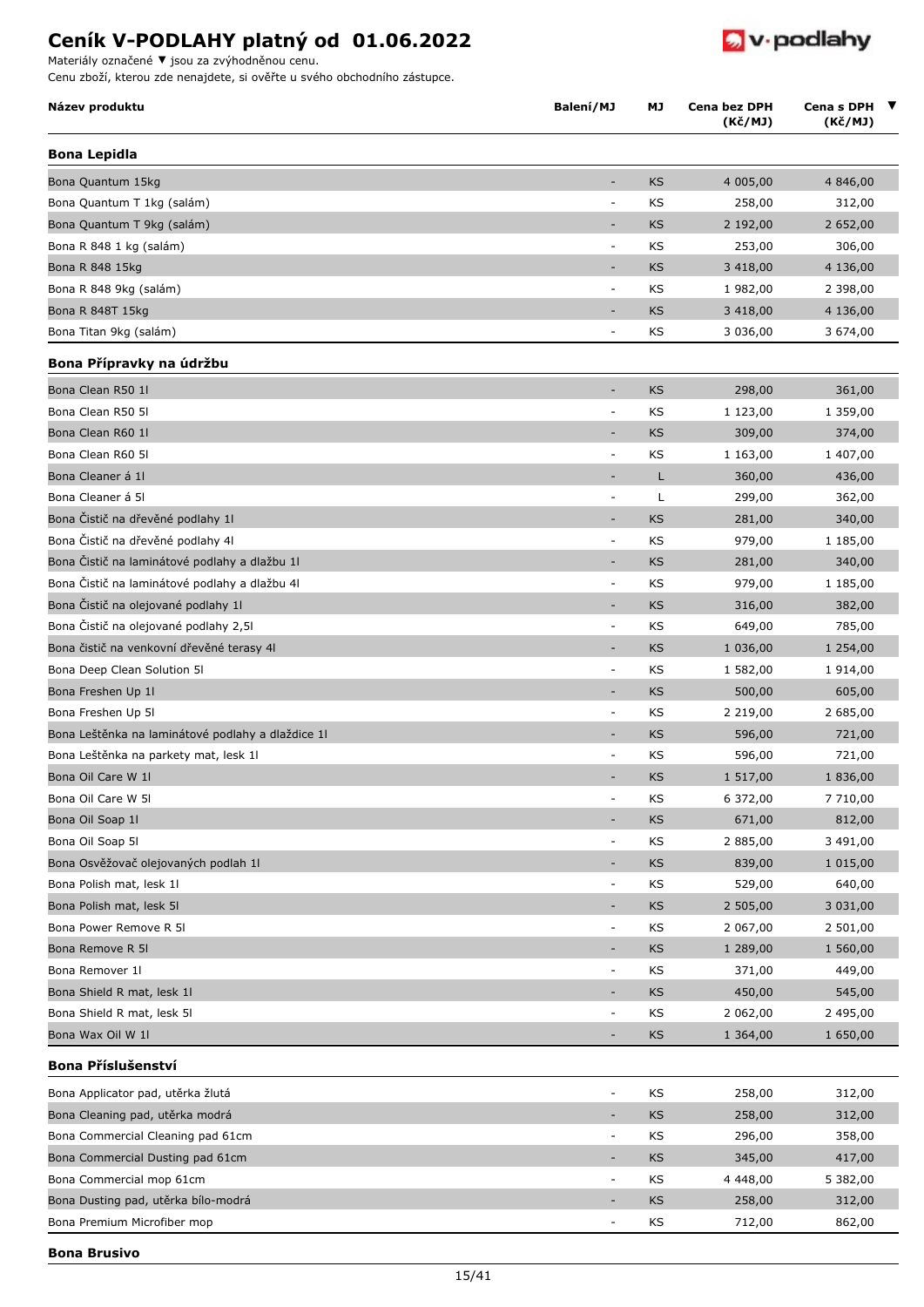

Materiály označené **▼** jsou za zvýhodněnou cenu.

| Název produktu                        | Balení/MJ                          | МJ        | Cena bez DPH<br>(Kč/MJ) | Cena s DPH $\blacktriangledown$<br>(Kč/MJ) |
|---------------------------------------|------------------------------------|-----------|-------------------------|--------------------------------------------|
| Bona Brusná mřížka pr.200 P100        |                                    | KS        | 164,00                  | 198,00                                     |
| Bona Brusná mřížka pr.200 P120        | $\overline{\phantom{a}}$           | KS        | 164,00                  | 198,00                                     |
| Bona Brusná mřížka pr.200 P150        | $\qquad \qquad \blacksquare$       | <b>KS</b> | 164,00                  | 198,00                                     |
| Bona Brusná mřížka pr.407 P100        | ÷                                  | KS        | 381,00                  | 461,00                                     |
| Bona Brusná mřížka pr.407 P120        |                                    | <b>KS</b> | 381,00                  | 461,00                                     |
| Bona Brusná mřížka pr.407 P150        | ÷                                  | KS        | 381,00                  | 461,00                                     |
| Bona Brusná mřížka pr.407 P220        | $\qquad \qquad \blacksquare$       | <b>KS</b> | 381,00                  | 461,00                                     |
| Bona Brusná mřížka pr.407 P60         | ÷,                                 | KS        | 381,00                  | 461,00                                     |
| Bona Brusná mřížka pr.407 P80         | $\overline{a}$                     | <b>KS</b> | 381,00                  | 461,00                                     |
| Bona Brusný kotouč pr.150 P100        | ÷                                  | KS        | 27,00                   | 33,00                                      |
| Bona Brusný kotouč pr.150 P100 zirkon | ٠                                  | <b>KS</b> | 41,00                   | 50,00                                      |
| Bona Brusný kotouč pr.150 P120        | $\overline{\phantom{a}}$           | KS        | 27,00                   | 33,00                                      |
| Bona Brusný kotouč pr.150 P120 zirkon | ÷,                                 | <b>KS</b> | 40,00                   | 48,00                                      |
| Bona Brusný kotouč pr.150 P24         | ÷                                  | KS        | 47,00                   | 57,00                                      |
| Bona Brusný kotouč pr.150 P24 zirkon  | $\overline{a}$                     | KS        | 59,00                   | 71,00                                      |
| Bona Brusný kotouč pr.150 P40         | ÷,                                 | KS        | 34,00                   | 41,00                                      |
| Bona Brusný kotouč pr.150 P40 zirkon  | ٠                                  | <b>KS</b> | 47,00                   | 57,00                                      |
| Bona Brusný kotouč pr.150 P60         | $\overline{\phantom{a}}$           | KS        | 29,00                   | 35,00                                      |
| Bona Brusný kotouč pr.150 P60 zirkon  | ÷,                                 | KS        | 43,00                   | 52,00                                      |
| Bona Brusný kotouč pr.150 P80         | ÷                                  | KS        | 28,00                   | 34,00                                      |
| Bona Brusný kotouč pr.150 P80 zirkon  | ÷,                                 | <b>KS</b> | 42,00                   | 51,00                                      |
| Bona Brusný kotouč pr.178 P100        | ÷                                  | KS        | 34,00                   | 41,00                                      |
| Bona Brusný kotouč pr.178 P100 zirkon | $\qquad \qquad \blacksquare$       | <b>KS</b> | 48,00                   | 58,00                                      |
| Bona Brusný kotouč pr.178 P120        | $\overline{\phantom{a}}$           | KS        | 34,00                   | 41,00                                      |
| Bona Brusný kotouč pr.178 P120 zirkon | ٠                                  | KS        | 48,00                   | 58,00                                      |
| Bona Brusný kotouč pr.178 P24         | ÷                                  | KS        | 59,00                   | 71,00                                      |
| Bona Brusný kotouč pr.178 P24 zirkon  | $\qquad \qquad \blacksquare$       | KS        | 74,00                   | 90,00                                      |
| Bona Brusný kotouč pr.178 P40         | $\overline{\phantom{a}}$           | KS        | 41,00                   | 50,00                                      |
| Bona Brusný kotouč pr.178 P40 zirkon  |                                    | <b>KS</b> | 57,00                   | 69,00                                      |
| Bona Brusný kotouč pr.178 P60         |                                    | KS        | 38,00                   | 46,00                                      |
| Bona Brusný kotouč pr.178 P60 zirkon  |                                    | KS        | 56,00                   | 68,00                                      |
| Bona Brusný kotouč pr.178 P80         | ÷                                  | KS        | 35,00                   | 42,00                                      |
| Bona Brusný kotouč pr.178 P80 zirkon  |                                    | KS        | 50,00                   | 61,00                                      |
| Bona Brusný kotouč pr.200 P100        | $\qquad \qquad \blacksquare$       | KS        | 43,00                   | 52,00                                      |
| Bona Brusný kotouč pr.200 P120        |                                    | KS        | 43,00                   | 52,00                                      |
| Bona Brusný kotouč pr.200 P24         | $\overline{\phantom{a}}$           | KS        | 65,00                   | 79,00                                      |
| Bona Brusný kotouč pr.200 P40         | $\qquad \qquad \blacksquare$       | KS        | 48,00                   | 58,00                                      |
| Bona Brusný kotouč pr.200 P60         | ÷                                  | KS        | 46,00                   |                                            |
| Bona Brusný kotouč pr.200 P80         | ÷,                                 | KS        | 44,00                   | 56,00<br>53,00                             |
| Bona Brusný kotouč pr.407 P100        | ÷,                                 |           |                         |                                            |
|                                       | ÷,                                 | KS        | 232,00                  | 281,00                                     |
| Bona Brusný kotouč pr.407 P120        | ÷,                                 | KS        | 232,00                  | 281,00                                     |
| Bona Brusný kotouč pr.407 P16         |                                    | KS        | 552,00                  | 668,00                                     |
| Bona Brusný kotouč pr.407 P24         | $\qquad \qquad \blacksquare$<br>÷, | KS        | 489,00                  | 592,00                                     |
| Bona Brusný kotouč pr.407 P40         |                                    | KS        | 321,00                  | 388,00                                     |
| Bona Brusný kotouč pr.407 P60         | $\overline{\phantom{a}}$           | KS        | 320,00                  | 387,00                                     |
| Bona Brusný kotouč pr.407 P80         | ÷                                  | KS        | 307,00                  | 371,00                                     |
| Bona Brusný pás 200x551 P100          | ÷,                                 | KS        | 225,00                  | 272,00                                     |
| Bona Brusný pás 200x551 P120          | ÷                                  | KS        | 225,00                  | 272,00                                     |
| Bona Brusný pás 200x551 P36           | ÷,                                 | KS        | 277,00                  | 335,00                                     |
| Bona Brusný pás 200x551 P36 zirkon    | ÷,                                 | KS        | 473,00                  | 572,00                                     |
| Bona Brusný pás 200x551 P60           |                                    | KS        | 249,00                  | 301,00                                     |
| Bona Brusný pás 200x551 P60 zirkon    | ÷                                  | KS        | 421,00                  | 509,00                                     |
| Bona Brusný pás 200x551 P80           |                                    | KS        | 228,00                  | 276,00                                     |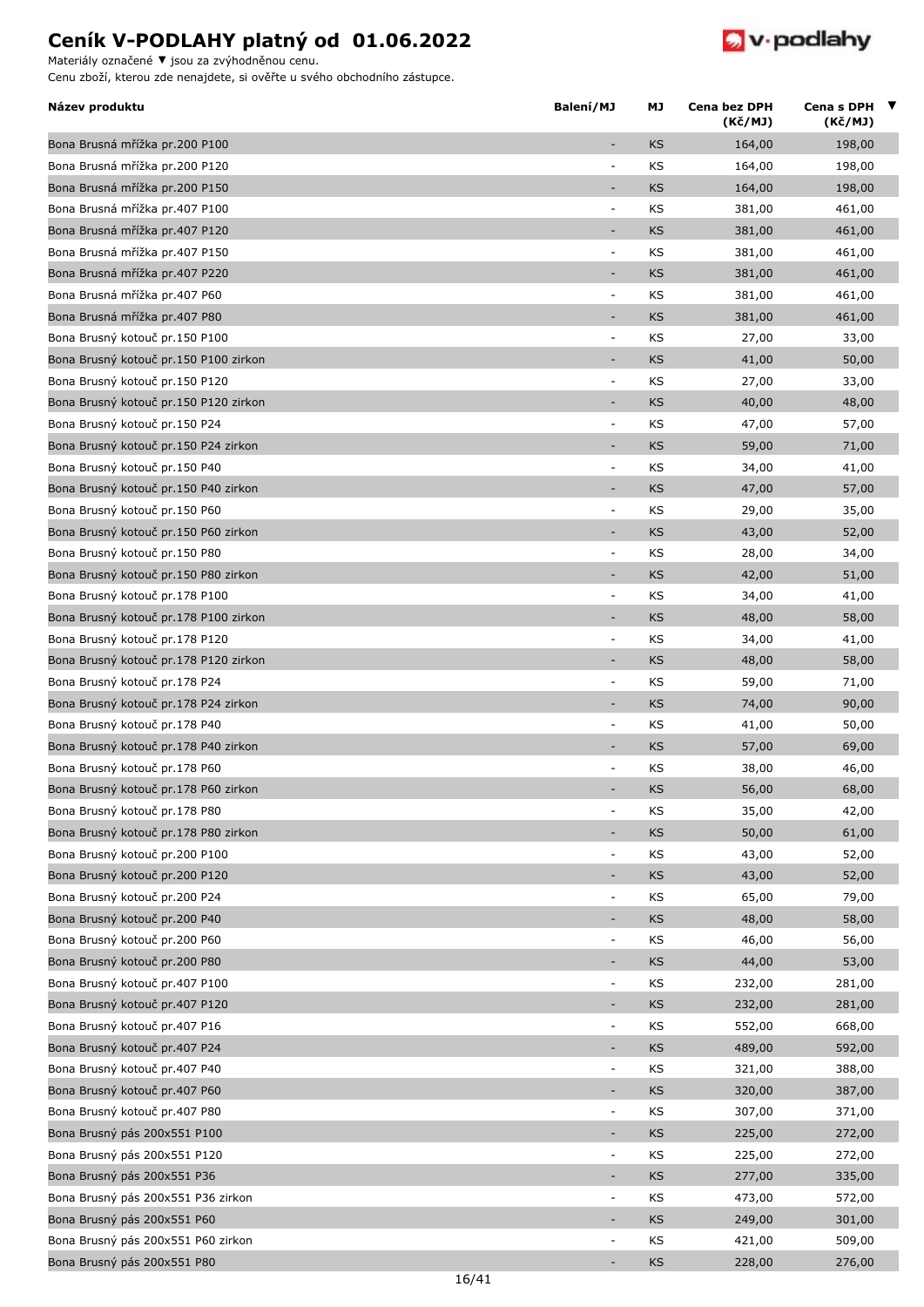

Materiály označené **▼** jsou za zvýhodněnou cenu.

Cenu zboží, kterou zde nenajdete, si ověřte u svého obchodního zástupce.

| Název produktu                                                   | Balení/MJ                | МJ        | <b>Cena bez DPH</b><br>(Kč/MJ) | Cena s DPH $\blacktriangledown$<br>(Kč/MJ) |  |
|------------------------------------------------------------------|--------------------------|-----------|--------------------------------|--------------------------------------------|--|
| Bona Brusný pás 200x551 P80 zirkon                               | $\overline{\phantom{a}}$ | KS        | 370,00                         | 448,00                                     |  |
| Bona Brusný pás 200x750 P100                                     | ÷,                       | <b>KS</b> | 259,00                         | 313,00                                     |  |
| Bona Brusný pás 200x750 P100 zirkon                              | $\overline{\phantom{a}}$ | ΚS        | 402,00                         | 486,00                                     |  |
| Bona Brusný pás 200x750 P120                                     | ٠                        | <b>KS</b> | 259,00                         | 313,00                                     |  |
| Bona Brusný pás 200x750 P120 zirkon                              | $\overline{\phantom{a}}$ | ΚS        | 402,00                         | 486,00                                     |  |
| Bona Brusný pás 200x750 P24 zirkon                               | $\overline{\phantom{a}}$ | <b>KS</b> | 553,00                         | 669,00                                     |  |
| Bona Brusný pás 200x750 P36                                      | ÷,                       | KS        | 337,00                         | 408,00                                     |  |
| Bona Brusný pás 200x750 P36 zirkon                               |                          | <b>KS</b> | 546,00                         | 661,00                                     |  |
| Bona Brusný pás 200x750 P40                                      | $\blacksquare$           | ΚS        | 336,00                         | 407,00                                     |  |
| Bona Brusný pás 200x750 P40 zirkon                               | Ξ                        | <b>KS</b> | 544,00                         | 658,00                                     |  |
| Bona Brusný pás 200x750 P60                                      | $\overline{\phantom{a}}$ | KS        | 297,00                         | 359,00                                     |  |
| Bona Brusný pás 200x750 P60 zirkon                               | ÷,                       | <b>KS</b> | 472,00                         | 571,00                                     |  |
| Bona Brusný pás 200x750 P80                                      | $\overline{\phantom{a}}$ | KS        | 260,00                         | 315,00                                     |  |
| Bona Brusný pás 200x750 P80 zirkon                               | ÷,                       | KS        | 405,00                         | 490,00                                     |  |
| Bona Brusný pás 250x750 P100                                     | $\overline{\phantom{a}}$ | ΚS        | 286,00                         | 346,00                                     |  |
| Bona Brusný pás 250x750 P24 zirkon                               | ٠                        | <b>KS</b> | 640,00                         | 774,00                                     |  |
| Bona Brusný pás 250x750 P40                                      | $\overline{\phantom{a}}$ | KS        | 407,00                         | 492,00                                     |  |
| Bona Brusný pás 250x750 P40 zirkon                               | ÷                        | <b>KS</b> | 635,00                         | 768,00                                     |  |
| Bona Brusný pás 250x750 P60                                      | $\overline{\phantom{a}}$ | KS        | 328,00                         | 397,00                                     |  |
| Bona Brusný pás 250x750 P60 zirkon                               | $\overline{\phantom{a}}$ | <b>KS</b> | 546,00                         | 661,00                                     |  |
| Bona Brusný pás 250x750 P80                                      | $\overline{\phantom{a}}$ | KS        | 287,00                         | 347,00                                     |  |
| Bona Brusný pás 250x750 P80 zirkon                               | $\overline{\phantom{a}}$ | <b>KS</b> | 462,00                         | 559,00                                     |  |
| Bona Scrad Pad pr.407                                            | $\overline{\phantom{a}}$ | KS        | 340,00                         | 411,00                                     |  |
| Bona Scrad Wing P120                                             | $\overline{\phantom{a}}$ | <b>KS</b> | 23,00                          | 28,00                                      |  |
| Bona Scrad Wing P150                                             | $\overline{\phantom{a}}$ | ΚS        | 23,00                          | 28,00                                      |  |
| Bona Scrad Wing P220                                             |                          | <b>KS</b> | 23,00                          | 28,00                                      |  |
| Bona Superpad pr.200 bílý, červený, zelený                       | $\overline{\phantom{a}}$ | ΚS        | 346,00                         | 419,00                                     |  |
| Bona Superpad pr.407 černý, bílý, béžový, červený, hnědý, zelený | ۰                        | <b>KS</b> | 254,00                         | 307,00                                     |  |
| Bona Wool Pad pr.407                                             | $\overline{a}$           | ΚS        | 381,00                         | 461,00                                     |  |
| Bona Parketové brusky                                            |                          |           |                                |                                            |  |
| Bona Belt Lite 200x750                                           | $\overline{\phantom{0}}$ | <b>KS</b> | 157 351,00                     | 190 395,00                                 |  |
| Bona Bruska Belt - 200x750                                       | ÷,                       | ΚS        | 245 462,00                     | 297 009,00                                 |  |
| Bona Bruska Buffer                                               | $\overline{\phantom{a}}$ | <b>KS</b> | 60 786,00                      | 73 551,00                                  |  |
| Bona Bruska Edge Combi, dlouhé rameno                            | $\overline{\phantom{a}}$ | ΚS        | 50 126,00                      | 60 652,00                                  |  |
| Bona Bruska Edge Combi, krátké/dlouhé rameno                     | ÷                        | <b>KS</b> | 56 885,00                      | 68 831,00                                  |  |
| Bona Bruska Edge UX 130mm                                        | $\blacksquare$           | ΚS        | 71 124,00                      | 86 060,00                                  |  |
| Bona Bruska FlexiSand 1,9                                        | ٠                        | KS        | 113 511,00                     | 137 348,00                                 |  |
| Bona Bruska FlexiSand 1.5                                        | $\overline{\phantom{a}}$ | ΚS        | 93 715,00                      | 113 395,00                                 |  |
| Bona Power Scrubber 2.0                                          | ÷                        | <b>KS</b> | 71 202,00                      | 86 154,00                                  |  |
| Den Braven PUR pěny                                              |                          |           |                                |                                            |  |
| Den Braven Čistič PUR pěny čirá 500ml                            | $\overline{\phantom{a}}$ | KS        | 180,00                         | 218,00                                     |  |
| Den Braven Maxi nízkoexpanzní pěna žlutá 500ml                   | ÷,                       | <b>KS</b> | 157,00                         | 190,00                                     |  |
| Den Braven Maxi nízkoexpanzní pěna žlutá 825ml                   | $\overline{\phantom{a}}$ | ΚS        | 221,00                         | 267,00                                     |  |
| Den Braven Montážní pěna zelená 500ml                            | ۰                        | <b>KS</b> | 150,00                         | 182,00                                     |  |
| Den Braven Montážní pěna zelená 750ml                            | $\blacksquare$           | ΚS        | 162,00                         | 196,00                                     |  |
| Den Braven Nízkoexpanzní pěna zelená 750ml                       |                          | <b>KS</b> | 181,00                         | 219,00                                     |  |
| Den Braven Pistolová pěna žlutá 750ml                            | $\overline{\phantom{a}}$ | ΚS        | 181,00                         | 219,00                                     |  |
| Den Braven Rychlá 2K pěna EXPRES modrá 400ml                     |                          | KS        | 211,00                         | 255,00                                     |  |
| Den Braven Univerzální čistící ubrousky bílé DEU                 |                          | KS        | 298,00                         | 361,00                                     |  |
|                                                                  |                          |           |                                |                                            |  |

**Den Braven Lepidla**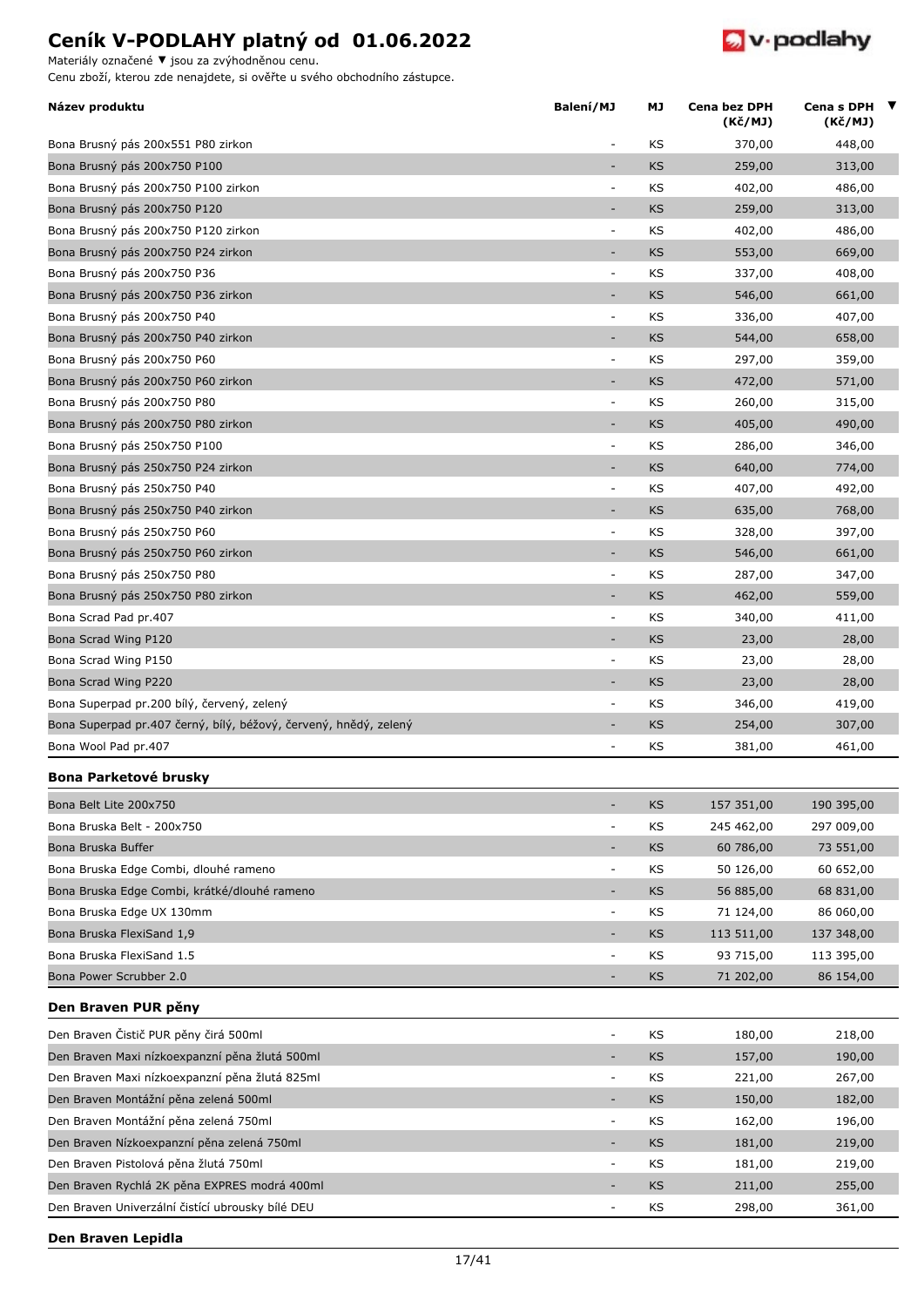Materiály označené **▼** jsou za zvýhodněnou cenu.



| Název produktu                                                             | Balení/MJ                | МJ        | Cena bez DPH<br>(Kč/MJ) | Cena s DPH $\blacktriangledown$<br>(Kč/MJ) |  |
|----------------------------------------------------------------------------|--------------------------|-----------|-------------------------|--------------------------------------------|--|
| Den Braven Lepidlo na dřevo Woodfix D2 250g                                |                          | <b>KS</b> | 66,00                   | 80,00                                      |  |
| Den Braven Lepidlo na dřevo Woodfix D2 500g                                | $\overline{\phantom{a}}$ | KS        | 109,00                  | 132,00                                     |  |
| Den Braven Lepidlo na dřevo Woodfix D3 250g                                | ٠                        | KS        | 68,00                   | 82,00                                      |  |
| Den Braven Lepidlo na dřevo Woodfix D3 500g                                | $\overline{\phantom{a}}$ | KS        | 121,00                  | 146,00                                     |  |
| Den Braven Lepidlo na dřevo Woodfix D3 750g                                |                          | <b>KS</b> | 185,00                  | 224,00                                     |  |
| Den Braven Mamut glue Crystal 290 ml                                       | $\overline{\phantom{a}}$ | KS        | 215,00                  | 260,00                                     |  |
| Den Braven Mamut glue High tack 290 ml                                     |                          | <b>KS</b> | 170,00                  | 206,00                                     |  |
| Den Braven Mamut glue Multi 290 ml                                         | $\overline{\phantom{a}}$ | KS        | 223,00                  | 270,00                                     |  |
| Den Braven Polyuretanové lepidlo na dřevo D4 250g                          | ÷,                       | KS        | 245,00                  | 296,00                                     |  |
| Den Braven Polyuretanové lepidlo na dřevo D4 500g                          | $\overline{a}$           | KS        | 333,00                  | 403,00                                     |  |
| Den Braven Power Kleber, lepidlo 300ml                                     | ٠                        | <b>KS</b> | 187,00                  | 226,00                                     |  |
| <b>Den Braven Tmely</b>                                                    |                          |           |                         |                                            |  |
| Den Braven Akrylový tmel bílá 310ml                                        | ÷,                       | KS        | 61,00                   | 74,00                                      |  |
| Den Braven Akrylový tmel bílý 310ml                                        | ٠                        | KS        | 67,00                   | 81,00                                      |  |
| Den Braven Akrylový tmel černý 310ml                                       | $\overline{\phantom{a}}$ | KS        | 70,00                   | 85,00                                      |  |
| Den Braven Akrylový tmel hnědý 310ml                                       | $\overline{a}$           | <b>KS</b> | 70,00                   | 85,00                                      |  |
| Den Braven Akrylový tmel šedý 310ml                                        | $\overline{\phantom{a}}$ | KS        | 70,00                   | 85,00                                      |  |
| Den Braven Brousitelný tmel na dřevo bílý 250g                             |                          | KS        | 54,00                   | 65,00                                      |  |
| Den Braven Brousitelný tmel na dřevo borovice 250g                         | $\overline{\phantom{a}}$ | KS        | 54,00                   | 65,00                                      |  |
| Den Braven Brousitelný tmel na dřevo smrk 250g                             | ٠                        | <b>KS</b> | 54,00                   | 65,00                                      |  |
| Den Braven Brousitelný tmel na dřevo teak/mahagon 250g                     | $\overline{\phantom{a}}$ | KS        | 54,00                   | 65,00                                      |  |
| Den Braven Parketový tmel buk 310ml                                        | ÷,                       | KS        | 86,00                   | 104,00                                     |  |
| Den Braven Parketový tmel buk střední 310ml                                | ÷,                       | ΚS        | 86,00                   | 104,00                                     |  |
| Den Braven Parketový tmel dub 280ml                                        | $\sim$                   | KS        | 86,00                   | 104,00                                     |  |
| Den Braven Parketový tmel dub tmavý 310ml                                  | ÷,                       | KS        | 86,00                   | 104,00                                     |  |
| Den Braven Parketový tmel javor 280ml                                      | $\overline{a}$           | <b>KS</b> | 86,00                   | 104,00                                     |  |
| Den Braven Parketový tmel smrk 310ml                                       | $\blacksquare$           | KS        | 86,00                   | 104,00                                     |  |
| Den Braven Parketový tmel teak/mahagon 310ml                               | ٠                        | KS        | 86,00                   | 104,00                                     |  |
| Den Braven Parketový tmel třešeň 280ml                                     | $\overline{\phantom{a}}$ | KS        | 86,00                   | 104,00                                     |  |
| Den Braven PU 50 FC polyuretanový tmel hnědý 300ml                         |                          | KS        | 179,00                  | 217,00                                     |  |
| Den Braven Cementové samonivelační hmoty                                   |                          |           |                         |                                            |  |
| Den Braven Hloubková penetrace NANO 101                                    | $\overline{\phantom{a}}$ | KS        | 700,00                  | 847,00                                     |  |
| Den Braven Penetrace Primer ALFA 51                                        |                          | <b>KS</b> | 487,00                  | 589,00                                     |  |
| Den Braven Samonivelační hmota na podlahy ALFA S700 25kg                   | $\overline{\phantom{a}}$ | KS        | 357,00                  | 432,00                                     |  |
| Den Braven Samonivelační hmota na podlahy ALFA S800 20kg                   |                          | KS        | 502,00                  | 607,00                                     |  |
| Den Braven Samonivelační hmota na podlahy MULTI FLOOR S600 25kg            | ÷,                       | KS        | 453,00                  | 548,00                                     |  |
| Den Braven Silikony                                                        |                          |           |                         |                                            |  |
| Den Braven Neutrální silikon transparentní 280ml                           | $\overline{\phantom{a}}$ | <b>KS</b> | 225,00                  | 272,00                                     |  |
| Den Braven Sanitární silikon bahama 280ml                                  | $\overline{\phantom{a}}$ | KS        | 171,00                  | 207,00                                     |  |
| Den Braven Sanitární silikon hnědý 280ml                                   |                          | KS        | 171,00                  | 207,00                                     |  |
| Den Braven Sanitární silikon šedý 280ml                                    | $\overline{\phantom{a}}$ | KS        | 171,00                  | 207,00                                     |  |
| Den Braven Sanitární silikon transparentní 280ml                           | ٠                        | KS        | 164,00                  | 198,00                                     |  |
| Den Braven Pásky                                                           |                          |           |                         |                                            |  |
| Den Braven Kobercová oboustranně lepící páska 10mx50mm                     | ÷,                       | KS        | 53,00                   | 64,00                                      |  |
| Den Braven Kobercová oboustranně lepící páska 25mx50mm                     |                          | <b>KS</b> | 88,00                   | 106,00                                     |  |
| Den Braven Kobercová oboustranně lepící páska 50mx25mm                     | $\overline{\phantom{a}}$ | KS        | 110,00                  | 133,00                                     |  |
| Den Braven Kobercová oboustranně lepící páska s textilní výstuhou 10mx50mm | ٠                        | KS        | 73,00                   | 88,00                                      |  |
| Den Braven Kobercová oboustranně lepící páska s textilní výstuhou 25mx50mm |                          | KS        | 150,00                  | 182,00                                     |  |
| Den Braven Kobercová oboustranně lepící páska s textilní výstuhou 5mx50mm  |                          | KS        | 39,00                   | 47,00                                      |  |
| Den Braven Maskovací krepová páska 80°C 50mx30mm světle žlutá              | $\overline{\phantom{a}}$ | ΚS        | 47,00                   | 57,00                                      |  |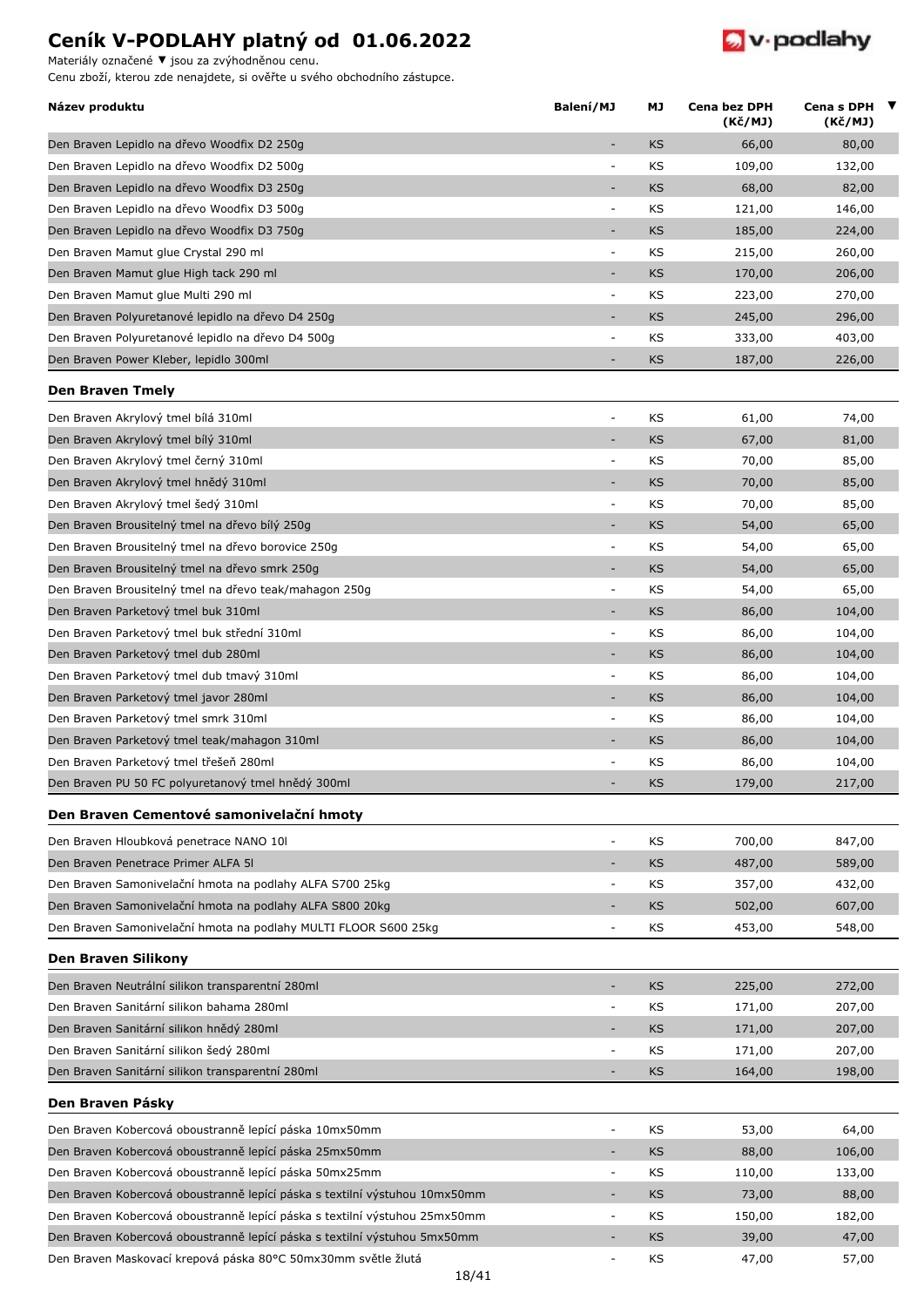Materiály označené **▼** jsou za zvýhodněnou cenu.



| Název produktu                                                | Balení/MJ                    | МJ          | <b>Cena bez DPH</b><br>(Kč/MJ) | Cena s DPH $\blacktriangledown$<br>(Kč/MJ) |  |
|---------------------------------------------------------------|------------------------------|-------------|--------------------------------|--------------------------------------------|--|
| Den Braven Maskovací krepová páska 80°C 50mx38mm světle žlutá | ٠                            | <b>KS</b>   | 54,00                          | 65,00                                      |  |
| Den Braven Maskovací krepová páska 80°C 50mx50mm světle žlutá | $\overline{a}$               | KS          | 73,00                          | 88,00                                      |  |
| Den Braven Aplikační pistole                                  |                              |             |                                |                                            |  |
| Den Braven Aplikační pistole MK5 skelet HP                    |                              | <b>KS</b>   | 849,00                         | 1 027,00                                   |  |
| Den Braven Aplikační pistole P300 plast-kov                   | $\overline{\phantom{a}}$     | ΚS          | 467,00                         | 565,00                                     |  |
| Dr. Schutz Základní čističe                                   |                              |             |                                |                                            |  |
| Dr. Schutz Turbo základní čistič 10                           | $\overline{\phantom{a}}$     | KS          | 3 125,00                       |                                            |  |
| Dr. Schutz Základní čistící přípravek R 10                    | $\overline{\phantom{a}}$     | KS          |                                | 3 781,00                                   |  |
| Dr. Schutz Základní čistící přípravek R 51                    | $\qquad \qquad \blacksquare$ | KS          | 1 570,00                       | 1 900,00                                   |  |
| Dr. Schutz Základní čistící přípravek R 750ml                 | $\overline{a}$               | ΚS          | 940,00<br>210,00               | 1 137,00<br>254,00                         |  |
|                                                               |                              |             |                                |                                            |  |
| Dr. Schutz Polyuretanové laky                                 |                              |             |                                |                                            |  |
| Dr. Schutz PU Anticolor hedvábný lesk 2,51                    | $\overline{\phantom{a}}$     | <b>KS</b>   | 3 950,00                       | 4 780,00                                   |  |
| Dr. Schutz PU Anticolor mat, extramat 1,08                    | $\overline{\phantom{a}}$     | ΚS          | 2 156,00                       | 2 609,00                                   |  |
| Dr. Schutz PU Anticolor mat, extramat 61                      | $\sim$                       | <b>KS</b>   | 9 258,00                       | 11 202,00                                  |  |
| Dr.Schutz PU NEO mat, extramat 0,991                          | ÷.                           | KS          | 2 075,00                       | 2 511,00                                   |  |
| Dr. Schutz PU Siegel mat, extramat, ultramat, lesk 5,51       |                              | <b>KS</b>   | 7 568,00                       | 9 157,00                                   |  |
| Dr. Schutz PU Siegel mat, extramat, utramat 0,991             | $\overline{\phantom{a}}$     | ΚS          | 1 763,00                       | 2 133,00                                   |  |
| Dr. Schutz Doplňky ke všem lakům 2K                           |                              |             |                                |                                            |  |
| Dr. Schutz duro plus L Add 11                                 |                              | KS          | 1 300,00                       | 1 573,00                                   |  |
| Dr.Schutz Polymerní nátěry 1K                                 |                              |             |                                |                                            |  |
| Dr.Schutz Lesk 3000PU 0,75I                                   | $\overline{\phantom{a}}$     | KS          | 225,00                         | 272,00                                     |  |
| Dr.Schutz Lesk 3000PU 5I                                      | ٠                            | <b>KS</b>   | 1 485,00                       | 1 797,00                                   |  |
| Dr.Schutz Mat 3000PU 0,75I                                    | $\overline{\phantom{a}}$     | KS          | 265,00                         | 321,00                                     |  |
| Dr.Schutz Mat 3000PU 5I                                       | ٠                            | <b>KS</b>   | 1 700,00                       | 2 057,00                                   |  |
| Dr. Schutz Medica, tvrdá ochranná vrstva 51                   | $\overline{\phantom{a}}$     | KS          | 2 935,00                       | 3 551,00                                   |  |
| Dr. Schutz Secura, tvrdá ochranná vrstva 101                  | ٠                            | KS          | 4 710,00                       | 5 699,00                                   |  |
| Dr. Schutz Secura, tvrdá ochranná vrstva 51                   | $\sim$                       | KS          | 2 620,00                       | 3 170,00                                   |  |
| Dr. Schutz SG Lesk, tvrdá ochranná vrstva 101                 |                              | <b>KS</b>   | 3 520,00                       | 4 259,00                                   |  |
| Dr. Schutz SG Lesk, tvrdá ochranná vrstva 51                  | $\overline{\phantom{a}}$     | ΚS          | 2 110,00                       | 2 553,00                                   |  |
| Dr.Schutz Čističe, dezinfekce, odstraňovače skvrn             |                              |             |                                |                                            |  |
| Dr. Schutz Aktivní čistící přípravek R 280 0,75l              | $\qquad \qquad \blacksquare$ | KS          | 170,00                         | 206,00                                     |  |
| Dr. Schutz Aktivní čistící přípravek R 280 51                 | $\overline{\phantom{a}}$     | KS          | 750,00                         | 908,00                                     |  |
| Dr. Schutz Dezinfekční prostředek 51                          | $\overline{\phantom{a}}$     | KS          | 2 615,00                       | 3 164,00                                   |  |
| Dr.Schutz Elatex 200ml                                        | $\overline{\phantom{a}}$     | KS          | 250,00                         | 303,00                                     |  |
| Dr.Schutz PU čistič 0,75l                                     | $\overline{\phantom{a}}$     | KS          | 195,00                         | 236,00                                     |  |
| Dr.Schutz PU čistič 10l                                       | $\overline{\phantom{a}}$     | KS          | 1 475,00                       | 1785,00                                    |  |
| Dr. Schutz PU čistič 51                                       | $\overline{\phantom{a}}$     | KS          | 885,00                         | 1 071,00                                   |  |
| Dr.Schutz R 1000, čistící přípravek 0,751                     | $\qquad \qquad \blacksquare$ | KS          | 165,00                         | 200,00                                     |  |
| Dr. Schutz R 1000, čistící přípravek 10l                      |                              | <b>KS</b>   | 1 390,00                       | 1 682,00                                   |  |
| Dr.Schutz R 1000, čistící přípravek 51                        | $\overline{\phantom{a}}$     | KS          | 765,00                         | 926,00                                     |  |
| Dr.Schutz Scratch Fix Floor Repair set                        |                              | <b>SADA</b> | 1 450,00                       | 1 755,00                                   |  |
| Dr.Schutz Spraymax 11                                         | $\sim$                       | KS          | 235,00                         | 284,00                                     |  |
| <b>Dr.Schutz Penetrace</b>                                    |                              |             |                                |                                            |  |
| Dr. Schutz Lino Primer 2,091                                  | ٠                            | <b>KS</b>   | 1 632,00                       | 1 975,00                                   |  |
| Dr.Schutz Dřevěné, korkové a laminátové podlahy               |                              |             |                                |                                            |  |
| Dr. Schutz Čistič na parkety a korek 51                       |                              | KS          | 1 065,00                       | 1 289,00                                   |  |
| Dr. Schutz Čistič na parkety a korek 750ml                    |                              | KS          | 195,00                         | 236,00                                     |  |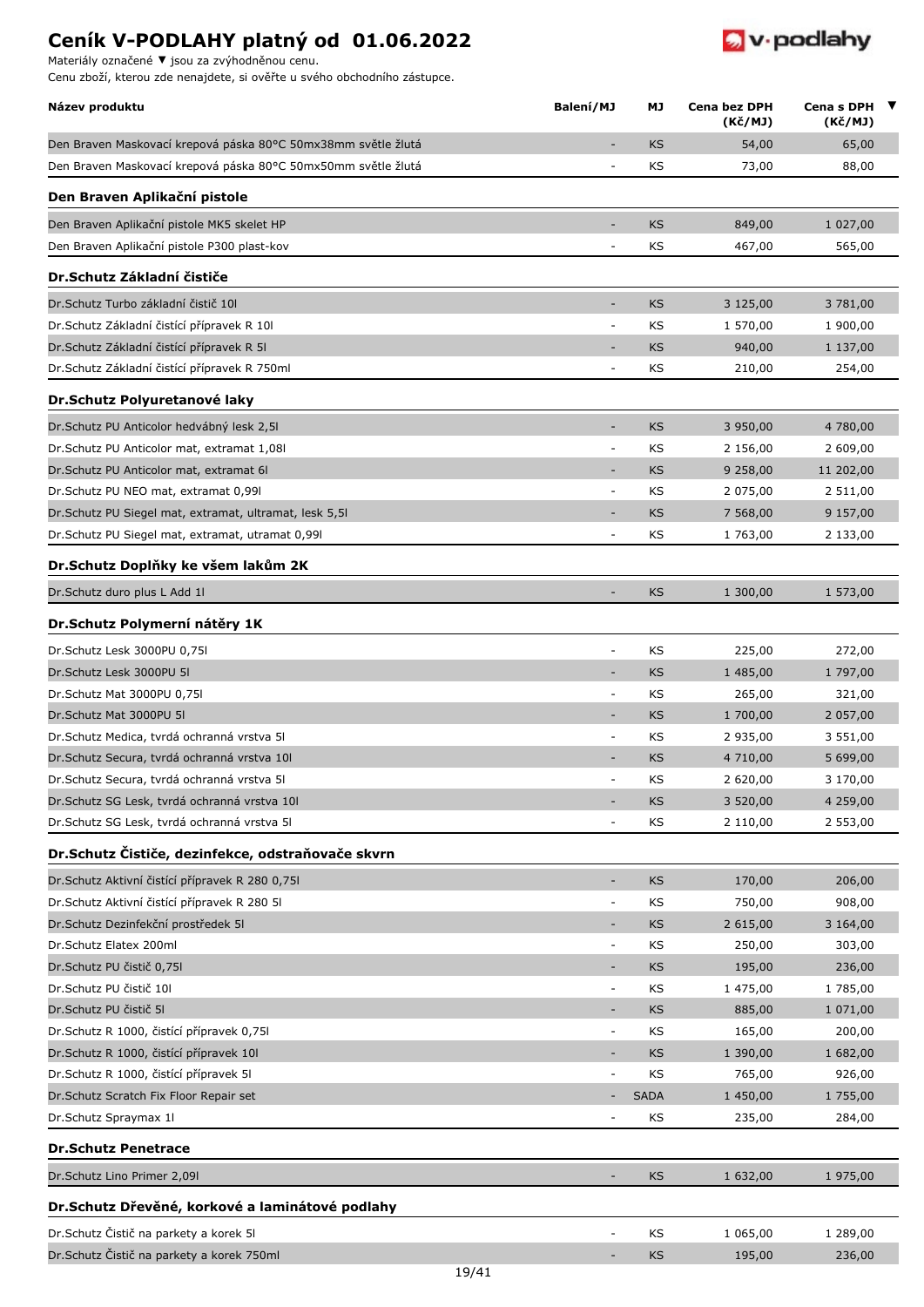Materiály označené **▼** jsou za zvýhodněnou cenu.

Cenu zboží, kterou zde nenajdete, si ověřte u svého obchodního zástupce.



| Název produktu                                            | Balení/MJ                    | МJ        | Cena bez DPH<br>(Kč/MJ) | Cena s DPH $\blacktriangledown$<br>(Kč/MJ) |
|-----------------------------------------------------------|------------------------------|-----------|-------------------------|--------------------------------------------|
| Dr. Schutz Intenzivní čistič na dřevo a korek 51          |                              | KS        | 1 320,00                | 1 597,00                                   |
| Dr. Schutz Intenzivní čistič na dřevo a korek 750ml       | $\overline{a}$               | <b>KS</b> | 250,00                  | 303,00                                     |
| Dr. Schutz Lesk na parkety a korek 51                     | $\overline{\phantom{a}}$     | KS        | 1 390,00                | 1 682,00                                   |
| Dr.Schutz Lesk na parkety a korek 750ml                   | ٠                            | <b>KS</b> | 250,00                  | 303,00                                     |
| Dr. Schutz Mat na parkety a korek 51                      | $\overline{\phantom{a}}$     | KS        | 1 685,00                | 2 039,00                                   |
| Dr. Schutz Mat na parkety a korek 750ml                   | ÷,                           | <b>KS</b> | 285,00                  | 345,00                                     |
| Dr.Schutz Mýdlo na dřevo 51                               | $\overline{\phantom{a}}$     | KS        | 790,00                  | 956,00                                     |
| Dr. Schutz Mýdlo na dřevo 750ml                           | ÷,                           | <b>KS</b> | 215,00                  | 260,00                                     |
| Dr. Schutz Přípravek na čištění laminátu 51               | $\overline{\phantom{a}}$     | KS        | 1 260,00                | 1 525,00                                   |
| Dr. Schutz Přípravek na čištění laminátu 750ml            | ٠                            | <b>KS</b> | 220,00                  | 266,00                                     |
| Dr. Schutz Přípravek na impregnaci spár 250ml             | $\overline{\phantom{a}}$     | KS        | 460,00                  | 557,00                                     |
| Dr.Schutz Koberce, čističe                                |                              |           |                         |                                            |
| Dr.Schutz Alibaba 200ml                                   | $\sim$                       | <b>KS</b> | 295,00                  | 357,00                                     |
| Dr. Schutz Carpetlife prášek 10kg                         | $\overline{\phantom{a}}$     | KS        | 2 474,00                | 2 994,00                                   |
| Dr. Schutz Carpetlife prášek 1kg                          | $\overline{\phantom{a}}$     | KS        | 295,00                  | 357,00                                     |
| Dr.Schutz Fleck&Weg 100ml                                 | $\overline{\phantom{a}}$     | KS        | 125,00                  | 151,00                                     |
| Dr.Schutz Fleck&Weg 400ml                                 | ÷,                           | <b>KS</b> | 385,00                  | 466,00                                     |
| Dr.Schutz Fleckenspray R 200ml                            | $\overline{\phantom{a}}$     | KS        | 250,00                  | 303,00                                     |
| Dr.Schutz Fresh-Up 2v1 500ml                              | $\overline{a}$               | <b>KS</b> | 290,00                  | 351,00                                     |
| Dr.Schutz Fresh-Up 2v1 5I                                 | $\overline{\phantom{a}}$     | KS        | 2 410,00                | 2 916,00                                   |
| Dr. Schutz Koncentrát na koberce 51                       | $\overline{\phantom{a}}$     | <b>KS</b> | 2 2 1 5 , 0 0           | 2 680,00                                   |
| Dr. Schutz Koncentrát na koberce 750ml                    | $\overline{\phantom{a}}$     | KS        | 525,00                  | 635,00                                     |
| Dr. Schutz Suchá pěna 400ml                               |                              | <b>KS</b> | 245,00                  | 296,00                                     |
| Dr.Schutz Koberce, impregnace                             |                              |           |                         |                                            |
| Dr. Schutz Baygard, ochrana koberce 500ml                 | $\overline{\phantom{a}}$     | KS        | 395,00                  | 478,00                                     |
| Dr.Schutz Baygard, ochrana koberce 5I                     |                              | <b>KS</b> | 3 4 1 5 , 0 0           | 4 132,00                                   |
| Dr.Schutz Fleckschutz 400ml                               | ٠                            | KS        | 410,00                  | 496,00                                     |
| Dr.Schutz Produkty pro domácnost                          |                              |           |                         |                                            |
| Dr. Schutz Inolit, aktivní prášek 1kg                     | ٠                            | KS        | 290,00                  | 351,00                                     |
| Dr.Schutz Péče o kámen 10l                                | $\overline{\phantom{a}}$     | KS        | 1 485,00                | 1 797,00                                   |
| Dr. Schutz Péče o kámen 750ml                             |                              | <b>KS</b> | 175,00                  | 212,00                                     |
| Dr. Schutz Univerzální čistič K 51                        | $\overline{\phantom{a}}$     | KS        | 1 200,00                | 1 452,00                                   |
| Dr. Schutz Univerzální čistič K 750 ml                    | ٠                            | <b>KS</b> | 240,00                  | 290,00                                     |
| Dr.Schutz Produkty pro venkovní prostředí                 |                              |           |                         |                                            |
| Dr. Schutz Intenzivní čistič pro dřevo, WPC a kámen 750ml |                              | KS        | 270,00                  | 327,00                                     |
| Dr.Schutz Terasový olej světlý 2,5l                       |                              | KS        | 2 2 4 5 , 0 0           | 2 716,00                                   |
| Dr.Schutz Nářadí pro čištění a ošetřování                 |                              |           |                         |                                            |
| Dr. Schutz Lakovací váleček Aguatop 25                    | $\overline{\phantom{a}}$     | KS        | 481,00                  | 582,00                                     |
| Dr. Schutz Lasička - držák                                | $\qquad \qquad \blacksquare$ | KS        | 463,00                  | 560,00                                     |
| Dr. Schutz Lasička - potah                                | $\overline{\phantom{a}}$     | KS        | 463,00                  | 560,00                                     |
| Dr. Schutz Padmeister držák                               | $\overline{\phantom{a}}$     | <b>KS</b> | 494,00                  | 598,00                                     |
| Dr.Schutz Ruční pad bílý                                  | $\overline{\phantom{a}}$     | KS        | 94,00                   | 114,00                                     |
| Dr. Schutz Ruční pad šedý                                 | $\overline{\phantom{a}}$     | KS        | 144,00                  | 174,00                                     |
| Dr. Schutz Ruční pad zelený                               | ÷,                           | KS        | 94,00                   | 114,00                                     |
| <b>Dr.Schutz Brusivo</b>                                  |                              |           |                         |                                            |
| Dr.Schutz Abranet Ace 406mm zrn.120                       | $\overline{\phantom{a}}$     | KS        | 750,00                  | 908,00                                     |
| Dr.Schutz Abranet Ace 406mm zrn.150                       | ÷                            | ΚS        | 750,00                  | 908,00                                     |

#### **Soudal Lepidla, tmely, údržba**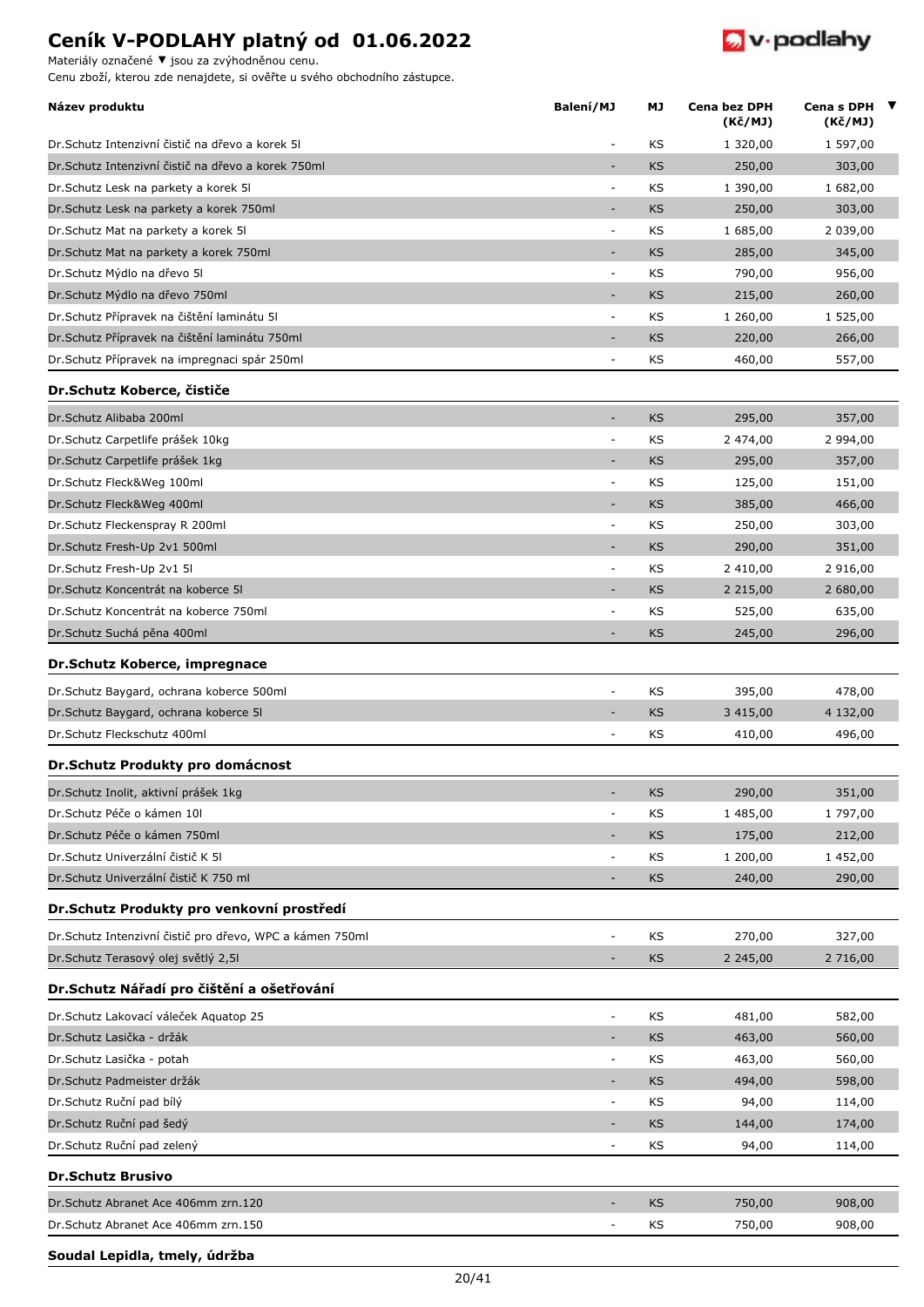Materiály označené **▼** jsou za zvýhodněnou cenu.

Cenu zboží, kterou zde nenajdete, si ověřte u svého obchodního zástupce.



| Název produktu                                                       | Balení/MJ                | МJ             | Cena bez DPH<br>(Kč/MJ) | Cena s DPH $\blacktriangledown$<br>(Kč/MJ) |                      |
|----------------------------------------------------------------------|--------------------------|----------------|-------------------------|--------------------------------------------|----------------------|
| SOUDAL Lepidlo na dřevo PRO 45P 750g                                 | $\sim$                   | KS             | 391,00                  | 473,00                                     |                      |
| SOUDAL Lepidlo na podlahové krytiny 26A 1kg                          | $\overline{\phantom{a}}$ | KS             | 178,00                  | 215,00                                     |                      |
| SOUDAL Lepidlo na podlahové krytiny 26A 5kg                          | $\overline{\phantom{a}}$ | KS             | 538,00                  | 651,00                                     |                      |
| SOUDAL Montážní pěna 750ml                                           | $\overline{\phantom{a}}$ | KS             | 244,00                  | 295,00                                     |                      |
| SOUDAL Pistole Profi výkyvná                                         | ٠                        | <b>KS</b>      | 389,00                  | 471,00                                     |                      |
| SOUDAL Silikon sanitární 280ml bílý, transparentní                   | $\overline{\phantom{a}}$ | KS             | 201,00                  | 243,00                                     |                      |
| SOUDAL Silikon univerzální 280ml bílý, transparentní, šedý, černý    | $\overline{\phantom{a}}$ | KS             | 187,00                  | 226,00                                     |                      |
| SOUDAL Tmel akrylový 280ml bílý                                      | $\overline{\phantom{a}}$ | KS             | 83,00                   | 100,00                                     |                      |
| SOUDAL Tmel akrylový 280ml černý, hnědý, šedý                        |                          | KS             | 85,00                   | 103,00                                     |                      |
| SOUDAL Tmel na parkety 280ml bříza, buk, dub, smrk, teak, třešeň     | $\overline{a}$           | KS             | 120,00                  | 145,00                                     |                      |
| Matadorfix Lepidla, tmely, údržba                                    |                          |                |                         |                                            |                      |
| Alkaprén 50 10l (7,5kg)                                              | $\overline{\phantom{a}}$ | KS             | 1 653,00                | 2 000,00                                   |                      |
| Alkaprén 50 1l (0,9kg)                                               | $\overline{\phantom{a}}$ | KS             | 222,00                  | 269,00                                     |                      |
| Alkaprén 50 20l (15kg)                                               | ٠                        | KS             | 3 232,00                | 3 911,00                                   |                      |
| Alkaprén 50 5l (3,6kg)                                               | $\overline{\phantom{a}}$ | KS             | 809,00                  | 979,00                                     |                      |
| Alkaprén 50 Plus 0,5l (0,35kg)                                       | $\overline{\phantom{a}}$ | <b>KS</b>      | 122,00                  | 148,00                                     |                      |
| Alkaprén 50 Plus 1l (0,9kg)                                          | $\overline{\phantom{a}}$ | KS             | 242,00                  | 293,00                                     |                      |
| Alkaprén 50 Plus 5l (3,6kg)                                          | $\sim$                   | KS             | 851,00                  | 1 030,00                                   |                      |
| Alkaprén 50 Plus tuba 50ml                                           | $\overline{\phantom{a}}$ | KS             | 29,00                   | 35,00                                      |                      |
| Alkaprén ředidlo ZAL 11 (0,7kg)                                      |                          | KS             | 145,00                  | 175,00                                     |                      |
| Forbo Lepidla, tmely, údržba                                         |                          |                |                         |                                            |                      |
| Forbo Monel 10I                                                      | $\overline{a}$           | KS             | 1 170,00                | 1 416,00                                   |                      |
| Forbo Monel 1I                                                       |                          | KS             | 200,00                  | 242,00                                     |                      |
| Werner Lepidla, tmely, údržba                                        |                          |                |                         |                                            |                      |
| Seal 1l, A na těsné sváry                                            | $\overline{\phantom{a}}$ | KS             | 1 259,00                | 1 523,00                                   |                      |
| Tuba A 132g                                                          | ٠                        | KS             | 598,00                  | 724,00                                     |                      |
| Tuba A 44g                                                           | $\overline{\phantom{a}}$ | KS             | 292,00                  | 353,00                                     |                      |
| Tuba C 132g                                                          | $\overline{\phantom{a}}$ | <b>KS</b>      | 562,00                  | 680,00                                     |                      |
| Tuba C 44g                                                           |                          | κs             | 276,00                  | 334,00                                     |                      |
| Tuba T 44g                                                           | ٠                        | KS             | 341,00                  | 413,00                                     |                      |
| Conad Lepidla, tmely, údržba                                         |                          |                |                         |                                            |                      |
| CONAD Aplikátor na sprej                                             | $\overline{a}$           | KS             | 127,00                  | 154,00                                     | ▼                    |
| CONAD Conato FG contact 0,5I nevratný obal                           |                          | KS             | 289,00                  | 350,00                                     | V                    |
| CONAD Conato FG contact 22I nevratný obal                            | $\overline{\phantom{a}}$ | KS             | 8 547,00                | 10 342,00                                  | ▼                    |
| CONAD Conato Fixlock 0,3I nevratný obal                              |                          | KS             | 516,00                  | 624,00                                     | V                    |
| CONAD Conato Gekon 0,5I nevratný obal                                | $\overline{\phantom{a}}$ | KS             | 389,00                  | 471,00                                     | ▼                    |
| CONAD Conato gun lance, aplikační pistole                            | $\overline{\phantom{a}}$ | KS             | 3 450,00                | 4 175,00                                   | V                    |
| CONAD Conato Highlock 0,65l nevratný obal                            | $\overline{\phantom{a}}$ | KS             | 576,00                  | 697,00                                     | ▼                    |
| CONAD Conato hose, vysokotlaká hadice                                | $\overline{\phantom{a}}$ | <b>KS</b>      | 1 201,00                | 1 453,00                                   | V                    |
| CONAD Conato Rex 0,5I nevratný obal                                  | $\overline{\phantom{a}}$ | KS             | 290,00                  | 351,00                                     | ▼                    |
| CONAD Conato Rex 22I nevratný obal                                   | $\overline{\phantom{a}}$ | KS             | 8 694,00                | 10 520,00                                  | V                    |
| CONAD Conato Soft Cleaner 0,51                                       | $\overline{\phantom{a}}$ | KS             | 178,00                  | 215,00                                     | V                    |
| CONAD Conato SP Fix 0,5I nevratný obal                               |                          | KS             | 217,00                  | 263,00                                     | V                    |
| CONAD Conato SP Fix 0,75I nevratný obal                              | $\overline{\phantom{a}}$ | KS             | 290,00                  | 351,00                                     | $\blacktriangledown$ |
|                                                                      |                          |                |                         |                                            |                      |
| <b>Tuplex Podložky</b><br>Tuplex 3mm - vhodné pro podlahové vytápění | 33                       | M <sub>2</sub> | 70,00                   | 85,00                                      |                      |
|                                                                      |                          |                |                         |                                            |                      |
| Mirel Podložky                                                       |                          |                |                         |                                            |                      |

21/41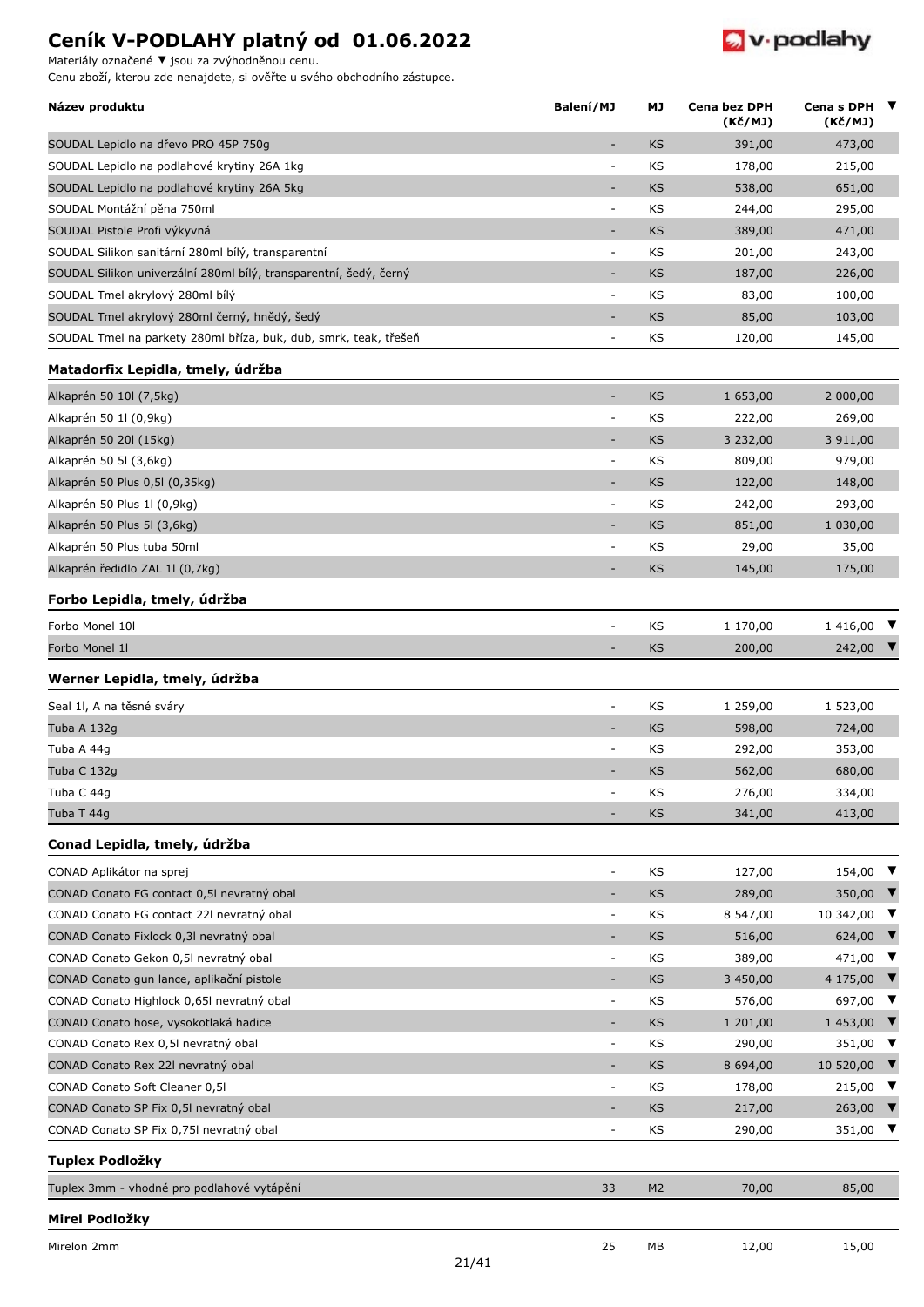Materiály označené **▼** jsou za zvýhodněnou cenu.



| Název produktu                                 | Balení/MJ                    | МJ             | Cena bez DPH<br>(Kč/MJ) | Cena s DPH $\blacktriangledown$<br>(Kč/MJ) |
|------------------------------------------------|------------------------------|----------------|-------------------------|--------------------------------------------|
| Mirelon 2mm + PE Fólie                         | 25                           | <b>MB</b>      | 50,00                   | 61,00                                      |
| Mirelon 3mm                                    | 25                           | MB             | 17,00                   | 21,00                                      |
| Mirelon 5mm                                    | 25                           | <b>MB</b>      | 37,00                   | 45,00                                      |
| Starlon Podložky                               |                              |                |                         |                                            |
| Starlon 1,5mm pod Vinyl                        | 5                            | M <sub>2</sub> | 74,00                   | 90,00                                      |
| Starlon 2mm                                    | 5                            | M <sub>2</sub> | 25,00                   | 30,00                                      |
| Starlon 3mm                                    | 15                           | M <sub>2</sub> | 31,00                   | 38,00                                      |
| Starlon 3mm deska                              | 5                            | M <sub>2</sub> | 33,00                   | 40,00                                      |
| Starlon 6mm                                    | 5                            | M <sub>2</sub> | 50,00                   | 61,00                                      |
| Starlon TOP 1,6mm vhodné na podlahové vytápění | 20                           | M <sub>2</sub> | 36,00                   | 44,00                                      |
| Arbiton Podložky                               |                              |                |                         |                                            |
| Izolační páska pro spojování podložek          | $\overline{\phantom{a}}$     | KS             | 70,00                   | 85,00                                      |
| Podložka Multiprotec LVT click Antislip 1,6mm  | ٠                            | <b>KS</b>      | 1 418,00                | 1 716,00                                   |
| Secura Aquastop Smart 2,2mm                    | $\overline{a}$               | KS             | 284,00                  | 344,00                                     |
| Secura FLEX 2mm                                | $\overline{\phantom{a}}$     | <b>KS</b>      | 391,00                  | 473,00                                     |
| Secura LVT click Smart Antislip 1,5mm          | $\mathbf{1}$                 | KS             | 620,00                  | 750,00                                     |
| Secura MAX Aquastop Smart 5mm                  | $\overline{a}$               | <b>KS</b>      | 332,00                  | 402,00                                     |
| Sprintus XPS 3mm                               | $\mathbf{1}$                 | KS             | 189,00                  | 229,00                                     |
| Sprintus XPS 5mm                               | $\mathbf{1}$                 | KS             | 198,00                  | 240,00                                     |
| Thermo červený 1,6mm                           | ÷,                           | ΚS             | 456,00                  | 552,00                                     |
| Adipan Podložky                                |                              |                |                         |                                            |
| Adipan 5.5mm                                   | 7,611                        | M <sub>2</sub> | 102,00                  | 123,00                                     |
| Adipan 8mm                                     | 5,074                        | M2             | 113,00                  | 137,00                                     |
| IVC Podložky pod Experto Click                 |                              |                |                         |                                            |
| <b>XTRAfloor Acoustic Comfort</b>              | 15                           | M <sub>2</sub> | 244,00                  | 295,00                                     |
| <b>XTRAfloor Flex Pro</b>                      | 6, 5                         | M <sub>2</sub> | 346,00                  | 419,00                                     |
| <b>XTRAfloor Power</b>                         | 10                           | M <sub>2</sub> | 230,00                  | 278,00                                     |
| Forbo Podložka                                 |                              |                |                         |                                            |
| MDF Systém                                     | 3,6                          | M2             | 624,00                  | 755,00                                     |
| K-Produkt Doplňkový sortiment                  |                              |                |                         |                                            |
| <b>TKNG A 65/40</b>                            | ÷                            | <b>KS</b>      | 411,00                  | 497,00                                     |
| KP40 Koncovky levá a pravá                     | $\overline{\phantom{a}}$     | KS             | 26,00                   | 31,00                                      |
| KP40 Roh vnější a vnitřní                      | $\qquad \qquad \blacksquare$ | <b>KS</b>      | 33,00                   | 40,00                                      |
| KP40 Spojka                                    | $\overline{\phantom{a}}$     | KS             | 26,00                   | 31,00                                      |
| KP60 Koncovka levá a pravá                     | ٠                            | <b>KS</b>      | 35,00                   | 42,00                                      |
| KP60 Roh vnější a vnitřní                      | $\overline{\phantom{a}}$     | KS             | 43,00                   | 52,00                                      |
| KP60 Spojka                                    | $\overline{\phantom{a}}$     | <b>KS</b>      | 35,00                   | 42,00                                      |
| Soklová lišta KP40                             | $\overline{\phantom{a}}$     | МB             | 51,00                   | 62,00                                      |
| Soklová lišta KP60                             | $\overline{a}$               | MB             | 82,00                   | 99,00                                      |
| Soklová lišta voděodolná KPV50 z PVC           | $\overline{\phantom{a}}$     | МB             | 138,00                  | 167,00                                     |
| Úchyty k lištám KP40 a KP60 15ks               | 15                           | <b>KS</b>      | 5,00                    | 6,00                                       |
| Úchyty k lištám KP40 a KP60 50ks               | 50                           | ΚS             | 5,00                    | 6,00                                       |
| Profil lišta PSL 58 F basalt 2,5m              | 50                           | <b>MB</b>      | 79,69                   | 96,00                                      |
| FatraClick/VEPO Doplňkový sortiment            |                              |                |                         |                                            |
| MDF lišta FatraClick/VEPO                      | 24                           | МB             | 140,00                  | 169,00                                     |
| Modul VEPO podstupnice 120cm                   | $\overline{\phantom{a}}$     | <b>KS</b>      | 278,00                  | 336,00 $\blacktriangledown$                |
| Modul VEPO ukončení švartna                    |                              | KS             | 160,00                  | $194,00$ ▼                                 |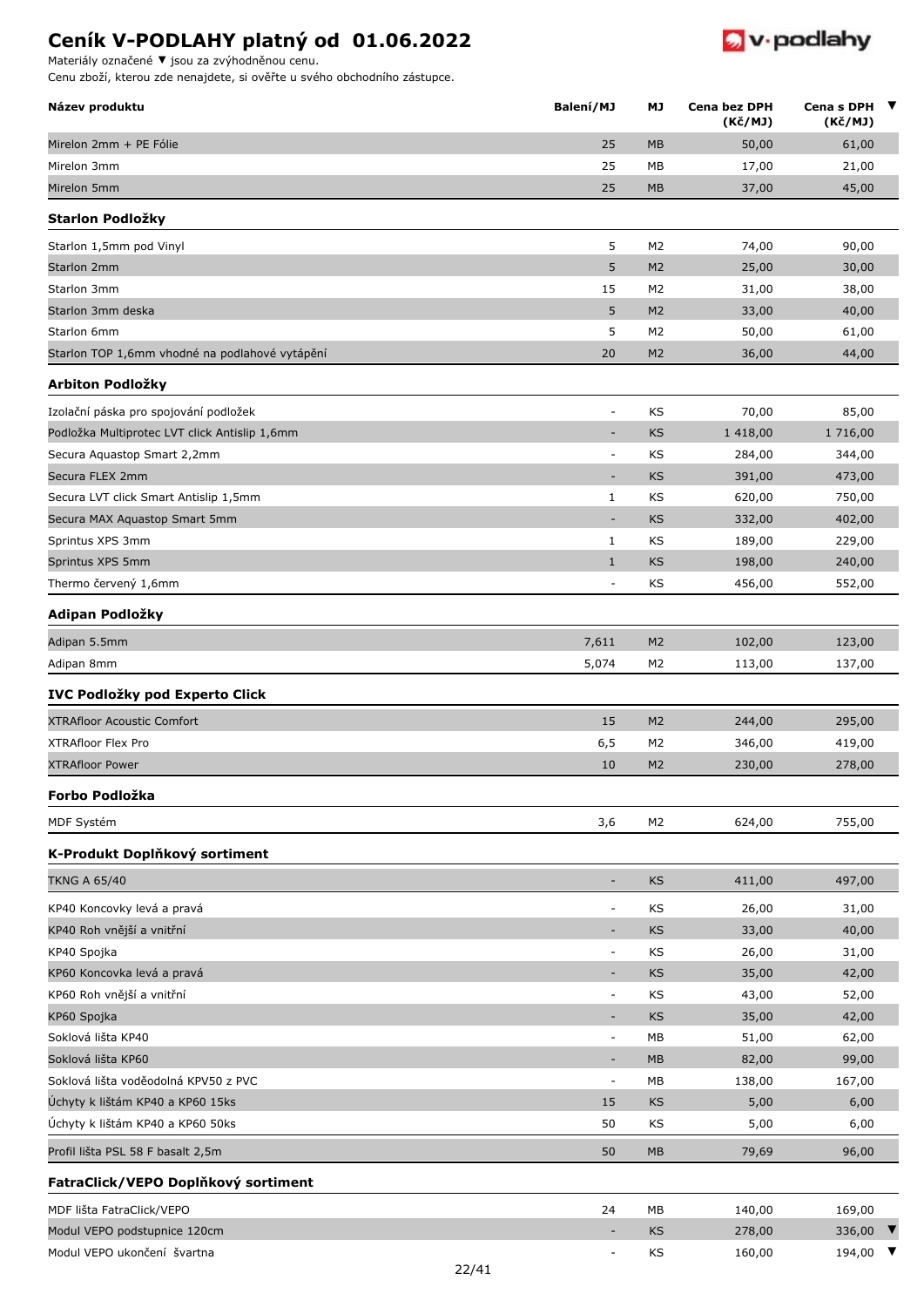**Název produktu MJ Cena bez DPH**

Schodový modul VEPO Kapinos 120cm - KS 1582,00 1914,00



**Balaenish** Cenas DPH ▼

**Cena s DPH (Kč/MJ)**

**(Kč/MJ)**

Materiály označené **▼** jsou za zvýhodněnou cenu.

| Schodový modul VEPO L 120cm                                  |                              | KS         | 1 380,00      | 1 670,00 $\blacktriangledown$ |
|--------------------------------------------------------------|------------------------------|------------|---------------|-------------------------------|
| Döllken Doplňkový sortiment                                  |                              |            |               |                               |
| C60 life Top Soklová lišta                                   | $\overline{\phantom{a}}$     | MB         | 100,00        | 121,00                        |
| CUBU flex Decor Soklová lišta                                | $\qquad \qquad \blacksquare$ | MB         | 105,00        | 127,00                        |
| CUBU flex life 100mm Soklová lišta                           | $\overline{\phantom{a}}$     | <b>MB</b>  | 109,00        | 132,00                        |
| CUBU flex life 40mm Soklová lišta                            | $\overline{\phantom{a}}$     | MB         | 51,00         | 62,00                         |
| CUBU flex life 60mm Soklová lišta                            | ٠                            | <b>MB</b>  | 80,00         | 97,00                         |
| CUBU flex life 80mm Soklová lišta                            | $\overline{\phantom{a}}$     | MB         | 94,00         | 114,00                        |
| CUBU flex life Premium Soklová lišta                         |                              | MB         | 165,00        | 200,00                        |
| CUBU Stone & Style Soklová lišta                             | $\blacksquare$               | KS         | 411,00        | 497,00                        |
| CUBU XL Touch & Style Soklová lišta                          | ÷,                           | KS         | 490,00        | 593,00                        |
| D60 life Top Soklová lišta                                   | $\overline{\phantom{a}}$     | MB         | 100,00        | 121,00                        |
| DSL 60 Soklová lišta                                         | $\qquad \qquad \blacksquare$ | <b>MB</b>  | 69,00         | 84,00                         |
| EP 60/13 flex life Soklová lišta                             | $\overline{\phantom{a}}$     | MB         | 109,00        | 132,00                        |
| GP20 Základní profil k SL48 a MD63 2,5m                      | $\overline{\phantom{a}}$     | <b>MB</b>  | 49,00         | 59,00                         |
| HSL 6 Soklová lišta                                          | $\overline{\phantom{a}}$     | МB         | 77,00         | 93,00                         |
| HSL 8 Soklová lišta                                          | ٠                            | <b>MB</b>  | 106,00        | 128,00                        |
| Masivní dřevo 40x16                                          | $\overline{\phantom{a}}$     | МB         | 130,00        | 157,00                        |
| Masivní dřevo 60x16                                          | $\overline{\phantom{a}}$     | <b>MB</b>  | 148,00        | 179,00                        |
| MD 63 Dekorační profil                                       | $\overline{\phantom{a}}$     | МB         | 97,00         | 117,00                        |
| Nůžky na soklové lišty                                       | $\overline{\phantom{a}}$     | KS         | 3 505,00      | 4 241,00                      |
| Páska Siga Contact 40mm                                      | $\overline{\phantom{a}}$     | KS         | 762,00        | 922,00                        |
| Páska Siga Toptac 35mm                                       | $\overline{4}$               | KS         | 1 154,00      | 1 396,00                      |
| Q SLK 60 Kout, roh, spojka, koncovky                         | $\overline{\phantom{a}}$     | KS         | 28,00         | 34,00                         |
| Q SLK 60 Soklová lišta                                       | ٠                            | <b>MB</b>  | 76,00         | 92,00                         |
| Raznice Döllken                                              | $\blacksquare$               | KS         | 15 620,00     | 18 900,00                     |
| Řezačka na vinyl nastavitelná                                | ٠                            | KS         | 4 3 1 9 , 0 0 | 5 226,00                      |
| S60 life Top Soklová lišta                                   | $\overline{\phantom{a}}$     | МB         | 121,00        | 146,00                        |
| SLK 50 Kout, roh, spojka, koncovky                           | ٠                            | <b>KS</b>  | 28,00         | 34,00                         |
| SLK 50 Soklová lišta                                         | $\overline{\phantom{a}}$     | МB         | 56,00         | 68,00                         |
| Tavná pistole HKP220                                         | ٠                            | KS         | 9 762,00      | 11 812,00                     |
|                                                              | 1                            | <b>BAL</b> | 1 238,00      | 1 498,00                      |
| Tavné tyčinky transparentní 2kg<br>TK 69/40 R Schodová hrana | $\overline{\phantom{a}}$     | MB         | 167,00        | 202,00                        |
|                                                              |                              | KS         |               |                               |
| TKNG A 45/28 PVC lišta                                       | ۰                            |            | 332,00        | 402,00                        |
| TKNG A 65/40 PVC lišta<br>TLE 55 Kobercová lišta dekor dřevo |                              | KS         | 411,00        | 497,00                        |
| TLE 55 Kobercová lišta bílá                                  | $\equiv$                     | МB<br>MB   | 36,00         | 44,00                         |
|                                                              | -                            |            | 35,00         | 42,00                         |
| USL 50 Koncovky                                              | $\overline{\phantom{a}}$     | KS         | 41,00         | 50,00                         |
| USL 50 Roh, kout, spojka                                     | $\overline{\phantom{a}}$     | <b>KS</b>  | 41,00         | 50,00                         |
| USL 50 Soklová lišta                                         | $\overline{\phantom{a}}$     | МB         | 58,00         | 70,00                         |
| USL 60 Clip Kout, roh, koncovky                              | $\overline{\phantom{a}}$     | KS         | 108,00        | 131,00                        |
| USL 60 Clip Soklová lišta                                    | $\overline{\phantom{a}}$     | МB         | 94,00         | 114,00                        |
| USL 60 Kout, roh, koncovky                                   | $\overline{\phantom{a}}$     | KS         | 108,00        | 131,00                        |
| USL 60 Soklová lišta                                         | $\blacksquare$               | МB         | 67,00         | 81,00                         |
| White & Black Cubica 40 MDF lišta                            | 12                           | MB         | 64,00         | 77,00                         |
| White & Black Cubica 60 MDF lišta                            | 12                           | МB         | 102,00        | 123,00                        |
| Egger Doplňkový sortiment                                    |                              |            |               |                               |
| Fixing-clip                                                  | $\mathbf{1}$                 | <b>BAL</b> | 388,00        | 469,00                        |
| Koncovka L+P, roh vniřní, vnější, spojka                     | $\mathbf{1}$                 | BAL        | 119,00        | 144,00                        |
| MDF Soklová lišta 6cm<br>23/41                               |                              | MB         | 89,00         | 108,00                        |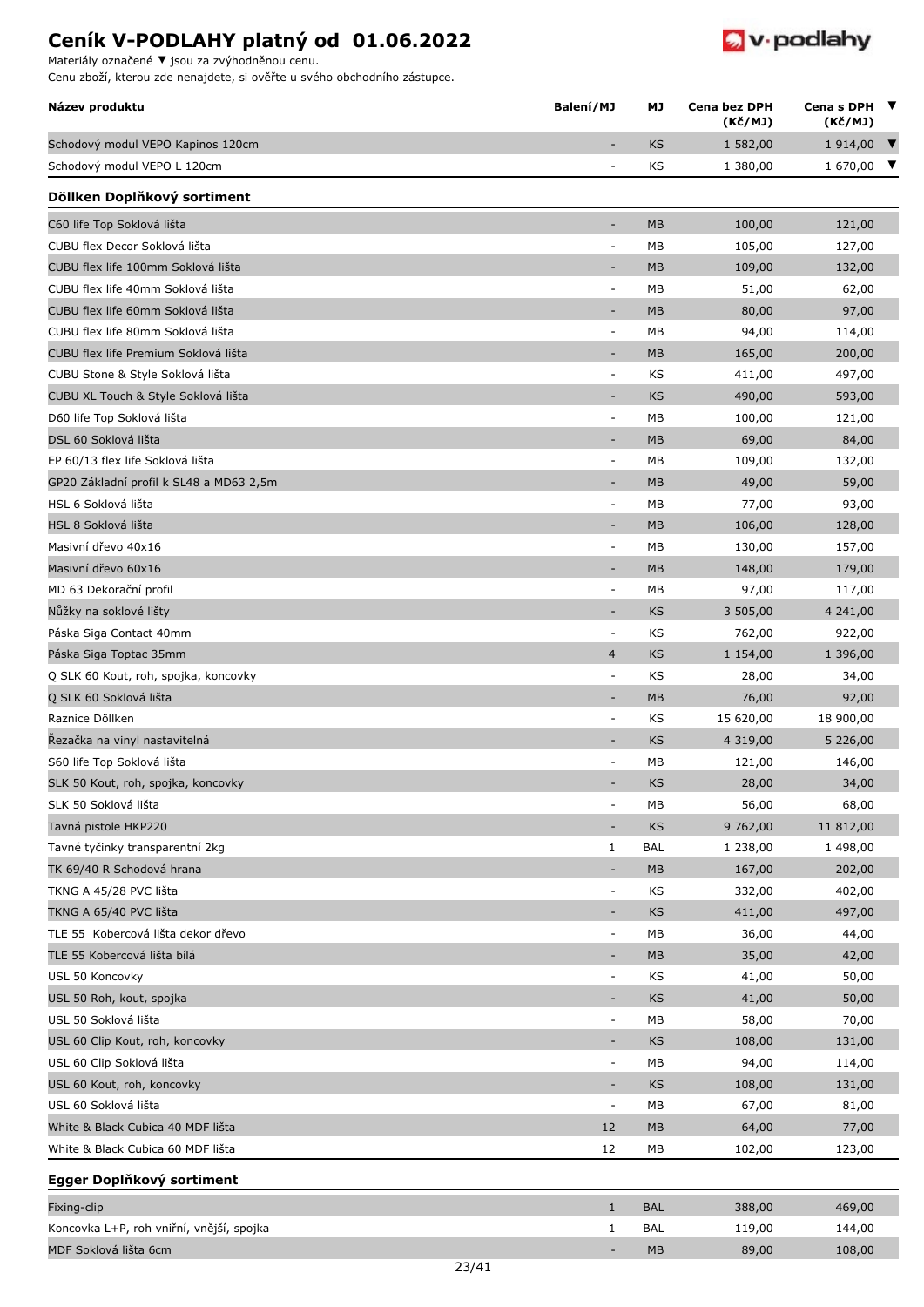Materiály označené **▼** jsou za zvýhodněnou cenu.

Cenu zboží, kterou zde nenajdete, si ověřte u svého obchodního zástupce.



| Název produktu                                               | Balení/MJ                    | МJ             | Cena bez DPH<br>(Kč/MJ) | Cena s DPH<br>(Kč/MJ)      | $\blacksquare$          |
|--------------------------------------------------------------|------------------------------|----------------|-------------------------|----------------------------|-------------------------|
| Opravná sada Dekor Mix & Fill - světlá, tmavá                | ٠                            | KS             | 551,00                  | 667,00                     |                         |
| Parotěsná zábrana AQUA + ALUFLEX                             | 26                           | M <sub>2</sub> | 42,00                   | 51,00                      |                         |
| Podložka Egger Silenzio Duo                                  | $\overline{a}$               | M <sub>2</sub> | 137,20                  | 166,00                     |                         |
| Podložka Egger Silenzio Easy                                 |                              | M <sub>2</sub> | 55,80                   | 68,00                      |                         |
| Pedross Doplňkový sortiment                                  |                              |                |                         |                            |                         |
| Dub olej SL40D                                               | 25                           | МB             | 104,00                  | 126,00                     |                         |
| Dub olej SL40DO                                              | $\qquad \qquad \blacksquare$ | <b>MB</b>      | 116,00                  | 140,00                     |                         |
| Lišta Pedross Dub bez povrchové úpravy SL40DBEZ              | $\qquad \qquad \blacksquare$ | МB             | 103,00                  | 125,00                     |                         |
| Mosaic Doplňkový sortiment                                   |                              |                |                         |                            |                         |
| Parketová lišta Buk I.                                       | 100                          | <b>MB</b>      | 69,00                   | 84,00                      | $\blacksquare$          |
| Parketová lišta Buk II.                                      | 100                          | МB             | 65,00                   | 79,00                      | $\overline{\mathbf{v}}$ |
| Parketová lišta Buk profil I.                                | 50                           | MB             | 124,00                  | 150,00                     | $\mathbf{v}$            |
| Parketová lišta Dub natur                                    | 100                          | MB             | 65,00                   | 79,00                      | $\blacksquare$          |
| Parketová lišta Dub profil I.                                | 50                           | <b>MB</b>      | 124,00                  | 150,00                     | $\blacksquare$          |
| Parketová lišta Dub rustikal                                 | 100                          | MB             | 53,00                   | 64,00                      | $\blacksquare$          |
| Parketová lišta Dub standard                                 | 100                          | <b>MB</b>      | 60,00                   | 73,00                      | $\mathbf{v}$            |
| Parketová lišta Dub výběr                                    | 100                          | МB             | 71,00                   | 86,00                      | $\overline{\mathbf{v}}$ |
| Fatra Doplňkový sortiment                                    |                              |                |                         |                            |                         |
| Fabion 1953                                                  | 200                          | <b>MB</b>      | 27,00                   | 33,00                      |                         |
| Fabion s ukončením 2345                                      | ÷,                           | МB             | 72,00                   | 87,00                      |                         |
| Komponenty Thermofix - roh vnější, vnitřní, spojka, koncovky | $\overline{a}$               | <b>KS</b>      | 32,00                   | 39,00                      |                         |
| Lišta Thermofix                                              | ÷                            | KS             | 163,00                  | 197,00                     |                         |
| Podlahová lišta PVC 1357                                     | ٠                            | <b>MB</b>      | 25,00                   | 30,00                      |                         |
| Podlahová lišta PVC 1363                                     | $\overline{\phantom{a}}$     | МB             | 17,00                   | 21,00                      |                         |
| Schodová hrana PVC 1870                                      | $\qquad \qquad \blacksquare$ | <b>MB</b>      | 108,00                  | 131,00                     |                         |
| Schodová hrana PVC 1891                                      | $\qquad \qquad \blacksquare$ | МB             | 133,00                  | 161,00                     |                         |
| Schodová hrana PVC 2186                                      |                              | <b>MB</b>      | 150,00                  | 182,00                     |                         |
| Svařovací šnůra                                              | ٠                            | КG             | 372,00                  | 450,00                     |                         |
| Ukončovací lišta 2198                                        |                              | <b>MB</b>      | 39,00                   | 47,00                      |                         |
| <b>IVC Doplňkový sortiment</b>                               |                              |                |                         |                            |                         |
| Lišta k Sierra Acoustic                                      | 7,2                          | MB             | 133,00                  | 161,00                     |                         |
| Lišta k Ultimu                                               |                              | MB             | 110,00                  | 133,00                     |                         |
| Svařovací šnůra                                              | 1                            | <b>BAL</b>     | 1 150,00                | 1 392,00                   |                         |
| Tarkett Doplňkový sortiment                                  |                              |                |                         |                            |                         |
| Podložka Elafono                                             | ÷,                           | M <sub>2</sub> | 453,00                  | 548,00                     |                         |
| Svařovací šnůra k linoleu MULTI color                        | 40                           | МB             | 36,21                   | 44,00                      |                         |
| Svařovací šnůra k linoleu UNI color                          | $\qquad \qquad \blacksquare$ | MB             | 33,91                   | 41,00                      |                         |
| Svařovací šnůra k PVC                                        | $\overline{\phantom{a}}$     | МB             | 26,66                   | 32,00                      |                         |
| Svařovací šnůra MC k homogennímu PVC                         |                              | <b>MB</b>      | 41,48                   | 50,00                      |                         |
| Jaslo Doplňkový sortiment                                    |                              |                |                         |                            |                         |
| Svařovací šnůra                                              | ÷                            | МB             | 34,00                   | 41,00                      |                         |
| Grabo Doplňkový sortiment                                    |                              |                |                         |                            |                         |
| Svařovací šňůra                                              | 90                           | <b>MB</b>      | 22,00                   | 27,00                      |                         |
| Marmoleum Doplňkový sortiment                                |                              |                |                         |                            |                         |
| Svařovací šnůra                                              | 50                           | МB             | 59,00                   | 71,00 $\blacktriangledown$ |                         |
| Svařovací šnůra MC                                           | 50                           | MB             | 59,00                   | 71,00 $\blacktriangledown$ |                         |

#### **Bolta Doplňkový sortiment**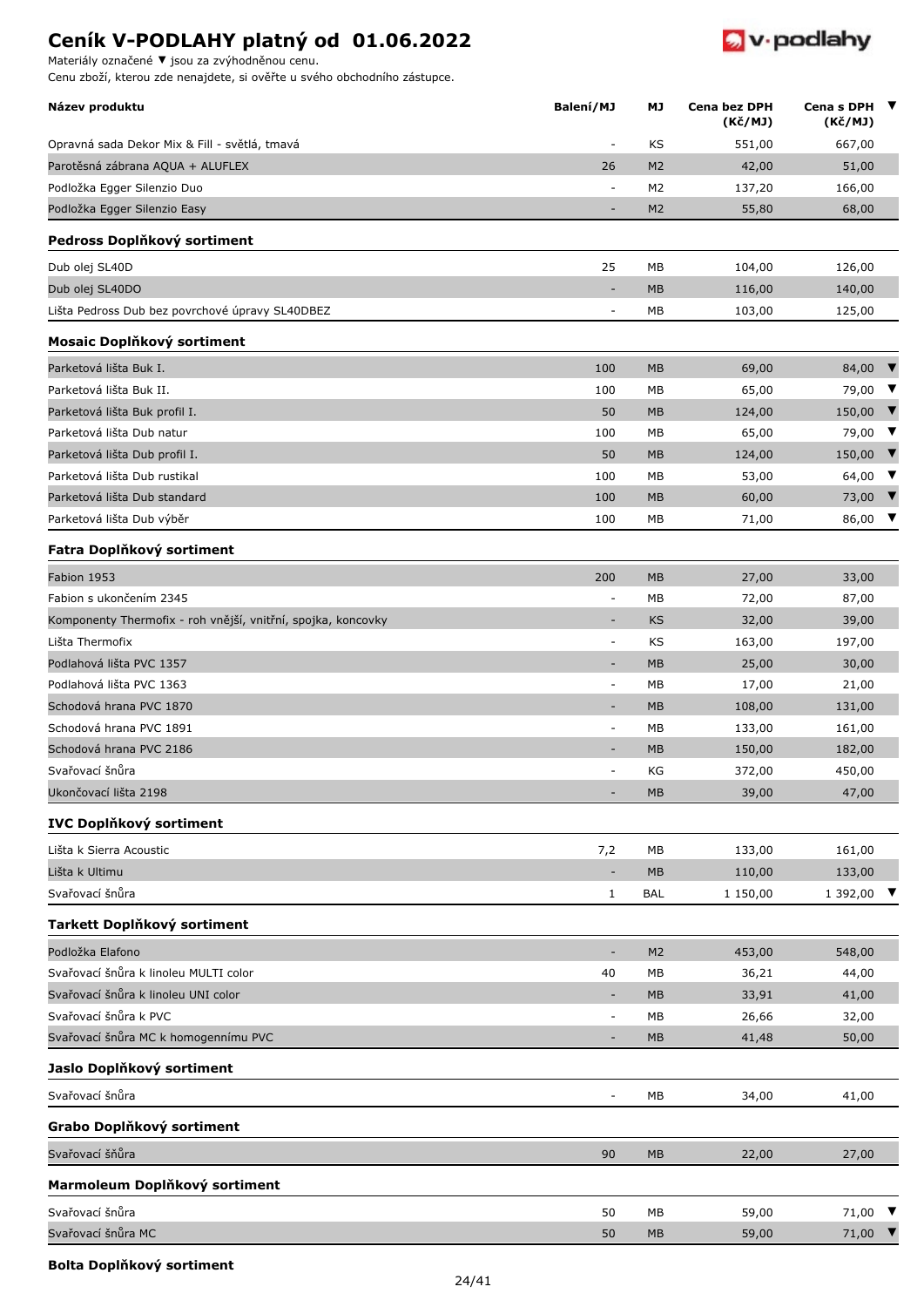$\bullet$  v podlahy

Materiály označené **▼** jsou za zvýhodněnou cenu.

| Název produktu                                                            | Balení/MJ                    | МJ        | Cena bez DPH<br>(Kč/MJ) | Cena s DPH $\blacktriangledown$<br>(Kč/MJ) |
|---------------------------------------------------------------------------|------------------------------|-----------|-------------------------|--------------------------------------------|
| Lišta Experto SPC                                                         | 25                           | МB        | 103,00                  | 125,00                                     |
| Lišta PVC 10560 SL 60                                                     | $\overline{\phantom{a}}$     | MB        | 55,53                   | 67,00                                      |
| Lišta PVC 10645 Q12B                                                      | ÷                            | МB        | 89,49                   | 108,00                                     |
| Lišta PVC 10646 Q12M                                                      | ٠                            | <b>MB</b> | 89,49                   | 108,00                                     |
| Lišta PVC 10650 Q12N                                                      | $\overline{\phantom{a}}$     | MВ        | 89,49                   | 108,00                                     |
| Lišta PVC 10655 Q12G                                                      | $\qquad \qquad \blacksquare$ | <b>MB</b> | 89,49                   | 108,00                                     |
| Lišta PVC 10670 Q12H                                                      | ÷                            | MB        | 89,49                   | 108,00                                     |
| Lišta PVC 25530 TSL 50                                                    | $\qquad \qquad \blacksquare$ | <b>MB</b> | 30,94                   | 37,00                                      |
| Lišta PVC 25560 SL 60                                                     | $\overline{\phantom{a}}$     | МB        | 55,53                   | 67,00                                      |
| Lišta PVC 25669 PSL 58                                                    | 50                           | <b>MB</b> | 79,69                   | 96,00                                      |
| Profil lišta SL60 DESIGN buk                                              | ÷                            | МB        | 64,33                   | 78,00                                      |
| Profil lišta SL60 DESIGN dub                                              |                              | MB        | 64,33                   | 78,00                                      |
| Řezačka vinylových proužků                                                | ÷                            | KS        | 826,19                  | 1 000,00                                   |
| Soklová raznice                                                           |                              | <b>KS</b> | 20 548,10               | 24 863,00                                  |
| V-Wood Doplňkový sortiment                                                |                              |           |                         |                                            |
| V-WOOD Lišta P20                                                          | 10                           | KS        | 260,00                  | 315,00                                     |
| V-WOOD Lišta P50                                                          | 10                           | <b>KS</b> | 299,00                  | 362,00                                     |
| V-WOOD Lišta P60                                                          | 10                           | KS        | 285,00                  | 345,00                                     |
| Ukončovací profily                                                        |                              |           |                         |                                            |
| Ukončovací ohybatelný profil 21x4,5 elox bronzový matný 3015 1205 711 250 | $\overline{\phantom{a}}$     | KS        | 500,00                  | 605,00                                     |
| Ukončovací ohybatelný profil 21x4,5 elox stříbrný matný 3015 1105 711 250 | $\overline{\phantom{a}}$     | KS        | 500,00                  | 605,00                                     |
| Ukončovací profil 21x3,5 elox stříbrný 3015 1104 611 250                  | $\qquad \qquad \blacksquare$ | <b>KS</b> | 323,00                  | 391,00                                     |
| Ukončovací profil 21x3,5 hliník přírodní 3015 0104 611 250                | $\overline{\phantom{a}}$     | KS        | 323,00                  | 391,00                                     |
| Ukončovací profil 21x4,5 elox bronzový matný 3015 1205 611 250            |                              | KS        | 323,00                  | 391,00                                     |
| Ukončovací profil 21x4,5 elox přírodní 3015 0105 611 250                  | ÷                            | KS        | 323,00                  | 391,00                                     |
| Ukončovací profil 21x4,5 elox stříbrný matný 3015 1105 611 250            | ٠                            | KS        | 323,00                  | 391,00                                     |
| Ukončovací profil 21x4,5 elox zlatý matný 3015 1005 611 250               | $\overline{\phantom{a}}$     | KS        | 323,00                  | 391,00                                     |
| Ukončovací profil 28x11, bříza sibiřská 3003 6811 411 270                 |                              | <b>KS</b> | 801,00                  | 969,00                                     |
| Ukončovací profil 28x11, buk dulcium 3003 5311 411 270                    | $\qquad \qquad \blacksquare$ | KS        | 801,00                  | 969,00                                     |
| Ukončovací profil 28x11, buk sylvatica 3003 5211 411 090                  |                              | KS        | 250,00                  | 303,00                                     |
| Ukončovací profil 28x11, buk sylvatica 3003 5211 411 270                  | ÷                            | KS        | 801,00                  | 969,00                                     |
| Ukončovací profil 28x11, dub alba 3003 5411 411 270                       | $\qquad \qquad \blacksquare$ | KS        | 801,00                  | 969,00                                     |
| Ukončovací profil 28x11, dub asper 3003 5611 411 270                      | ÷                            | KS        | 801,00                  | 969,00                                     |
| Ukončovací profil 28x11, dub canum 3003 6511 411 090                      | $\overline{\phantom{a}}$     | KS        | 250,00                  | 303,00                                     |
| Ukončovací profil 28x11, dub canum Nevyrábí se 3003 6511 411 270          | ÷                            | KS        | 801,00                  | 969,00                                     |
| Ukončovací profil 28x11, dub robur 3003 5511 411 270                      | ÷                            | KS        | 801,00                  | 969,00                                     |
| Ukončovací profil 28x11, elox bronzový matný 3003 1211 411 270            | ÷                            | KS        | 517,00                  | 626,00                                     |
| Ukončovací profil 28x11, elox stříbrný matný 3003 1111 411 090            | ٠                            | KS        | 174,00                  | 211,00                                     |
| Ukončovací profil 28x11, elox stříbrný matný 3003 1111 411 270            | $\blacksquare$               | KS        | 517,00                  | 626,00                                     |
| Ukončovací profil 28x11, elox šampaňský matný 3003 0711 411 090           | $\overline{\phantom{a}}$     | KS        | 174,00                  | 211,00                                     |
| Ukončovací profil 28x11, elox šampaňský matný 3003 0711 411 270           | ÷,                           | KS        | 517,00                  | 626,00                                     |
| Ukončovací profil 28x11, elox zlatý matný 3003 1011 411 090               | $\overline{\phantom{a}}$     | KS        | 174,00                  | 211,00                                     |
| Ukončovací profil 28x11, elox zlatý matný 3003 1011 411 270               | $\blacksquare$               | KS        | 517,00                  | 626,00                                     |
| Ukončovací profil 28x11, javor altus 3003 5711 411 270                    | ÷                            | KS        | 801,00                  | 969,00                                     |
| Ukončovací profil 28x11, ořech clarus 3003 6611 411 270                   | ÷,                           | KS        | 801,00                  | 969,00                                     |
| Ukončovací profil 28x11, ořech nigra 3003 6211 411 090                    | ÷,                           | KS        | 250,00                  | 303,00                                     |
| Ukončovací profil 28x11, ořech nigra 3003 6211 411 270                    | ÷,                           | KS        | 801,00                  | 969,00                                     |
| Ukončovací profil 28x11, třešeň sakura 3003 5911 411 090                  | ÷,                           | KS        | 250,00                  | 303,00                                     |
| Ukončovací profil 28x11, zebrano cremo 3003 6711 411 090                  | $\overline{a}$               | KS        | 250,00                  | 303,00                                     |
| Ukončovací profil 32x17,5, elox bronzový matný 3002 1218 611 270          |                              | KS        | 587,00                  | 710,00                                     |
| Ukončovací profil 32x17,5, elox stříbrný matný 3002 1118 611 270          | ÷,                           | KS        | 587,00                  | 710,00                                     |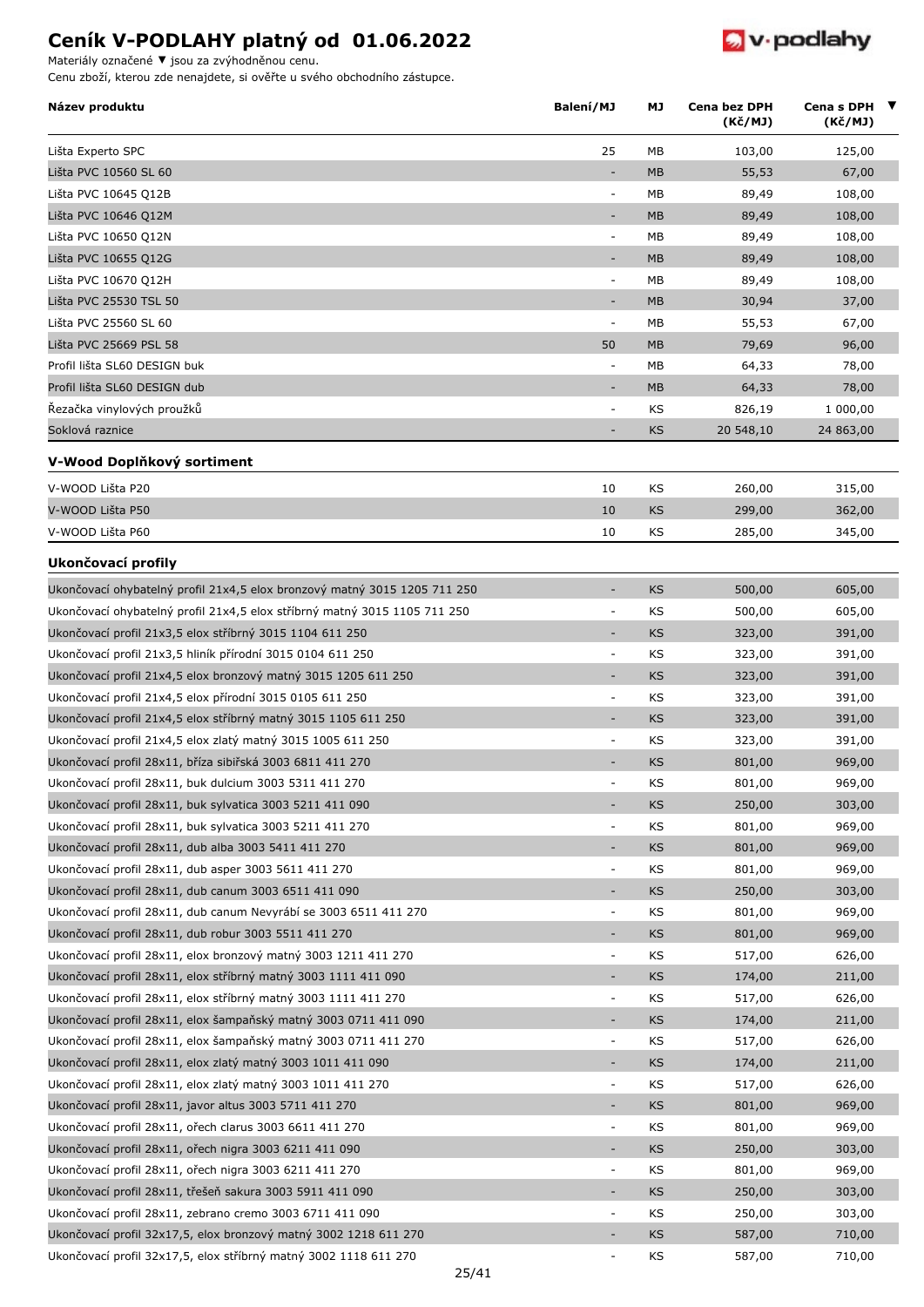Materiály označené **▼** jsou za zvýhodněnou cenu.



| Název produktu                                                                                                                             | Balení/MJ                | МJ        | Cena bez DPH<br>(Kč/MJ) | Cena s DPH<br>$\blacksquare$<br>(Kč/MJ) |
|--------------------------------------------------------------------------------------------------------------------------------------------|--------------------------|-----------|-------------------------|-----------------------------------------|
| Ukončovací profil 32x17,5, elox šampaňský matný 3002 0718 611 270                                                                          | $\sim$                   | KS        | 587,00                  | 710,00                                  |
| Ukončovací profil 32x17,5, elox zlatý matný 3002 1018 611 270                                                                              | $\overline{\phantom{a}}$ | KS        | 587,00                  | 710,00                                  |
| Ukončovací profil ohýbatelný 21x3,5 elox bronzový matný 3015 1204 711 250                                                                  | $\overline{\phantom{a}}$ | <b>KS</b> | 492,00                  | 595,00                                  |
| Ukončovací profil ohýbatelný 21x3,5 elox přírodní 3015 0104 711 250                                                                        | $\overline{\phantom{a}}$ | KS        | 492,00                  | 595,00                                  |
| Ukončovací profil ohýbatelný 21x3,5 elox stříbrný matný 3015 1104 711 250                                                                  | $\overline{\phantom{a}}$ | <b>KS</b> | 492,00                  | 595,00                                  |
| Ukončovací profil ohýbatelný 21x4,5 hliník přírodní 3015 0105 711 250                                                                      | $\overline{\phantom{a}}$ | KS        | 500,00                  | 605,00                                  |
| Ukončovací profil samolep. 24x6, elox bronzový matný 3006 1206 511 270                                                                     | $\sim$                   | KS        | 533,00                  | 645,00                                  |
| Ukončovací profil samolep. 24x6, elox stříbrný matný 3006 1106 511 270                                                                     | ÷,                       | KS        | 533,00                  | 645,00                                  |
| Ukončovací profil samolep. 24x6, elox šampaňský matný 3006 0706 511 270                                                                    | $\overline{\phantom{a}}$ | KS        | 533,00                  | 645,00                                  |
| Ukončovací profil samolep. 24x6, elox zlatý matný 3006 1006 511 270                                                                        | $\overline{\phantom{a}}$ | KS        | 533,00                  | 645,00                                  |
| Ukončovací profil samolep. 52x24 elox šampaňský matný 3008 0722 511 270                                                                    | $\sim$                   | KS        | 816,00                  | 987,00                                  |
| Ukončovací profil samolep. 52x24, elox bronzový matný 3008 1222 511 270                                                                    | $\overline{\phantom{a}}$ | KS        | 816,00                  | 987,00                                  |
| Ukončovací profil samolep. 52x24, elox stříbrný matný 3008 1122 511 270                                                                    | ÷                        | <b>KS</b> | 816,00                  | 987,00                                  |
| Ukončovací profil samolep. 52x24, elox zlatý matný 3008 1022 511 270                                                                       | $\overline{\phantom{a}}$ | KS        | 816,00                  | 987,00                                  |
| Ukončovací profil samolepící 32x6, elox bronzový matný 3008 1206 511 270                                                                   | $\overline{\phantom{a}}$ | KS        | 476,00                  | 576,00                                  |
| Ukončovací profil samolepící 32x6, elox stříbrný matný 3008 1106 511 270                                                                   | $\bar{a}$                | KS        | 476,00                  | 576,00                                  |
| Ukončovací profil samolepící 32x6, elox šampaňský matný 3008 0706 511 270                                                                  | $\sim$                   | KS        | 476,00                  | 576,00                                  |
| Ukončovací profil samolepící 32x6, elox zlatý matný 3008 1006 511 270                                                                      | $\overline{\phantom{a}}$ | KS        | 476,00                  | 576,00                                  |
| Ukončovací profil samolepící 38x10, elox bronzový matný 3008 1210 511 270                                                                  | $\sim$                   | KS        | 507,00                  | 613,00                                  |
| Ukončovací profil samolepící 38x10, elox stříbrný matný 3008 1110 511 270                                                                  | $\overline{\phantom{a}}$ | KS        | 507,00                  | 613,00                                  |
| Ukončovací profil samolepící 38x10, elox šampaňský matný 3008 0710 511 270                                                                 | $\overline{\phantom{a}}$ | <b>KS</b> | 507,00                  | 613,00                                  |
| Ukončovací profil samolepící 38x10, elox zlatý matný 3008 1010 511 270                                                                     | $\overline{\phantom{a}}$ | KS        | 507,00                  | 613,00                                  |
| Ukončovací profil samolepící 47x16, elox bronzový matný 3008 1216 511 270                                                                  | $\overline{\phantom{a}}$ | KS        | 610,00                  | 738,00                                  |
| Ukončovací profil samolepící 47x16, elox stříbrný matný 3008 1116 511 270                                                                  | ÷,                       | KS        | 610,00                  | 738,00                                  |
| Ukončovací profil samolepící 47x16, elox šampaňský matný 3008 0716 511 270                                                                 | $\overline{\phantom{a}}$ | KS        | 610,00                  | 738,00                                  |
| Ukončovací profil samolepící 47x16, elox zlatý matný 3008 1016 511 270                                                                     | $\overline{\phantom{a}}$ | KS        | 610,00                  | 738,00                                  |
| Ukončovací profil vrtaný 18x3, elox stříbrný matný 3013 1103 411 250                                                                       | $\sim$                   | KS        | 367,00                  | 444,00                                  |
| Ukončovací profil vrtaný 18x3, elox šampaňský matný 3013 0703 411 250                                                                      | $\overline{\phantom{a}}$ | KS        | 367,00                  | 444,00                                  |
| Ukončovací profil vrtaný 24x6, elox stříbrný matný 3006 1106 411 270                                                                       | $\overline{\phantom{a}}$ | KS        | 448,00                  | 542,00                                  |
| Ukončovací profil vrtaný 24x6, elox zlatý matný 3006 1006 411 270                                                                          | $\overline{\phantom{a}}$ | KS        | 448,00                  | 542,00                                  |
| Ukončovací profil vrtaný 28x13 elox bronzový matný 3002 1213 411 270                                                                       |                          | KS        | 730,00                  | 883,00                                  |
| Ukončovací profil vrtaný 28x13 elox stříbrný matný 3002 1113 411 270                                                                       | $\overline{\phantom{a}}$ | KS        |                         | 883,00                                  |
|                                                                                                                                            |                          |           | 730,00                  |                                         |
| Ukončovací profil vrtaný 28x13 elox šampaňský matný 3002 0713 411 270<br>Ukončovací profil vrtaný 28x13 elox zlatý matný 3002 1013 411 270 |                          | KS        | 730,00                  | 883,00                                  |
|                                                                                                                                            | $\overline{\phantom{a}}$ | KS        | 730,00                  | 883,00                                  |
| Ukončovací profil vrtaný 30x10, elox bronzový matný 3004 1210 411 250                                                                      |                          | KS        | 509,00                  | 616,00                                  |
| Ukončovací profil vrtaný 30x10, elox stříbrný matný 3004 1110 411 250                                                                      | $\overline{\phantom{a}}$ | KS        | 509,00                  | 616,00                                  |
| Ukončovací profil vrtaný 30x10, elox šampaňský matný 3004 0710 411 250                                                                     | $\overline{\phantom{a}}$ | KS        | 509,00                  | 616,00                                  |
| Ukončovací profil vrtaný 30x10, elox zlatý matný 3004 1010 411 250                                                                         | $\overline{\phantom{a}}$ | KS        | 509,00                  | 616,00                                  |
| Ukončovací profil vrtaný 30x8, elox bronzový matný 3004 1208 411 250                                                                       | $\overline{\phantom{a}}$ | KS        | 558,00                  | 675,00                                  |
| Ukončovací profil vrtaný 30x8, elox stříbrný matný 3004 1108 411 250                                                                       | $\overline{\phantom{a}}$ | KS        | 558,00                  | 675,00                                  |
| Ukončovací profil vrtaný 30x8, elox šampaňský matný 3004 0708 411 250                                                                      | $\overline{\phantom{a}}$ | KS        | 558,00                  | 675,00                                  |
| Ukončovací profil vrtaný 30x8, elox zlatý matný 3004 1008 411 250                                                                          | $\blacksquare$           | KS        | 558,00                  | 675,00                                  |
| Ukončovací profil vrtaný 32x18, elox stříbrný matný 3001 1119 411 270                                                                      | $\sim$                   | KS        | 601,00                  | 727,00                                  |
| Ukončovací profil vrtaný 32x4,8, elox bronzový matný 3009 1205 411 300                                                                     | $\overline{\phantom{a}}$ | KS        | 559,00                  | 676,00                                  |
| Ukončovací profil vrtaný 32x4,8, elox stříbrný matný 3009 1105 411 300                                                                     | $\overline{\phantom{a}}$ | KS        | 559,00                  | 676,00                                  |
| Ukončovací profil vrtaný 32x4,8, elox šampaňský matný 3009 0705 411 300                                                                    | $\overline{\phantom{a}}$ | KS        | 559,00                  | 676,00                                  |
| Ukončovací profil vrtaný 32x6, elox bronzový matný 3008 1206 411 270                                                                       | $\overline{\phantom{a}}$ | KS        | 600,00                  | 726,00                                  |
| Ukončovací profil vrtaný 32x6, elox stříbrný matný 3008 1106 411 270                                                                       | $\overline{\phantom{a}}$ | KS        | 600,00                  | 726,00                                  |
| Ukončovací profil vrtaný 32x6, elox šampaňský matný 3008 0706 411 270 U                                                                    | $\sim$                   | KS        | 600,00                  | 726,00                                  |
| Ukončovací profil vrtaný 32x6, elox zlatý matný 3008 1006 411 270                                                                          | $\blacksquare$           | KS        | 600,00                  | 726,00                                  |
| Ukončovací profil vrtaný 38x10, elox stříbrný matný 3008 1110 411 270                                                                      | $\overline{\phantom{a}}$ | KS        | 666,00                  | 806,00                                  |
| Ukončovací profil vrtaný 38x10, elox šampaňský matný 3008 0710 411 270                                                                     | $\overline{\phantom{a}}$ | KS        | 666,00                  | 806,00                                  |
| Ukončovací profil vrtaný 38x10, elox zlatý matný 3008 1010 411 270                                                                         |                          | KS        | 666,00                  | 806,00                                  |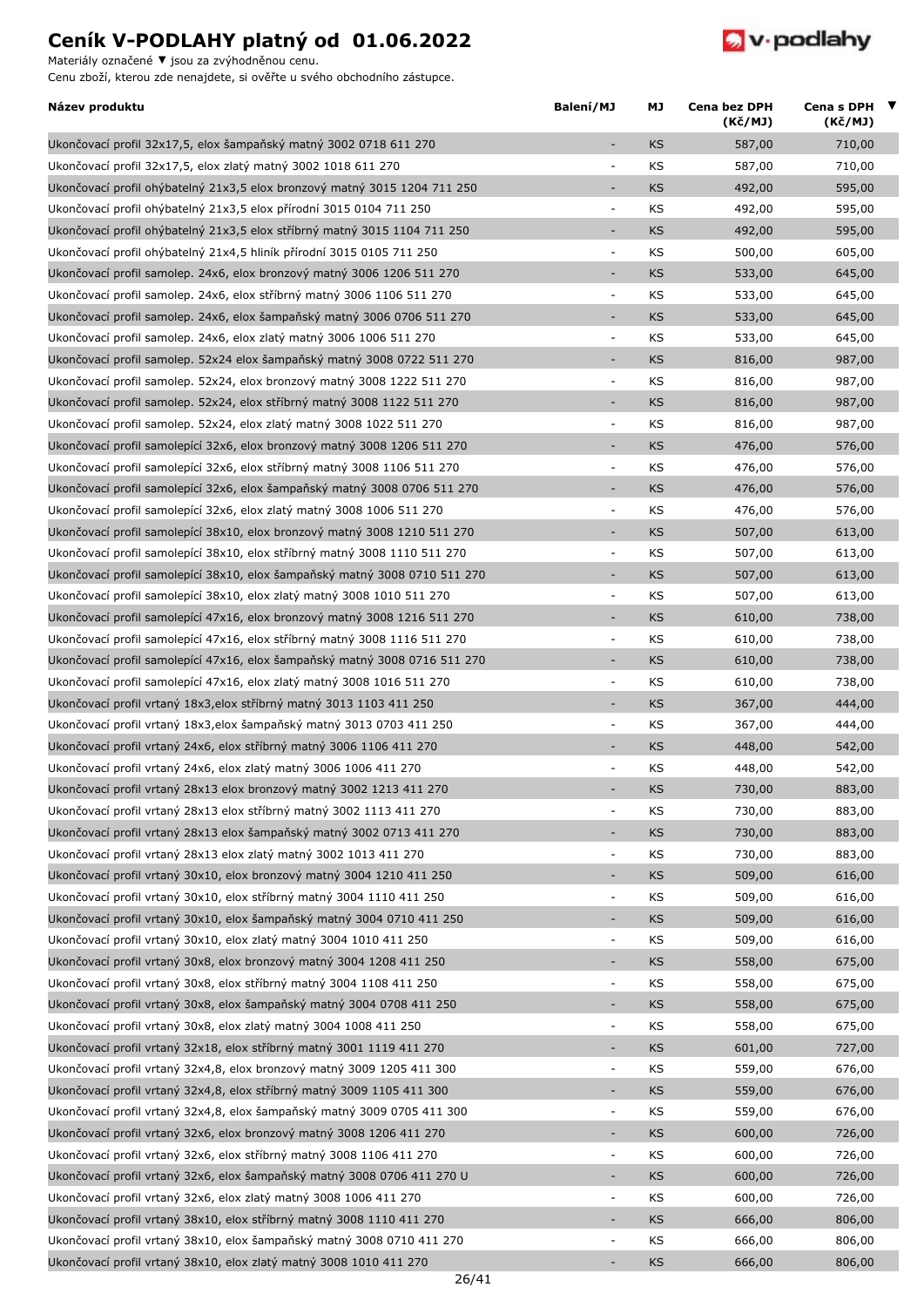Materiály označené **▼** jsou za zvýhodněnou cenu.



| Název produktu                                                                        | Balení/MJ                | МJ        | Cena bez DPH<br>(Kč/MJ) | Cena s DPH<br>(Kč/MJ) | $\overline{\mathbf{v}}$ |
|---------------------------------------------------------------------------------------|--------------------------|-----------|-------------------------|-----------------------|-------------------------|
| Ukončovací profil vrtaný 38x5, elox stříbrný matný 3012 1105 411 270                  |                          | KS        | 559,00                  | 676,00                |                         |
| Ukončovací profil vrtaný 38x5, elox šampaňský matný 3012 0705 411 270                 | $\sim$                   | <b>KS</b> | 559,00                  | 676,00                |                         |
| Ukončovací profil vrtaný 45x16, elox zlatý matný 3008 1016 411 270                    | $\overline{\phantom{a}}$ | KS        | 703,00                  | 851,00                |                         |
| Ukončovací profil vrtaný 47x16, elox stříbrný matný 3008 1116 411 270                 | $\sim$                   | KS        | 703,00                  | 851,00                |                         |
| Ukončovací profil vrtaný 47x16, elox šampaňský matný 3008 0716 411 270                | $\overline{\phantom{a}}$ | KS        | 703,00                  | 851,00                |                         |
| Ukončovací profil vrtaný 52x24, elox bronzový matný 3008 1222 411 270                 | $\overline{\phantom{a}}$ | KS        | 877,00                  | 1 061,00              |                         |
| Ukončovací profil vrtaný 52x24, elox stříbrný matný 3008 1122 411 270                 | ÷,                       | KS        | 877,00                  | 1 061,00              |                         |
| Ukončovací profil vrtaný 52x24, elox šampaňský matný 3008 0722 411 270                | $\sim$                   | KS        | 877,00                  | 1 061,00              |                         |
| Ukončovací profil vrtaný 52x24, elox zlatý matný 3008 1022 411 270                    | $\blacksquare$           | KS        | 877,00                  | 1 061,00              |                         |
| Ukončovací profil vrtaný 80x17, elox bronzový matný 3005 1217 411 270                 | $\overline{\phantom{a}}$ | KS        | 1 982,00                | 2 398,00              |                         |
| Ukončovací profil vrtaný 80x17, elox stříbrný matný 3005 1117 411 270                 | $\overline{\phantom{a}}$ | KS        | 1 982,00                | 2 398,00              |                         |
| Ukončovací profil vrtaný 80x17, elox šampaňský matný 3005 0717 411 270                | $\overline{\phantom{a}}$ | KS        | 1 982,00                | 2 398,00              |                         |
| Ukončovací profil vrtaný 80x17, elox zlatý matný 3005 1017 411 270                    | $\overline{\phantom{a}}$ | KS        | 1 982,00                | 2 398,00              |                         |
| Ukončovací rohový samolepící profil 20x15,elox lakovaný antracitový 3200 3915 511 27( | $\overline{\phantom{a}}$ | KS        | 825,00                  | 998,00                |                         |
| Ukončovací rohový samolepící profil 20x15,elox lakovaný bílý RAL9016 3200 3515 511 2  | $\overline{\phantom{a}}$ | KS        | 825,00                  | 998,00                |                         |
| Ukončovací rohový samolepící profil 20x15,elox stříbrný matný 3200 1115 511 270       | $\overline{\phantom{a}}$ | KS        | 609,00                  | 737,00                |                         |
| Ukončovací rohový samolepící profil 20x15,elox šampaňský matný 3200 0715 511 270      | $\overline{\phantom{a}}$ | KS        | 609,00                  | 737,00                |                         |
| Ukončovací vnitřní rohový profil 29x29,elox bronzový matný 3014 1224 411 250          | $\overline{\phantom{a}}$ | KS        | 593,00                  | 718,00                |                         |
| Ukončovací vnitřní rohový profil 29x29, elox stříbrný matný 3014 1124 411 250         | $\overline{\phantom{a}}$ | KS        | 593,00                  | 718,00                |                         |
| Ukončovací vnitřní rohový profil 29x29,elox šampaňský matný 3014 0724 411 250         | $\overline{\phantom{a}}$ | KS        | 593,00                  | 718,00                |                         |
| Ukončovací vnitřní rohový profil 29x29,elox zlatý matný 3014 1024 411 250             | $\overline{\phantom{a}}$ | KS        | 593,00                  | 718,00                |                         |
| Přechodové profily                                                                    |                          |           |                         |                       |                         |
| Přechod. flexi profil vrtaný 28x13, elox stříbrný matný 3007 1113 411 270             | $\overline{\phantom{a}}$ | KS        | 694,00                  | 840,00                |                         |
| Přechod. flexi profil vrtaný 28x13, elox šampaňský 3007 0713 411 270                  | $\bar{a}$                | KS        | 694,00                  | 840,00                |                         |
| Přechod. flexi profil vrtaný 30x20, elox stříbrý matný 3007 1120 411 270              | $\sim$                   | KS        | 801,00                  | 969,00                |                         |
| Přechodový profil ohýbatelný 24x6, elox bronzový matný 3011 1206 066 270              | $\overline{\phantom{a}}$ | KS        | 424,00                  | 513,00                |                         |
| Přechodový profil ohýbatelný 24x6, elox stříbrný matný 3011 1106 066 270              | $\sim$                   | KS        | 424,00                  | 513,00                |                         |
| Přechodový profil ohýbatelný 24x6, elox šampaňský matný 3011 0706 066 270             | $\overline{\phantom{a}}$ | KS        | 424,00                  | 513,00                |                         |
| Přechodový profil ohýbatelný 24x6, elox zlatý matný 3011 1006 066 270                 | $\overline{\phantom{a}}$ | <b>KS</b> | 424,00                  | 513,00                |                         |
| Přechodový profil PRINZ š.32, dub robur 3102 5506 011 270                             | $\overline{\phantom{a}}$ | KS        | 986,00                  | 1 193,00              |                         |
| Přechodový profil PRINZ š.32, elox zlatý matný 3102 1006 011 090                      |                          | KS        | 479,00                  | 580,00                |                         |
| Přechodový profil PRINZ š.38, buk dulcium 3105 5309 011 090                           | $\overline{\phantom{a}}$ | KS        | 358,00                  | 433,00                |                         |
| Přechodový profil PRINZ š.38, buk dulcium 3105 5309 011 270                           | $\overline{\phantom{a}}$ | KS        | 1 071,00                | 1 296,00              |                         |
| Přechodový profil PRINZ Š.38, buk sylvatica 3105 5209 011 090                         | ÷,                       | KS        | 358,00                  | 433,00                |                         |
| Přechodový profil PRINZ š.38, dub asper 3105 5609 011 090                             | $\sim$                   | KS        | 358,00                  | 433,00                |                         |
| Přechodový profil PRINZ š.38, dub asper 3105 5609 011 270                             | $\blacksquare$           | KS        | 1 071,00                | 1 296,00              |                         |
| Přechodový profil PRINZ š.38, dub robur 3105 5509 011 090                             | $\overline{\phantom{a}}$ | KS        | 358,00                  | 433,00                |                         |
| Přechodový profil PRINZ š.38, dub robur 3105 5509 011 270                             | ÷,                       | KS        | 1 071,00                | 1 296,00              |                         |
| Přechodový profil PRINZ š.38, elox bronzový matný 3105 1209 011 090                   | $\overline{\phantom{a}}$ | KS        | 486,00                  | 588,00                |                         |
| Přechodový profil PRINZ š.38, elox bronzový matný 3105 1209 011 270                   | $\blacksquare$           | KS        | 1 435,00                | 1 736,00              |                         |
| Přechodový profil PRINZ š.38, elox stříbrný matný 3105 1109 011 090                   | $\sim$                   | KS        | 486,00                  | 588,00                |                         |
| Přechodový profil PRINZ š.38, elox stříbrný matný 3105 1109 011 270                   | $\overline{\phantom{a}}$ | KS        | 1 435,00                | 1 736,00              |                         |
| Přechodový profil PRINZ š.38, javor altus 3105 5709 011 270                           | $\overline{\phantom{a}}$ | KS        | 1 071,00                | 1 296,00              |                         |
| Přechodový profil PRINZ š.38, ořech nigra 3105 6209 011 090                           | $\blacksquare$           | KS        | 358,00                  | 433,00                |                         |
| Přechodový profil PRINZ š.38, ořech nigra 3105 6209 011 270                           | $\overline{\phantom{a}}$ | KS        | 1 071,00                | 1 296,00              |                         |
| Přechodový profil PRINZ š.38, ořech regia 3105 6109 011 090                           | $\blacksquare$           | KS        | 358,00                  | 433,00                |                         |
| Přechodový profil PRINZ š.38, ořech regia 3105 6109 011 270                           | ÷                        | KS        | 1 071,00                | 1 296,00              |                         |
| Přechodový profil PRINZ š.42, třešeň sakura 3104 5906 011 090                         | $\overline{\phantom{a}}$ | KS        | 391,00                  | 473,00                |                         |
| Přechodový profil PRINZ š.42, třešeň sakura 3104 5906 011 270                         | $\overline{\phantom{a}}$ | KS        | 1 170,00                | 1 416,00              |                         |
| Přechodový profil PRINZ š.47, buk dulcium 3110 5306 011 270                           | $\Box$                   | KS        | 1 123,00                | 1 359,00              |                         |
| Přechodový profil PRINZ š.47, dub alba 3110 5406 011 090                              | $\overline{\phantom{a}}$ | KS        | 374,00                  | 453,00                |                         |
| Přechodový profil PRINZ š.47, dub alba 3110 5406 011 270                              | $\blacksquare$           | KS        | 1 123,00                | 1 359,00              |                         |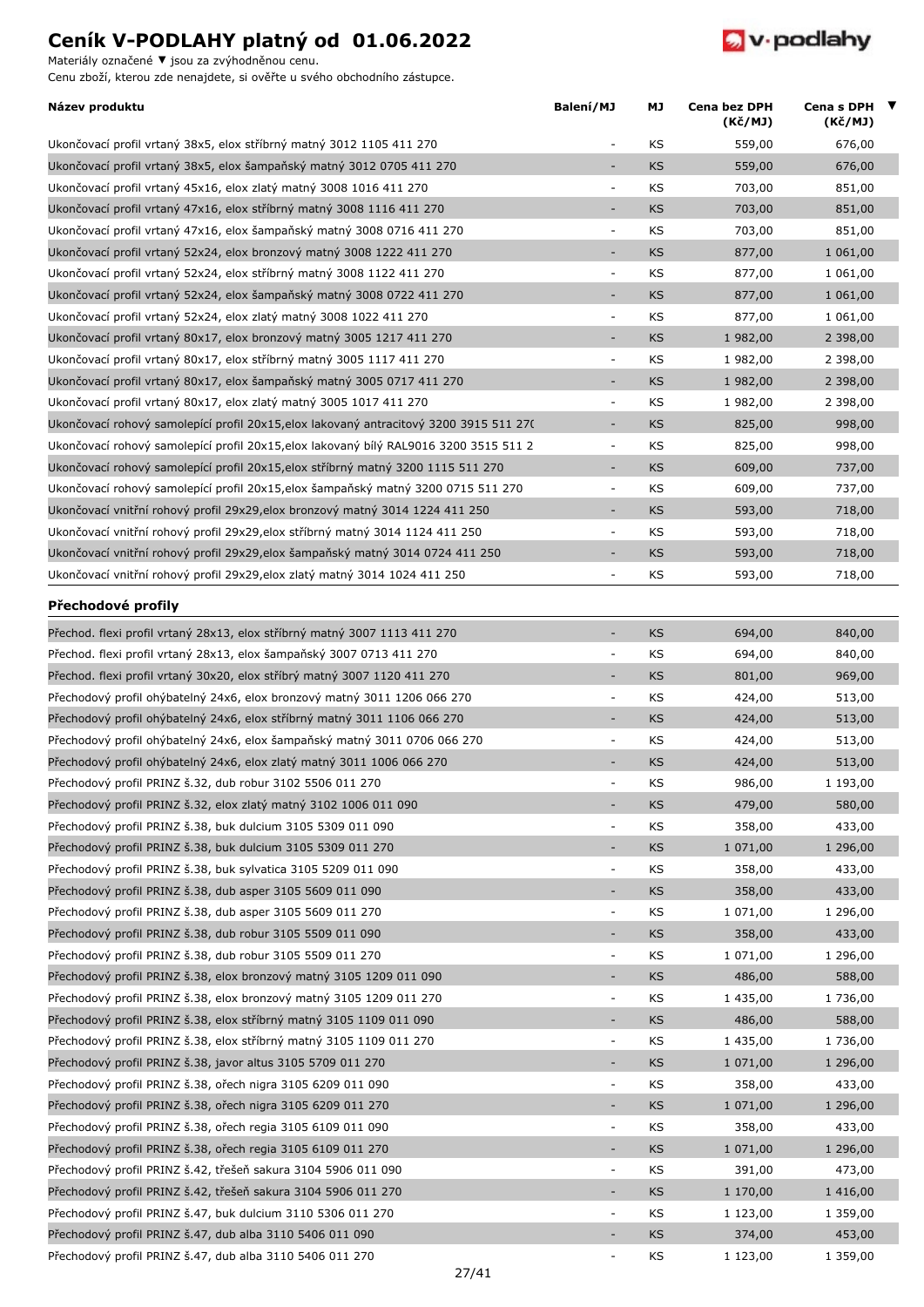Materiály označené **▼** jsou za zvýhodněnou cenu.



| Název produktu                                                           | Balení/MJ                    | МJ        | Cena bez DPH<br>(Kč/MJ) | Cena s DPH $\blacktriangledown$<br>(Kč/MJ) |  |
|--------------------------------------------------------------------------|------------------------------|-----------|-------------------------|--------------------------------------------|--|
| Přechodový profil PRINZ š.47, elox stříbrný matný 3110 1106 011 090      | L.                           | KS        | 509,00                  | 616,00                                     |  |
| Přechodový profil PRINZ š.47, elox stříbrný matný 3110 1106 011 270      | ÷,                           | KS        | 1 471,00                | 1 780,00                                   |  |
| Přechodový profil PRINZ š.47, javor altus 3110 5706 011 090              | $\qquad \qquad \blacksquare$ | <b>KS</b> | 374,00                  | 453,00                                     |  |
| Přechodový profil PRINZ š.47, javor altus 3110 5706 011 270              | ÷                            | KS        | 1 123,00                | 1 359,00                                   |  |
| Přechodový profil PRINZ š.47, ořech regia 3110 6106 011 090              | ÷,                           | KS        | 374,00                  | 453,00                                     |  |
| Přechodový profil PRINZ š.47, ořech regia 3110 6106 011 270              | $\overline{\phantom{a}}$     | KS        | 1 123,00                | 1 359,00                                   |  |
| Přechodový profil samolep. 100x6,5 elox bronzový matný 3029 1207 511 270 | ÷,                           | <b>KS</b> | 983,00                  | 1 189,00                                   |  |
| Přechodový profil samolep. 100x6,5, bronzový matný 3029 1207 511 090     | $\blacksquare$               | KS        | 328,00                  | 397,00                                     |  |
| Přechodový profil samolep. 100x6,5, dub alba 3029 5407 511 090           | ٠                            | <b>KS</b> | 455,00                  | 551,00                                     |  |
| Přechodový profil samolep. 100x6,5, dub alba 3029 5407 511 270           | $\overline{\phantom{a}}$     | KS        | 1 365,00                | 1 652,00                                   |  |
| Přechodový profil samolep. 100x6,5, dub asper 3029 5607 511 090          | $\overline{\phantom{a}}$     | KS        | 455,00                  | 551,00                                     |  |
| Přechodový profil samolep. 100x6,5, dub asper 3029 5607 511 270          | $\blacksquare$               | KS        | 1 365,00                | 1 652,00                                   |  |
| Přechodový profil samolep. 100x6,5, limba bosco 3029 7007 511 090        | ÷,                           | KS        | 455,00                  | 551,00                                     |  |
| Přechodový profil samolep. 100x6,5, ořech clarus 3029 6607 511 090       | ÷,                           | KS        | 455,00                  | 551,00                                     |  |
| Přechodový profil samolep. 100x6,5, ořech clarus 3029 6607 511 270       | ÷,                           | <b>KS</b> | 1 365,00                | 1 652,00                                   |  |
| Přechodový profil samolep. 100x6,5, ořech nigra 3029 6207 511 090        | $\overline{\phantom{a}}$     | KS        | 455,00                  | 551,00                                     |  |
| Přechodový profil samolep. 100x6,5, ořech nigra 3029 6207 511 270        | ÷,                           | KS        | 1 365,00                | 1 652,00                                   |  |
| Přechodový profil samolep. 100x6,5, ořech prisca 3029 6907 511 090       | $\overline{\phantom{a}}$     | KS        | 455,00                  | 551,00                                     |  |
| Přechodový profil samolep. 100x6,5, ořech prisca 3029 6907 511 270       | ÷,                           | KS        | 1 365,00                | 1 652,00                                   |  |
| Přechodový profil samolep. 100x6,5, stříbrný matný 3029 1107 511 090     | $\overline{a}$               | KS        | 328,00                  | 397,00                                     |  |
| Přechodový profil samolep. 100x6,5, stříbrný matný 3029 1107 511 270     | $\overline{\phantom{a}}$     | <b>KS</b> | 983,00                  | 1 189,00                                   |  |
| Přechodový profil samolep. 100x6,5, šampaňský matný 3029 0707 511 090    | $\overline{\phantom{a}}$     | KS        | 328,00                  | 397,00                                     |  |
| Přechodový profil samolep. 100x6,5, šampaňský matný 3029 0707 511 270    | ÷,                           | <b>KS</b> | 983,00                  | 1 189,00                                   |  |
| Přechodový profil samolep. 100x6,5, zlatý matný 3029 1007 511 090        | ÷                            | KS        | 328,00                  | 397,00                                     |  |
| Přechodový profil samolep. 100x6,5, zlatý matný 3029 1007 511 270        | ÷,                           | <b>KS</b> | 983,00                  | 1 189,00                                   |  |
| Přechodový profil samolep. 30x4, nerez, broušený 3020 0304 511 270       | $\overline{\phantom{a}}$     | KS        | 867,00                  | 1 049,00                                   |  |
| Přechodový profil samolep. 30x4, nerez, leštěný 3020 0204 511 270        | ÷,                           | <b>KS</b> | 767,00                  | 928,00                                     |  |
| Přechodový profil samolep. 32x5, buk dulcium 3018 5305 511 090           | $\blacksquare$               | KS        | 259,00                  | 313,00                                     |  |
| Přechodový profil samolep. 32x5, buk sylvatica 3018 5205 511 090         | ÷,                           | <b>KS</b> | 259,00                  | 313,00                                     |  |
| Přechodový profil samolep. 32x5, buk sylvatica 3018 5205 511 270         | ÷                            | KS        | 774,00                  | 937,00                                     |  |
| Přechodový profil samolep. 32x5, dub alba 3018 5405 511 090              | ٠                            | KS        | 259,00                  | 313,00                                     |  |
| Přechodový profil samolep. 32x5, dub alba 3018 5405 511 270              | ÷                            | KS        | 774,00                  | 937,00                                     |  |
| Přechodový profil samolep. 32x5, dub asper 3018 5605 511 090             | ÷,                           | <b>KS</b> | 259,00                  | 313,00                                     |  |
| Přechodový profil samolep. 32x5, dub asper 3018 5605 511 270             | ÷                            | KS        | 774,00                  | 937,00                                     |  |
| Přechodový profil samolep. 32x5, dub canum 3018 6505 511 090             | ÷,                           | <b>KS</b> | 259,00                  | 313,00                                     |  |
| Přechodový profil samolep. 32x5, dub canum 3018 6505 511 270             | $\overline{a}$               | KS        | 774,00                  | 937,00                                     |  |
| Přechodový profil samolep. 32x5, dub robur 3018 5505 511 090             | $\overline{\phantom{a}}$     | <b>KS</b> | 259,00                  | 313,00                                     |  |
| Přechodový profil samolep. 32x5, dub robur 3018 5505 511 270             | $\overline{\phantom{a}}$     | KS        | 774,00                  | 937,00                                     |  |
| Přechodový profil samolep. 32x5, elox bronzový matný 3018 1205 511 090   | $\qquad \qquad \blacksquare$ | <b>KS</b> | 147,00                  | 178,00                                     |  |
| Přechodový profil samolep. 32x5, elox bronzový matný 3018 1205 511 270   | ÷                            | KS        | 434,00                  | 525,00                                     |  |
| Přechodový profil samolep. 32x5, elox stříbrný matný 3018 1105 511 090   | ÷,                           | KS        | 147,00                  | 178,00                                     |  |
| Přechodový profil samolep. 32x5, elox stříbrný matný 3018 1105 511 270   | $\qquad \qquad \blacksquare$ | KS        | 434,00                  | 525,00                                     |  |
| Přechodový profil samolep. 32x5, elox šampaňský matný 3018 0705 511 090  | $\qquad \qquad \blacksquare$ | <b>KS</b> | 147,00                  | 178,00                                     |  |
| Přechodový profil samolep. 32x5, elox šampaňský matný 3018 0705 511 270  | ÷,                           | KS        | 434,00                  | 525,00                                     |  |
| Přechodový profil samolep. 32x5, elox zlatý matný 3018 1005 511 090      | $\qquad \qquad \blacksquare$ | <b>KS</b> | 147,00                  | 178,00                                     |  |
| Přechodový profil samolep. 32x5, elox zlatý matný 3018 1005 511 270      | ÷,                           | KS        | 434,00                  | 525,00                                     |  |
| Přechodový profil samolep. 32x5, javor altus 3018 5705 511 090           | $\overline{\phantom{a}}$     | <b>KS</b> | 259,00                  | 313,00                                     |  |
| Přechodový profil samolep. 32x5, javor altus 3018 5705 511 270           | $\overline{\phantom{a}}$     | KS        | 774,00                  | 937,00                                     |  |
| Přechodový profil samolep. 32x5, mahagon sapelli 3018 6305 511 090       | $\qquad \qquad \blacksquare$ | <b>KS</b> | 259,00                  | 313,00                                     |  |
| Přechodový profil samolep. 32x5, mahagon sapelli 3018 6305 511 270       | ÷                            | KS        | 774,00                  | 937,00                                     |  |
| Přechodový profil samolep. 32x5, olše domestica 3018 5805 511 090        | ٠                            | <b>KS</b> | 774,00                  | 937,00                                     |  |
| Přechodový profil samolep. 32x5, olše domestica 3018 5805 511 090        | ÷                            | KS        | 259,00                  | 313,00                                     |  |
| Přechodový profil samolep. 32x5, ořech clarus 3018 6605 511 090          |                              | KS        | 259,00                  | 313,00                                     |  |
|                                                                          |                              |           |                         |                                            |  |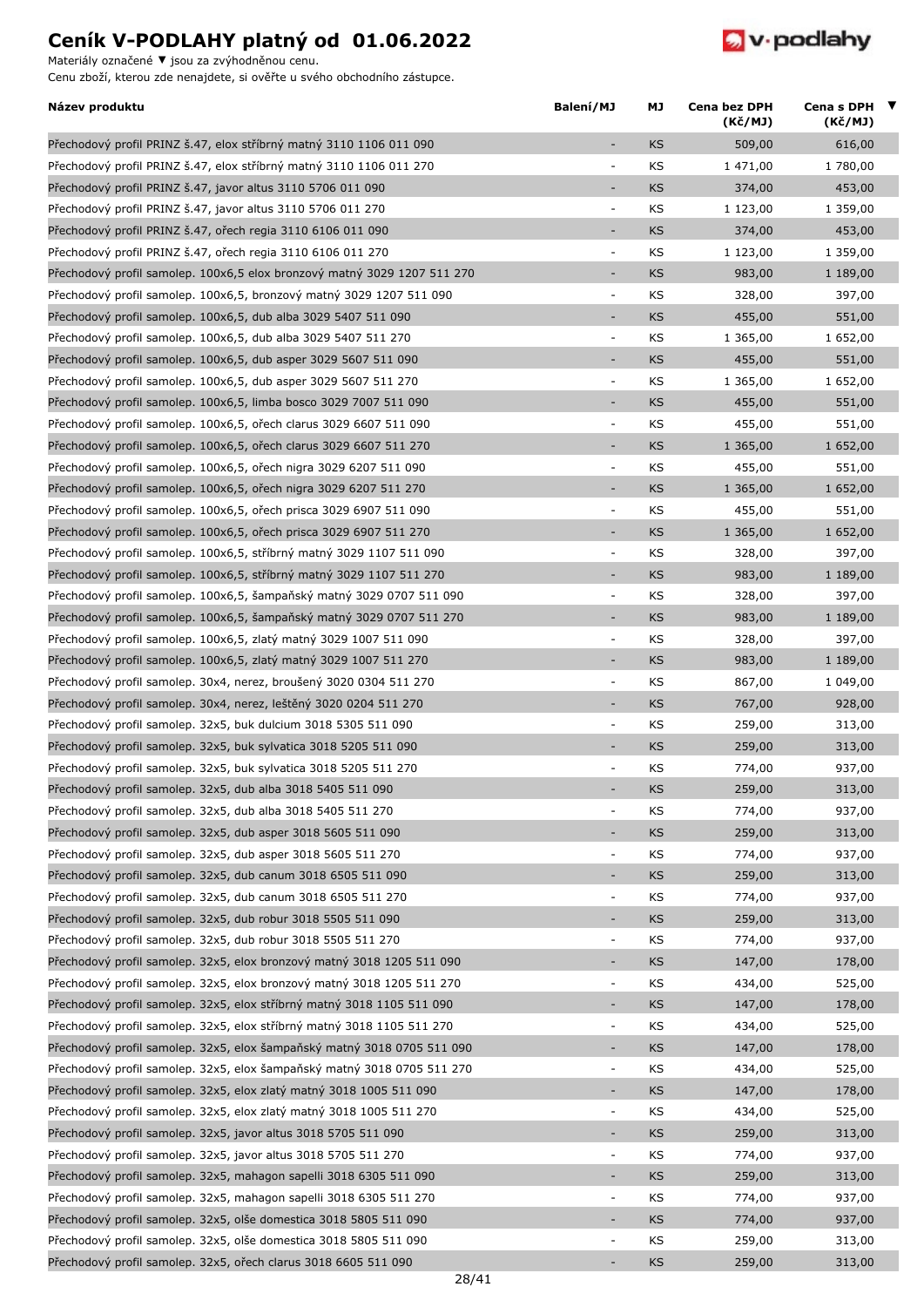Materiály označené **▼** jsou za zvýhodněnou cenu.



| Název produktu                                                           | Balení/MJ                | МJ        | Cena bez DPH<br>(Kč/MJ) | Cena s DPH $\blacktriangledown$<br>(Kč/MJ) |  |
|--------------------------------------------------------------------------|--------------------------|-----------|-------------------------|--------------------------------------------|--|
| Přechodový profil samolep. 32x5, ořech clarus 3018 6605 511 270          | $\overline{\phantom{a}}$ | KS        | 774,00                  | 937,00                                     |  |
| Přechodový profil samolep. 32x5, ořech nigra 3018 6205 511 090           | ÷,                       | <b>KS</b> | 259,00                  | 313,00                                     |  |
| Přechodový profil samolep. 32x5, ořech nigra 3018 6205 511 270           | $\overline{\phantom{a}}$ | KS        | 774,00                  | 937,00                                     |  |
| Přechodový profil samolep. 32x5, ořech regia 3018 6105 511 090           | $\overline{\phantom{a}}$ | KS        | 259,00                  | 313,00                                     |  |
| Přechodový profil samolep. 32x5, ořech regia 3018 6105 511 270           | $\Box$                   | KS        | 774,00                  | 937,00                                     |  |
| Přechodový profil samolep. 32x5, třešeň rubra 3018 6005 511 090          | ÷,                       | <b>KS</b> | 259,00                  | 313,00                                     |  |
| Přechodový profil samolep. 32x5, třešeň rubra 3018 6005 511 270          | $\overline{\phantom{a}}$ | KS        | 774,00                  | 937,00                                     |  |
| Přechodový profil samolep. 32x5, třešeň sakura 3018 5905 511 090         | ÷                        | <b>KS</b> | 259,00                  | 313,00                                     |  |
| Přechodový profil samolep. 32x5, třešeň sakura 3018 5905 511 270         | $\overline{\phantom{a}}$ | KS        | 774,00                  | 937,00                                     |  |
| Přechodový profil samolep. 32x5, wenge laurentii 3018 6405 511 090       | ÷,                       | <b>KS</b> | 259,00                  | 313,00                                     |  |
| Přechodový profil samolep. 32x5, wenge laurentii 3018 6405 511 270       | $\overline{\phantom{a}}$ | KS        | 774,00                  | 937,00                                     |  |
| Přechodový profil samolep. 32x5, zebrano cremo 3018 6705 511 090         | ÷,                       | <b>KS</b> | 259,00                  | 313,00                                     |  |
| Přechodový profil samolep. 32x5, zebrano cremo 3018 6705 511 270         | $\blacksquare$           | KS        | 774,00                  | 937,00                                     |  |
| Přechodový profil samolep. 38x2,5 elox šampaňský matný 3017 0703 511 270 | $\overline{\phantom{a}}$ | <b>KS</b> | 454,00                  | 549,00                                     |  |
| Přechodový profil samolep. 38x2,5, buk dulcium 3017 5303 511 270         | $\overline{\phantom{a}}$ | KS        | 779,00                  | 943,00                                     |  |
| Přechodový profil samolep. 38x2,5, buk sylvatica 3017 5203 511 270       | ÷                        | KS        | 779,00                  | 943,00                                     |  |
| Přechodový profil samolep. 38x2,5, dub alba 3017 5403 511 270            | $\overline{\phantom{a}}$ | KS        | 779,00                  | 943,00                                     |  |
| Přechodový profil samolep. 38x2,5, dub asper 3017 5603 511 270           | ÷,                       | <b>KS</b> | 779,00                  | 943,00                                     |  |
| Přechodový profil samolep. 38x2,5, dub canum 3017 6503 511 270           | $\overline{\phantom{a}}$ | KS        | 779,00                  | 943,00                                     |  |
| Přechodový profil samolep. 38x2,5, dub robur 3017 5503 511 270           | $\overline{\phantom{a}}$ | <b>KS</b> | 779,00                  | 943,00                                     |  |
| Přechodový profil samolep. 38x2,5, elox bronzový matný 3017 1203 511 270 | $\overline{\phantom{a}}$ | KS        | 454,00                  | 549,00                                     |  |
| Přechodový profil samolep. 38x2,5, elox stříbrný matný 3017 1103 511 270 | $\sim$                   | <b>KS</b> | 454,00                  | 549,00                                     |  |
|                                                                          | $\blacksquare$           | KS        | 454,00                  | 549,00                                     |  |
| Přechodový profil samolep. 38x2,5, elox zlatý matný 3017 1003 511 270    | ÷                        |           |                         |                                            |  |
| Přechodový profil samolep. 38x2,5, javor altus 3017 5703 511 270         |                          | <b>KS</b> | 779,00                  | 943,00                                     |  |
| Přechodový profil samolep. 38x2,5, mahagon sapelli 3017 6303 511 270     | $\overline{\phantom{a}}$ | KS        | 779,00                  | 943,00                                     |  |
| Přechodový profil samolep. 38x2,5, olše domestica 3017 5803 511 270      | ÷                        | <b>KS</b> | 779,00                  | 943,00                                     |  |
| Přechodový profil samolep. 38x2,5, ořech clarus 3017 6603 511 270        | $\overline{\phantom{a}}$ | KS        | 779,00                  | 943,00                                     |  |
| Přechodový profil samolep. 38x2,5, ořech nigra 3017 6203 511 270         | ÷,                       | <b>KS</b> | 779,00                  | 943,00                                     |  |
| Přechodový profil samolep. 38x2,5, ořech regia 3017 6103 511 270         | $\overline{\phantom{a}}$ | KS        | 779,00                  | 943,00                                     |  |
| Přechodový profil samolep. 38x2,5, třešeň rubra 3017 6003 511 270        | $\overline{\phantom{a}}$ | KS        | 779,00                  | 943,00                                     |  |
| Přechodový profil samolep. 38x2,5, třešeň sakura 3017 5903 511 270       |                          | KS        | 779,00                  | 943,00                                     |  |
| Přechodový profil samolep. 38x2,5, wenge laurentii 3017 6403 511 270     |                          | <b>KS</b> | 779,00                  | 943,00                                     |  |
| Přechodový profil samolep. 40x2, elox bronzový matný 3022 1202 511 270   | $\overline{\phantom{a}}$ | KS        | 819,00                  | 991,00                                     |  |
| Přechodový profil samolep. 40x2, elox stříbrný matný 3022 1102 511 270   | ÷,                       | <b>KS</b> | 819,00                  | 991,00                                     |  |
| Přechodový profil samolep. 40x2, elox šampaňský matný 3022 0702 511 270  | ÷,                       | KS        | 819,00                  | 991,00                                     |  |
| Přechodový profil samolep. 40x2, elox zlatý matný 3022 1002 511 270      | ÷                        | <b>KS</b> | 819,00                  | 991,00                                     |  |
| Přechodový profil samolep. 40x5, buk dulcium 3019 5305 511 090           | $\overline{\phantom{a}}$ | KS        | 289,00                  | 350,00                                     |  |
| Přechodový profil samolep. 40x5, buk dulcium 3019 5305 511 270           | ÷,                       | <b>KS</b> | 848,00                  | 1 026,00                                   |  |
| Přechodový profil samolep. 40x5, buk sylvatica 3019 5205 511 090         | $\overline{\phantom{a}}$ | KS        | 289,00                  | 350,00                                     |  |
| Přechodový profil samolep. 40x5, buk sylvatica 3019 5205 511 270         | ÷,                       | KS        | 848,00                  | 1 026,00                                   |  |
| Přechodový profil samolep. 40x5, dub alba 3019 5405 511 090              | $\Box$                   | KS        | 289,00                  | 350,00                                     |  |
| Přechodový profil samolep. 40x5, dub alba 3019 5405 511 270              | ÷,                       | <b>KS</b> | 848,00                  | 1 026,00                                   |  |
| Přechodový profil samolep. 40x5, dub asper 3019 5605 511 090             | $\overline{\phantom{a}}$ | KS        | 289,00                  | 350,00                                     |  |
| Přechodový profil samolep. 40x5, dub asper 3019 5605 511 270             | ÷,                       | <b>KS</b> | 848,00                  | 1 026,00                                   |  |
| Přechodový profil samolep. 40x5, dub canum 3019 6505 511 090             | $\overline{\phantom{a}}$ | KS        | 289,00                  | 350,00                                     |  |
| Přechodový profil samolep. 40x5, dub canum 3019 6505 511 270             | ÷                        | KS        | 848,00                  | 1 026,00                                   |  |
| Přechodový profil samolep. 40x5, dub robur 3019 5505 511 090             | $\blacksquare$           | KS        | 289,00                  | 350,00                                     |  |
| Přechodový profil samolep. 40x5, dub robur 3019 5505 511 270             | ÷                        | <b>KS</b> | 848,00                  | 1 026,00                                   |  |
| Přechodový profil samolep. 40x5, elox bronzový matný 3019 1205 511 090   | $\blacksquare$           | KS        | 198,00                  | 240,00                                     |  |
| Přechodový profil samolep. 40x5, elox bronzový matný 3019 1205 511 270   | ۰                        | <b>KS</b> | 597,00                  | 722,00                                     |  |
| Přechodový profil samolep. 40x5, elox stříbrný matný 3019 1105 511 090   | $\overline{\phantom{a}}$ | KS        | 198,00                  | 240,00                                     |  |
| Přechodový profil samolep. 40x5, elox stříbrný matný 3019 1105 511 270   | ٠                        | <b>KS</b> | 597,00                  | 722,00                                     |  |
| Přechodový profil samolep. 40x5, elox šampaňský matný 3019 0705 511 090  | $\overline{\phantom{a}}$ | KS        | 198,00                  | 240,00                                     |  |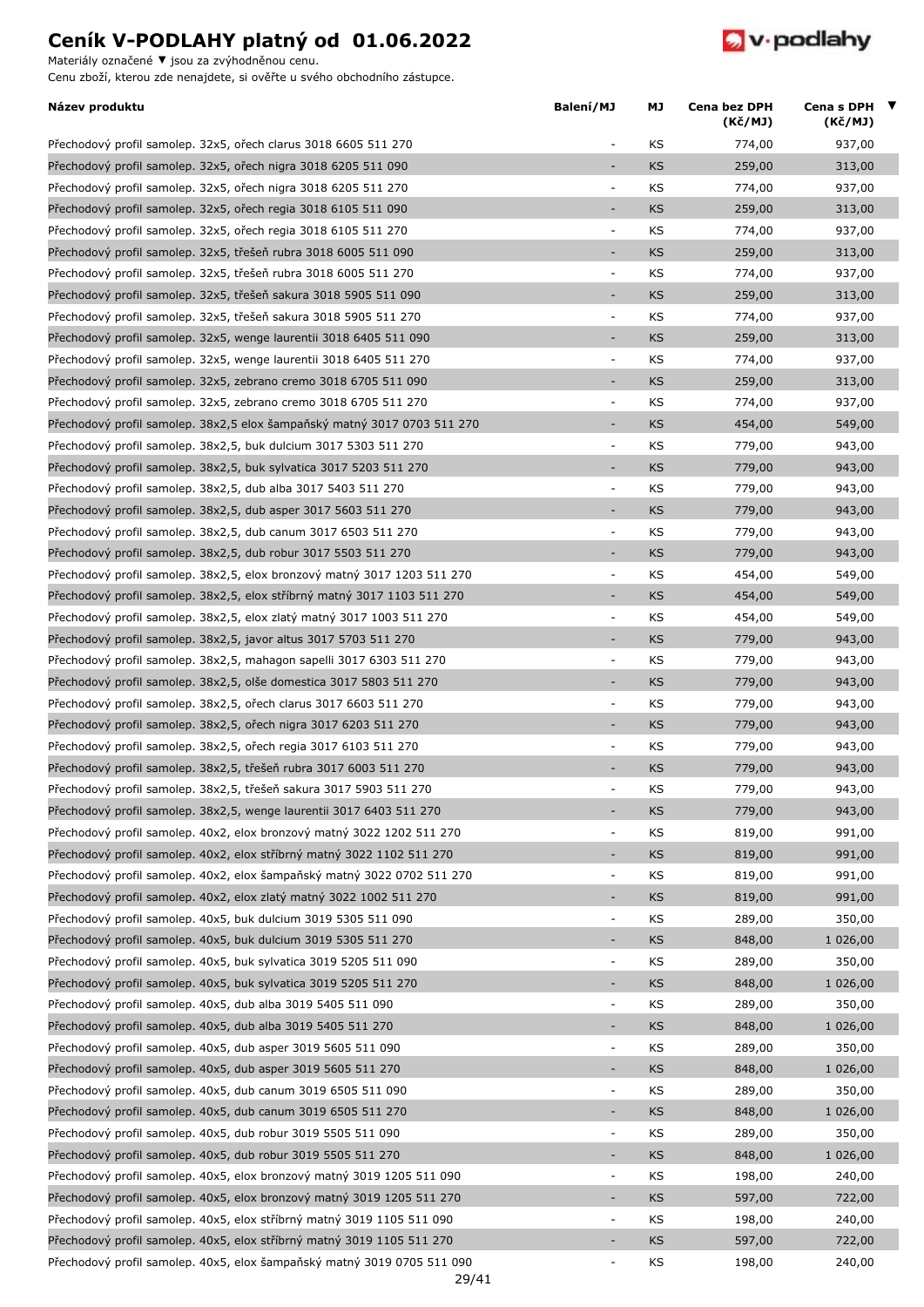Materiály označené **▼** jsou za zvýhodněnou cenu.



| Název produktu                                                                      | Balení/MJ                | МJ        | Cena bez DPH<br>(Kč/MJ) | Cena s DPH $\blacktriangledown$<br>(Kč/MJ) |  |
|-------------------------------------------------------------------------------------|--------------------------|-----------|-------------------------|--------------------------------------------|--|
| Přechodový profil samolep. 40x5, elox šampaňský matný 3019 0705 511 270             | ٠                        | <b>KS</b> | 597,00                  | 722,00                                     |  |
| Přechodový profil samolep. 40x5, elox zlatý matný 3019 1005 511 090                 | ÷,                       | KS        | 198,00                  | 240,00                                     |  |
| Přechodový profil samolep. 40x5, elox zlatý matný 3019 1005 511 270                 | ÷,                       | <b>KS</b> | 597,00                  | 722,00                                     |  |
| Přechodový profil samolep. 40x5, javor altus 3019 5705 511 090                      | $\overline{\phantom{a}}$ | KS        | 289,00                  | 350,00                                     |  |
| Přechodový profil samolep. 40x5, javor altus 3019 5705 511 270                      |                          | <b>KS</b> | 848,00                  | 1 026,00                                   |  |
| Přechodový profil samolep. 40x5, mahagon sapelli 3019 6305 511 090                  | $\overline{\phantom{a}}$ | KS        | 289,00                  | 350,00                                     |  |
| Přechodový profil samolep. 40x5, mahagon sapelli 3019 6305 511 270                  | $\overline{\phantom{a}}$ | <b>KS</b> | 848,00                  | 1 026,00                                   |  |
| Přechodový profil samolep. 40x5, nerez, leštěný 3021 0205 511 270                   | $\overline{\phantom{a}}$ | KS        | 885,00                  | 1 071,00                                   |  |
| Přechodový profil samolep. 40x5, olše domestica 3019 5805 511 090                   | $\overline{\phantom{a}}$ | <b>KS</b> | 289,00                  | 350,00                                     |  |
| Přechodový profil samolep. 40x5, olše domestica 3019 5805 511 270                   | ÷,                       | KS        | 848,00                  | 1 026,00                                   |  |
| Přechodový profil samolep. 40x5, ořech clarus 3019 6605 511 090                     | $\overline{\phantom{a}}$ | KS        | 289,00                  | 350,00                                     |  |
| Přechodový profil samolep. 40x5, ořech clarus 3019 6605 511 270                     | $\overline{\phantom{a}}$ | KS        | 848,00                  | 1 026,00                                   |  |
| Přechodový profil samolep. 40x5, ořech nigra 3019 6205 511 090                      | $\bar{\phantom{a}}$      | <b>KS</b> | 289,00                  | 350,00                                     |  |
| Přechodový profil samolep. 40x5, ořech nigra 3019 6205 511 270                      | $\overline{\phantom{a}}$ | KS        | 848,00                  | 1 026,00                                   |  |
| Přechodový profil samolep. 40x5, ořech regia 3019 6105 511 090                      | $\overline{\phantom{a}}$ | KS        | 289,00                  | 350,00                                     |  |
| Přechodový profil samolep. 40x5, ořech regia 3019 6105 511 270                      | $\overline{\phantom{a}}$ | KS        | 848,00                  | 1 026,00                                   |  |
| Přechodový profil samolep. 40x5, třešeň rubra 3019 6005 511 090                     | $\overline{\phantom{a}}$ | <b>KS</b> | 289,00                  | 350,00                                     |  |
| Přechodový profil samolep. 40x5, třešeň rubra 3019 6005 511 270                     | $\overline{\phantom{a}}$ | KS        | 848,00                  | 1 026,00                                   |  |
| Přechodový profil samolep. 40x5, třešeň sakura 3019 5905 511 090                    | ÷.                       | <b>KS</b> | 289,00                  | 350,00                                     |  |
| Přechodový profil samolep. 40x5, třešeň sakura 3019 5905 511 270                    | $\overline{\phantom{a}}$ | KS        | 848,00                  | 1 026,00                                   |  |
| Přechodový profil samolep. 40x5, wenge laurentii 3019 6405 511 090                  | $\overline{\phantom{a}}$ | <b>KS</b> | 289,00                  | 350,00                                     |  |
| Přechodový profil samolep. 40x5, wenge laurentii 3019 6405 511 270                  | $\overline{\phantom{a}}$ | KS        | 848,00                  | 1 026,00                                   |  |
|                                                                                     | ÷                        | <b>KS</b> |                         | 350,00                                     |  |
| Přechodový profil samolep. 40x5, zebrano cremo 3019 6705 511 090                    |                          |           | 289,00                  |                                            |  |
| Přechodový profil samolep. 40x5, zebrano cremo 3019 6705 511 270                    | $\overline{\phantom{a}}$ | KS        | 848,00                  | 1 026,00                                   |  |
| Přechodový profil samolep. 40x5, elox šampaňský broušený, délka 270 3019 3005 511 2 | $\overline{\phantom{a}}$ | <b>KS</b> | 623,00                  | 754,00                                     |  |
| Přechodový profil samolep. 40x5, elox šampaňský broušený, délka 90 3019 3005 511 09 | $\overline{\phantom{a}}$ | KS        | 208,00                  | 252,00                                     |  |
| Přechodový profil samolep. 40x6, nerez, broušený 3021 0306 511 270                  | $\overline{\phantom{a}}$ | <b>KS</b> | 1 031,00                | 1 248,00                                   |  |
| Přechodový profil samolep. 50x7, nerez, broušený 3026 0307 511 270                  | $\overline{\phantom{a}}$ | KS        | 1 423,00                | 1 722,00                                   |  |
| Přechodový profil samolep. 60x6,5 dub asper 3027 5607 511 270                       | $\overline{a}$           | <b>KS</b> | 1 109,00                | 1 342,00                                   |  |
| Přechodový profil samolep. 60x6,5, brest rufa 3027 7207 511 090                     | $\overline{\phantom{a}}$ | KS        | 359,00                  | 434,00                                     |  |
| Přechodový profil samolep. 60x6,5, brest rufa 3027 7207 511 270                     |                          | <b>KS</b> | 1 109,00                | 1 342,00                                   |  |
| Přechodový profil samolep. 60x6,5, bronzový matný 3027 1207 511 090                 | $\overline{\phantom{a}}$ | KS        | 242,00                  | 293,00                                     |  |
| Přechodový profil samolep. 60x6,5, dub alba 3027 5407 511 090                       | ÷                        | KS        | 359,00                  | 434,00                                     |  |
| Přechodový profil samolep. 60x6,5, dub alba 3027 5407 511 270                       | $\overline{\phantom{a}}$ | KS        | 1 109,00                | 1 342,00                                   |  |
| Přechodový profil samolep. 60x6,5, dub asper 3027 5607 511 090                      | $\overline{\phantom{a}}$ | <b>KS</b> | 359,00                  | 434,00                                     |  |
| Přechodový profil samolep. 60x6,5, elox bronzový matný 3027 1207 511 270            | $\blacksquare$           | KS        | 725,00                  | 877,00                                     |  |
| Přechodový profil samolep. 60x6,5, elox zlatý matný 3027 1007 511 270               | $\overline{\phantom{a}}$ | <b>KS</b> | 725,00                  | 877,00                                     |  |
| Přechodový profil samolep. 60x6,5, limba bosco 3027 7007 511 090                    | $\overline{\phantom{a}}$ | KS        | 359,00                  | 434,00                                     |  |
| Přechodový profil samolep. 60x6,5, limba bosco 3027 7007 511 270                    | ÷,                       | KS        | 1 109,00                | 1 342,00                                   |  |
| Přechodový profil samolep. 60x6,5, ořech clarus 3027 6607 511 090                   | $\overline{\phantom{a}}$ | KS        | 359,00                  | 434,00                                     |  |
| Přechodový profil samolep. 60x6,5, ořech clarus 3027 6607 511 270                   | ÷,                       | KS        | 1 109,00                | 1 342,00                                   |  |
| Přechodový profil samolep. 60x6,5, ořech nigra 3027 6207 511 090                    | $\overline{\phantom{a}}$ | KS        | 359,00                  | 434,00                                     |  |
| Přechodový profil samolep. 60x6,5, ořech nigra 3027 6207 511 270                    | $\overline{\phantom{a}}$ | <b>KS</b> | 1 109,00                | 1 342,00                                   |  |
| Přechodový profil samolep. 60x6,5, ořech prisca 3027 6907 511 090                   | $\overline{\phantom{a}}$ | KS        | 359,00                  | 434,00                                     |  |
| Přechodový profil samolep. 60x6,5, ořech prisca 3027 6907 511 270                   | $\bar{\phantom{a}}$      | KS        | 1 109,00                | 1 342,00                                   |  |
| Přechodový profil samolep. 60x6,5, stříbrný matný 3027 1107 511 090                 | $\overline{\phantom{a}}$ | KS        | 242,00                  | 293,00                                     |  |
| Přechodový profil samolep. 60x6,5, stříbrný matný 3027 1107 511 270                 | $\overline{\phantom{a}}$ | KS        | 725,00                  | 877,00                                     |  |
| Přechodový profil samolep. 60x6,5, šampaňský matný 3027 0707 511 090                | $\overline{\phantom{a}}$ | KS        | 242,00                  | 293,00                                     |  |
| Přechodový profil samolep. 60x6,5, šampaňský matný 3027 0707 511 270                | ÷,                       | KS        | 725,00                  | 877,00                                     |  |
| Přechodový profil samolep. 60x6,5, zlatý matný 3027 1007 511 090                    | $\overline{\phantom{a}}$ | KS        | 242,00                  | 293,00                                     |  |
| Přechodový profil samolep. 80x6,5, bronzový matný 3028 1207 511 090                 | $\overline{\phantom{a}}$ | <b>KS</b> | 275,00                  | 333,00                                     |  |
| Přechodový profil samolep. 80x6,5, bronzový matný 3028 1207 511 270                 | $\overline{\phantom{a}}$ | KS        | 829,00                  | 1 003,00                                   |  |
| Přechodový profil samolep. 80x6,5, hliník, brest rufa 3028 7207 511 090             | $\sim$                   | <b>KS</b> | 386,00                  | 467,00                                     |  |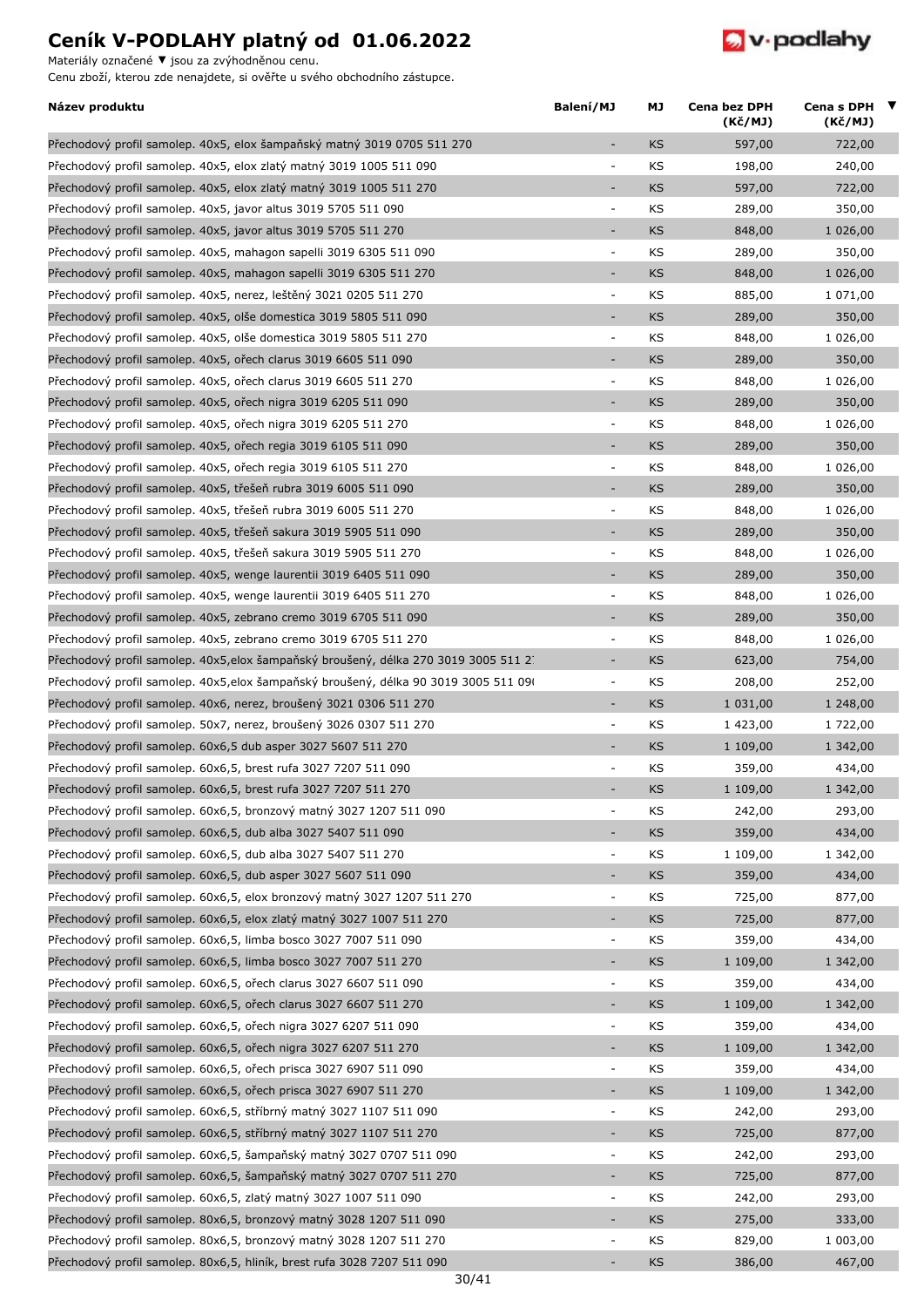Materiály označené **▼** jsou za zvýhodněnou cenu.



| Název produktu                                                                     | Balení/MJ                | МJ        | Cena bez DPH<br>(Kč/MJ) | Cena s DPH ▼<br>(Kč/MJ) |  |
|------------------------------------------------------------------------------------|--------------------------|-----------|-------------------------|-------------------------|--|
| Přechodový profil samolep. 80x6,5, hliník, brest rufa 3028 7207 511 270            | $\overline{a}$           | KS        | 1 158,00                | 1 401,00                |  |
| Přechodový profil samolep. 80x6,5, hliník, dub alba 3028 5407 511 090              | ÷,                       | <b>KS</b> | 386,00                  | 467,00                  |  |
| Přechodový profil samolep. 80x6,5, hliník, dub alba 3028 5407 511 270              | $\overline{\phantom{a}}$ | KS        | 1 158,00                | 1 401,00                |  |
| Přechodový profil samolep. 80x6,5, hliník, dub asper 3028 5607 511 090             | $\overline{a}$           | KS        | 386,00                  | 467,00                  |  |
| Přechodový profil samolep. 80x6,5, hliník, dub asper 3028 5607 511 270             | $\overline{\phantom{a}}$ | KS        | 1 158,00                | 1 401,00                |  |
| Přechodový profil samolep. 80x6,5, hliník, limba bosco 3028 7007 511 090           |                          | KS        | 386,00                  | 467,00                  |  |
| Přechodový profil samolep. 80x6,5, hliník, limba bosco 3028 7007 511 270           | $\overline{\phantom{a}}$ | KS        | 1 158,00                | 1 401,00                |  |
| Přechodový profil samolep. 80x6,5, hliník, ořech carus 3028 6607 511 270           | ÷,                       | <b>KS</b> | 1 158,00                | 1 401,00                |  |
| Přechodový profil samolep. 80x6,5, hliník, ořech clarus 3028 6607 511 090          | $\blacksquare$           | KS        | 386,00                  | 467,00                  |  |
| Přechodový profil samolep. 80x6,5, hliník, ořech nigra 3028 6207 511 090           | $\blacksquare$           | <b>KS</b> | 386,00                  | 467,00                  |  |
| Přechodový profil samolep. 80x6,5, hliník, ořech nigra 3028 6207 511 270           | $\overline{\phantom{a}}$ | KS        | 1 158,00                | 1 401,00                |  |
| Přechodový profil samolep. 80x6,5, hliník, ořech prisca 3028 6907 511 090          | $\overline{\phantom{a}}$ | <b>KS</b> | 386,00                  | 467,00                  |  |
| Přechodový profil samolep. 80x6,5, stříbrný matný 3028 1107 511 090                | $\overline{\phantom{a}}$ | KS        | 275,00                  | 333,00                  |  |
| Přechodový profil samolep. 80x6,5, stříbrný matný 3028 1107 511 270                | ÷,                       | <b>KS</b> | 829,00                  | 1 003,00                |  |
| Přechodový profil samolep. 80x6,5, šampaňský matný 3028 0707 511 090               | $\blacksquare$           | KS        | 275,00                  | 333,00                  |  |
| Přechodový profil samolep. 80x6,5, šampaňský matný 3028 0707 511 270               | $\sim$                   | <b>KS</b> | 829,00                  | 1 003,00                |  |
| Přechodový profil samolep. 80x6,5, zlatý matný 3028 1007 511 090                   | $\overline{\phantom{a}}$ | KS        | 275,00                  | 333,00                  |  |
| Přechodový profil samolep. 80x6,5, zlatý matný 3028 1007 511 270                   | $\overline{\phantom{a}}$ | <b>KS</b> | 829,00                  | 1 003,00                |  |
| Přechodový profil samolep.32x5, borovice magnum 3018 7305 511 090                  | $\overline{\phantom{a}}$ | KS        | 259,00                  | 313,00                  |  |
| Přechodový profil samolep.32x5, borovice magnum 3018 7305 511 270                  | ÷,                       | <b>KS</b> | 774,00                  | 937,00                  |  |
| Přechodový profil samolep.32x5, brest rufa 3018 7205 511 090                       | $\overline{\phantom{a}}$ | KS        | 259,00                  | 313,00                  |  |
| Přechodový profil samolep.32x5, brest rufa 3018 7205 511 270                       | $\overline{\phantom{a}}$ | <b>KS</b> | 774,00                  | 937,00                  |  |
| Přechodový profil samolep.32x5, bříza sibiřská 3018 6805 511 090                   | ÷                        | KS        | 259,00                  | 313,00                  |  |
| Přechodový profil samolep.32x5, bříza sibiřská 3018 6805 511 270                   | ÷,                       | <b>KS</b> | 774,00                  | 937,00                  |  |
| Přechodový profil samolep. 32x5, dub venus 3018 7105 511 090                       | $\overline{\phantom{a}}$ | KS        | 259,00                  | 313,00                  |  |
| Přechodový profil samolep.32x5, dub venus 3018 7105 511 270                        | ÷,                       | <b>KS</b> | 774,00                  | 937,00                  |  |
| Přechodový profil samolep.32x5, elox šampaňský broušený 3018 3005 511 090          | $\overline{\phantom{a}}$ | KS        | 230,00                  | 278,00                  |  |
| Přechodový profil samolep.32x5, elox šampaňský broušený, délka 270 3018 3005 511 2 | $\overline{\phantom{a}}$ | <b>KS</b> | 688,00                  | 832,00                  |  |
| Přechodový profil samolep. 32x5, jasan bona 3018 7405 511 090                      | $\overline{\phantom{a}}$ | KS        | 259,00                  | 313,00                  |  |
| Přechodový profil samolep.32x5, jasan bona 3018 7405 511 270                       | L.                       | <b>KS</b> | 774,00                  | 937,00                  |  |
| Přechodový profil samolep.32x5, limba bosco 3018 7005 511 090                      |                          | KS        | 259,00                  | 313,00                  |  |
| Přechodový profil samolep.32x5, limba bosco 3018 7005 511 270                      |                          | <b>KS</b> | 774,00                  | 937,00                  |  |
| Přechodový profil samolep.32x5, ořech prisca 3018 6905 511 090                     | $\overline{\phantom{a}}$ | KS        | 259,00                  | 313,00                  |  |
| Přechodový profil samolep.32x5, ořech prisca 3018 6905 511 270                     | ٠                        | <b>KS</b> | 774,00                  | 937,00                  |  |
| Přechodový profil samolep.38x2,5 borovice magnum 3017 7303 511 270                 | $\overline{\phantom{a}}$ | KS        | 779,00                  | 943,00                  |  |
| Přechodový profil samolep.38x2,5 brest rufa 3017 7203 511 270                      | ÷,                       | KS        | 779,00                  | 943,00                  |  |
| Přechodový profil samolep.38x2,5 dub venus 3017 7103 511 270                       | $\blacksquare$           | KS        | 779,00                  | 943,00                  |  |
| Přechodový profil samolep.38x2,5 jasan bona 3017 7403 511 270                      | $\overline{\phantom{a}}$ | KS        | 779,00                  | 943,00                  |  |
| Přechodový profil samolep.38x2,5 limba bosco 3017 7003 511 270                     | $\overline{\phantom{a}}$ | KS        | 779,00                  | 943,00                  |  |
| Přechodový profil samolep.38x2,5 ořech prisca 3017 6903 511 270                    |                          | <b>KS</b> | 779,00                  | 943,00                  |  |
| Přechodový profil samolep.40x5, borovice magnum 3019 7305 511 090                  | $\overline{\phantom{a}}$ | KS        | 289,00                  | 350,00                  |  |
| Přechodový profil samolep.40x5, borovice magnum 3019 7305 511 270                  | $\overline{\phantom{a}}$ | <b>KS</b> | 848,00                  | 1 026,00                |  |
| Přechodový profil samolep.40x5, brest rufa 3019 7205 511 090                       | $\overline{\phantom{a}}$ | KS        | 289,00                  | 350,00                  |  |
| Přechodový profil samolep.40x5, brest rufa 3019 7205 511 270                       | ٠                        | <b>KS</b> | 848,00                  | 1 026,00                |  |
| Přechodový profil samolep.40x5, bříza sibiřská 3019 6805 511 090                   | $\overline{\phantom{a}}$ | KS        | 289,00                  | 350,00                  |  |
| Přechodový profil samolep.40x5, bříza sibiřská 3019 6805 511 270                   | ÷,                       | <b>KS</b> | 848,00                  | 1 026,00                |  |
| Přechodový profil samolep.40x5, dub venus 3019 7105 511 090                        | $\overline{\phantom{a}}$ | KS        | 289,00                  | 350,00                  |  |
| Přechodový profil samolep.40x5, dub venus 3019 7105 511 270                        | $\overline{\phantom{a}}$ | <b>KS</b> | 848,00                  | 1 026,00                |  |
| Přechodový profil samolep.40x5, jasan bona 3019 7405 511 090                       | $\overline{\phantom{a}}$ | KS        | 289,00                  | 350,00                  |  |
| Přechodový profil samolep.40x5, jasan bona 3019 7405 511 270                       | $\overline{\phantom{a}}$ | KS        | 848,00                  | 1 026,00                |  |
| Přechodový profil samolep.40x5, limba bosco 3019 7005 511 090                      | $\overline{\phantom{a}}$ | KS        | 289,00                  | 350,00                  |  |
| Přechodový profil samolep.40x5, limba bosco 3019 7005 511 270                      | ÷                        | <b>KS</b> | 848,00                  | 1 026,00                |  |
| Přechodový profil samolep.40x5, ořech prisca 3019 6905 511 090                     |                          | KS        | 289,00                  | 350,00                  |  |
|                                                                                    |                          |           |                         |                         |  |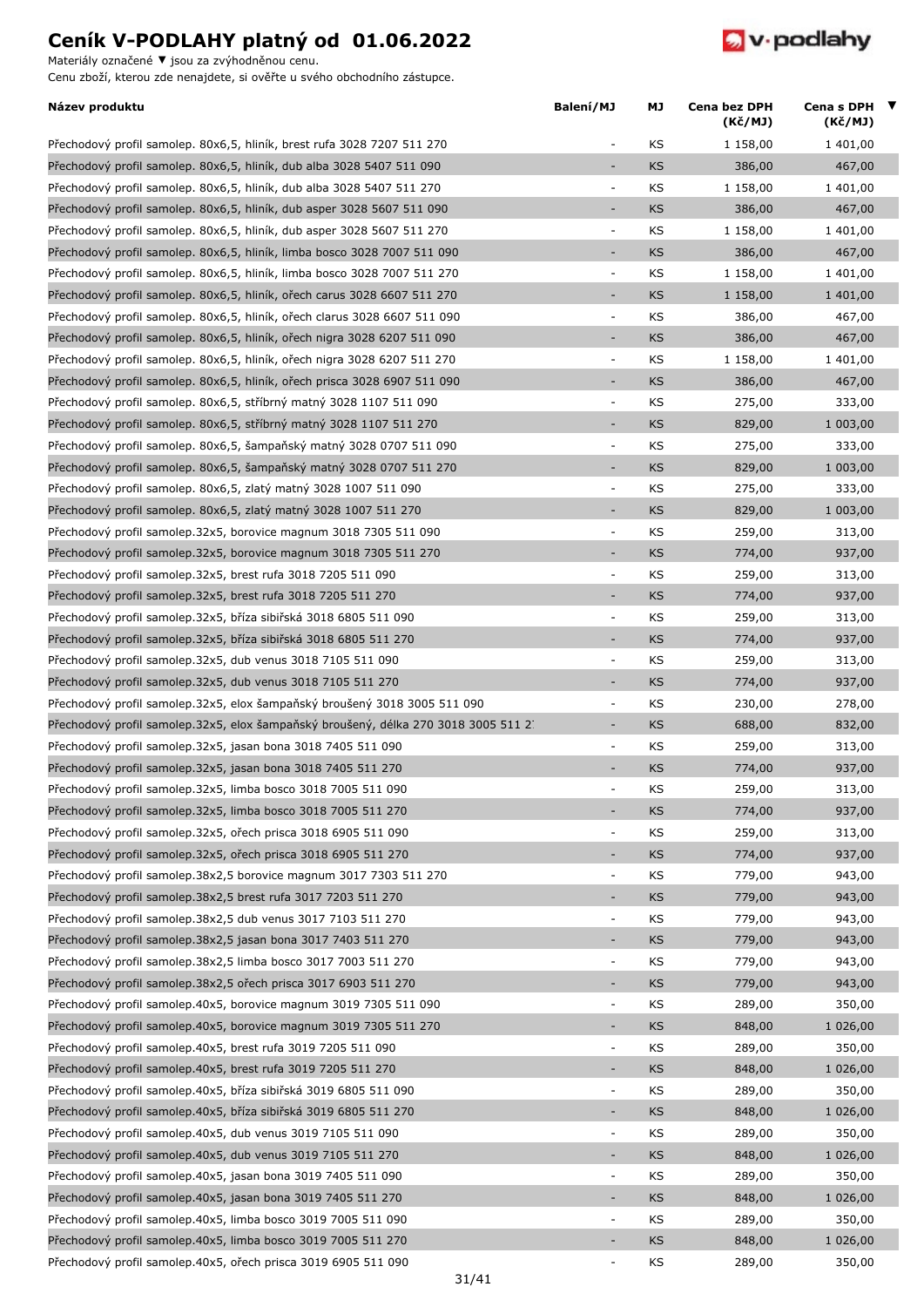Materiály označené **▼** jsou za zvýhodněnou cenu.



| Název produktu                                                                      | Balení/MJ                | МJ        | Cena bez DPH<br>(Kč/MJ) | Cena s DPH ▼<br>(Kč/MJ) |  |
|-------------------------------------------------------------------------------------|--------------------------|-----------|-------------------------|-------------------------|--|
| Přechodový profil samolep.40x5, ořech prisca 3019 6905 511 270                      |                          | KS        | 848,00                  | 1 026,00                |  |
| Přechodový profil samolepící 32x5, lakovaný bílý matný RAL 9016 3018 3505 511 090   | $\overline{\phantom{a}}$ | KS        | 259,00                  | 313,00                  |  |
| Přechodový profil samolepící 32x5, lakovaný bílý matný RAL 9016 3018 3505 511 270   | ÷,                       | <b>KS</b> | 774,00                  | 937,00                  |  |
| Přechodový profil samolepící 32x5, lakovaný černý matný RAL 9005 3018 4005 511 090  | $\overline{\phantom{a}}$ | KS        | 259,00                  | 313,00                  |  |
| Přechodový profil samolepící 32x5, lakovaný černý matný RAL 9005 3018 4005 511 270  | $\overline{\phantom{a}}$ | <b>KS</b> | 774,00                  | 937,00                  |  |
| Přechodový profil samolepící 40x5, lakovaný bílý matný RAL 9016 3019 3505 511 090   | $\overline{\phantom{a}}$ | KS        | 289,00                  | 350,00                  |  |
| Přechodový profil samolepící 40x5, lakovaný bílý matný RAL 9016 3019 3505 511 270   | ÷,                       | <b>KS</b> | 848,00                  | 1 026,00                |  |
| Přechodový profil samolepící 40x5, lakovaný černý matný RAL 9005 3019 4005 511 090  | $\overline{\phantom{a}}$ | KS        | 289,00                  | 350,00                  |  |
| Přechodový profil samolepící 40x5, lakovaný černý matný RAL 9005 3019 4005 511 270  | $\overline{\phantom{a}}$ | <b>KS</b> | 848,00                  | 1 026,00                |  |
| Přechodový profil vrtaný 100x6,5, stříbrný matný 3029 1107 411 270                  | $\overline{\phantom{a}}$ | KS        | 1 036,00                | 1 254,00                |  |
| Přechodový profil vrtaný 100x6,5, šampaňský matný 3029 0707 411 270                 | ÷,                       | <b>KS</b> | 1 036,00                | 1 254,00                |  |
| Přechodový profil vrtaný 25x2,5 elox šampaňský matný 3016 0703 411 270              | $\overline{\phantom{a}}$ | KS        | 469,00                  | 568,00                  |  |
| Přechodový profil vrtaný 25x2,5, elox bronzový matný 3016 1203 411 270              | $\overline{\phantom{a}}$ | <b>KS</b> | 469,00                  | 568,00                  |  |
| Přechodový profil vrtaný 25x2,5, elox stříbrný matný 3016 1103 411 270              | $\overline{\phantom{a}}$ | KS        | 469,00                  | 568,00                  |  |
| Přechodový profil vrtaný 25x2,5, elox zlatý matný 3016 1003 411 270                 | $\overline{\phantom{a}}$ | <b>KS</b> | 469,00                  | 568,00                  |  |
| Přechodový profil vrtaný 32x5, elox bronzový matný 3018 1205 411 270                | $\overline{\phantom{a}}$ | KS        | 434,00                  | 525,00                  |  |
| Přechodový profil vrtaný 32x5, elox stříbrný matný 3018 1105 411 270                | $\overline{\phantom{a}}$ | <b>KS</b> | 434,00                  | 525,00                  |  |
| Přechodový profil vrtaný 32x5, elox šampaňský broušený, délka 270 3018 3005 411 270 | $\overline{\phantom{a}}$ | KS        | 517,00                  | 626,00                  |  |
| Přechodový profil vrtaný 32x5, elox šampaňský matný 3018 0705 411 270               | $\sim$                   | <b>KS</b> | 434,00                  | 525,00                  |  |
| Přechodový profil vrtaný 32x5, elox zlatý matný 3018 1005 411 270                   | $\overline{\phantom{a}}$ | KS        | 434,00                  | 525,00                  |  |
| Přechodový profil vrtaný 34x4,8, elox stříbrný matný 3010 1105 411 300              | $\overline{\phantom{a}}$ | <b>KS</b> | 640,00                  | 774,00                  |  |
| Přechodový profil vrtaný 34x4,8, elox šampaňský matný 3010 0705 411 300             | $\overline{\phantom{a}}$ | KS        | 640,00                  | 774,00                  |  |
| Přechodový profil vrtaný 34x4,8, elox zlatý matný 3010 1005 411 300                 | $\blacksquare$           | <b>KS</b> | 640,00                  | 774,00                  |  |
| Přechodový profil vrtaný 38x2,5, elox bronzový matný 3017 1203 411 270              | $\overline{\phantom{a}}$ | KS        | 501,00                  | 606,00                  |  |
| Přechodový profil vrtaný 38x2,5, elox stříbrný matný 3017 1103 411 270              | $\overline{\phantom{a}}$ | <b>KS</b> | 501,00                  | 606,00                  |  |
| Přechodový profil vrtaný 38x2,5, elox šampaňský matný 3017 0703 411 270             | $\overline{\phantom{a}}$ | KS        | 501,00                  | 606,00                  |  |
| Přechodový profil vrtaný 38x2,5, elox zlatý matný 3017 1003 411 270                 | ÷,                       | <b>KS</b> | 501,00                  | 606,00                  |  |
| Přechodový profil vrtaný 40x2, elox stříbrný matný 3022 1102 411 270                | $\blacksquare$           | KS        | 820,00                  | 992,00                  |  |
| Přechodový profil vrtaný 40x2, elox šampaňský matný 3022 0702 411 270               | ÷,                       | <b>KS</b> | 820,00                  | 992,00                  |  |
| Přechodový profil vrtaný 40x2, elox zlatý matný 3022 1002 411 270                   | $\overline{\phantom{a}}$ | KS        | 820,00                  | 992,00                  |  |
| Přechodový profil vrtaný 40x5, elox bronzový matný 3019 1205 411 270                |                          |           | 655,00                  |                         |  |
| Přechodový profil vrtaný 40x5, elox stříbrný matný 3019 1105 411 270                | $\overline{\phantom{a}}$ | KS        | 655,00                  | 793,00                  |  |
|                                                                                     | ÷,                       | KS        |                         | 793,00                  |  |
| Přechodový profil vrtaný 40x5, elox šampaňský broušený, délka 270 3019 3005 411 270 |                          | KS        | 656,00                  | 794,00                  |  |
| Přechodový profil vrtaný 40x5, elox šampaňský matný 3019 0705 411 270               | $\overline{\phantom{a}}$ | KS        | 655,00                  | 793,00                  |  |
| Přechodový profil vrtaný 40x5, elox zlatý matný 3019 1005 411 270                   | ÷,                       | <b>KS</b> | 655,00                  | 793,00                  |  |
| Přechodový profil vrtaný 40x6, nerez, broušený 3021 0306 411 270                    | $\overline{\phantom{a}}$ | KS        | 965,00                  | 1 168,00                |  |
| Přechodový profil vrtaný 50x7, nerez, broušený 3026 0307 411 270                    | ٠                        | KS        | 1 344,00                | 1 626,00                |  |
| Přechodový profil vrtaný 60x6,5, elox zlatý matný 3027 1007 411 270                 | $\overline{\phantom{a}}$ | KS        | 758,00                  | 917,00                  |  |
| Přechodový profil vrtaný 60x6,5, stříbrný matný 3027 1107 411 270                   | $\overline{\phantom{a}}$ | <b>KS</b> | 758,00                  | 917,00                  |  |
| Přechodový profil vrtaný 60x6,5, šampaňský matný 3027 0707 411 270                  | $\blacksquare$           | KS        | 758,00                  | 917,00                  |  |
| Přechodový profil vrtaný 80x6,5, bronzový matný 3028 1207 411 270                   | $\overline{\phantom{a}}$ | <b>KS</b> | 953,00                  | 1 153,00                |  |
| Přechodový profil vrtaný 80x6,5, stříbrný matný 3028 1107 411 270                   | $\blacksquare$           | KS        | 953,00                  | 1 153,00                |  |
| Přechodový profil vrtaný 80x6,5, šampaňský matný 3028 0707 411 270                  | ÷,                       | KS        | 953,00                  | 1 153,00                |  |
| Přechodový profil vrtaný 80x6,5, zlatý matný 3028 1007 411 270                      | $\blacksquare$           | KS        | 953,00                  | 1 153,00                |  |
| Přechodový profil WELL š 50, elox šampaňský broušený 3272 3016 111 090              | ÷,                       | KS        | 238,00                  | 288,00                  |  |
| Přechodový profil WELL š.32, bříza sibiřská 3270 6856 111 270                       | $\overline{\phantom{a}}$ | KS        | 725,00                  | 877,00                  |  |
| Přechodový profil WELL š.32, buk dulcium 3270 5356 111 090                          | ٠                        | <b>KS</b> | 241,00                  | 292,00                  |  |
| Přechodový profil WELL š.32, buk sylvatica 3270 5256 111 270                        | $\blacksquare$           | KS        | 725,00                  | 877,00                  |  |
| Přechodový profil WELL š.32, dub alba 3270 5456 111 090                             | ÷,                       | KS        | 241,00                  | 292,00                  |  |
| Přechodový profil WELL š.32, dub alba 3270 5456 111 270                             | $\blacksquare$           | KS        | 725,00                  | 877,00                  |  |
| Přechodový profil WELL š.32, dub asper 3270 5656 111 270                            | ÷,                       | KS        | 725,00                  | 877,00                  |  |
| Přechodový profil WELL š.32, dub canum 3270 6556 111 270                            | $\overline{\phantom{a}}$ | KS        | 725,00                  | 877,00                  |  |
| Přechodový profil WELL š.32, dub robur 3270 5556 111 270                            |                          | KS        | 725,00                  | 877,00                  |  |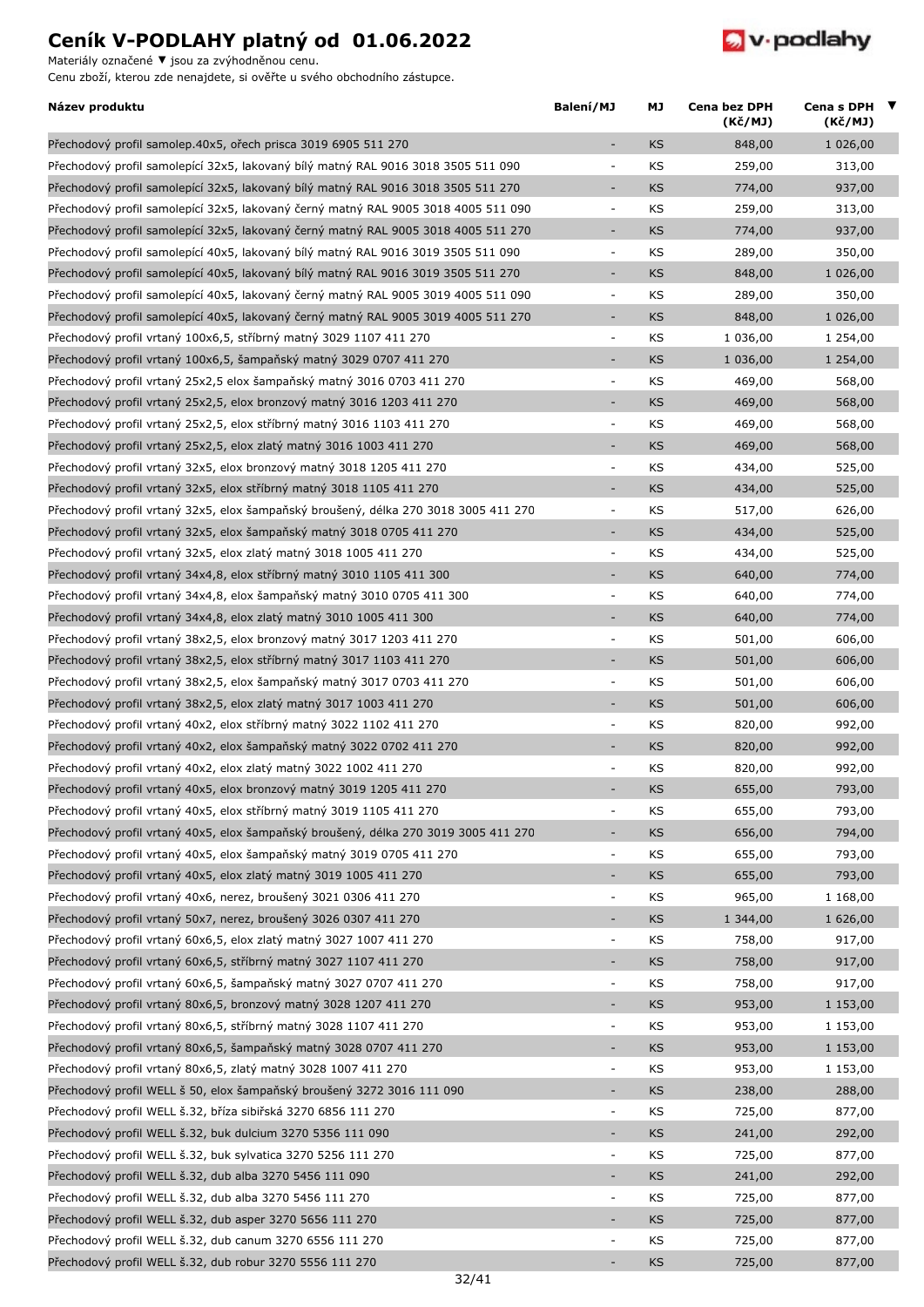Materiály označené **▼** jsou za zvýhodněnou cenu.



| Název produktu                                                         | Balení/MJ                    | МJ        | Cena bez DPH<br>(Kč/MJ) | Cena s DPH $\blacktriangledown$<br>(Kč/MJ) |
|------------------------------------------------------------------------|------------------------------|-----------|-------------------------|--------------------------------------------|
| Přechodový profil WELL š.32, elox bronzový matný 3270 1256 111 090     | ÷                            | KS        | 174,00                  | 211,00                                     |
| Přechodový profil WELL š.32, elox stříbrný matný 3270 1156 111 090     | $\overline{\phantom{a}}$     | <b>KS</b> | 174,00                  | 211,00                                     |
| Přechodový profil WELL š.32, elox stříbrný matný 3270 1156 111 270     | $\overline{\phantom{a}}$     | KS        | 515,00                  | 623,00                                     |
| Přechodový profil WELL š.32, elox šampaňský broušený 3270 3056 111 090 | ÷,                           | KS        | 208,00                  | 252,00                                     |
| Přechodový profil WELL š.32, elox šampaňský broušený 3270 3056 111 090 | $\overline{\phantom{a}}$     | KS        | 626,00                  | 757,00                                     |
| Přechodový profil WELL š.32, elox šampaňský matný 3270 0756 111 090    | $\overline{\phantom{a}}$     | <b>KS</b> | 174,00                  | 211,00                                     |
| Přechodový profil WELL š.32, elox šampaňský matný 3270 0756 111 270    | $\overline{\phantom{a}}$     | KS        | 515,00                  | 623,00                                     |
| Přechodový profil WELL š.32, elox zlatý matný 3270 1056 111 090        | ÷,                           | <b>KS</b> | 174,00                  | 211,00                                     |
| Přechodový profil WELL š.32, javor altus 3270 5756 111 090             | ÷,                           | KS        | 241,00                  | 292,00                                     |
| Přechodový profil WELL š.32, javor altus 3270 5756 111 270             | ÷,                           | <b>KS</b> | 725,00                  | 877,00                                     |
| Přechodový profil WELL š.32, olše domestica 3270 5856 111 090          | ÷                            | KS        | 241,00                  | 292,00                                     |
| Přechodový profil WELL š.32, ořech clarus 3270 6656 111 090            | $\overline{\phantom{a}}$     | <b>KS</b> | 241,00                  | 292,00                                     |
| Přechodový profil WELL Š.32, ořech clarus 3270 6656 111 270            | ÷                            | KS        | 725,00                  | 877,00                                     |
| Přechodový profil WELL š.32, ořech nigra 3270 6256 111 270             | ÷,                           | <b>KS</b> | 725,00                  | 877,00                                     |
| Přechodový profil WELL š.32, ořech regia 3270 6156 111 270             | ÷                            | KS        | 725,00                  | 877,00                                     |
| Přechodový profil WELL š.32, wenge laurentii 3270 6456 111 090         | ÷,                           | <b>KS</b> | 241,00                  | 292,00                                     |
| Přechodový profil WELL š.32, zebrano cremo 3270 6756 111 090           | ÷,                           | KS        | 241,00                  | 292,00                                     |
| Přechodový profil WELL š.40 dub venus 3271 7105 111 270                | ÷,                           | <b>KS</b> | 923,00                  | 1 117,00                                   |
| Přechodový profil WELL š.40, borovice magnum 3271 7305 111 090         | ÷,                           | KS        | 308,00                  | 373,00                                     |
| Přechodový profil WELL š.40, borovice magnum 3271 7305 111 270         | ÷,                           | <b>KS</b> | 923,00                  | 1 117,00                                   |
| Přechodový profil WELL š.40, brest rufa 3271 7205 111 270              | ÷                            | KS        | 923,00                  | 1 117,00                                   |
| Přechodový profil WELL š.40, bříza sibiřská 3271 6805 111 090          | ÷                            | <b>KS</b> | 308,00                  | 373,00                                     |
| Přechodový profil WELL š.40, bříza sibiřská 3271 6805 111 270          | ÷                            | KS        | 923,00                  | 1 117,00                                   |
| Přechodový profil WELL š.40, buk dulcium 3271 5305 111 090             | ÷,                           | <b>KS</b> | 308,00                  | 373,00                                     |
| Přechodový profil WELL š.40, buk dulcium 3271 5305 111 270             | $\blacksquare$               | KS        | 923,00                  |                                            |
|                                                                        | $\overline{\phantom{a}}$     | <b>KS</b> |                         | 1 117,00                                   |
| Přechodový profil WELL š.40, buk sylvatica 3271 5205 111 090           | $\Box$                       |           | 308,00                  | 373,00                                     |
| Přechodový profil WELL š.40, buk sylvatica 3271 5205 111 270           |                              | KS.       | 923,00                  | 1 117,00                                   |
| Přechodový profil WELL š.40, dub alba 3271 5405 111 090                | ÷,                           | <b>KS</b> | 308,00                  | 373,00                                     |
| Přechodový profil WELL š.40, dub alba 3271 5405 111 270                | $\overline{\phantom{a}}$     | KS        | 923,00                  | 1 117,00                                   |
| Přechodový profil WELL š.40, dub asper 3271 5605 111 090               | ÷,                           | <b>KS</b> | 308,00                  | 373,00                                     |
| Přechodový profil WELL š.40, dub asper 3271 5605 111 270               |                              | KS        | 923,00                  | 1 117,00                                   |
| Přechodový profil WELL š.40, dub canum 3271 6505 111 090               |                              | <b>KS</b> | 308,00                  | 373,00                                     |
| Přechodový profil WELL š.40, dub canum 3271 6505 111 270               | ÷                            | KS        | 923,00                  | 1 117,00                                   |
| Přechodový profil WELL š.40, dub robur 3271 5505 111 090               | ÷,                           | <b>KS</b> | 308,00                  | 373,00                                     |
| Přechodový profil WELL š.40, dub robur 3271 5505 111 270               | $\overline{a}$               | KS        | 923,00                  | 1 117,00                                   |
| Přechodový profil WELL š.40, elox bronzový matný 3271 1205 111 090     |                              | <b>KS</b> | 177,00                  | 214,00                                     |
| Přechodový profil WELL š.40, elox stříbrný matný 3271 1105 111 090     | $\blacksquare$               | KS        | 177,00                  | 214,00                                     |
| Přechodový profil WELL š.40, elox stříbrný matný 3271 1105 111 270     |                              | KS        | 531,00                  | 643,00                                     |
| Přechodový profil WELL š.40, elox šampaňský broušený 3271 3005 111 090 | ÷                            | KS        | 203,00                  | 246,00                                     |
| Přechodový profil WELL š.40, elox šampaňský broušený 3271 3005 111 270 |                              | KS        | 599,00                  | 725,00                                     |
| Přechodový profil WELL š.40, elox šampaňský matný 3271 0705 111 090    | ÷                            | KS        | 177,00                  | 214,00                                     |
| Přechodový profil WELL š.40, elox šampaňský matný 3271 0705 111 270    | ÷,                           | <b>KS</b> | 531,00                  | 643,00                                     |
| Přechodový profil WELL š.40, elox zlatý matný 3271 1005 111 270        | $\blacksquare$               | KS        | 531,00                  | 643,00                                     |
| Přechodový profil WELL š.40, jasan bona 3271 7405 111 090              | ÷,                           | <b>KS</b> | 308,00                  | 373,00                                     |
| Přechodový profil WELL š.40, jasan bona 3271 7405 111 270              | ÷                            | KS        | 923,00                  | 1 117,00                                   |
| Přechodový profil WELL š.40, javor altus 3271 5705 111 090             | ÷,                           | <b>KS</b> | 308,00                  | 373,00                                     |
| Přechodový profil WELL š.40, javor altus 3271 5705 111 270             | $\blacksquare$               | KS        | 923,00                  | 1 117,00                                   |
| Přechodový profil WELL š.40, lakovaný bílý, matný 3271 3505 111 090    | ÷                            | <b>KS</b> | 308,00                  | 373,00                                     |
| Přechodový profil WELL š.40, lakovaný bílý, matný 3271 3505 111 270    | ÷                            | KS        | 923,00                  | 1 117,00                                   |
| Přechodový profil WELL š.40, lakovaný černý, matný 3271 4005 111 090   | $\overline{\phantom{a}}$     | <b>KS</b> | 308,00                  | 373,00                                     |
| Přechodový profil WELL š.40, lakovaný černý, matný 3271 4005 111 270   | ÷,                           | KS        | 923,00                  | 1 117,00                                   |
| Přechodový profil WELL š.40, limba bosco 3271 7005 111 090             | $\overline{a}$               | <b>KS</b> | 308,00                  | 373,00                                     |
| Přechodový profil WELL š.40, limba bosco 3271 7005 111 270             | $\qquad \qquad \blacksquare$ | KS        | 923,00                  | 1 117,00                                   |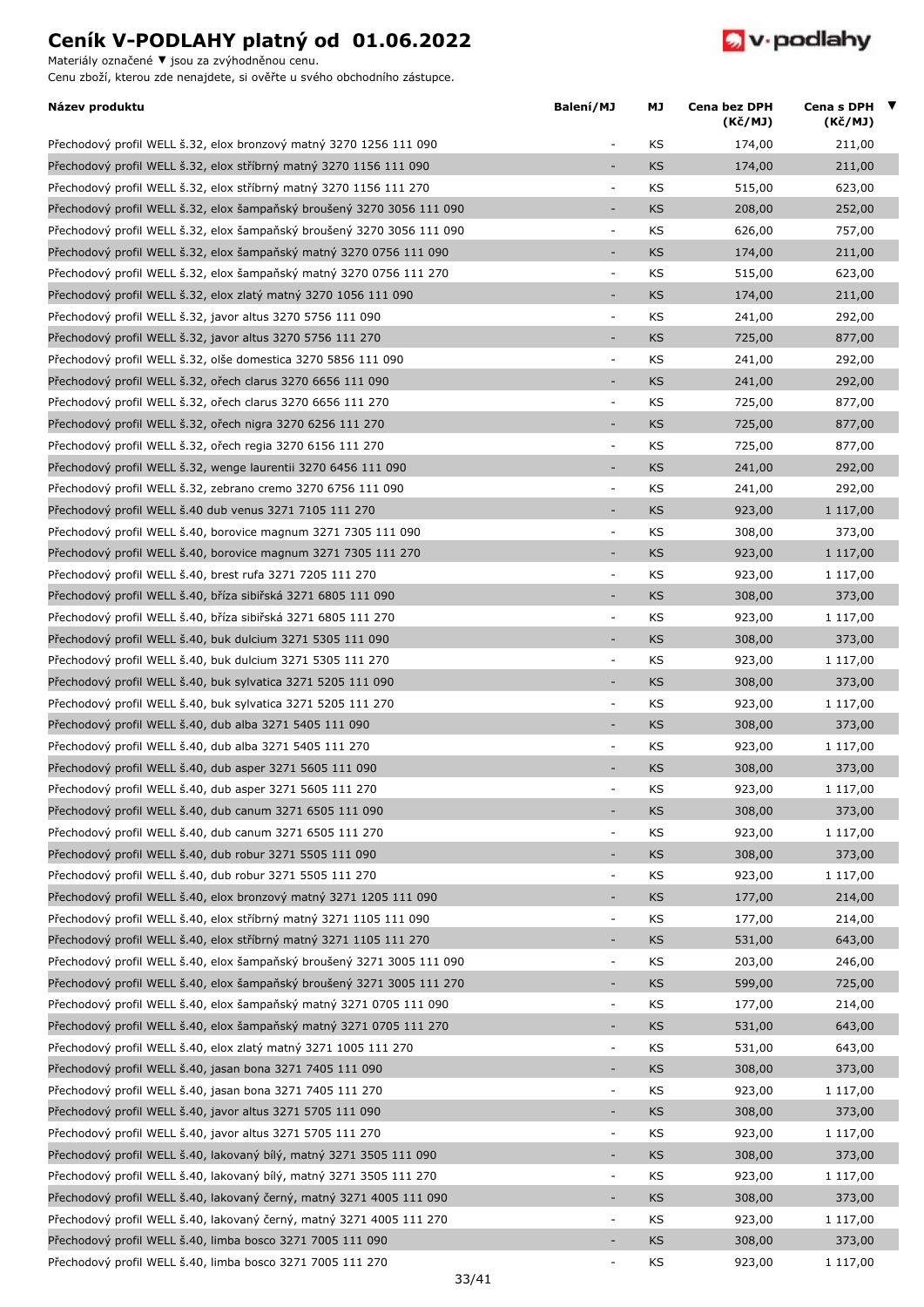Materiály označené **▼** jsou za zvýhodněnou cenu.



| Název produktu                                                         | Balení/MJ                | МJ        | Cena bez DPH<br>(Kč/MJ) | Cena s DPH $\blacktriangledown$<br>(Kč/MJ) |  |
|------------------------------------------------------------------------|--------------------------|-----------|-------------------------|--------------------------------------------|--|
| Přechodový profil WELL š.40, mahagon sapelli 3271 6305 111 090         | $\overline{\phantom{a}}$ | KS        | 308,00                  | 373,00                                     |  |
| Přechodový profil WELL š.40, mahagon sapelli 3271 6305 111 270         | ÷,                       | KS        | 923,00                  | 1 117,00                                   |  |
| Přechodový profil WELL Š.40, olše domestica 3271 5805 111 090          | $\overline{a}$           | KS        | 308,00                  | 373,00                                     |  |
| Přechodový profil WELL š.40, olše domestica 3271 5805 111 270          | $\overline{\phantom{a}}$ | KS        | 923,00                  | 1 117,00                                   |  |
| Přechodový profil WELL š.40, ořech clarus 3271 6605 111 090            | ÷,                       | <b>KS</b> | 308,00                  | 373,00                                     |  |
| Přechodový profil WELL Š.40, ořech clarus 3271 6605 111 270            | $\overline{\phantom{a}}$ | KS        | 923,00                  | 1 117,00                                   |  |
| Přechodový profil WELL š.40, ořech nigra 3271 6205 111 090             | $\overline{\phantom{a}}$ | KS        | 308,00                  | 373,00                                     |  |
| Přechodový profil WELL š.40, ořech nigra 3271 6205 111 270             | $\overline{\phantom{a}}$ | KS        | 923,00                  | 1 117,00                                   |  |
| Přechodový profil WELL š.40, ořech prisca 3271 6905 111 090            | ÷                        | <b>KS</b> | 308,00                  | 373,00                                     |  |
| Přechodový profil WELL š.40, ořech prisco 3271 6905 111 270            | $\overline{\phantom{a}}$ | KS        | 923,00                  | 1 117,00                                   |  |
| Přechodový profil WELL š.40, ořech regia 3271 6105 111 090             | $\overline{\phantom{a}}$ | <b>KS</b> | 308,00                  | 373,00                                     |  |
| Přechodový profil WELL š.40, ořech regia 3271 6105 111 270             | $\Box$                   | KS        | 923,00                  | 1 117,00                                   |  |
| Přechodový profil WELL š.40, třešeň rubra 3271 6005 111 090            | ÷,                       | <b>KS</b> | 308,00                  | 373,00                                     |  |
| Přechodový profil WELL š.40, třešeň rubra 3271 6005 111 270            | $\blacksquare$           | KS        | 923,00                  | 1 117,00                                   |  |
| Přechodový profil WELL š.40, třešeň sakura 3271 5905 111 090           | ÷,                       | <b>KS</b> | 308,00                  | 373,00                                     |  |
| Přechodový profil WELL š.40, třešeň sakura 3271 5905 111 270           | $\overline{\phantom{a}}$ | KS        | 923,00                  | 1 117,00                                   |  |
| Přechodový profil WELL š.40, wenge laurentii 3271 6405 111 090         | $\overline{\phantom{a}}$ | <b>KS</b> | 308,00                  | 373,00                                     |  |
| Přechodový profil WELL š.40, wenge laurentii 3271 6405 111 270         | $\overline{\phantom{a}}$ | KS        | 923,00                  | 1 117,00                                   |  |
| Přechodový profil WELL š.40, zebrano cremo 3271 6705 111 090           | ÷,                       | <b>KS</b> | 308,00                  | 373,00                                     |  |
| Přechodový profil WELL š.40, zebrano cremo 3271 6705 111 270           | $\overline{\phantom{a}}$ | KS        | 923,00                  | 1 117,00                                   |  |
| Přechodový profil WELL š.50, borovice magnum 3272 7316 111 090         | ÷,                       | <b>KS</b> | 405,00                  | 490,00                                     |  |
|                                                                        | $\overline{\phantom{a}}$ |           |                         |                                            |  |
| Přechodový profil WELL š.50, borovice magnum 3272 7316 111 270         | ÷,                       | KS<br>KS  | 1 217,00                | 1 473,00                                   |  |
| Přechodový profil WELL š.50, brest rufa 3272 7216 111 090              |                          |           | 405,00                  | 490,00                                     |  |
| Přechodový profil WELL š.50, brest rufa 3272 7216 111 270              | $\overline{\phantom{a}}$ | KS        | 1 217,00                | 1 473,00                                   |  |
| Přechodový profil WELL š.50, bříza sibiřská 3272 6816 111 090          | ÷                        | <b>KS</b> | 405,00                  | 490,00                                     |  |
| Přechodový profil WELL š.50, bříza sibiřská 3272 6816 111 270          | $\overline{\phantom{a}}$ | KS        | 1 217,00                | 1 473,00                                   |  |
| Přechodový profil WELL š.50, buk dulcium 3272 5316 111 090             | $\overline{\phantom{a}}$ | KS        | 405,00                  | 490,00                                     |  |
| Přechodový profil WELL Š.50, buk dulcium 3272 5316 111 270             | ÷,                       | KS        | 1 217,00                | 1 473,00                                   |  |
| Přechodový profil WELL š.50, buk sylvatica 3272 5216 111 090           | $\overline{a}$           | KS        | 405,00                  | 490,00                                     |  |
| Přechodový profil WELL š.50, buk sylvatica 3272 5216 111 270           | $\overline{\phantom{a}}$ | KS        | 1 217,00                | 1 473,00                                   |  |
| Přechodový profil WELL š.50, dub alba 3272 5416 111 090                |                          | KS        | 405,00                  | 490,00                                     |  |
| Přechodový profil WELL š.50, dub alba 3272 5416 111 270                | $\overline{\phantom{a}}$ | KS        | 1 217,00                | 1 473,00                                   |  |
| Přechodový profil WELL š.50, dub asper 3272 5616 111 090               | $\overline{\phantom{a}}$ | <b>KS</b> | 405,00                  | 490,00                                     |  |
| Přechodový profil WELL š.50, dub asper 3272 5616 111 270               | $\blacksquare$           | KS        | 1 217,00                | 1 473,00                                   |  |
| Přechodový profil WELL š.50, dub canum 3272 6516 111 090               | ÷,                       | <b>KS</b> | 405,00                  | 490,00                                     |  |
| Přechodový profil WELL š.50, dub canum 3272 6516 111 270               | $\blacksquare$           | KS        | 1 217,00                | 1 473,00                                   |  |
| Přechodový profil WELL š.50, dub robur 3272 5516 111 090               | $\overline{\phantom{a}}$ | KS        | 405,00                  | 490,00                                     |  |
| Přechodový profil WELL š.50, dub robur 3272 5516 111 270               | ÷,                       | KS        | 1 217,00                | 1 473,00                                   |  |
| Přechodový profil WELL š.50, dub venus 3272 7116 111 090               |                          | KS        | 405,00                  | 490,00                                     |  |
| Přechodový profil WELL š.50, dub venus 3272 7116 111 270               | $\blacksquare$           | KS        | 1 217,00                | 1 473,00                                   |  |
| Přechodový profil WELL š.50, elox bronzový matný 3272 1216 111 090     | $\overline{\phantom{a}}$ | KS        | 211,00                  | 255,00                                     |  |
| Přechodový profil WELL š.50, elox bronzový matný 3272 1216 111 270     | $\blacksquare$           | KS        | 637,00                  | 771,00                                     |  |
| Přechodový profil WELL š.50, elox stříbrný matný 3272 1116 111 090     | $\overline{\phantom{a}}$ | KS        | 211,00                  | 255,00                                     |  |
| Přechodový profil WELL š.50, elox stříbrný matný 3272 1116 111 270     | $\overline{\phantom{a}}$ | KS        | 637,00                  | 771,00                                     |  |
| Přechodový profil WELL š.50, elox šampaňský broušený 3272 3016 111 270 | ÷,                       | KS        | 704,00                  | 852,00                                     |  |
| Přechodový profil WELL š.50, elox šampaňský matný 3272 0716 111 090    | $\overline{\phantom{a}}$ | KS        | 211,00                  | 255,00                                     |  |
| Přechodový profil WELL š.50, elox šampaňský matný 3272 0716 111 270    | ÷                        | KS        | 637,00                  | 771,00                                     |  |
| Přechodový profil WELL š.50, elox zlatý matný 3272 1016 111 090        | $\overline{\phantom{a}}$ | KS        | 211,00                  | 255,00                                     |  |
| Přechodový profil WELL š.50, elox zlatý matný 3272 1016 111 270        | $\overline{\phantom{a}}$ | KS        | 637,00                  | 771,00                                     |  |
| Přechodový profil WELL š.50, jasan bona 3272 7416 111 090              | $\overline{\phantom{a}}$ | KS        | 405,00                  | 490,00                                     |  |
| Přechodový profil WELL š.50, jasan bona 3272 7416 111 270              | ÷                        | KS        | 1 217,00                | 1 473,00                                   |  |
| Přechodový profil WELL š.50, javor altus 3272 5716 111 090             | ÷,                       | KS        | 405,00                  | 490,00                                     |  |
| Přechodový profil WELL š.50, javor altus 3272 5716 111 270             | $\overline{\phantom{a}}$ | <b>KS</b> | 1 217,00                | 1 473,00                                   |  |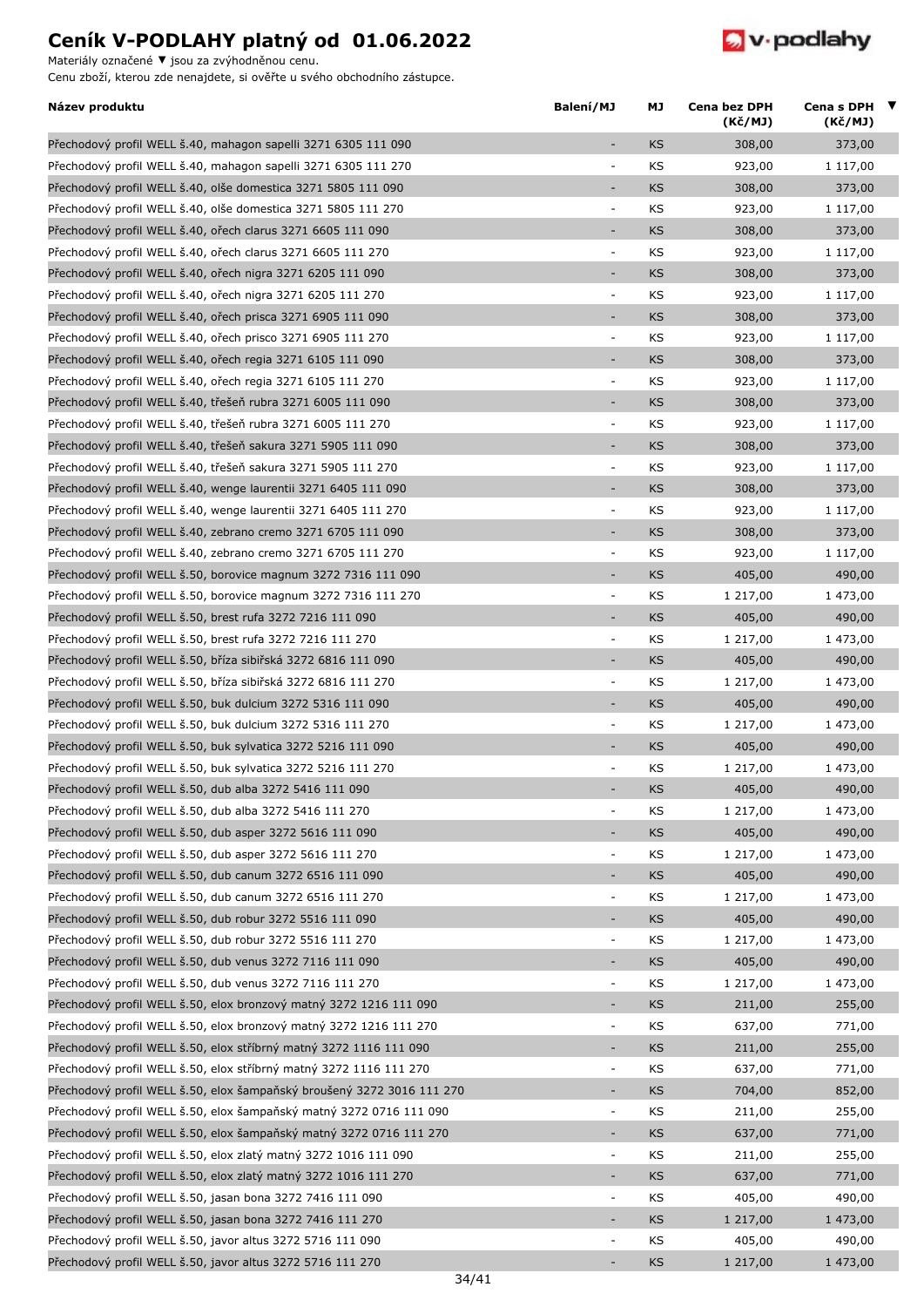Materiály označené **▼** jsou za zvýhodněnou cenu.



| Název produktu                                                                         | Balení/MJ                | МJ        | Cena bez DPH<br>(Kč/MJ) | Cena s DPH $\blacktriangledown$<br>(Kč/MJ) |  |
|----------------------------------------------------------------------------------------|--------------------------|-----------|-------------------------|--------------------------------------------|--|
| Přechodový profil WELL š.50, limba bosco 3272 7016 111 090                             | ٠                        | KS        | 405,00                  | 490,00                                     |  |
| Přechodový profil WELL š.50, limba bosco 3272 7016 111 270                             |                          | KS        | 1 217,00                | 1 473,00                                   |  |
| Přechodový profil WELL š.50, mahagon sapelli 3272 6316 111 270                         | ÷,                       | KS        | 1 217,00                | 1 473,00                                   |  |
| Přechodový profil WELL š.50, olše domestica 3272 5816 111 090                          | ٠                        | <b>KS</b> | 405,00                  | 490,00                                     |  |
| Přechodový profil WELL š.50, ořech clarus 3272 6616 111 090                            | $\bar{\phantom{a}}$      | KS        | 405,00                  | 490,00                                     |  |
| Přechodový profil WELL š.50, ořech clarus 3272 6616 111 270                            |                          | <b>KS</b> | 1 217,00                | 1 473,00                                   |  |
| Přechodový profil WELL š.50, ořech nigra 3272 6216 111 090                             | $\overline{\phantom{a}}$ | KS        | 405,00                  | 490,00                                     |  |
| Přechodový profil WELL š.50, ořech nigra 3272 6216 111 270                             | ٠                        | <b>KS</b> | 1 217,00                | 1 473,00                                   |  |
| Přechodový profil WELL š.50, ořech prisca 3272 6916 111 090                            | ÷,                       | KS        | 405,00                  | 490,00                                     |  |
| Přechodový profil WELL š.50, ořech prisca 3272 6916 111 270                            | $\overline{\phantom{m}}$ | <b>KS</b> | 1 217,00                | 1 473,00                                   |  |
| Přechodový profil WELL š.50, ořech regia 3272 6116 111 090                             | $\overline{\phantom{a}}$ | KS        | 405,00                  | 490,00                                     |  |
| Přechodový profil WELL š.50, ořech regia 3272 6116 111 270                             | $\bar{a}$                | <b>KS</b> | 1 217,00                | 1 473,00                                   |  |
| Přechodový profil WELL š.50, třešeň rubra 3272 6016 111 090                            | $\overline{\phantom{a}}$ | KS        | 405,00                  | 490,00                                     |  |
| Přechodový profil WELL š.50, třešeň rubra 3272 6016 111 270                            | $\overline{\phantom{m}}$ | <b>KS</b> | 1 217,00                | 1 473,00                                   |  |
| Přechodový profil WELL š.50, třešeň sakura 3272 5916 111 090                           | $\overline{\phantom{a}}$ | KS        | 405,00                  | 490,00                                     |  |
| Přechodový profil WELL š.50, třešeň sakura 3272 5916 111 270                           | ÷,                       | KS        | 1 217,00                | 1 473,00                                   |  |
| Přechodový profil WELL š.50, wenge laurentii 3272 6416 111 090                         | $\overline{\phantom{a}}$ | KS        | 405,00                  | 490,00                                     |  |
| Přechodový profil WELL š.50, wenge laurentii 3272 6416 111 270                         | ÷                        | <b>KS</b> | 1 217,00                | 1 473,00                                   |  |
| Přechodový profil WELL š.50, zebrano cremo 3272 6716 111 090                           | ÷                        | KS        | 405,00                  | 490,00                                     |  |
| Přechodový profil WELL š.50, zebrano cremo 3272 6716 111 270                           | ÷,                       | <b>KS</b> | 1 217,00                | 1 473,00                                   |  |
| Schodové profily                                                                       |                          |           |                         |                                            |  |
| Protiskl.PVC vlož. drážkovaná pro sch.hr, antrac. š29 3060 7404 600 915                | $\overline{\phantom{a}}$ | MB        | 87,00                   | 105,00                                     |  |
| Protiskl.PVC vlož. drážkovaná pro sch.hr,černá,š.29 3060 7004 600 915                  | ÷,                       | <b>MB</b> | 87,00                   | 105,00                                     |  |
| Protiskl. PVC vlož. drážkovaná pro sch. hr, hnědá, š. 29 3060 7104 600 915             | $\overline{\phantom{a}}$ | MB        | 87,00                   | 105,00                                     |  |
| Samolep. krycí páska pro schod.hrany, černá, š.23 3059 7001 500 915                    | ٠                        | <b>MB</b> | 55,00                   | 67,00                                      |  |
| Samolep. krycí páska pro schod.hrany, hnědá, š.23 3059 7101 500 915                    | ÷,                       | MB        | 55,00                   | 67,00                                      |  |
| Schodová hrana 2x vrtaná bez PVC vložky 60x34,elox stříbrná 3038 1127 411 250          | ٠                        | <b>KS</b> | 1 360,00                | 1 646,00                                   |  |
| Schodová hrana 2x vrtaná elox bronzový s PVC vlož.42x23 černá 3035 1222 41C 270        | $\overline{\phantom{a}}$ | KS        | 843,00                  | 1 020,00                                   |  |
| Schodová hrana 2x vrtaná elox bronzový s PVC vlož.42x23 reflexní žlutá 3035 1222 41Z   | ÷                        | <b>KS</b> | 843,00                  | 1 020,00                                   |  |
| Schodová hrana 2x vrtaná elox stříbrný s PVC vlož.42x23 černá 3035 1122 41C 270        | ÷,                       | KS        | 843,00                  | 1 020,00                                   |  |
| Schodová hrana 2x vrtaná elox stříbrný s PVC vlož.42x23 reflexní žlutá 3035 1122 41Z 2 | $\overline{\phantom{a}}$ | <b>KS</b> | 843,00                  | 1 020,00                                   |  |
| Schodová hrana 2x vrtaná elox šampaňský s PVC vlož.42x23 černá 3035 0722 41C 270       | ÷,                       | KS        |                         |                                            |  |
| Schodová hrana 2x vrtaná elox šampaňský s PVC vlož.42x23 reflexní žlutá 3035 0722 41   | $\bar{a}$                |           | 843,00                  | 1 020,00                                   |  |
|                                                                                        |                          | <b>KS</b> | 843,00                  | 1 020,00                                   |  |
| Schodová hrana 2x vrtaná elox zlatá s PVC vlož.42x23 reflexní žlutá 3035 1022 41Z 270  | $\overline{\phantom{a}}$ | KS        | 843,00                  | 1 020,00                                   |  |
| Schodová hrana ohýbatelná 48x18,5x2,5 elox bronzový 3048 1219 711 250                  | $\overline{\phantom{m}}$ | <b>KS</b> | 1 013,00                | 1 226,00                                   |  |
| Schodová hrana ohýbatelná 48x18,5x2,5 elox stříbrný 3048 1119 711 250                  | $\overline{\phantom{a}}$ | KS        | 1 013,00                | 1 226,00                                   |  |
| Schodová hrana ohýbatelná 48x18,5x2,5 elox šampaňský 3048 0719 711 250                 | ÷                        | <b>KS</b> | 1 013,00                | 1 226,00                                   |  |
| Schodová hrana ohýbatelná 48x18,5x2,5 elox zlatý 3048 1019 711 250                     | $\overline{\phantom{a}}$ | KS        | 1 013,00                | 1 226,00                                   |  |
| Schodová hrana samolep. 24,5x10, borovice magnum 3043 7310 511 090                     | $\bar{a}$                | <b>KS</b> | 233,00                  | 282,00                                     |  |
| Schodová hrana samolep. 24,5x10, borovice magnum 3043 7310 511 270                     | $\overline{\phantom{a}}$ | KS        | 695,00                  | 841,00                                     |  |
| Schodová hrana samolep. 24,5x10, brest rufa 3043 7210 511 090                          | $\overline{\phantom{m}}$ | <b>KS</b> | 233,00                  | 282,00                                     |  |
| Schodová hrana samolep. 24,5x10, brest rufa 3043 7210 511 270                          | ÷,                       | KS        | 695,00                  | 841,00                                     |  |
| Schodová hrana samolep. 24,5x10, bříza sibiřská 3043 6810 511 090                      | ٠                        | <b>KS</b> | 233,00                  | 282,00                                     |  |
| Schodová hrana samolep. 24,5x10, bříza sibiřská 3043 6810 511 270                      | $\blacksquare$           | KS        | 695,00                  | 841,00                                     |  |
| Schodová hrana samolep. 24,5x10, buk dulcium 3043 5310 511 090                         | ٠                        | <b>KS</b> | 233,00                  | 282,00                                     |  |
| Schodová hrana samolep. 24,5x10, buk dulcium 3043 5310 511 270                         | $\overline{\phantom{a}}$ | KS        | 695,00                  | 841,00                                     |  |
| Schodová hrana samolep. 24,5x10, buk sylvatica 3043 5210 511 090                       | ٠                        | <b>KS</b> | 233,00                  | 282,00                                     |  |
| Schodová hrana samolep. 24,5x10, buk sylvatica 3043 5210 511 270                       | $\blacksquare$           | KS        | 695,00                  | 841,00                                     |  |
| Schodová hrana samolep. 24,5x10, dub alba 3043 5410 511 090                            | ÷,                       | <b>KS</b> | 233,00                  | 282,00                                     |  |
| Schodová hrana samolep. 24,5x10, dub alba 3043 5410 511 270                            | $\blacksquare$           | KS        | 695,00                  | 841,00                                     |  |
| Schodová hrana samolep. 24,5x10, dub asper 3043 5610 511 090                           | ٠                        | <b>KS</b> | 233,00                  | 282,00                                     |  |
| Schodová hrana samolep. 24,5x10, dub asper 3043 5610 511 270                           | $\overline{\phantom{a}}$ | KS        | 695,00                  | 841,00                                     |  |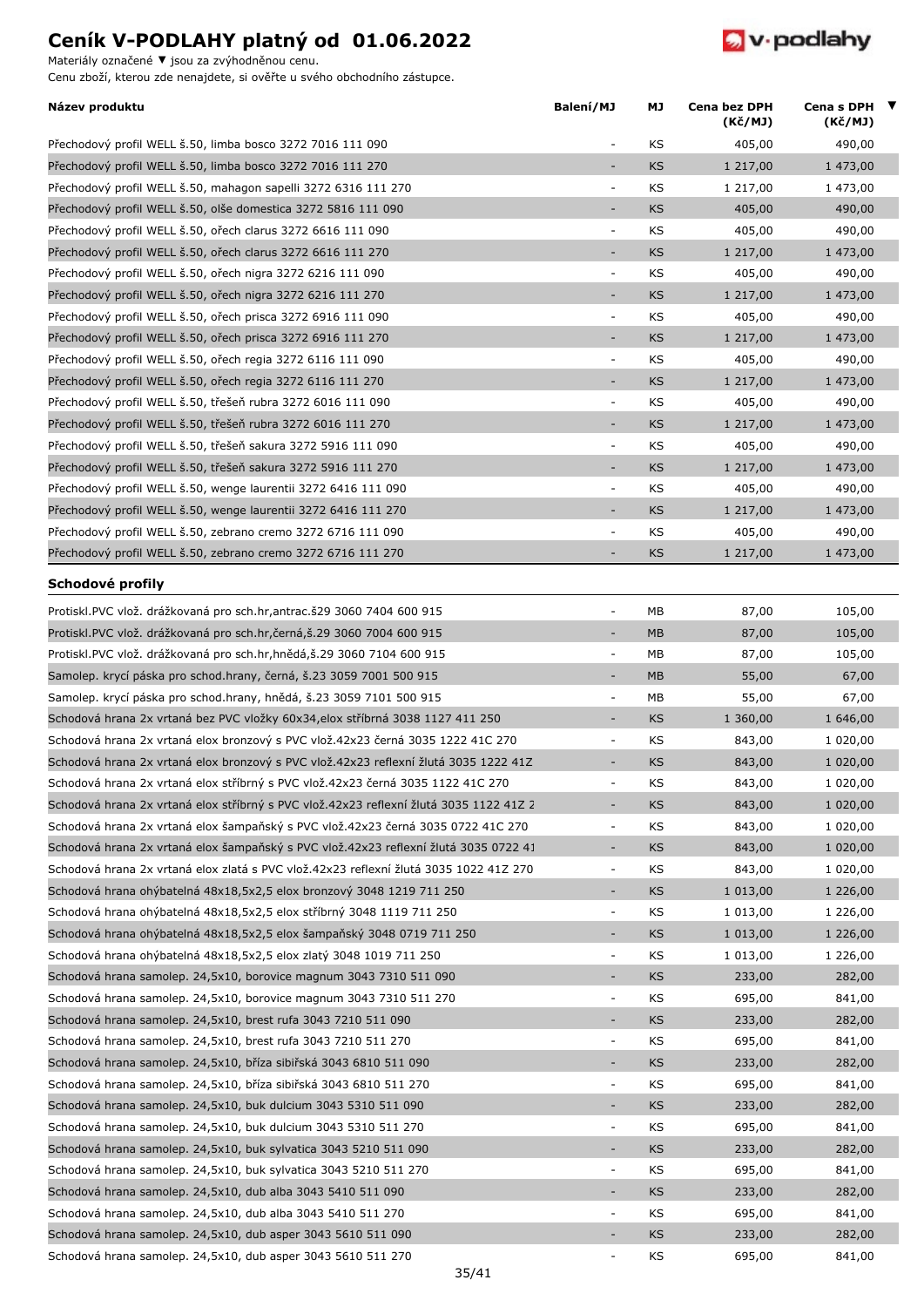Materiály označené **▼** jsou za zvýhodněnou cenu.



| Název produktu                                                                   | Balení/MJ                | МJ        | Cena bez DPH<br>(Kč/MJ) | Cena s DPH $\blacktriangledown$<br>(Kč/MJ) |  |
|----------------------------------------------------------------------------------|--------------------------|-----------|-------------------------|--------------------------------------------|--|
| Schodová hrana samolep. 24,5x10, dub canum 3043 6510 511 090                     | $\overline{\phantom{a}}$ | KS        | 233,00                  | 282,00                                     |  |
| Schodová hrana samolep. 24,5x10, dub canum 3043 6510 511 270                     |                          | KS        | 695,00                  | 841,00                                     |  |
| Schodová hrana samolep. 24,5x10, dub robur 3043 5510 511 090                     |                          | KS        | 233,00                  | 282,00                                     |  |
| Schodová hrana samolep. 24,5x10, dub robur 3043 5510 511 270                     | $\overline{\phantom{a}}$ | KS        | 695,00                  | 841,00                                     |  |
| Schodová hrana samolep. 24,5x10, dub venus 3043 7110 511 090                     |                          | KS        | 233,00                  | 282,00                                     |  |
| Schodová hrana samolep. 24,5x10, dub venus 3043 7110 511 270                     | $\overline{\phantom{a}}$ | KS        | 695,00                  | 841,00                                     |  |
| Schodová hrana samolep. 24,5x10, elox bronzový matný 3043 1210 511 090           | ٠                        | <b>KS</b> | 140,00                  | 169,00                                     |  |
| Schodová hrana samolep. 24,5x10, elox bronzový matný 3043 1210 511 270           | $\overline{\phantom{a}}$ | KS        | 420,00                  | 508,00                                     |  |
| Schodová hrana samolep. 24,5x10, elox stříbrný matný 3043 1110 511 090           | $\overline{\phantom{a}}$ | KS        | 140,00                  | 169,00                                     |  |
| Schodová hrana samolep. 24,5x10, elox stříbrný matný 3043 1110 511 270           | $\overline{\phantom{a}}$ | KS        | 420,00                  | 508,00                                     |  |
| Schodová hrana samolep. 24,5x10, elox šampaňský matný 3043 0710 511 090          | $\overline{\phantom{a}}$ | KS        | 140,00                  | 169,00                                     |  |
| Schodová hrana samolep. 24,5x10, elox šampaňský matný 3043 0710 511 270          | $\overline{\phantom{a}}$ | KS        | 420,00                  | 508,00                                     |  |
| Schodová hrana samolep. 24,5x10, elox zlatý matný 3043 1010 511 090              |                          | KS        | 140,00                  | 169,00                                     |  |
| Schodová hrana samolep. 24,5x10, elox zlatý matný 3043 1010 511 270              | $\overline{\phantom{a}}$ | KS        | 420,00                  | 508,00                                     |  |
| Schodová hrana samolep. 24,5x10, jasan bona 3043 7410 511 090                    | $\overline{\phantom{a}}$ | <b>KS</b> | 233,00                  | 282,00                                     |  |
| Schodová hrana samolep. 24,5x10, jasan bona 3043 7410 511 270                    | $\overline{\phantom{a}}$ | KS        | 695,00                  | 841,00                                     |  |
| Schodová hrana samolep. 24,5x10, javor altus 3043 5710 511 090                   | $\overline{\phantom{a}}$ | KS        | 233,00                  | 282,00                                     |  |
| Schodová hrana samolep. 24,5x10, javor altus 3043 5710 511 270                   | $\overline{\phantom{a}}$ | KS        | 695,00                  | 841,00                                     |  |
| Schodová hrana samolep. 24,5x10, lakovaný bílý matný RAL 9016 3043 3510 511 090  | $\overline{\phantom{a}}$ | <b>KS</b> | 233,00                  | 282,00                                     |  |
| Schodová hrana samolep. 24,5x10, lakovaný bílý matný RAL 9016 3043 3510 511 270  | $\overline{\phantom{a}}$ | KS        | 695,00                  | 841,00                                     |  |
| Schodová hrana samolep. 24,5x10, lakovaný černý matný RAL 9005 3043 4010 511 090 | $\overline{\phantom{a}}$ | KS        | 233,00                  | 282,00                                     |  |
| Schodová hrana samolep. 24,5x10, lakovaný černý matný RAL 9005 3043 4010 511 270 | $\overline{\phantom{a}}$ | KS        | 695,00                  | 841,00                                     |  |
|                                                                                  | $\sim$                   | KS        | 233,00                  | 282,00                                     |  |
| Schodová hrana samolep. 24,5x10, limba bosco 3043 7010 511 090                   |                          |           |                         |                                            |  |
| Schodová hrana samolep. 24,5x10, limba bosco 3043 7010 511 270                   | $\overline{\phantom{a}}$ | KS        | 695,00                  | 841,00                                     |  |
| Schodová hrana samolep. 24,5x10, mahagon sapelli 3043 6310 511 090               | $\overline{\phantom{a}}$ | <b>KS</b> | 233,00                  | 282,00                                     |  |
| Schodová hrana samolep. 24,5x10, mahagon sapelli 3043 6310 511 270               | $\overline{\phantom{a}}$ | KS        | 695,00                  | 841,00                                     |  |
| Schodová hrana samolep. 24,5x10, olše domestica 3043 5810 511 090                | $\overline{\phantom{a}}$ | KS        | 233,00                  | 282,00                                     |  |
| Schodová hrana samolep. 24,5x10, olše domestica 3043 5810 511 270                | $\sim$                   | KS        | 695,00                  | 841,00                                     |  |
| Schodová hrana samolep. 24,5x10, ořech clarus 3043 6610 511 090                  |                          | KS        | 233,00                  | 282,00                                     |  |
| Schodová hrana samolep. 24,5x10, ořech clarus 3043 6610 511 270                  | $\overline{\phantom{a}}$ | KS        | 695,00                  | 841,00                                     |  |
| Schodová hrana samolep. 24,5x10, ořech nigra 3043 6210 511 090                   |                          | KS        | 233,00                  | 282,00                                     |  |
| Schodová hrana samolep. 24,5x10, ořech nigra 3043 6210 511 270                   | $\overline{\phantom{a}}$ | ΚS        | 695,00                  | 841,00                                     |  |
| Schodová hrana samolep. 24,5x10, ořech prisca 3043 6910 511 090                  | $\overline{\phantom{a}}$ | KS        | 233,00                  | 282,00                                     |  |
| Schodová hrana samolep. 24,5x10, ořech prisca 3043 6910 511 270                  | $\overline{\phantom{a}}$ | KS        | 695,00                  | 841,00                                     |  |
| Schodová hrana samolep. 24,5x10, ořech regia 3043 6110 511 090                   | $\overline{\phantom{a}}$ | KS        | 233,00                  | 282,00                                     |  |
| Schodová hrana samolep. 24,5x10, ořech regia 3043 6110 511 270                   | $\blacksquare$           | KS        | 695,00                  | 841,00                                     |  |
| Schodová hrana samolep. 24,5x10, třešeň rubra 3043 6010 511 090                  | $\overline{\phantom{a}}$ | KS        | 233,00                  | 282,00                                     |  |
| Schodová hrana samolep. 24,5x10, třešeň rubra 3043 6010 511 270                  | $\overline{\phantom{a}}$ | KS        | 695,00                  | 841,00                                     |  |
| Schodová hrana samolep. 24,5x10, třešeň sakura 3043 5910 511 090                 |                          | KS        | 233,00                  | 282,00                                     |  |
| Schodová hrana samolep. 24,5x10, třešeň sakura 3043 5910 511 270                 | $\overline{\phantom{a}}$ | KS        | 695,00                  | 841,00                                     |  |
| Schodová hrana samolep. 24,5x10, wenge laurentii 3043 6410 511 090               | $\overline{\phantom{a}}$ | KS        | 233,00                  | 282,00                                     |  |
| Schodová hrana samolep. 24,5x10, wenge laurentii 3043 6410 511 270               | $\overline{\phantom{a}}$ | KS        | 695,00                  | 841,00                                     |  |
| Schodová hrana samolep. 24,5x10, zebrano cremo 3043 6710 511 090                 | $\overline{\phantom{a}}$ | KS        | 233,00                  | 282,00                                     |  |
| Schodová hrana samolep. 24,5x10, zebrano cremo 3043 6710 511 270                 | $\overline{\phantom{a}}$ | KS        | 695,00                  | 841,00                                     |  |
| Schodová hrana samolep. 24,5x20, borovice magnum 3043 7320 511 090               | $\sim$                   | KS        | 243,00                  | 294,00                                     |  |
| Schodová hrana samolep. 24,5x20, borovice magnum 3043 7320 511 270               | $\overline{\phantom{a}}$ | KS        | 727,00                  | 880,00                                     |  |
| Schodová hrana samolep. 24,5x20, brest rufa 3043 7220 511 090                    | $\overline{\phantom{a}}$ | KS        | 243,00                  | 294,00                                     |  |
| Schodová hrana samolep. 24,5x20, brest rufa 3043 7220 511 270                    | $\overline{\phantom{a}}$ | KS        | 727,00                  | 880,00                                     |  |
| Schodová hrana samolep. 24,5x20, bříza sibiřská 3043 6820 511 090                | $\overline{\phantom{a}}$ | KS        | 243,00                  | 294,00                                     |  |
| Schodová hrana samolep. 24,5x20, bříza sibiřská 3043 6820 511 270                | $\overline{\phantom{a}}$ | KS        | 727,00                  | 880,00                                     |  |
| Schodová hrana samolep. 24,5x20, buk dulcium 3043 5320 511 090                   | ÷                        | KS        | 243,00                  | 294,00                                     |  |
| Schodová hrana samolep. 24,5x20, buk dulcium 3043 5320 511 270                   | $\overline{\phantom{a}}$ | KS        | 727,00                  | 880,00                                     |  |
| Schodová hrana samolep. 24,5x20, buk sylvatica 3043 5220 511 090                 | ٠                        | <b>KS</b> | 243,00                  | 294,00                                     |  |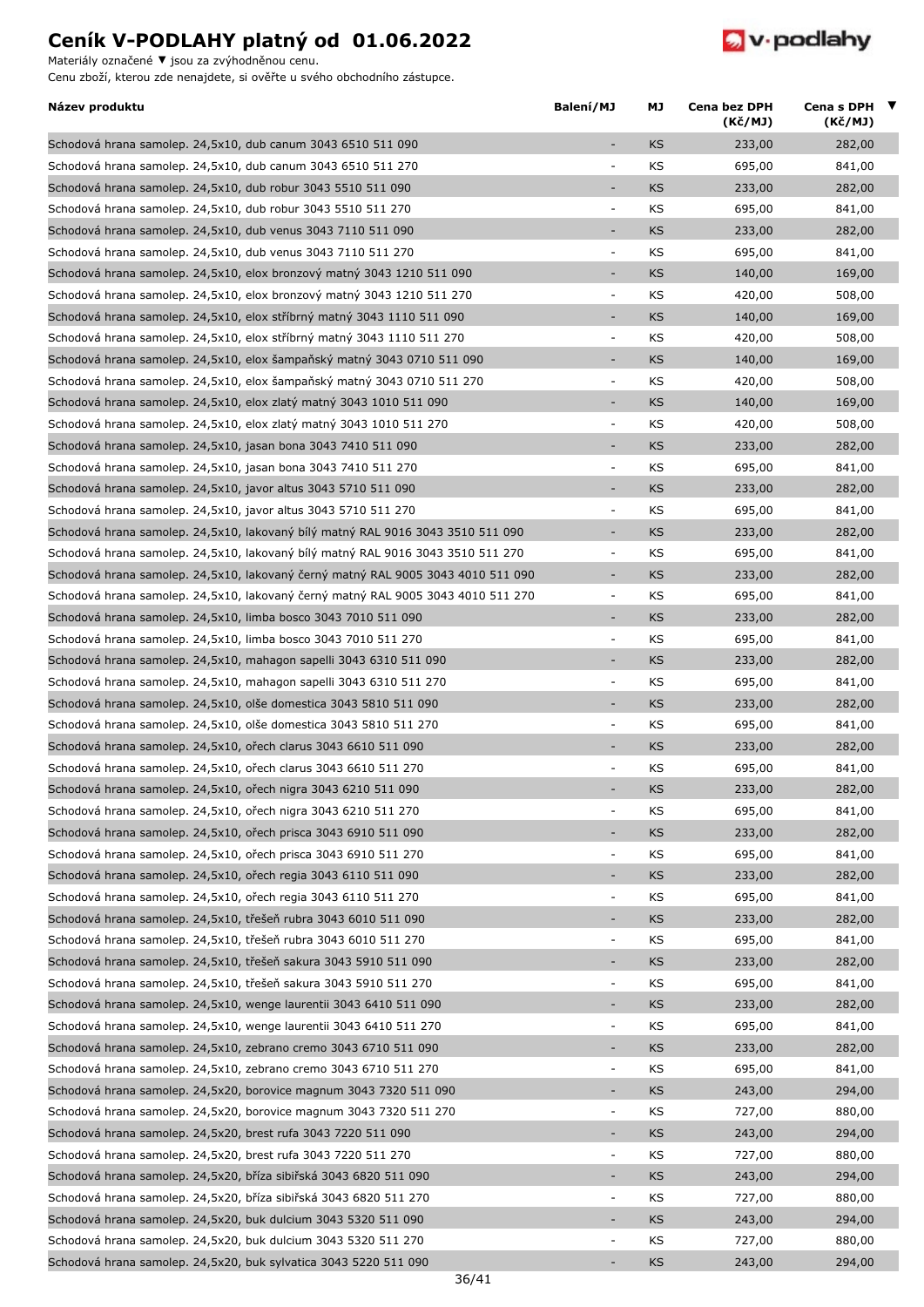Materiály označené **▼** jsou za zvýhodněnou cenu.



| KS<br>Schodová hrana samolep. 24,5x20, buk sylvatica 3043 5220 511 270<br>727,00<br>880,00<br>$\overline{\phantom{a}}$<br>Schodová hrana samolep. 24,5x20, dub alba 3043 5420 511 090<br><b>KS</b><br>294,00<br>243,00<br>Schodová hrana samolep. 24,5x20, dub alba 3043 5420 511 270<br>KS<br>727,00<br>880,00<br>$\qquad \qquad \blacksquare$<br><b>KS</b><br>Schodová hrana samolep. 24,5x20, dub asper 3043 5620 511 090<br>243,00<br>294,00<br>٠<br>Schodová hrana samolep. 24,5x20, dub asper 3043 5620 511 270<br>KS<br>880,00<br>$\blacksquare$<br>727,00<br>Schodová hrana samolep. 24,5x20, dub canum 3043 6520 511 090<br><b>KS</b><br>243,00<br>294,00<br>Schodová hrana samolep. 24,5x20, dub canum 3043 6520 511 270<br>KS<br>727,00<br>880,00<br>$\overline{\phantom{a}}$<br>Schodová hrana samolep. 24,5x20, dub robur 3043 5520 511 090<br><b>KS</b><br>294,00<br>243,00<br>÷<br>KS<br>Schodová hrana samolep. 24,5x20, dub robur 3043 5520 511 270<br>727,00<br>880,00<br>÷<br>KS<br>Schodová hrana samolep. 24,5x20, dub venus 3043 7120 511 090<br>243,00<br>294,00<br>÷,<br>Schodová hrana samolep. 24,5x20, dub venus 3043 7120 511 270<br>KS<br>880,00<br>727,00<br>$\overline{\phantom{a}}$<br>Schodová hrana samolep. 24,5x20, elox bronzový matný 3043 1220 511 090<br><b>KS</b><br>142,00<br>÷,<br>172,00<br>Schodová hrana samolep. 24,5x20, elox bronzový matný 3043 1220 511 270<br>KS<br>426,00<br>515,00<br>$\blacksquare$<br>Schodová hrana samolep. 24,5x20, elox stříbrný matný 3043 1120 511 090<br>KS<br>÷,<br>142,00<br>172,00<br>Schodová hrana samolep. 24,5x20, elox stříbrný matný 3043 1120 511 270<br>KS<br>515,00<br>$\overline{\phantom{a}}$<br>426,00<br>Schodová hrana samolep. 24,5x20, elox šampaňský matný 3043 0720 511 090<br><b>KS</b><br>142,00<br>172,00<br>÷,<br>KS<br>515,00<br>Schodová hrana samolep. 24,5x20, elox šampaňský matný 3043 0720 511 270<br>426,00<br>$\overline{\phantom{a}}$<br>Schodová hrana samolep. 24,5x20, elox zlatý matný 3043 1020 511 090<br>KS<br>142,00<br>172,00<br>$\overline{\phantom{a}}$<br>Schodová hrana samolep. 24,5x20, elox zlatý matný 3043 1020 511 270<br>KS<br>426,00<br>515,00<br>÷,<br>Schodová hrana samolep. 24,5x20, jasan bona 3043 7420 511 090<br><b>KS</b><br>243,00<br>294,00<br>÷,<br>Schodová hrana samolep. 24,5x20, jasan bona 3043 7420 511 270<br>KS<br>727,00<br>880,00<br>$\overline{\phantom{a}}$<br>Schodová hrana samolep. 24,5x20, javor altus 3043 5720 511 090<br>÷,<br>KS<br>294,00<br>243,00<br>KS<br>Schodová hrana samolep. 24,5x20, javor altus 3043 5720 511 270<br>727,00<br>880,00<br>÷<br>Schodová hrana samolep. 24,5x20, lakovaný bílý matný RAL 9016 3043 3520 511 090<br><b>KS</b><br>243,00<br>294,00<br>$\overline{\phantom{a}}$<br>KS<br>Schodová hrana samolep. 24,5x20, lakovaný bílý matný RAL 9016 3043 3520 511 270<br>728,00<br>881,00<br>÷<br>Schodová hrana samolep. 24,5x20, lakovaný černý matný RAL 9005 3043 4020 511 090<br><b>KS</b><br>243,00<br>294,00<br>÷,<br>Schodová hrana samolep. 24,5x20, lakovaný černý matný RAL 9005 3043 4020 511 270<br>KS<br>$\overline{\phantom{a}}$<br>728,00<br>881,00<br>Schodová hrana samolep. 24,5x20, limba bosco 3043 7020 511 090<br><b>KS</b><br>294,00<br>243,00<br>÷,<br>Schodová hrana samolep. 24,5x20, limba bosco 3043 7020 511 270<br>KS<br>727,00<br>880,00<br>$\qquad \qquad \blacksquare$<br>KS<br>243,00<br>Schodová hrana samolep. 24,5x20, mahagon sapelli 3043 6320 511 090<br>294,00<br>÷,<br>KS<br>727,00<br>880,00<br>Schodová hrana samolep. 24,5x20, mahagon sapelli 3043 6320 511 270<br>Schodová hrana samolep. 24,5x20, olše domestica 3043 5820 511 090<br>294,00<br><b>KS</b><br>243,00<br>Schodová hrana samolep. 24,5x20, olše domestica 3043 5820 511 270<br>KS<br>727,00<br>880,00<br>$\overline{\phantom{a}}$<br>Schodová hrana samolep. 24,5x20, ořech clarus 3043 6620 511 090<br>KS<br>243,00<br>294,00<br>÷,<br>Schodová hrana samolep. 24,5x20, ořech clarus 3043 6620 511 270<br>KS<br>727,00<br>880,00<br>$\blacksquare$<br>243,00<br>Schodová hrana samolep. 24,5x20, ořech nigra 3043 6220 511 090<br>KS<br>294,00<br>٠<br>Schodová hrana samolep. 24,5x20, ořech nigra 3043 6220 511 270<br>KS<br>727,00<br>880,00<br>$\blacksquare$<br>Schodová hrana samolep. 24,5x20, ořech prisca 3043 6920 511 090<br><b>KS</b><br>294,00<br>243,00<br>÷,<br>Schodová hrana samolep. 24,5x20, ořech prisca 3043 6920 511 270<br>KS<br>727,00<br>880,00<br>÷<br>Schodová hrana samolep. 24,5x20, ořech regia 3043 6120 511 090<br>KS<br>243,00<br>294,00<br>÷,<br>Schodová hrana samolep. 24,5x20, ořech regia 3043 6120 511 270<br>$\blacksquare$<br>KS<br>880,00<br>727,00<br>Schodová hrana samolep. 24,5x20, třešeň rubra 3043 6020 511 090<br>KS<br>243,00<br>294,00<br>÷,<br>Schodová hrana samolep. 24,5x20, třešeň rubra 3043 6020 511 270<br>KS<br>727,00<br>880,00<br>$\overline{\phantom{a}}$<br>Schodová hrana samolep. 24,5x20, třešeň sakura 3043 5920 511 090<br><b>KS</b><br>294,00<br>243,00<br>÷,<br>Schodová hrana samolep. 24,5x20, třešeň sakura 3043 5920 511 270<br>KS<br>727,00<br>880,00<br>÷<br>Schodová hrana samolep. 24,5x20, wenge laurentii 3043 6420 511 090<br>KS<br>243,00<br>294,00<br>٠<br>Schodová hrana samolep. 24,5x20, wenge laurentii 3043 6420 511 270<br>KS<br>727,00<br>880,00<br>$\overline{\phantom{a}}$<br>Schodová hrana samolep. 24,5x20, zebrano cremo 3043 6720 511 090<br><b>KS</b><br>$\overline{\phantom{a}}$<br>243,00<br>294,00<br>Schodová hrana samolep. 24,5x20, zebrano cremo 3043 6720 511 270<br>KS<br>727,00<br>880,00<br>$\blacksquare$<br>Schodová hrana samolep. 45x23, elox bronzový matný 3047 1222 511 270<br><b>KS</b><br>675,00<br>817,00<br>÷,<br>Schodová hrana samolep. 45x23, elox stříbrný matný 3047 1122 511 270<br>KS<br>675,00<br>817,00<br>$\overline{\phantom{a}}$<br>Schodová hrana samolep. 45x23, elox šampaňský matný 3047 0722 511 270<br><b>KS</b><br>675,00<br>817,00<br>÷, | Název produktu                                                    | Balení/MJ | МJ | Cena bez DPH<br>(Kč/MJ) | Cena s DPH ▼<br>(Kč/MJ) |  |
|--------------------------------------------------------------------------------------------------------------------------------------------------------------------------------------------------------------------------------------------------------------------------------------------------------------------------------------------------------------------------------------------------------------------------------------------------------------------------------------------------------------------------------------------------------------------------------------------------------------------------------------------------------------------------------------------------------------------------------------------------------------------------------------------------------------------------------------------------------------------------------------------------------------------------------------------------------------------------------------------------------------------------------------------------------------------------------------------------------------------------------------------------------------------------------------------------------------------------------------------------------------------------------------------------------------------------------------------------------------------------------------------------------------------------------------------------------------------------------------------------------------------------------------------------------------------------------------------------------------------------------------------------------------------------------------------------------------------------------------------------------------------------------------------------------------------------------------------------------------------------------------------------------------------------------------------------------------------------------------------------------------------------------------------------------------------------------------------------------------------------------------------------------------------------------------------------------------------------------------------------------------------------------------------------------------------------------------------------------------------------------------------------------------------------------------------------------------------------------------------------------------------------------------------------------------------------------------------------------------------------------------------------------------------------------------------------------------------------------------------------------------------------------------------------------------------------------------------------------------------------------------------------------------------------------------------------------------------------------------------------------------------------------------------------------------------------------------------------------------------------------------------------------------------------------------------------------------------------------------------------------------------------------------------------------------------------------------------------------------------------------------------------------------------------------------------------------------------------------------------------------------------------------------------------------------------------------------------------------------------------------------------------------------------------------------------------------------------------------------------------------------------------------------------------------------------------------------------------------------------------------------------------------------------------------------------------------------------------------------------------------------------------------------------------------------------------------------------------------------------------------------------------------------------------------------------------------------------------------------------------------------------------------------------------------------------------------------------------------------------------------------------------------------------------------------------------------------------------------------------------------------------------------------------------------------------------------------------------------------------------------------------------------------------------------------------------------------------------------------------------------------------------------------------------------------------------------------------------------------------------------------------------------------------------------------------------------------------------------------------------------------------------------------------------------------------------------------------------------------------------------------------------------------------------------------------------------------------------------------------------------------------------------------------------------------------------------------------------------------------------------------------------------------------------------------------------------------------------------------------------------------------------------------------------------------------------------------------------------------------------------------------------------------------------------------------------------------------------------------------------------------------------------------------------------------------------------------------------------------------------------------------------------------------------------------------------------------------------------------------------------|-------------------------------------------------------------------|-----------|----|-------------------------|-------------------------|--|
|                                                                                                                                                                                                                                                                                                                                                                                                                                                                                                                                                                                                                                                                                                                                                                                                                                                                                                                                                                                                                                                                                                                                                                                                                                                                                                                                                                                                                                                                                                                                                                                                                                                                                                                                                                                                                                                                                                                                                                                                                                                                                                                                                                                                                                                                                                                                                                                                                                                                                                                                                                                                                                                                                                                                                                                                                                                                                                                                                                                                                                                                                                                                                                                                                                                                                                                                                                                                                                                                                                                                                                                                                                                                                                                                                                                                                                                                                                                                                                                                                                                                                                                                                                                                                                                                                                                                                                                                                                                                                                                                                                                                                                                                                                                                                                                                                                                                                                                                                                                                                                                                                                                                                                                                                                                                                                                                                                                                                                                                                                                                                                                                                                                                                                                                                                                                                                                                                                                                                                                                        |                                                                   |           |    |                         |                         |  |
|                                                                                                                                                                                                                                                                                                                                                                                                                                                                                                                                                                                                                                                                                                                                                                                                                                                                                                                                                                                                                                                                                                                                                                                                                                                                                                                                                                                                                                                                                                                                                                                                                                                                                                                                                                                                                                                                                                                                                                                                                                                                                                                                                                                                                                                                                                                                                                                                                                                                                                                                                                                                                                                                                                                                                                                                                                                                                                                                                                                                                                                                                                                                                                                                                                                                                                                                                                                                                                                                                                                                                                                                                                                                                                                                                                                                                                                                                                                                                                                                                                                                                                                                                                                                                                                                                                                                                                                                                                                                                                                                                                                                                                                                                                                                                                                                                                                                                                                                                                                                                                                                                                                                                                                                                                                                                                                                                                                                                                                                                                                                                                                                                                                                                                                                                                                                                                                                                                                                                                                                        |                                                                   |           |    |                         |                         |  |
|                                                                                                                                                                                                                                                                                                                                                                                                                                                                                                                                                                                                                                                                                                                                                                                                                                                                                                                                                                                                                                                                                                                                                                                                                                                                                                                                                                                                                                                                                                                                                                                                                                                                                                                                                                                                                                                                                                                                                                                                                                                                                                                                                                                                                                                                                                                                                                                                                                                                                                                                                                                                                                                                                                                                                                                                                                                                                                                                                                                                                                                                                                                                                                                                                                                                                                                                                                                                                                                                                                                                                                                                                                                                                                                                                                                                                                                                                                                                                                                                                                                                                                                                                                                                                                                                                                                                                                                                                                                                                                                                                                                                                                                                                                                                                                                                                                                                                                                                                                                                                                                                                                                                                                                                                                                                                                                                                                                                                                                                                                                                                                                                                                                                                                                                                                                                                                                                                                                                                                                                        |                                                                   |           |    |                         |                         |  |
|                                                                                                                                                                                                                                                                                                                                                                                                                                                                                                                                                                                                                                                                                                                                                                                                                                                                                                                                                                                                                                                                                                                                                                                                                                                                                                                                                                                                                                                                                                                                                                                                                                                                                                                                                                                                                                                                                                                                                                                                                                                                                                                                                                                                                                                                                                                                                                                                                                                                                                                                                                                                                                                                                                                                                                                                                                                                                                                                                                                                                                                                                                                                                                                                                                                                                                                                                                                                                                                                                                                                                                                                                                                                                                                                                                                                                                                                                                                                                                                                                                                                                                                                                                                                                                                                                                                                                                                                                                                                                                                                                                                                                                                                                                                                                                                                                                                                                                                                                                                                                                                                                                                                                                                                                                                                                                                                                                                                                                                                                                                                                                                                                                                                                                                                                                                                                                                                                                                                                                                                        |                                                                   |           |    |                         |                         |  |
|                                                                                                                                                                                                                                                                                                                                                                                                                                                                                                                                                                                                                                                                                                                                                                                                                                                                                                                                                                                                                                                                                                                                                                                                                                                                                                                                                                                                                                                                                                                                                                                                                                                                                                                                                                                                                                                                                                                                                                                                                                                                                                                                                                                                                                                                                                                                                                                                                                                                                                                                                                                                                                                                                                                                                                                                                                                                                                                                                                                                                                                                                                                                                                                                                                                                                                                                                                                                                                                                                                                                                                                                                                                                                                                                                                                                                                                                                                                                                                                                                                                                                                                                                                                                                                                                                                                                                                                                                                                                                                                                                                                                                                                                                                                                                                                                                                                                                                                                                                                                                                                                                                                                                                                                                                                                                                                                                                                                                                                                                                                                                                                                                                                                                                                                                                                                                                                                                                                                                                                                        |                                                                   |           |    |                         |                         |  |
|                                                                                                                                                                                                                                                                                                                                                                                                                                                                                                                                                                                                                                                                                                                                                                                                                                                                                                                                                                                                                                                                                                                                                                                                                                                                                                                                                                                                                                                                                                                                                                                                                                                                                                                                                                                                                                                                                                                                                                                                                                                                                                                                                                                                                                                                                                                                                                                                                                                                                                                                                                                                                                                                                                                                                                                                                                                                                                                                                                                                                                                                                                                                                                                                                                                                                                                                                                                                                                                                                                                                                                                                                                                                                                                                                                                                                                                                                                                                                                                                                                                                                                                                                                                                                                                                                                                                                                                                                                                                                                                                                                                                                                                                                                                                                                                                                                                                                                                                                                                                                                                                                                                                                                                                                                                                                                                                                                                                                                                                                                                                                                                                                                                                                                                                                                                                                                                                                                                                                                                                        |                                                                   |           |    |                         |                         |  |
|                                                                                                                                                                                                                                                                                                                                                                                                                                                                                                                                                                                                                                                                                                                                                                                                                                                                                                                                                                                                                                                                                                                                                                                                                                                                                                                                                                                                                                                                                                                                                                                                                                                                                                                                                                                                                                                                                                                                                                                                                                                                                                                                                                                                                                                                                                                                                                                                                                                                                                                                                                                                                                                                                                                                                                                                                                                                                                                                                                                                                                                                                                                                                                                                                                                                                                                                                                                                                                                                                                                                                                                                                                                                                                                                                                                                                                                                                                                                                                                                                                                                                                                                                                                                                                                                                                                                                                                                                                                                                                                                                                                                                                                                                                                                                                                                                                                                                                                                                                                                                                                                                                                                                                                                                                                                                                                                                                                                                                                                                                                                                                                                                                                                                                                                                                                                                                                                                                                                                                                                        |                                                                   |           |    |                         |                         |  |
|                                                                                                                                                                                                                                                                                                                                                                                                                                                                                                                                                                                                                                                                                                                                                                                                                                                                                                                                                                                                                                                                                                                                                                                                                                                                                                                                                                                                                                                                                                                                                                                                                                                                                                                                                                                                                                                                                                                                                                                                                                                                                                                                                                                                                                                                                                                                                                                                                                                                                                                                                                                                                                                                                                                                                                                                                                                                                                                                                                                                                                                                                                                                                                                                                                                                                                                                                                                                                                                                                                                                                                                                                                                                                                                                                                                                                                                                                                                                                                                                                                                                                                                                                                                                                                                                                                                                                                                                                                                                                                                                                                                                                                                                                                                                                                                                                                                                                                                                                                                                                                                                                                                                                                                                                                                                                                                                                                                                                                                                                                                                                                                                                                                                                                                                                                                                                                                                                                                                                                                                        |                                                                   |           |    |                         |                         |  |
|                                                                                                                                                                                                                                                                                                                                                                                                                                                                                                                                                                                                                                                                                                                                                                                                                                                                                                                                                                                                                                                                                                                                                                                                                                                                                                                                                                                                                                                                                                                                                                                                                                                                                                                                                                                                                                                                                                                                                                                                                                                                                                                                                                                                                                                                                                                                                                                                                                                                                                                                                                                                                                                                                                                                                                                                                                                                                                                                                                                                                                                                                                                                                                                                                                                                                                                                                                                                                                                                                                                                                                                                                                                                                                                                                                                                                                                                                                                                                                                                                                                                                                                                                                                                                                                                                                                                                                                                                                                                                                                                                                                                                                                                                                                                                                                                                                                                                                                                                                                                                                                                                                                                                                                                                                                                                                                                                                                                                                                                                                                                                                                                                                                                                                                                                                                                                                                                                                                                                                                                        |                                                                   |           |    |                         |                         |  |
|                                                                                                                                                                                                                                                                                                                                                                                                                                                                                                                                                                                                                                                                                                                                                                                                                                                                                                                                                                                                                                                                                                                                                                                                                                                                                                                                                                                                                                                                                                                                                                                                                                                                                                                                                                                                                                                                                                                                                                                                                                                                                                                                                                                                                                                                                                                                                                                                                                                                                                                                                                                                                                                                                                                                                                                                                                                                                                                                                                                                                                                                                                                                                                                                                                                                                                                                                                                                                                                                                                                                                                                                                                                                                                                                                                                                                                                                                                                                                                                                                                                                                                                                                                                                                                                                                                                                                                                                                                                                                                                                                                                                                                                                                                                                                                                                                                                                                                                                                                                                                                                                                                                                                                                                                                                                                                                                                                                                                                                                                                                                                                                                                                                                                                                                                                                                                                                                                                                                                                                                        |                                                                   |           |    |                         |                         |  |
|                                                                                                                                                                                                                                                                                                                                                                                                                                                                                                                                                                                                                                                                                                                                                                                                                                                                                                                                                                                                                                                                                                                                                                                                                                                                                                                                                                                                                                                                                                                                                                                                                                                                                                                                                                                                                                                                                                                                                                                                                                                                                                                                                                                                                                                                                                                                                                                                                                                                                                                                                                                                                                                                                                                                                                                                                                                                                                                                                                                                                                                                                                                                                                                                                                                                                                                                                                                                                                                                                                                                                                                                                                                                                                                                                                                                                                                                                                                                                                                                                                                                                                                                                                                                                                                                                                                                                                                                                                                                                                                                                                                                                                                                                                                                                                                                                                                                                                                                                                                                                                                                                                                                                                                                                                                                                                                                                                                                                                                                                                                                                                                                                                                                                                                                                                                                                                                                                                                                                                                                        |                                                                   |           |    |                         |                         |  |
|                                                                                                                                                                                                                                                                                                                                                                                                                                                                                                                                                                                                                                                                                                                                                                                                                                                                                                                                                                                                                                                                                                                                                                                                                                                                                                                                                                                                                                                                                                                                                                                                                                                                                                                                                                                                                                                                                                                                                                                                                                                                                                                                                                                                                                                                                                                                                                                                                                                                                                                                                                                                                                                                                                                                                                                                                                                                                                                                                                                                                                                                                                                                                                                                                                                                                                                                                                                                                                                                                                                                                                                                                                                                                                                                                                                                                                                                                                                                                                                                                                                                                                                                                                                                                                                                                                                                                                                                                                                                                                                                                                                                                                                                                                                                                                                                                                                                                                                                                                                                                                                                                                                                                                                                                                                                                                                                                                                                                                                                                                                                                                                                                                                                                                                                                                                                                                                                                                                                                                                                        |                                                                   |           |    |                         |                         |  |
|                                                                                                                                                                                                                                                                                                                                                                                                                                                                                                                                                                                                                                                                                                                                                                                                                                                                                                                                                                                                                                                                                                                                                                                                                                                                                                                                                                                                                                                                                                                                                                                                                                                                                                                                                                                                                                                                                                                                                                                                                                                                                                                                                                                                                                                                                                                                                                                                                                                                                                                                                                                                                                                                                                                                                                                                                                                                                                                                                                                                                                                                                                                                                                                                                                                                                                                                                                                                                                                                                                                                                                                                                                                                                                                                                                                                                                                                                                                                                                                                                                                                                                                                                                                                                                                                                                                                                                                                                                                                                                                                                                                                                                                                                                                                                                                                                                                                                                                                                                                                                                                                                                                                                                                                                                                                                                                                                                                                                                                                                                                                                                                                                                                                                                                                                                                                                                                                                                                                                                                                        |                                                                   |           |    |                         |                         |  |
|                                                                                                                                                                                                                                                                                                                                                                                                                                                                                                                                                                                                                                                                                                                                                                                                                                                                                                                                                                                                                                                                                                                                                                                                                                                                                                                                                                                                                                                                                                                                                                                                                                                                                                                                                                                                                                                                                                                                                                                                                                                                                                                                                                                                                                                                                                                                                                                                                                                                                                                                                                                                                                                                                                                                                                                                                                                                                                                                                                                                                                                                                                                                                                                                                                                                                                                                                                                                                                                                                                                                                                                                                                                                                                                                                                                                                                                                                                                                                                                                                                                                                                                                                                                                                                                                                                                                                                                                                                                                                                                                                                                                                                                                                                                                                                                                                                                                                                                                                                                                                                                                                                                                                                                                                                                                                                                                                                                                                                                                                                                                                                                                                                                                                                                                                                                                                                                                                                                                                                                                        |                                                                   |           |    |                         |                         |  |
|                                                                                                                                                                                                                                                                                                                                                                                                                                                                                                                                                                                                                                                                                                                                                                                                                                                                                                                                                                                                                                                                                                                                                                                                                                                                                                                                                                                                                                                                                                                                                                                                                                                                                                                                                                                                                                                                                                                                                                                                                                                                                                                                                                                                                                                                                                                                                                                                                                                                                                                                                                                                                                                                                                                                                                                                                                                                                                                                                                                                                                                                                                                                                                                                                                                                                                                                                                                                                                                                                                                                                                                                                                                                                                                                                                                                                                                                                                                                                                                                                                                                                                                                                                                                                                                                                                                                                                                                                                                                                                                                                                                                                                                                                                                                                                                                                                                                                                                                                                                                                                                                                                                                                                                                                                                                                                                                                                                                                                                                                                                                                                                                                                                                                                                                                                                                                                                                                                                                                                                                        |                                                                   |           |    |                         |                         |  |
|                                                                                                                                                                                                                                                                                                                                                                                                                                                                                                                                                                                                                                                                                                                                                                                                                                                                                                                                                                                                                                                                                                                                                                                                                                                                                                                                                                                                                                                                                                                                                                                                                                                                                                                                                                                                                                                                                                                                                                                                                                                                                                                                                                                                                                                                                                                                                                                                                                                                                                                                                                                                                                                                                                                                                                                                                                                                                                                                                                                                                                                                                                                                                                                                                                                                                                                                                                                                                                                                                                                                                                                                                                                                                                                                                                                                                                                                                                                                                                                                                                                                                                                                                                                                                                                                                                                                                                                                                                                                                                                                                                                                                                                                                                                                                                                                                                                                                                                                                                                                                                                                                                                                                                                                                                                                                                                                                                                                                                                                                                                                                                                                                                                                                                                                                                                                                                                                                                                                                                                                        |                                                                   |           |    |                         |                         |  |
|                                                                                                                                                                                                                                                                                                                                                                                                                                                                                                                                                                                                                                                                                                                                                                                                                                                                                                                                                                                                                                                                                                                                                                                                                                                                                                                                                                                                                                                                                                                                                                                                                                                                                                                                                                                                                                                                                                                                                                                                                                                                                                                                                                                                                                                                                                                                                                                                                                                                                                                                                                                                                                                                                                                                                                                                                                                                                                                                                                                                                                                                                                                                                                                                                                                                                                                                                                                                                                                                                                                                                                                                                                                                                                                                                                                                                                                                                                                                                                                                                                                                                                                                                                                                                                                                                                                                                                                                                                                                                                                                                                                                                                                                                                                                                                                                                                                                                                                                                                                                                                                                                                                                                                                                                                                                                                                                                                                                                                                                                                                                                                                                                                                                                                                                                                                                                                                                                                                                                                                                        |                                                                   |           |    |                         |                         |  |
|                                                                                                                                                                                                                                                                                                                                                                                                                                                                                                                                                                                                                                                                                                                                                                                                                                                                                                                                                                                                                                                                                                                                                                                                                                                                                                                                                                                                                                                                                                                                                                                                                                                                                                                                                                                                                                                                                                                                                                                                                                                                                                                                                                                                                                                                                                                                                                                                                                                                                                                                                                                                                                                                                                                                                                                                                                                                                                                                                                                                                                                                                                                                                                                                                                                                                                                                                                                                                                                                                                                                                                                                                                                                                                                                                                                                                                                                                                                                                                                                                                                                                                                                                                                                                                                                                                                                                                                                                                                                                                                                                                                                                                                                                                                                                                                                                                                                                                                                                                                                                                                                                                                                                                                                                                                                                                                                                                                                                                                                                                                                                                                                                                                                                                                                                                                                                                                                                                                                                                                                        |                                                                   |           |    |                         |                         |  |
|                                                                                                                                                                                                                                                                                                                                                                                                                                                                                                                                                                                                                                                                                                                                                                                                                                                                                                                                                                                                                                                                                                                                                                                                                                                                                                                                                                                                                                                                                                                                                                                                                                                                                                                                                                                                                                                                                                                                                                                                                                                                                                                                                                                                                                                                                                                                                                                                                                                                                                                                                                                                                                                                                                                                                                                                                                                                                                                                                                                                                                                                                                                                                                                                                                                                                                                                                                                                                                                                                                                                                                                                                                                                                                                                                                                                                                                                                                                                                                                                                                                                                                                                                                                                                                                                                                                                                                                                                                                                                                                                                                                                                                                                                                                                                                                                                                                                                                                                                                                                                                                                                                                                                                                                                                                                                                                                                                                                                                                                                                                                                                                                                                                                                                                                                                                                                                                                                                                                                                                                        |                                                                   |           |    |                         |                         |  |
|                                                                                                                                                                                                                                                                                                                                                                                                                                                                                                                                                                                                                                                                                                                                                                                                                                                                                                                                                                                                                                                                                                                                                                                                                                                                                                                                                                                                                                                                                                                                                                                                                                                                                                                                                                                                                                                                                                                                                                                                                                                                                                                                                                                                                                                                                                                                                                                                                                                                                                                                                                                                                                                                                                                                                                                                                                                                                                                                                                                                                                                                                                                                                                                                                                                                                                                                                                                                                                                                                                                                                                                                                                                                                                                                                                                                                                                                                                                                                                                                                                                                                                                                                                                                                                                                                                                                                                                                                                                                                                                                                                                                                                                                                                                                                                                                                                                                                                                                                                                                                                                                                                                                                                                                                                                                                                                                                                                                                                                                                                                                                                                                                                                                                                                                                                                                                                                                                                                                                                                                        |                                                                   |           |    |                         |                         |  |
|                                                                                                                                                                                                                                                                                                                                                                                                                                                                                                                                                                                                                                                                                                                                                                                                                                                                                                                                                                                                                                                                                                                                                                                                                                                                                                                                                                                                                                                                                                                                                                                                                                                                                                                                                                                                                                                                                                                                                                                                                                                                                                                                                                                                                                                                                                                                                                                                                                                                                                                                                                                                                                                                                                                                                                                                                                                                                                                                                                                                                                                                                                                                                                                                                                                                                                                                                                                                                                                                                                                                                                                                                                                                                                                                                                                                                                                                                                                                                                                                                                                                                                                                                                                                                                                                                                                                                                                                                                                                                                                                                                                                                                                                                                                                                                                                                                                                                                                                                                                                                                                                                                                                                                                                                                                                                                                                                                                                                                                                                                                                                                                                                                                                                                                                                                                                                                                                                                                                                                                                        |                                                                   |           |    |                         |                         |  |
|                                                                                                                                                                                                                                                                                                                                                                                                                                                                                                                                                                                                                                                                                                                                                                                                                                                                                                                                                                                                                                                                                                                                                                                                                                                                                                                                                                                                                                                                                                                                                                                                                                                                                                                                                                                                                                                                                                                                                                                                                                                                                                                                                                                                                                                                                                                                                                                                                                                                                                                                                                                                                                                                                                                                                                                                                                                                                                                                                                                                                                                                                                                                                                                                                                                                                                                                                                                                                                                                                                                                                                                                                                                                                                                                                                                                                                                                                                                                                                                                                                                                                                                                                                                                                                                                                                                                                                                                                                                                                                                                                                                                                                                                                                                                                                                                                                                                                                                                                                                                                                                                                                                                                                                                                                                                                                                                                                                                                                                                                                                                                                                                                                                                                                                                                                                                                                                                                                                                                                                                        |                                                                   |           |    |                         |                         |  |
|                                                                                                                                                                                                                                                                                                                                                                                                                                                                                                                                                                                                                                                                                                                                                                                                                                                                                                                                                                                                                                                                                                                                                                                                                                                                                                                                                                                                                                                                                                                                                                                                                                                                                                                                                                                                                                                                                                                                                                                                                                                                                                                                                                                                                                                                                                                                                                                                                                                                                                                                                                                                                                                                                                                                                                                                                                                                                                                                                                                                                                                                                                                                                                                                                                                                                                                                                                                                                                                                                                                                                                                                                                                                                                                                                                                                                                                                                                                                                                                                                                                                                                                                                                                                                                                                                                                                                                                                                                                                                                                                                                                                                                                                                                                                                                                                                                                                                                                                                                                                                                                                                                                                                                                                                                                                                                                                                                                                                                                                                                                                                                                                                                                                                                                                                                                                                                                                                                                                                                                                        |                                                                   |           |    |                         |                         |  |
|                                                                                                                                                                                                                                                                                                                                                                                                                                                                                                                                                                                                                                                                                                                                                                                                                                                                                                                                                                                                                                                                                                                                                                                                                                                                                                                                                                                                                                                                                                                                                                                                                                                                                                                                                                                                                                                                                                                                                                                                                                                                                                                                                                                                                                                                                                                                                                                                                                                                                                                                                                                                                                                                                                                                                                                                                                                                                                                                                                                                                                                                                                                                                                                                                                                                                                                                                                                                                                                                                                                                                                                                                                                                                                                                                                                                                                                                                                                                                                                                                                                                                                                                                                                                                                                                                                                                                                                                                                                                                                                                                                                                                                                                                                                                                                                                                                                                                                                                                                                                                                                                                                                                                                                                                                                                                                                                                                                                                                                                                                                                                                                                                                                                                                                                                                                                                                                                                                                                                                                                        |                                                                   |           |    |                         |                         |  |
|                                                                                                                                                                                                                                                                                                                                                                                                                                                                                                                                                                                                                                                                                                                                                                                                                                                                                                                                                                                                                                                                                                                                                                                                                                                                                                                                                                                                                                                                                                                                                                                                                                                                                                                                                                                                                                                                                                                                                                                                                                                                                                                                                                                                                                                                                                                                                                                                                                                                                                                                                                                                                                                                                                                                                                                                                                                                                                                                                                                                                                                                                                                                                                                                                                                                                                                                                                                                                                                                                                                                                                                                                                                                                                                                                                                                                                                                                                                                                                                                                                                                                                                                                                                                                                                                                                                                                                                                                                                                                                                                                                                                                                                                                                                                                                                                                                                                                                                                                                                                                                                                                                                                                                                                                                                                                                                                                                                                                                                                                                                                                                                                                                                                                                                                                                                                                                                                                                                                                                                                        |                                                                   |           |    |                         |                         |  |
|                                                                                                                                                                                                                                                                                                                                                                                                                                                                                                                                                                                                                                                                                                                                                                                                                                                                                                                                                                                                                                                                                                                                                                                                                                                                                                                                                                                                                                                                                                                                                                                                                                                                                                                                                                                                                                                                                                                                                                                                                                                                                                                                                                                                                                                                                                                                                                                                                                                                                                                                                                                                                                                                                                                                                                                                                                                                                                                                                                                                                                                                                                                                                                                                                                                                                                                                                                                                                                                                                                                                                                                                                                                                                                                                                                                                                                                                                                                                                                                                                                                                                                                                                                                                                                                                                                                                                                                                                                                                                                                                                                                                                                                                                                                                                                                                                                                                                                                                                                                                                                                                                                                                                                                                                                                                                                                                                                                                                                                                                                                                                                                                                                                                                                                                                                                                                                                                                                                                                                                                        |                                                                   |           |    |                         |                         |  |
|                                                                                                                                                                                                                                                                                                                                                                                                                                                                                                                                                                                                                                                                                                                                                                                                                                                                                                                                                                                                                                                                                                                                                                                                                                                                                                                                                                                                                                                                                                                                                                                                                                                                                                                                                                                                                                                                                                                                                                                                                                                                                                                                                                                                                                                                                                                                                                                                                                                                                                                                                                                                                                                                                                                                                                                                                                                                                                                                                                                                                                                                                                                                                                                                                                                                                                                                                                                                                                                                                                                                                                                                                                                                                                                                                                                                                                                                                                                                                                                                                                                                                                                                                                                                                                                                                                                                                                                                                                                                                                                                                                                                                                                                                                                                                                                                                                                                                                                                                                                                                                                                                                                                                                                                                                                                                                                                                                                                                                                                                                                                                                                                                                                                                                                                                                                                                                                                                                                                                                                                        |                                                                   |           |    |                         |                         |  |
|                                                                                                                                                                                                                                                                                                                                                                                                                                                                                                                                                                                                                                                                                                                                                                                                                                                                                                                                                                                                                                                                                                                                                                                                                                                                                                                                                                                                                                                                                                                                                                                                                                                                                                                                                                                                                                                                                                                                                                                                                                                                                                                                                                                                                                                                                                                                                                                                                                                                                                                                                                                                                                                                                                                                                                                                                                                                                                                                                                                                                                                                                                                                                                                                                                                                                                                                                                                                                                                                                                                                                                                                                                                                                                                                                                                                                                                                                                                                                                                                                                                                                                                                                                                                                                                                                                                                                                                                                                                                                                                                                                                                                                                                                                                                                                                                                                                                                                                                                                                                                                                                                                                                                                                                                                                                                                                                                                                                                                                                                                                                                                                                                                                                                                                                                                                                                                                                                                                                                                                                        |                                                                   |           |    |                         |                         |  |
|                                                                                                                                                                                                                                                                                                                                                                                                                                                                                                                                                                                                                                                                                                                                                                                                                                                                                                                                                                                                                                                                                                                                                                                                                                                                                                                                                                                                                                                                                                                                                                                                                                                                                                                                                                                                                                                                                                                                                                                                                                                                                                                                                                                                                                                                                                                                                                                                                                                                                                                                                                                                                                                                                                                                                                                                                                                                                                                                                                                                                                                                                                                                                                                                                                                                                                                                                                                                                                                                                                                                                                                                                                                                                                                                                                                                                                                                                                                                                                                                                                                                                                                                                                                                                                                                                                                                                                                                                                                                                                                                                                                                                                                                                                                                                                                                                                                                                                                                                                                                                                                                                                                                                                                                                                                                                                                                                                                                                                                                                                                                                                                                                                                                                                                                                                                                                                                                                                                                                                                                        |                                                                   |           |    |                         |                         |  |
|                                                                                                                                                                                                                                                                                                                                                                                                                                                                                                                                                                                                                                                                                                                                                                                                                                                                                                                                                                                                                                                                                                                                                                                                                                                                                                                                                                                                                                                                                                                                                                                                                                                                                                                                                                                                                                                                                                                                                                                                                                                                                                                                                                                                                                                                                                                                                                                                                                                                                                                                                                                                                                                                                                                                                                                                                                                                                                                                                                                                                                                                                                                                                                                                                                                                                                                                                                                                                                                                                                                                                                                                                                                                                                                                                                                                                                                                                                                                                                                                                                                                                                                                                                                                                                                                                                                                                                                                                                                                                                                                                                                                                                                                                                                                                                                                                                                                                                                                                                                                                                                                                                                                                                                                                                                                                                                                                                                                                                                                                                                                                                                                                                                                                                                                                                                                                                                                                                                                                                                                        |                                                                   |           |    |                         |                         |  |
|                                                                                                                                                                                                                                                                                                                                                                                                                                                                                                                                                                                                                                                                                                                                                                                                                                                                                                                                                                                                                                                                                                                                                                                                                                                                                                                                                                                                                                                                                                                                                                                                                                                                                                                                                                                                                                                                                                                                                                                                                                                                                                                                                                                                                                                                                                                                                                                                                                                                                                                                                                                                                                                                                                                                                                                                                                                                                                                                                                                                                                                                                                                                                                                                                                                                                                                                                                                                                                                                                                                                                                                                                                                                                                                                                                                                                                                                                                                                                                                                                                                                                                                                                                                                                                                                                                                                                                                                                                                                                                                                                                                                                                                                                                                                                                                                                                                                                                                                                                                                                                                                                                                                                                                                                                                                                                                                                                                                                                                                                                                                                                                                                                                                                                                                                                                                                                                                                                                                                                                                        |                                                                   |           |    |                         |                         |  |
|                                                                                                                                                                                                                                                                                                                                                                                                                                                                                                                                                                                                                                                                                                                                                                                                                                                                                                                                                                                                                                                                                                                                                                                                                                                                                                                                                                                                                                                                                                                                                                                                                                                                                                                                                                                                                                                                                                                                                                                                                                                                                                                                                                                                                                                                                                                                                                                                                                                                                                                                                                                                                                                                                                                                                                                                                                                                                                                                                                                                                                                                                                                                                                                                                                                                                                                                                                                                                                                                                                                                                                                                                                                                                                                                                                                                                                                                                                                                                                                                                                                                                                                                                                                                                                                                                                                                                                                                                                                                                                                                                                                                                                                                                                                                                                                                                                                                                                                                                                                                                                                                                                                                                                                                                                                                                                                                                                                                                                                                                                                                                                                                                                                                                                                                                                                                                                                                                                                                                                                                        |                                                                   |           |    |                         |                         |  |
|                                                                                                                                                                                                                                                                                                                                                                                                                                                                                                                                                                                                                                                                                                                                                                                                                                                                                                                                                                                                                                                                                                                                                                                                                                                                                                                                                                                                                                                                                                                                                                                                                                                                                                                                                                                                                                                                                                                                                                                                                                                                                                                                                                                                                                                                                                                                                                                                                                                                                                                                                                                                                                                                                                                                                                                                                                                                                                                                                                                                                                                                                                                                                                                                                                                                                                                                                                                                                                                                                                                                                                                                                                                                                                                                                                                                                                                                                                                                                                                                                                                                                                                                                                                                                                                                                                                                                                                                                                                                                                                                                                                                                                                                                                                                                                                                                                                                                                                                                                                                                                                                                                                                                                                                                                                                                                                                                                                                                                                                                                                                                                                                                                                                                                                                                                                                                                                                                                                                                                                                        |                                                                   |           |    |                         |                         |  |
|                                                                                                                                                                                                                                                                                                                                                                                                                                                                                                                                                                                                                                                                                                                                                                                                                                                                                                                                                                                                                                                                                                                                                                                                                                                                                                                                                                                                                                                                                                                                                                                                                                                                                                                                                                                                                                                                                                                                                                                                                                                                                                                                                                                                                                                                                                                                                                                                                                                                                                                                                                                                                                                                                                                                                                                                                                                                                                                                                                                                                                                                                                                                                                                                                                                                                                                                                                                                                                                                                                                                                                                                                                                                                                                                                                                                                                                                                                                                                                                                                                                                                                                                                                                                                                                                                                                                                                                                                                                                                                                                                                                                                                                                                                                                                                                                                                                                                                                                                                                                                                                                                                                                                                                                                                                                                                                                                                                                                                                                                                                                                                                                                                                                                                                                                                                                                                                                                                                                                                                                        |                                                                   |           |    |                         |                         |  |
|                                                                                                                                                                                                                                                                                                                                                                                                                                                                                                                                                                                                                                                                                                                                                                                                                                                                                                                                                                                                                                                                                                                                                                                                                                                                                                                                                                                                                                                                                                                                                                                                                                                                                                                                                                                                                                                                                                                                                                                                                                                                                                                                                                                                                                                                                                                                                                                                                                                                                                                                                                                                                                                                                                                                                                                                                                                                                                                                                                                                                                                                                                                                                                                                                                                                                                                                                                                                                                                                                                                                                                                                                                                                                                                                                                                                                                                                                                                                                                                                                                                                                                                                                                                                                                                                                                                                                                                                                                                                                                                                                                                                                                                                                                                                                                                                                                                                                                                                                                                                                                                                                                                                                                                                                                                                                                                                                                                                                                                                                                                                                                                                                                                                                                                                                                                                                                                                                                                                                                                                        |                                                                   |           |    |                         |                         |  |
|                                                                                                                                                                                                                                                                                                                                                                                                                                                                                                                                                                                                                                                                                                                                                                                                                                                                                                                                                                                                                                                                                                                                                                                                                                                                                                                                                                                                                                                                                                                                                                                                                                                                                                                                                                                                                                                                                                                                                                                                                                                                                                                                                                                                                                                                                                                                                                                                                                                                                                                                                                                                                                                                                                                                                                                                                                                                                                                                                                                                                                                                                                                                                                                                                                                                                                                                                                                                                                                                                                                                                                                                                                                                                                                                                                                                                                                                                                                                                                                                                                                                                                                                                                                                                                                                                                                                                                                                                                                                                                                                                                                                                                                                                                                                                                                                                                                                                                                                                                                                                                                                                                                                                                                                                                                                                                                                                                                                                                                                                                                                                                                                                                                                                                                                                                                                                                                                                                                                                                                                        |                                                                   |           |    |                         |                         |  |
|                                                                                                                                                                                                                                                                                                                                                                                                                                                                                                                                                                                                                                                                                                                                                                                                                                                                                                                                                                                                                                                                                                                                                                                                                                                                                                                                                                                                                                                                                                                                                                                                                                                                                                                                                                                                                                                                                                                                                                                                                                                                                                                                                                                                                                                                                                                                                                                                                                                                                                                                                                                                                                                                                                                                                                                                                                                                                                                                                                                                                                                                                                                                                                                                                                                                                                                                                                                                                                                                                                                                                                                                                                                                                                                                                                                                                                                                                                                                                                                                                                                                                                                                                                                                                                                                                                                                                                                                                                                                                                                                                                                                                                                                                                                                                                                                                                                                                                                                                                                                                                                                                                                                                                                                                                                                                                                                                                                                                                                                                                                                                                                                                                                                                                                                                                                                                                                                                                                                                                                                        |                                                                   |           |    |                         |                         |  |
|                                                                                                                                                                                                                                                                                                                                                                                                                                                                                                                                                                                                                                                                                                                                                                                                                                                                                                                                                                                                                                                                                                                                                                                                                                                                                                                                                                                                                                                                                                                                                                                                                                                                                                                                                                                                                                                                                                                                                                                                                                                                                                                                                                                                                                                                                                                                                                                                                                                                                                                                                                                                                                                                                                                                                                                                                                                                                                                                                                                                                                                                                                                                                                                                                                                                                                                                                                                                                                                                                                                                                                                                                                                                                                                                                                                                                                                                                                                                                                                                                                                                                                                                                                                                                                                                                                                                                                                                                                                                                                                                                                                                                                                                                                                                                                                                                                                                                                                                                                                                                                                                                                                                                                                                                                                                                                                                                                                                                                                                                                                                                                                                                                                                                                                                                                                                                                                                                                                                                                                                        |                                                                   |           |    |                         |                         |  |
|                                                                                                                                                                                                                                                                                                                                                                                                                                                                                                                                                                                                                                                                                                                                                                                                                                                                                                                                                                                                                                                                                                                                                                                                                                                                                                                                                                                                                                                                                                                                                                                                                                                                                                                                                                                                                                                                                                                                                                                                                                                                                                                                                                                                                                                                                                                                                                                                                                                                                                                                                                                                                                                                                                                                                                                                                                                                                                                                                                                                                                                                                                                                                                                                                                                                                                                                                                                                                                                                                                                                                                                                                                                                                                                                                                                                                                                                                                                                                                                                                                                                                                                                                                                                                                                                                                                                                                                                                                                                                                                                                                                                                                                                                                                                                                                                                                                                                                                                                                                                                                                                                                                                                                                                                                                                                                                                                                                                                                                                                                                                                                                                                                                                                                                                                                                                                                                                                                                                                                                                        |                                                                   |           |    |                         |                         |  |
|                                                                                                                                                                                                                                                                                                                                                                                                                                                                                                                                                                                                                                                                                                                                                                                                                                                                                                                                                                                                                                                                                                                                                                                                                                                                                                                                                                                                                                                                                                                                                                                                                                                                                                                                                                                                                                                                                                                                                                                                                                                                                                                                                                                                                                                                                                                                                                                                                                                                                                                                                                                                                                                                                                                                                                                                                                                                                                                                                                                                                                                                                                                                                                                                                                                                                                                                                                                                                                                                                                                                                                                                                                                                                                                                                                                                                                                                                                                                                                                                                                                                                                                                                                                                                                                                                                                                                                                                                                                                                                                                                                                                                                                                                                                                                                                                                                                                                                                                                                                                                                                                                                                                                                                                                                                                                                                                                                                                                                                                                                                                                                                                                                                                                                                                                                                                                                                                                                                                                                                                        |                                                                   |           |    |                         |                         |  |
|                                                                                                                                                                                                                                                                                                                                                                                                                                                                                                                                                                                                                                                                                                                                                                                                                                                                                                                                                                                                                                                                                                                                                                                                                                                                                                                                                                                                                                                                                                                                                                                                                                                                                                                                                                                                                                                                                                                                                                                                                                                                                                                                                                                                                                                                                                                                                                                                                                                                                                                                                                                                                                                                                                                                                                                                                                                                                                                                                                                                                                                                                                                                                                                                                                                                                                                                                                                                                                                                                                                                                                                                                                                                                                                                                                                                                                                                                                                                                                                                                                                                                                                                                                                                                                                                                                                                                                                                                                                                                                                                                                                                                                                                                                                                                                                                                                                                                                                                                                                                                                                                                                                                                                                                                                                                                                                                                                                                                                                                                                                                                                                                                                                                                                                                                                                                                                                                                                                                                                                                        |                                                                   |           |    |                         |                         |  |
|                                                                                                                                                                                                                                                                                                                                                                                                                                                                                                                                                                                                                                                                                                                                                                                                                                                                                                                                                                                                                                                                                                                                                                                                                                                                                                                                                                                                                                                                                                                                                                                                                                                                                                                                                                                                                                                                                                                                                                                                                                                                                                                                                                                                                                                                                                                                                                                                                                                                                                                                                                                                                                                                                                                                                                                                                                                                                                                                                                                                                                                                                                                                                                                                                                                                                                                                                                                                                                                                                                                                                                                                                                                                                                                                                                                                                                                                                                                                                                                                                                                                                                                                                                                                                                                                                                                                                                                                                                                                                                                                                                                                                                                                                                                                                                                                                                                                                                                                                                                                                                                                                                                                                                                                                                                                                                                                                                                                                                                                                                                                                                                                                                                                                                                                                                                                                                                                                                                                                                                                        |                                                                   |           |    |                         |                         |  |
|                                                                                                                                                                                                                                                                                                                                                                                                                                                                                                                                                                                                                                                                                                                                                                                                                                                                                                                                                                                                                                                                                                                                                                                                                                                                                                                                                                                                                                                                                                                                                                                                                                                                                                                                                                                                                                                                                                                                                                                                                                                                                                                                                                                                                                                                                                                                                                                                                                                                                                                                                                                                                                                                                                                                                                                                                                                                                                                                                                                                                                                                                                                                                                                                                                                                                                                                                                                                                                                                                                                                                                                                                                                                                                                                                                                                                                                                                                                                                                                                                                                                                                                                                                                                                                                                                                                                                                                                                                                                                                                                                                                                                                                                                                                                                                                                                                                                                                                                                                                                                                                                                                                                                                                                                                                                                                                                                                                                                                                                                                                                                                                                                                                                                                                                                                                                                                                                                                                                                                                                        |                                                                   |           |    |                         |                         |  |
|                                                                                                                                                                                                                                                                                                                                                                                                                                                                                                                                                                                                                                                                                                                                                                                                                                                                                                                                                                                                                                                                                                                                                                                                                                                                                                                                                                                                                                                                                                                                                                                                                                                                                                                                                                                                                                                                                                                                                                                                                                                                                                                                                                                                                                                                                                                                                                                                                                                                                                                                                                                                                                                                                                                                                                                                                                                                                                                                                                                                                                                                                                                                                                                                                                                                                                                                                                                                                                                                                                                                                                                                                                                                                                                                                                                                                                                                                                                                                                                                                                                                                                                                                                                                                                                                                                                                                                                                                                                                                                                                                                                                                                                                                                                                                                                                                                                                                                                                                                                                                                                                                                                                                                                                                                                                                                                                                                                                                                                                                                                                                                                                                                                                                                                                                                                                                                                                                                                                                                                                        |                                                                   |           |    |                         |                         |  |
|                                                                                                                                                                                                                                                                                                                                                                                                                                                                                                                                                                                                                                                                                                                                                                                                                                                                                                                                                                                                                                                                                                                                                                                                                                                                                                                                                                                                                                                                                                                                                                                                                                                                                                                                                                                                                                                                                                                                                                                                                                                                                                                                                                                                                                                                                                                                                                                                                                                                                                                                                                                                                                                                                                                                                                                                                                                                                                                                                                                                                                                                                                                                                                                                                                                                                                                                                                                                                                                                                                                                                                                                                                                                                                                                                                                                                                                                                                                                                                                                                                                                                                                                                                                                                                                                                                                                                                                                                                                                                                                                                                                                                                                                                                                                                                                                                                                                                                                                                                                                                                                                                                                                                                                                                                                                                                                                                                                                                                                                                                                                                                                                                                                                                                                                                                                                                                                                                                                                                                                                        |                                                                   |           |    |                         |                         |  |
|                                                                                                                                                                                                                                                                                                                                                                                                                                                                                                                                                                                                                                                                                                                                                                                                                                                                                                                                                                                                                                                                                                                                                                                                                                                                                                                                                                                                                                                                                                                                                                                                                                                                                                                                                                                                                                                                                                                                                                                                                                                                                                                                                                                                                                                                                                                                                                                                                                                                                                                                                                                                                                                                                                                                                                                                                                                                                                                                                                                                                                                                                                                                                                                                                                                                                                                                                                                                                                                                                                                                                                                                                                                                                                                                                                                                                                                                                                                                                                                                                                                                                                                                                                                                                                                                                                                                                                                                                                                                                                                                                                                                                                                                                                                                                                                                                                                                                                                                                                                                                                                                                                                                                                                                                                                                                                                                                                                                                                                                                                                                                                                                                                                                                                                                                                                                                                                                                                                                                                                                        |                                                                   |           |    |                         |                         |  |
|                                                                                                                                                                                                                                                                                                                                                                                                                                                                                                                                                                                                                                                                                                                                                                                                                                                                                                                                                                                                                                                                                                                                                                                                                                                                                                                                                                                                                                                                                                                                                                                                                                                                                                                                                                                                                                                                                                                                                                                                                                                                                                                                                                                                                                                                                                                                                                                                                                                                                                                                                                                                                                                                                                                                                                                                                                                                                                                                                                                                                                                                                                                                                                                                                                                                                                                                                                                                                                                                                                                                                                                                                                                                                                                                                                                                                                                                                                                                                                                                                                                                                                                                                                                                                                                                                                                                                                                                                                                                                                                                                                                                                                                                                                                                                                                                                                                                                                                                                                                                                                                                                                                                                                                                                                                                                                                                                                                                                                                                                                                                                                                                                                                                                                                                                                                                                                                                                                                                                                                                        |                                                                   |           |    |                         |                         |  |
|                                                                                                                                                                                                                                                                                                                                                                                                                                                                                                                                                                                                                                                                                                                                                                                                                                                                                                                                                                                                                                                                                                                                                                                                                                                                                                                                                                                                                                                                                                                                                                                                                                                                                                                                                                                                                                                                                                                                                                                                                                                                                                                                                                                                                                                                                                                                                                                                                                                                                                                                                                                                                                                                                                                                                                                                                                                                                                                                                                                                                                                                                                                                                                                                                                                                                                                                                                                                                                                                                                                                                                                                                                                                                                                                                                                                                                                                                                                                                                                                                                                                                                                                                                                                                                                                                                                                                                                                                                                                                                                                                                                                                                                                                                                                                                                                                                                                                                                                                                                                                                                                                                                                                                                                                                                                                                                                                                                                                                                                                                                                                                                                                                                                                                                                                                                                                                                                                                                                                                                                        |                                                                   |           |    |                         |                         |  |
|                                                                                                                                                                                                                                                                                                                                                                                                                                                                                                                                                                                                                                                                                                                                                                                                                                                                                                                                                                                                                                                                                                                                                                                                                                                                                                                                                                                                                                                                                                                                                                                                                                                                                                                                                                                                                                                                                                                                                                                                                                                                                                                                                                                                                                                                                                                                                                                                                                                                                                                                                                                                                                                                                                                                                                                                                                                                                                                                                                                                                                                                                                                                                                                                                                                                                                                                                                                                                                                                                                                                                                                                                                                                                                                                                                                                                                                                                                                                                                                                                                                                                                                                                                                                                                                                                                                                                                                                                                                                                                                                                                                                                                                                                                                                                                                                                                                                                                                                                                                                                                                                                                                                                                                                                                                                                                                                                                                                                                                                                                                                                                                                                                                                                                                                                                                                                                                                                                                                                                                                        |                                                                   |           |    |                         |                         |  |
|                                                                                                                                                                                                                                                                                                                                                                                                                                                                                                                                                                                                                                                                                                                                                                                                                                                                                                                                                                                                                                                                                                                                                                                                                                                                                                                                                                                                                                                                                                                                                                                                                                                                                                                                                                                                                                                                                                                                                                                                                                                                                                                                                                                                                                                                                                                                                                                                                                                                                                                                                                                                                                                                                                                                                                                                                                                                                                                                                                                                                                                                                                                                                                                                                                                                                                                                                                                                                                                                                                                                                                                                                                                                                                                                                                                                                                                                                                                                                                                                                                                                                                                                                                                                                                                                                                                                                                                                                                                                                                                                                                                                                                                                                                                                                                                                                                                                                                                                                                                                                                                                                                                                                                                                                                                                                                                                                                                                                                                                                                                                                                                                                                                                                                                                                                                                                                                                                                                                                                                                        |                                                                   |           |    |                         |                         |  |
|                                                                                                                                                                                                                                                                                                                                                                                                                                                                                                                                                                                                                                                                                                                                                                                                                                                                                                                                                                                                                                                                                                                                                                                                                                                                                                                                                                                                                                                                                                                                                                                                                                                                                                                                                                                                                                                                                                                                                                                                                                                                                                                                                                                                                                                                                                                                                                                                                                                                                                                                                                                                                                                                                                                                                                                                                                                                                                                                                                                                                                                                                                                                                                                                                                                                                                                                                                                                                                                                                                                                                                                                                                                                                                                                                                                                                                                                                                                                                                                                                                                                                                                                                                                                                                                                                                                                                                                                                                                                                                                                                                                                                                                                                                                                                                                                                                                                                                                                                                                                                                                                                                                                                                                                                                                                                                                                                                                                                                                                                                                                                                                                                                                                                                                                                                                                                                                                                                                                                                                                        |                                                                   |           |    |                         |                         |  |
|                                                                                                                                                                                                                                                                                                                                                                                                                                                                                                                                                                                                                                                                                                                                                                                                                                                                                                                                                                                                                                                                                                                                                                                                                                                                                                                                                                                                                                                                                                                                                                                                                                                                                                                                                                                                                                                                                                                                                                                                                                                                                                                                                                                                                                                                                                                                                                                                                                                                                                                                                                                                                                                                                                                                                                                                                                                                                                                                                                                                                                                                                                                                                                                                                                                                                                                                                                                                                                                                                                                                                                                                                                                                                                                                                                                                                                                                                                                                                                                                                                                                                                                                                                                                                                                                                                                                                                                                                                                                                                                                                                                                                                                                                                                                                                                                                                                                                                                                                                                                                                                                                                                                                                                                                                                                                                                                                                                                                                                                                                                                                                                                                                                                                                                                                                                                                                                                                                                                                                                                        |                                                                   |           |    |                         |                         |  |
|                                                                                                                                                                                                                                                                                                                                                                                                                                                                                                                                                                                                                                                                                                                                                                                                                                                                                                                                                                                                                                                                                                                                                                                                                                                                                                                                                                                                                                                                                                                                                                                                                                                                                                                                                                                                                                                                                                                                                                                                                                                                                                                                                                                                                                                                                                                                                                                                                                                                                                                                                                                                                                                                                                                                                                                                                                                                                                                                                                                                                                                                                                                                                                                                                                                                                                                                                                                                                                                                                                                                                                                                                                                                                                                                                                                                                                                                                                                                                                                                                                                                                                                                                                                                                                                                                                                                                                                                                                                                                                                                                                                                                                                                                                                                                                                                                                                                                                                                                                                                                                                                                                                                                                                                                                                                                                                                                                                                                                                                                                                                                                                                                                                                                                                                                                                                                                                                                                                                                                                                        |                                                                   |           |    |                         |                         |  |
|                                                                                                                                                                                                                                                                                                                                                                                                                                                                                                                                                                                                                                                                                                                                                                                                                                                                                                                                                                                                                                                                                                                                                                                                                                                                                                                                                                                                                                                                                                                                                                                                                                                                                                                                                                                                                                                                                                                                                                                                                                                                                                                                                                                                                                                                                                                                                                                                                                                                                                                                                                                                                                                                                                                                                                                                                                                                                                                                                                                                                                                                                                                                                                                                                                                                                                                                                                                                                                                                                                                                                                                                                                                                                                                                                                                                                                                                                                                                                                                                                                                                                                                                                                                                                                                                                                                                                                                                                                                                                                                                                                                                                                                                                                                                                                                                                                                                                                                                                                                                                                                                                                                                                                                                                                                                                                                                                                                                                                                                                                                                                                                                                                                                                                                                                                                                                                                                                                                                                                                                        | Schodová hrana samolep. 45x23, elox zlatý matný 3047 1022 511 270 | ÷         | KS | 675,00                  | 817,00                  |  |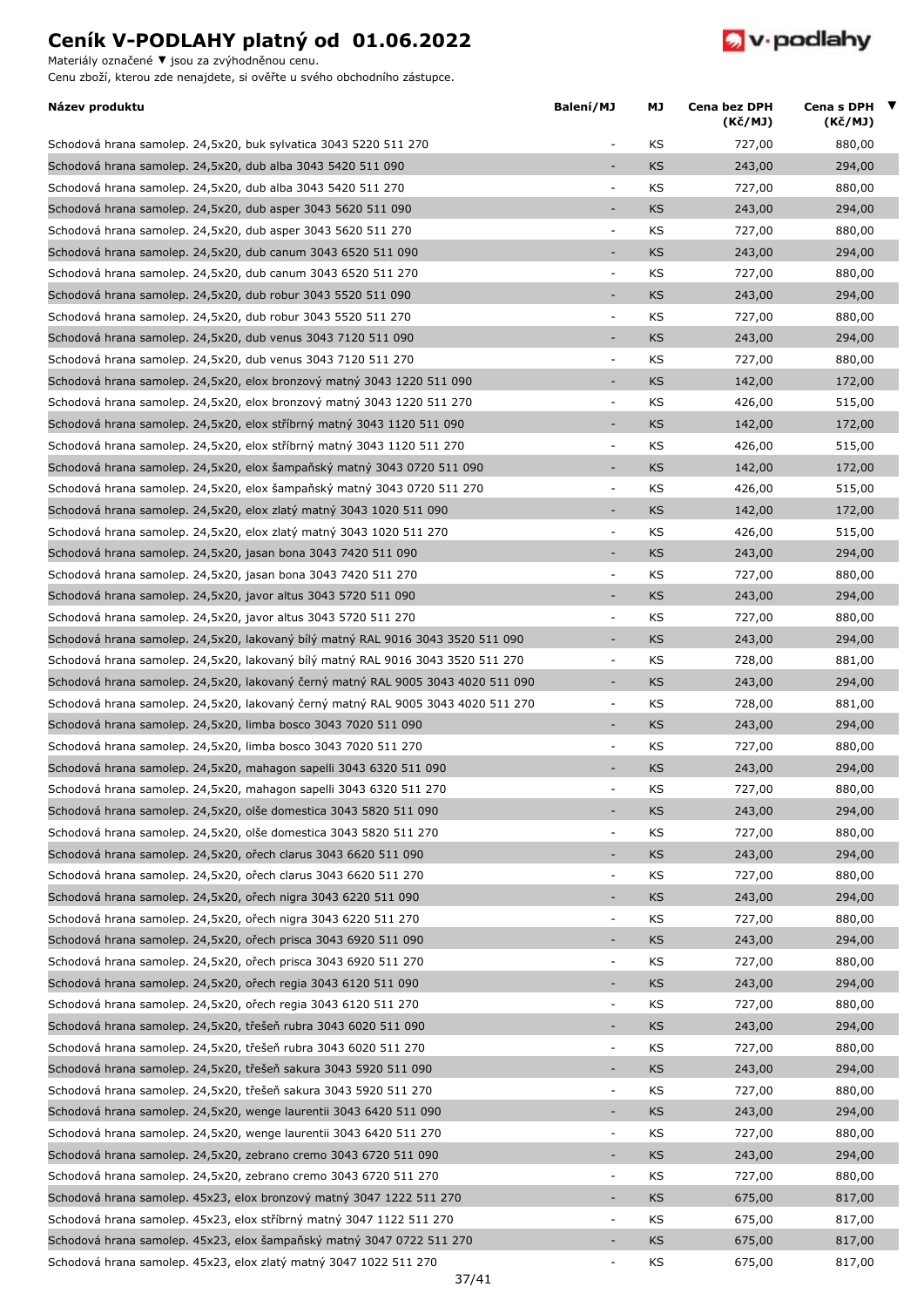Materiály označené **▼** jsou za zvýhodněnou cenu.



| Název produktu                                                                                                                          | Balení/MJ                          | МJ        | <b>Cena bez DPH</b><br>(Kč/MJ) | Cena s DPH $\blacktriangledown$<br>(Kč/MJ) |  |
|-----------------------------------------------------------------------------------------------------------------------------------------|------------------------------------|-----------|--------------------------------|--------------------------------------------|--|
| Schodová hrana vrtaná 24,5x10, elox bronzový matný 3043 1210 411 090                                                                    |                                    | KS        | 160,00                         | 194,00                                     |  |
| Schodová hrana vrtaná 24,5x10, elox bronzový matný 3043 1210 411 270                                                                    | ÷,                                 | KS        | 479,00                         | 580,00                                     |  |
| Schodová hrana vrtaná 24,5x10, elox stříbrný matný 3043 1110 411 090                                                                    |                                    | <b>KS</b> | 160,00                         | 194,00                                     |  |
| Schodová hrana vrtaná 24,5x10, elox stříbrný matný 3043 1110 411 270                                                                    | $\blacksquare$                     | KS        | 479,00                         | 580,00                                     |  |
| Schodová hrana vrtaná 24,5x10, elox šampaňský matný 3043 0710 411 090                                                                   | $\qquad \qquad \blacksquare$       | <b>KS</b> | 160,00                         | 194,00                                     |  |
| Schodová hrana vrtaná 24,5x10, elox šampaňský matný 3043 0710 411 270                                                                   | $\overline{\phantom{a}}$           | KS        | 479,00                         | 580,00                                     |  |
| Schodová hrana vrtaná 24,5x10, elox zlatý matný 3043 1010 411 090                                                                       | $\overline{\phantom{a}}$           | <b>KS</b> | 160,00                         | 194,00                                     |  |
| Schodová hrana vrtaná 24,5x10, elox zlatý matný 3043 1010 411 270                                                                       | $\overline{\phantom{a}}$           | KS        | 479,00                         | 580,00                                     |  |
| Schodová hrana vrtaná 24,5x20, elox bronzový matný 3043 1220 411 090                                                                    | ÷,                                 | <b>KS</b> | 172,00                         | 208,00                                     |  |
| Schodová hrana vrtaná 24,5x20, elox bronzový matný 3043 1220 411 090                                                                    | $\overline{\phantom{a}}$           | KS        | 517,00                         | 626,00                                     |  |
| Schodová hrana vrtaná 24,5x20, elox stříbrný matný 3043 1120 411 090                                                                    | ٠                                  | <b>KS</b> | 172,00                         | 208,00                                     |  |
| Schodová hrana vrtaná 24,5x20, elox stříbrný matný 3043 1120 411 270                                                                    | $\blacksquare$                     | KS        | 517,00                         | 626,00                                     |  |
| Schodová hrana vrtaná 24,5x20, elox šampaňský matný 3043 0720 411 090                                                                   | ٠                                  | <b>KS</b> | 172,00                         | 208,00                                     |  |
| Schodová hrana vrtaná 24,5x20, elox šampaňský matný 3043 0720 411 270                                                                   | $\overline{\phantom{a}}$           | KS        | 517,00                         | 626,00                                     |  |
| Schodová hrana vrtaná 24,5x20, elox zlatý matný 3043 1020 411 090                                                                       | ÷                                  | <b>KS</b> | 172,00                         | 208,00                                     |  |
| Schodová hrana vrtaná 24,5x20, elox zlatý matný 3043 1020 411 270                                                                       | ÷,                                 | KS        | 517,00                         | 626,00                                     |  |
| Schodová hrana vrtaná 31x29, elox bronzový matný 3039 1225 411 250                                                                      | $\overline{\phantom{a}}$           | <b>KS</b> | 664,00                         | 803,00                                     |  |
| Schodová hrana vrtaná 31x29, elox stříbrný matný 3039 1125 411 250                                                                      | $\overline{\phantom{a}}$           | KS        | 664,00                         | 803,00                                     |  |
| Schodová hrana vrtaná 31x29, elox šampaňský matný 3039 0725 411 250                                                                     | $\overline{a}$                     | <b>KS</b> | 664,00                         | 803,00                                     |  |
| Schodová hrana vrtaná 31x29, elox zlatý matný 3039 1025 411 250                                                                         | $\overline{\phantom{a}}$           | KS        | 664,00                         | 803,00                                     |  |
| Schodová hrana vrtaná 31x43, elox bronzový matný 3040 1232 411 250                                                                      | $\overline{\phantom{a}}$           | <b>KS</b> | 748,00                         | 905,00                                     |  |
| Schodová hrana vrtaná 31x43, elox stříbrný matný 3040 1132 411 250                                                                      | $\overline{\phantom{a}}$           | KS        | 748,00                         | 905,00                                     |  |
| Schodová hrana vrtaná 31x43, elox šampaňský matný 3040 0732 411 250                                                                     | $\qquad \qquad \blacksquare$       | <b>KS</b> | 748,00                         | 905,00                                     |  |
| Schodová hrana vrtaná 31x43, elox zlatý matný 3040 1032 411 250                                                                         | $\overline{\phantom{a}}$           | KS        | 748,00                         | 905,00                                     |  |
| Schodová hrana vrtaná 39,5x29,5x2,5 elox bronzový 3049 1224 411 250                                                                     | ÷                                  | <b>KS</b> | 797,00                         | 964,00                                     |  |
| Schodová hrana vrtaná 39,5x29,5x2,5 elox stříbrný 3049 1124 411 250                                                                     | $\overline{\phantom{a}}$           | KS        | 797,00                         | 964,00                                     |  |
| Schodová hrana vrtaná 39,5x29,5x2,5 elox šampaňský 3049 0724 411 250                                                                    | $\overline{\phantom{a}}$           | <b>KS</b> | 797,00                         | 964,00                                     |  |
| Schodová hrana vrtaná 39,5x29,5x2,5 elox zlatý 3049 1024 411 250                                                                        | $\overline{\phantom{a}}$           | KS        | 797,00                         | 964,00                                     |  |
| Schodová hrana vrtaná 40x30, elox bronzový matný 3049 1225 411 250                                                                      |                                    | <b>KS</b> | 765,00                         | 926,00                                     |  |
| Schodová hrana vrtaná 40x30, elox stříbrný matný 3049 1125 411 250                                                                      | $\overline{\phantom{a}}$           | KS        | 765,00                         | 926,00                                     |  |
| Schodová hrana vrtaná 40x30, elox šampaňský matný 3049 0725 411 250                                                                     |                                    | KS        | 765,00                         | 926,00                                     |  |
| Schodová hrana vrtaná 41x31, elox bronzový matný 3049 1226 411 250                                                                      | $\overline{\phantom{a}}$           | KS        | 829,00                         | 1 003,00                                   |  |
| Schodová hrana vrtaná 41x31, elox stříbrný matný 3049 1126 411 250                                                                      | ÷                                  | <b>KS</b> | 829,00                         | 1 003,00                                   |  |
| Schodová hrana vrtaná 41x31, elox šampaňský matný 3049 0726 411 250                                                                     | $\overline{\phantom{a}}$           | KS        | 829,00                         | 1 003,00                                   |  |
| Schodová hrana vrtaná 41x31, elox zlatý matný 3049 1026 411 250                                                                         | ÷,                                 | KS        | 829,00                         | 1 003,00                                   |  |
| Schodová hrana vrtaná 42x32, elox bronzový matný 3049 1227 411 250                                                                      | $\blacksquare$                     | KS        | 833,00                         | 1 008,00                                   |  |
| Schodová hrana vrtaná 42x32, elox stříbrný matný 3049 1127 411 250                                                                      | $\qquad \qquad \blacksquare$       | <b>KS</b> | 833,00                         | 1 008,00                                   |  |
| Schodová hrana vrtaná 42x32, elox šampaňský matný 3049 0727 411 250                                                                     | $\overline{\phantom{a}}$           | KS        | 833,00                         | 1 008,00                                   |  |
| Schodová hrana vrtaná 44x34x2,5 elox bronzový 3044 1227 411 250                                                                         | ÷                                  | <b>KS</b> | 986,00                         | 1 193,00                                   |  |
| Schodová hrana vrtaná 44x34x2,5 elox stříbrný 3044 1127 411 250                                                                         | $\overline{\phantom{a}}$           | KS        | 986,00                         | 1 193,00                                   |  |
| Schodová hrana vrtaná 44x34x2,5 elox šampaňský 3044 0727 411 250                                                                        | $\overline{\phantom{a}}$           | <b>KS</b> | 986,00                         | 1 193,00                                   |  |
| Schodová hrana vrtaná 44x34x2,5 elox zlatý 3044 1027 411 250                                                                            | $\blacksquare$                     | KS        | 986,00                         | 1 193,00                                   |  |
| Schodová hrana vrtaná 45x23, elox bronzový matný 3047 1222 411 270                                                                      | $\overline{\phantom{a}}$           | KS        | 809,00                         | 979,00                                     |  |
| Schodová hrana vrtaná 45x23, elox stříbrný matný 3047 1122 411 270                                                                      | $\overline{\phantom{a}}$           | KS        | 809,00                         | 979,00                                     |  |
| Schodová hrana vrtaná 45x23, elox šampaňský matný 3047 0722 411 270                                                                     | $\overline{\phantom{a}}$           | <b>KS</b> | 809,00                         | 979,00                                     |  |
| Schodová hrana vrtaná 45x23, elox zlatý matný 3047 1022 411 270                                                                         | $\overline{\phantom{a}}$           | KS        | 809,00                         | 979,00                                     |  |
| Schodová hrana vrtaná 48x18,5x2,5 elox bronzový 3048 1219 411 250                                                                       | $\overline{\phantom{a}}$           | <b>KS</b> | 695,00                         | 841,00                                     |  |
|                                                                                                                                         |                                    |           |                                |                                            |  |
| Schodová hrana vrtaná 48x18,5x2,5 elox stříbrný 3048 1119 411 250                                                                       | $\overline{\phantom{a}}$           | KS        | 695,00                         | 841,00                                     |  |
| Schodová hrana vrtaná 48x18,5x2,5 elox šampaňský 3048 0719 411 250                                                                      | $\overline{\phantom{a}}$           | <b>KS</b> | 695,00                         | 841,00                                     |  |
| Schodová hrana vrtaná 48x18,5x2,5 elox zlatý matný 3048 1019 411 250                                                                    | $\overline{\phantom{a}}$<br>÷,     | KS        | 695,00                         | 841,00                                     |  |
| Schodová hrana vrtaná 55x47, elox bronzový matný 3033 1248 411 250                                                                      |                                    | KS        | 1 597,00                       | 1 932,00                                   |  |
| Schodová hrana vrtaná 55x47, elox stříbrný matný 3033 1148 411 250<br>Schodová hrana vrtaná 55x47, elox zlatý matný 3033 1048 411 250 S | $\overline{\phantom{a}}$<br>$\sim$ | KS<br>KS  | 1 597,00<br>1 597,00           | 1 932,00<br>1 932,00                       |  |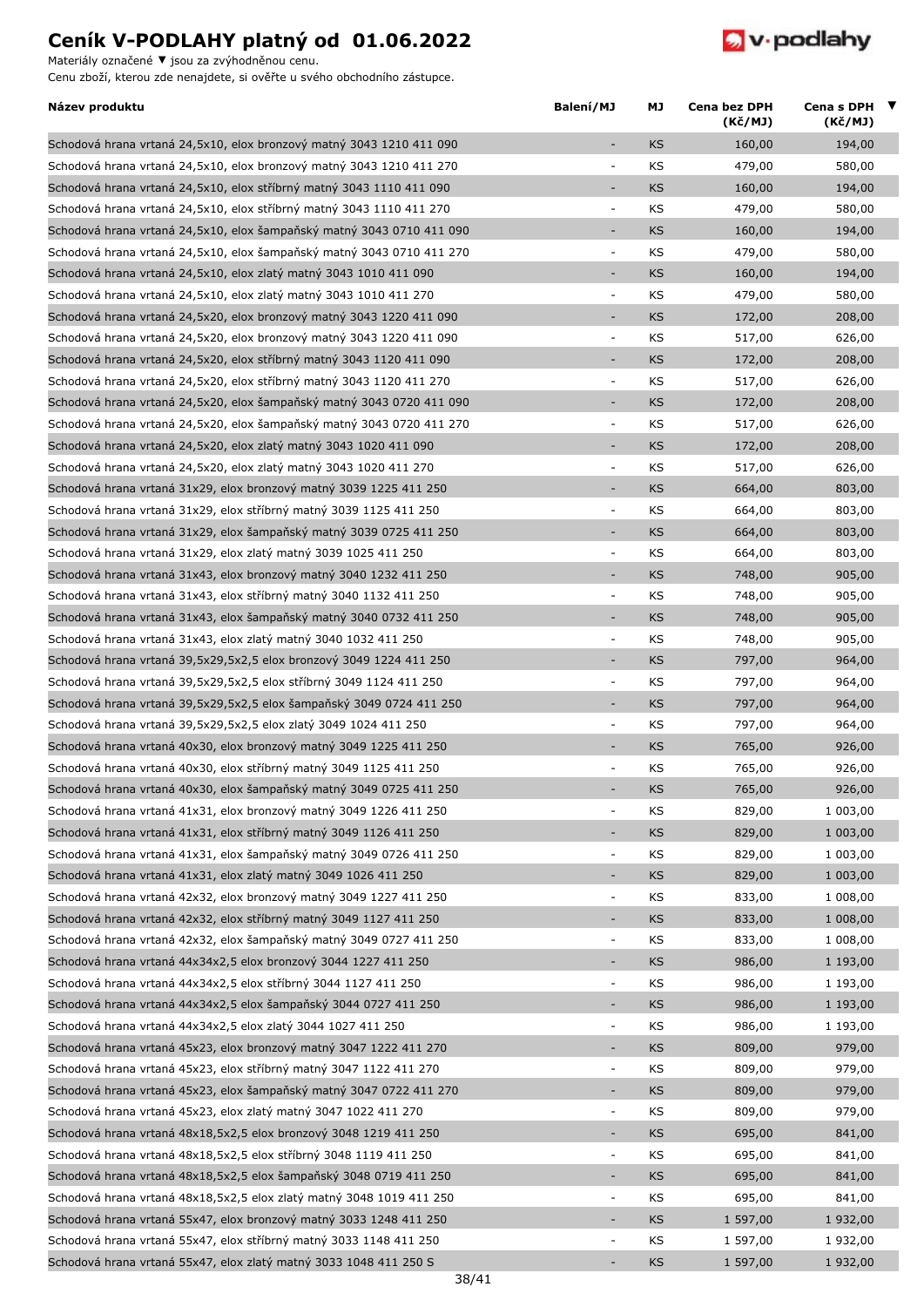Materiály označené **▼** jsou za zvýhodněnou cenu.



| Název produktu                                                                       | Balení/MJ                | МJ         | Cena bez DPH<br>(Kč/MJ) | Cena s DPH $\blacktriangledown$<br>(Kč/MJ) |  |
|--------------------------------------------------------------------------------------|--------------------------|------------|-------------------------|--------------------------------------------|--|
| Schodová hrana vrtaná 70x55, elox bronzový matný 3034 1236 411 250                   | ä,                       | KS         | 1 626,00                | 1 967,00                                   |  |
| Schodová hrana vrtaná 70x55, elox stříbrný matný 3034 1136 411 250                   | ÷,                       | <b>KS</b>  | 1 626,00                | 1 967,00                                   |  |
| Schodová hrana vrtaná 70x55, elox šampaňský matný 3034 0736 411 250                  | $\overline{\phantom{a}}$ | KS         | 1 626,00                | 1 967,00                                   |  |
| Schodová hrana vrtaná 70x55, elox zlatý matný 3034 1036 411 250                      | ÷,                       | <b>KS</b>  | 1 626,00                | 1 967,00                                   |  |
| Schodová hrana vrtaná bez PVC vložky 60x34, elo šampaňský 3037 0727 411 250          | $\overline{\phantom{a}}$ | KS         | 1 331,00                | 1 611,00                                   |  |
| Schodová hrana vrtaná bez PVC vložky 60x34, elox stříbrná 3037 1127 411 250          | $\overline{\phantom{a}}$ | <b>KS</b>  | 1 331,00                | 1 611,00                                   |  |
| Schodová hrana vrtaná se samol. krycí páskou 53x30, elox bronz 3036 1230 411 250     | $\overline{\phantom{a}}$ | KS         | 987,00                  | 1 194,00                                   |  |
| Schodová hrana vrtaná se samol.krycí páskou 53x30, elox stříbrný matný 3036 1130 41  | ÷,                       | <b>KS</b>  | 987,00                  | 1 194,00                                   |  |
| Schodová hrana vrtaná se samol.krycí páskou 53x30, elox šampaňský matný 3036 0730    | $\overline{\phantom{a}}$ | KS         | 987,00                  | 1 194,00                                   |  |
| Schodová hrana vrtaná se samol. krycí páskou 53x30, elox zlatý matný 3036 1030 411 2 | $\sim$                   | <b>KS</b>  | 987,00                  | 1 194,00                                   |  |
| Schodový profil 35x20, bříza sibiřská 3045 6808 111 270                              | $\sim$                   | KS         | 1 026,00                | 1 241,00                                   |  |
| Schodový profil 35x20, dub alba 3045 5408 111 270                                    | ÷,                       | <b>KS</b>  | 1 026,00                | 1 241,00                                   |  |
| Schodový profil 35x20, elox bronzový matný 3045 1208 111 270                         | $\overline{\phantom{a}}$ | KS         | 697,00                  | 843,00                                     |  |
| Schodový profil 35x20, elox stříbrný matný 3045 1108 111 270                         | ÷,                       | <b>KS</b>  | 697,00                  | 843,00                                     |  |
| Schodový profil 35x20, elox šampaňský matný 3045 0708 111 270                        | $\Box$                   | KS         | 697,00                  | 843,00                                     |  |
| Schodový profil 35x20, elox zlatý matný 3045 1008 111 270 S                          | $\overline{\phantom{a}}$ | <b>KS</b>  | 697,00                  | 843,00                                     |  |
| Schodový profil 35x20, limba basco 3045 7008 111 270                                 | $\overline{\phantom{a}}$ | KS         | 1 026,00                | 1 241,00                                   |  |
| Schodový profil 35x20, ořech clarus 3045 6608 111 270                                | ÷,                       | KS         | 1 026,00                | 1 241,00                                   |  |
| Schodový profil 35x20, ořech nigra 3045 6208 111 270                                 | $\overline{\phantom{a}}$ | KS         | 1 026,00                | 1 241,00                                   |  |
| Schodový profil ohýbatelný 30x13x3 bronzový matný 3046 1213 711 250                  | ÷,                       | <b>KS</b>  | 782,00                  | 946,00                                     |  |
| Schodový profil ohýbatelný 30x13x3 stříbrný matný 3046 1113 711 250                  | $\overline{\phantom{a}}$ | KS         | 782,00                  | 946,00                                     |  |
| Schodový profil ohýbatelný 30x13x3, elox šampaňský matný 3046 0713 711 250           | $\overline{\phantom{a}}$ | <b>KS</b>  | 782,00                  | 946,00                                     |  |
| Schodový profil vrtaný 30x13, elox bronzový matný 3046 1213 411 250                  | $\overline{\phantom{a}}$ | KS         | 611,00                  | 739,00                                     |  |
| Schodový profil vrtaný 30x13, elox stříbrný matný 3046 1113 411 250                  | $\overline{\phantom{a}}$ | <b>KS</b>  | 611,00                  | 739,00                                     |  |
| Schodový profil vrtaný 30x13, elox šampaňský matný 3046 0713 411 250                 | $\overline{\phantom{a}}$ | KS         | 611,00                  | 739,00                                     |  |
| Schodový profil vrtaný 30x13, elox zlatý matný 3046 1013 411 250                     | ٠                        | <b>KS</b>  | 611,00                  | 739,00                                     |  |
| Schodový profil vrtaný 30x15, elox bronzový matný 3046 1215 411 250                  | $\overline{\phantom{a}}$ | KS         | 624,00                  | 755,00                                     |  |
| Schodový profil vrtaný 30x15, elox stříbrný matný 3046 1115 411 250                  | ÷,                       | <b>KS</b>  | 624,00                  | 755,00                                     |  |
| Schodový profil vrtaný 30x15, elox šampaňský matný 3046 0715 411 250                 | $\overline{\phantom{a}}$ | KS         | 624,00                  | 755,00                                     |  |
| Schodový profil vrtaný 30x15, elox zlatý matný 3046 1015 411 250                     | ÷,                       | <b>KS</b>  | 624,00                  | 755,00                                     |  |
| Schodový profil vrtaný 30x17, elox bronzový matný 3046 1217 411 250                  | $\sim$                   | KS         | 740,00                  | 895,00                                     |  |
| Schodový profil vrtaný 30x17, elox stříbrný matný 3046 1117 411 250                  | $\overline{\phantom{0}}$ | <b>KS</b>  | 740,00                  | 895,00                                     |  |
| Schodový profil vrtaný 30x17, elox šampaňský matný 3046 0717 411 250                 |                          | KS         | 740,00                  | 895,00                                     |  |
| Schodový profil vrtaný 30x17, elox zlatý matný 3046 1017 411 250                     | ÷,                       | KS         | 740,00                  | 895,00                                     |  |
| Schodový profil vrtaný 37,5x20, elox bronzový matný 3031 1220 411 250                | $\blacksquare$           | KS         | 839,00                  | 1 015,00                                   |  |
| Schodový profil vrtaný 37,5x20, elox stříbrný matný 3031 1120 411 250                | ÷,                       | <b>KS</b>  | 839,00                  | 1 015,00                                   |  |
| Schodový profil vrtaný 37,5x20, elox šampaňský matný 3031 0720 411 250               | $\overline{\phantom{a}}$ | KS         | 839,00                  | 1 015,00                                   |  |
| Schodový profil vrtaný 37,5x20, elox zlatý matný 3031 1020 411 250                   | ÷                        | <b>KS</b>  | 839,00                  | 1 015,00                                   |  |
| Schodový profil vrtaný 42,5x35, elox bronzový matný 3041 1228 411 250                | $\overline{\phantom{a}}$ | KS         | 1 123,00                | 1 359,00                                   |  |
| Schodový profil vrtaný 42,5x35, elox stříbrný matný 3041 1128 411 250                | ÷,                       | <b>KS</b>  | 1 123,00                | 1 359,00                                   |  |
| Schodový profil vrtaný 42,5x35, elox šampaňský matný 3041 0728 411 250               | $\blacksquare$           | KS         | 1 123,00                | 1 359,00                                   |  |
| Schodový profil vrtaný 42,5x35, elox zlatý matný                                     | ÷,                       | <b>KS</b>  | 1 123,00                | 1 359,00                                   |  |
| Schodový profil vrtaný 47x39, elox stříbrný matný 3042 1130 411 250                  | $\overline{\phantom{a}}$ | KS         | 1 128,00                | 1 365,00                                   |  |
| Schodový profil vrtaný 47x39, elox šampaňský matný 3042 0730 411 250                 | ÷,                       | <b>KS</b>  | 1 128,00                | 1 365,00                                   |  |
| Schodový profil vrtaný 50x30, elox stříbrný matný 3032 1114 411 250                  | $\overline{\phantom{a}}$ | KS         | 1 177,00                | 1 424,00                                   |  |
| Schodový profil vrtaný 50x30, elox zlatý matný 3032 1014 411 250                     | ÷,                       | <b>KS</b>  | 1 177,00                | 1 424,00                                   |  |
| Schodový profil vrtaný LED 60x45, elox stříbný matný 3050 1133 411 300               | $\overline{\phantom{a}}$ | KS         | 1 932,00                | 2 338,00                                   |  |
| Trubice pro LED světla, 10x10mm 3064 7610 909 200                                    | ÷,                       | <b>KS</b>  | 420,00                  | 508,00                                     |  |
|                                                                                      |                          |            |                         |                                            |  |
| Soklové profily, doplňky                                                             |                          |            |                         |                                            |  |
| Koncovka L k oboustr. sokl. 60x15, elox stříbrný matný 3311 1137 610 800             | ÷,                       | KS         | 491,00                  | 594,00                                     |  |
| Koncovka L k oboustr. sokl. 60x15, elox šampaňský matný 3311 0737 610 800            |                          | <b>KS</b>  | 546,00                  | 661,00                                     |  |
| Koncovka L k sokl. 58x12, PVC, lak. stříbrný mat 3312 3237 600 800                   | $1\,$                    | <b>BAL</b> | 233,00                  | 282,00                                     |  |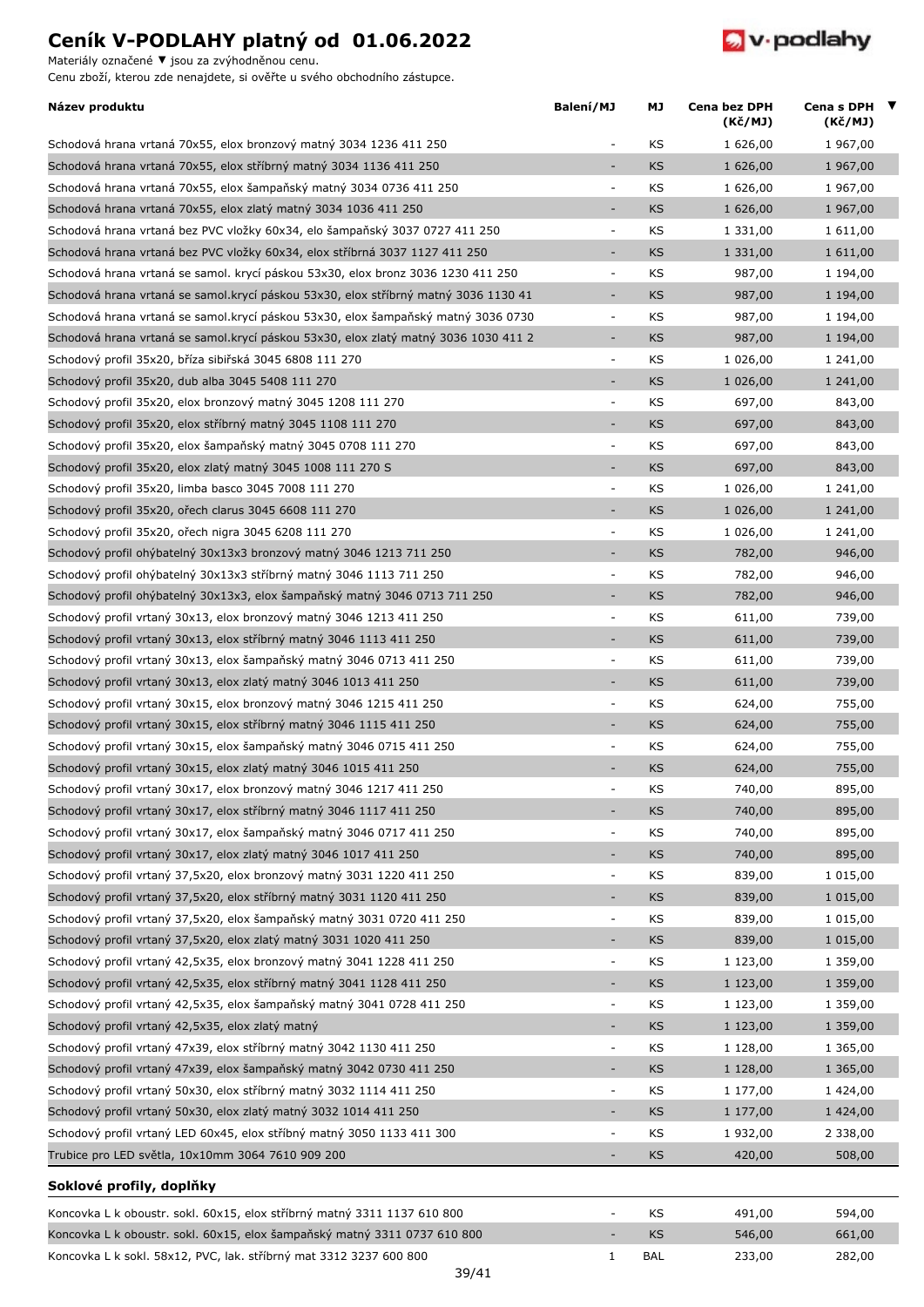Materiály označené **▼** jsou za zvýhodněnou cenu.



| Název produktu                                                            | Balení/MJ                | МJ         | Cena bez DPH<br>(Kč/MJ) | Cena s DPH $\blacktriangledown$<br>(Kč/MJ) |  |
|---------------------------------------------------------------------------|--------------------------|------------|-------------------------|--------------------------------------------|--|
| Koncovka L k sokl. 58x12, PVC, lak. šampaňský mat 3312 3037 600 800       | $\mathbf{1}$             | <b>BAL</b> | 233,00                  | 282,00                                     |  |
| Koncovka L k sokl. 60x15, elox stříbrný matný 3310 1137 610 800           | $\overline{\phantom{a}}$ | KS         | 613,00                  | 742,00                                     |  |
| Koncovka P k oboustr. sokl. 60x15, elox stříbrný matný 3311 1137 610 801  | $\overline{\phantom{a}}$ | KS         | 491,00                  | 594,00                                     |  |
| Koncovka P k sokl. 58x12, PVC, lak. stříbrný matný 3312 3237 600 801      | 1                        | <b>BAL</b> | 233,00                  | 282,00                                     |  |
| Koncovka P k sokl. 58x12, PVC, lak. šampaňský mat 3312 3037 600 801       | $\mathbf{1}$             | <b>BAL</b> | 233,00                  | 282,00                                     |  |
| Koncovka P k sokl. 60x15, elox stříbrný matný 3310 1137 610 801           | $\overline{\phantom{a}}$ | KS         | 613,00                  | 742,00                                     |  |
| Krytka na podlahu 18/48, PVC, bílá 3057 7505 601 018                      | $\sim$                   | KS         | 40,00                   | 48,00                                      |  |
| Krytka na podlahu 18/48, PVC, buk/dub 3057 5005 601 018                   | $\overline{\phantom{a}}$ | KS         | 40,00                   | 48,00                                      |  |
| Krytka na podlahu 18/48, PVC, javor 3057 5205 601 018                     | $\overline{\phantom{a}}$ | <b>KS</b>  | 40,00                   | 48,00                                      |  |
| Krytka na podlahu 18/48, PVC, ořech 3057 4105 601 018                     | $\overline{\phantom{a}}$ | KS         | 40,00                   | 48,00                                      |  |
| Krytka na podlahu 22/55, PVC, bílá 3057 7505 601 022                      | $\overline{\phantom{a}}$ | KS         | 40,00                   | 48,00                                      |  |
| Krytka na podlahu 22/55, PVC, buk/dub 3057 5005 601 022                   | $\overline{\phantom{a}}$ | KS         | 40,00                   | 48,00                                      |  |
| Krytka na podlahu 22/55, PVC, javor 3057 5205 601 022                     | $\overline{\phantom{a}}$ | KS         | 40,00                   | 48,00                                      |  |
| Krytka na podlahu 22/55, PVC, ořech 3057 4105 601 022                     | ÷,                       | KS         | 40,00                   | 48,00                                      |  |
| Oboustranný soklový profil 60x15, elox stříbrný matný 3311 1137 411 250   | $\overline{\phantom{a}}$ | KS         | 754,00                  | 912,00                                     |  |
| Ocelová kotva WELL s plast. hmoždinkou, 100ks/1bal. 3274 0535 660 006     | 1                        | <b>BAL</b> | 362,00                  | 438,00                                     |  |
| Ochranný koutový profil samolep. 30x30, elox stříbrný 3301 1125 511 250   | $\overline{\phantom{a}}$ | <b>KS</b>  | 794,00                  | 961,00                                     |  |
| Ochranný koutový profil samolep. 30x30, elox šampaňský 3301 0725 511 250  | $\overline{\phantom{a}}$ | KS         | 943,00                  | 1 141,00                                   |  |
| Ochranný rohový profil samolep. 30x30, elox stříbrný 3300 1125 511 250    | $\overline{\phantom{a}}$ | KS         | 605,00                  | 732,00                                     |  |
| Ochranný rohový profil samolep. 30x30, elox šampaňský 3300 0725 511 250   | $\overline{\phantom{a}}$ | KS         | 754,00                  | 912,00                                     |  |
| Ochranný rohový profil samolep. 50x50, elox stříbrný 3300 1135 511 250    | $\sim$                   | KS         | 1 053,00                | 1 274,00                                   |  |
| Ochranný rohový profil samolep. 50x50, elox šampaňský 3300 0735 511 250   | $\overline{\phantom{a}}$ | KS         | 1 321,00                | 1 598,00                                   |  |
| Plstěné podložky 22mm, bílá, 12ks/1bal. 3058 7503 541 022                 | $\mathbf{1}$             | <b>BAL</b> | 38,00                   | 46,00                                      |  |
| Plstěné podložky 22mm, hnědá, 12ks/1bal. 3058 7103 541 022                | 1                        | <b>BAL</b> | 38,00                   | 46,00                                      |  |
| Plstěné podložky 28mm, bílá, 9ks/1bal. 3058 7503 541 028                  | $\mathbf{1}$             | <b>BAL</b> | 38,00                   | 46,00                                      |  |
| Plstěné podložky 28mm, hnědá, 9ks/1bal. 3058 7103 541 028                 | 1                        | <b>BAL</b> | 38,00                   | 46,00                                      |  |
| Plstěné podložky 35mm, bílá, 4ks/1bal. 3058 7503 541 035                  | $\mathbf{1}$             | <b>BAL</b> | 38,00                   | 46,00                                      |  |
| Plstěné podložky 35mm, hnědá, 4ks/1bal. 3058 7103 541 035                 | $\mathbf{1}$             | <b>BAL</b> | 38,00                   | 46,00                                      |  |
| Přímý napájecí prvek k ob. sokl. 60x15, elox stříbrný 3311 1137 610 802   | $\overline{\phantom{a}}$ | KS         | 700,00                  | 847,00                                     |  |
| Přímý napájecí prvek k sokl. 58x12, PVC, lak sříbrný 3312 3237 600 802    | $\mathbf{1}$             | <b>BAL</b> | 233,00                  | 282,00                                     |  |
| Přímý napájecí prvek k sokl. 58x12, PVC, lak šampaň 3312 3037 600 802     | $\mathbf{1}$             | <b>BAL</b> | 233,00                  | 282,00                                     |  |
| Přímý napájecí prvek k sokl. 60x15, elox stříbrný matný 3310 1137 610 802 | $\overline{\phantom{a}}$ | KS         | 836,00                  | 1 012,00                                   |  |
| Soklový profil 40x12, elox stříbrný matný 3312 1130 411 250               |                          | KS         | 523,00                  | 633,00                                     |  |
| Soklový profil 40x12, elox šampaňský matný 3312 0730 411 250              | $\overline{\phantom{a}}$ | KS         | 615,00                  | 744,00                                     |  |
| Soklový profil 58x12, elox stříbrný matný 3312 1137 411 250               | $\overline{\phantom{a}}$ | KS         | 653,00                  | 790,00                                     |  |
| Soklový profil s vložkou 60x15, elox stříbrný matný 3310 1137 411 250     | $\overline{\phantom{a}}$ | KS         | 1 653,00                | 2 000,00                                   |  |
| Soklový profil samolep. 40x12, elox stříbrný matný 3312 1130 511 250      | $\overline{\phantom{a}}$ | KS         | 623,00                  | 754,00                                     |  |
| Soklový profil samolep. 40x12, elox šampaňský matný 3312 0730 511 250     | $\blacksquare$           | KS         | 719,00                  | 870,00                                     |  |
| Soklový profil samolep. 58x12, elox stříbrný matný 3312 1137 511 250      | $\overline{\phantom{a}}$ | KS         | 759,00                  | 918,00                                     |  |
| Soklový profil samolep. 58x12, elox šampaňský matný 3312 0737 511 250     | $\overline{\phantom{a}}$ | KS         | 873,00                  | 1 056,00                                   |  |
| Těsnění na dveře samolep., PVC, bílá 3056 7508 501 100                    |                          | KS         | 201,00                  | 243,00                                     |  |
| Těsnění na dveře samolep., PVC, buk 3056 7708 501 100                     | $\overline{\phantom{a}}$ | KS         | 201,00                  | 243,00                                     |  |
| Těsnění na dveře samolep., PVC, hnědá 3056 7108 501 100                   | $\overline{\phantom{a}}$ | KS         | 201,00                  | 243,00                                     |  |
| Těsnění na dveře samolep., PVC, ořech 3056 5308 501 100                   | $\overline{\phantom{a}}$ | KS         | 201,00                  | 243,00                                     |  |
| Těsnění na dveře samolep., PVC, světlý dub 3056 5108 501 100              | $\overline{\phantom{a}}$ | KS         | 201,00                  | 243,00                                     |  |
| Těsnění na dveře samolep., PVC, transparentní 3056 7608 501 100           | $\blacksquare$           | KS         | 201,00                  | 243,00                                     |  |
| Vnější roh 90st. k obo. sokl. 60x15, elox stříbrný 3311 1137 610 803      | $\overline{\phantom{a}}$ | KS         | 621,00                  | 751,00                                     |  |
| Vnější roh 90st. k sokl. 58x12, PVC, lak stříbrný matný 3312 3237 600 803 | $\mathbf{1}$             | <b>BAL</b> | 278,00                  | 336,00                                     |  |
| Vnější roh 90st. k sokl. 58x12, PVC, lak šampaňský 3312 3037 600 803      | $\mathbf{1}$             | <b>BAL</b> | 278,00                  | 336,00                                     |  |
| Vnější roh 90st. k sokl. 60x15, elox stříbrný matný 3310 1137 610 803     | $\overline{\phantom{a}}$ | KS         | 748,00                  | 905,00                                     |  |
| Vnitřní roh 90st. k obo. sokl. 60x15, elox stříbrný 3311 1137 610 804     | $\blacksquare$           | KS         | 861,00                  | 1 042,00                                   |  |
| Vnitřní roh 90st. k sokl. 58x12, PVC, lak stříbrný 3312 3237 600 804      | $\mathbf{1}$             | <b>BAL</b> | 278,00                  | 336,00                                     |  |
| Vnitřní roh 90st. k sokl. 58x12, PVC, lak šampaňský 3312 3037 600 804     | $\mathbf{1}$             | <b>BAL</b> | 278,00                  | 336,00                                     |  |